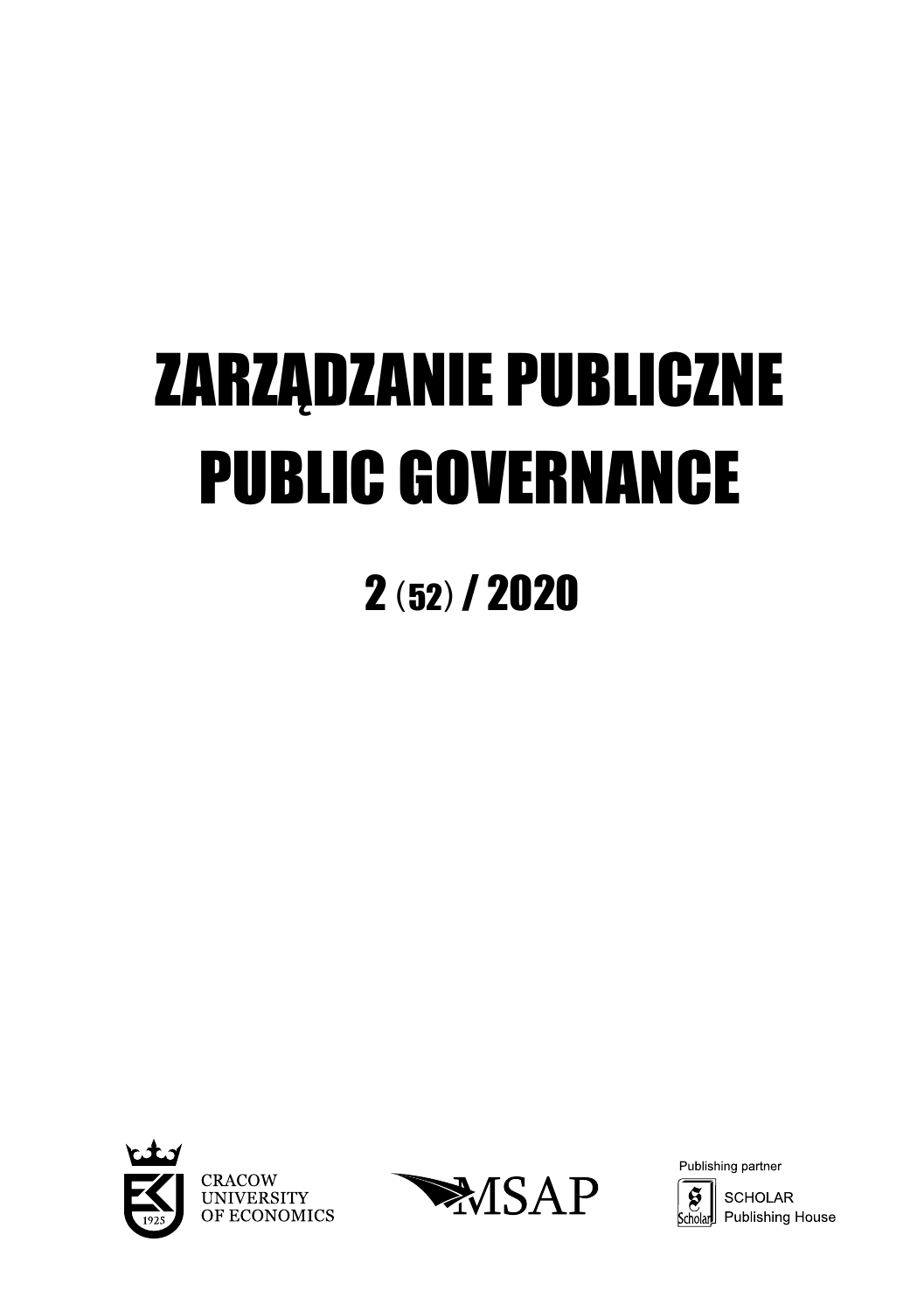#### **Editorial Board**

Editor-in-Chief *Stanisław Mazur*

Thematic Editors *Marek Ćwiklicki* – management science *Tomasz Geodecki* – political economy, economics *John E. Jackson* – economics, political science *Jacek Klich* – political science, economics *Łukasz Mamica* – economics *Stanisław Mazur* – political science *Michał Możdżeń* – political economy *Karol Olejniczak* – management science *Steven Saxonberg* – political science, economics *Dawid Sześciło* – law *Pasquale Tridico* – economics *Mariusz Trojak* – economics *Marcin Zawicki* – public policy science

Language Editor *Marta Olasik*

Statistical Editor *Andrzej Sokołowski*

Managing Editor *Anna Chrabąszcz*

Database Editors *Urszula Cieraszewska Marek Oramus* Online Content Editor

*Marcin Kukiełka*

#### **Programme Board**

#### President

Jerzy Hausner – Cracow University of Economics, Poland Alain Alcouffe – Université Toulouse 1, France Ash Amin – University of Cambridge, United Kingdom Andrzej Bukowski – Jagiellonian University, Poland John L. Campbell – Dartmouth College, USA Bernard Chavance – University of Paris Diderot, France Robert Delorme – CEPREMAP, France Dagmir Długosz – Center for Public Administration Assessment, Chancellery of the Prime Minister, Poland Marius D. Gavriletea – Babes Bolyai University, Romania Anna Giza – University of Warsaw, Poland Jarosław Górniak – Jagiellonian University, Poland Jan Herbst – University of Warsaw, Poland Hubert Izdebski – University of Warsaw, Poland Dag Ingvar Jacobsen – University of Agder, Norway Robert Jessop – Lancaster University, United Kingdom Janusz Koczanowski – Cracow University of Economics, Poland Tadeusz Kudłacz – Cracow University of Economics, Poland Adam Leszkiewicz – Grupa JD, Poland Ove K. Pedersen – Copenhagen Business School, Denmark Victor Pestoff – Ersta-Sköndal University College, Sweden Grażyna Skąpska – Jagiellonian University, Poland Jacek Szlachta – Warsaw School of Economics, Poland Magdalena Środa – University of Warsaw, Poland Jan Jakub Wygnański – The Unit for Social Innovation and Research 'Shipyard,' Poland Janusz Zaleski – Wrocław University of Technology, Poland

Content in this issue is licensed under a Creative Commons Attribution 4.0 Licence



Copyright © by Malopolska School of Public Administration, Cracow University of Economics, 2021

The original version of the magazine is its printed version. The magazine is available in the following databases: CEEOL, CEJSH, BazEkon, BazHum, EBSCO (Business Source Corporate Plus, Ultimate Business Source), ERIH Plus, ICI World of Journals/ICI Journals Master List, ProQuest

> ISSN 1898-3529 e-ISSN 2658-1116

#### **http://publicgovernance.pl**

Cover Design – *Agata Łankowska*

Publisher Malopolska School of Public Administration Cracow University of Economics ul. Rakowicka 27, 31-510 Kraków phone:  $+(48)$  122 937 560 www.msap.uek.krakow.pl

Publishing Partner Scholar Scientific Publishing Company ul. Oboźna 1, 00-340 Warsaw phone: + (48) 22 692 41 18, 22 826 59 21, 22 828 93 91; Sales Department: ext. 108 e-mail: info@scholar.com.pl; www.scholar.com.pl

> Typesetting: WN Scholar (*Jerzy Łazarski*) Printing and binding: www.druk-24h.com.pl Circulation: 200 copies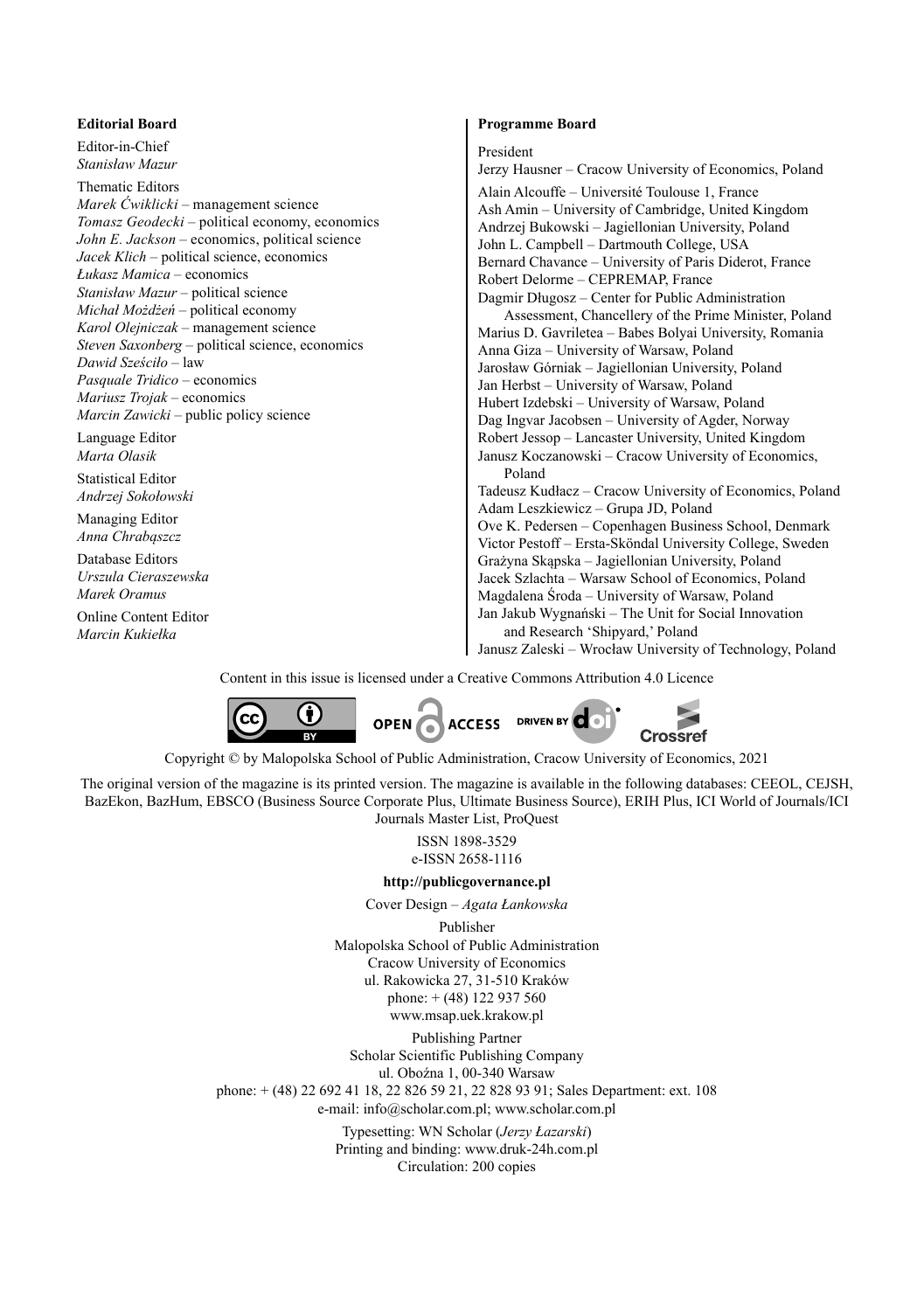# **Table of Contents**

| Wojciech Giza, Barbara Sztokfisz                                                                       |    |
|--------------------------------------------------------------------------------------------------------|----|
| Revolution 4.0 as a Factor of Change in the Labour Market                                              | 5  |
| Grzegorz Baran, Aleksandra Berkowicz, Małgorzata Marzec, Janusz Sasak,<br>Agnieszka Szczudlińska-Kanoś |    |
| The Opportunities and Threats Resulting from Robotic Process Automation                                | 17 |
| Maria Płonka                                                                                           |    |
| The Implications of the Fourth Industrial Revolution for Information Asymmetry                         | 28 |
| Michał Zubek                                                                                           |    |
| The Role of Management Information in Education Management                                             | 39 |
| Piotr Pietrzak, Małgorzata Cieciora                                                                    |    |
| Academic Rankings as a Source of Information for Study Candidates                                      | 51 |
| Natalia Buczyńska-Pizoń                                                                                |    |
| The Promotion of the Zero-Waste Concept by Influencers in Social Media                                 | 63 |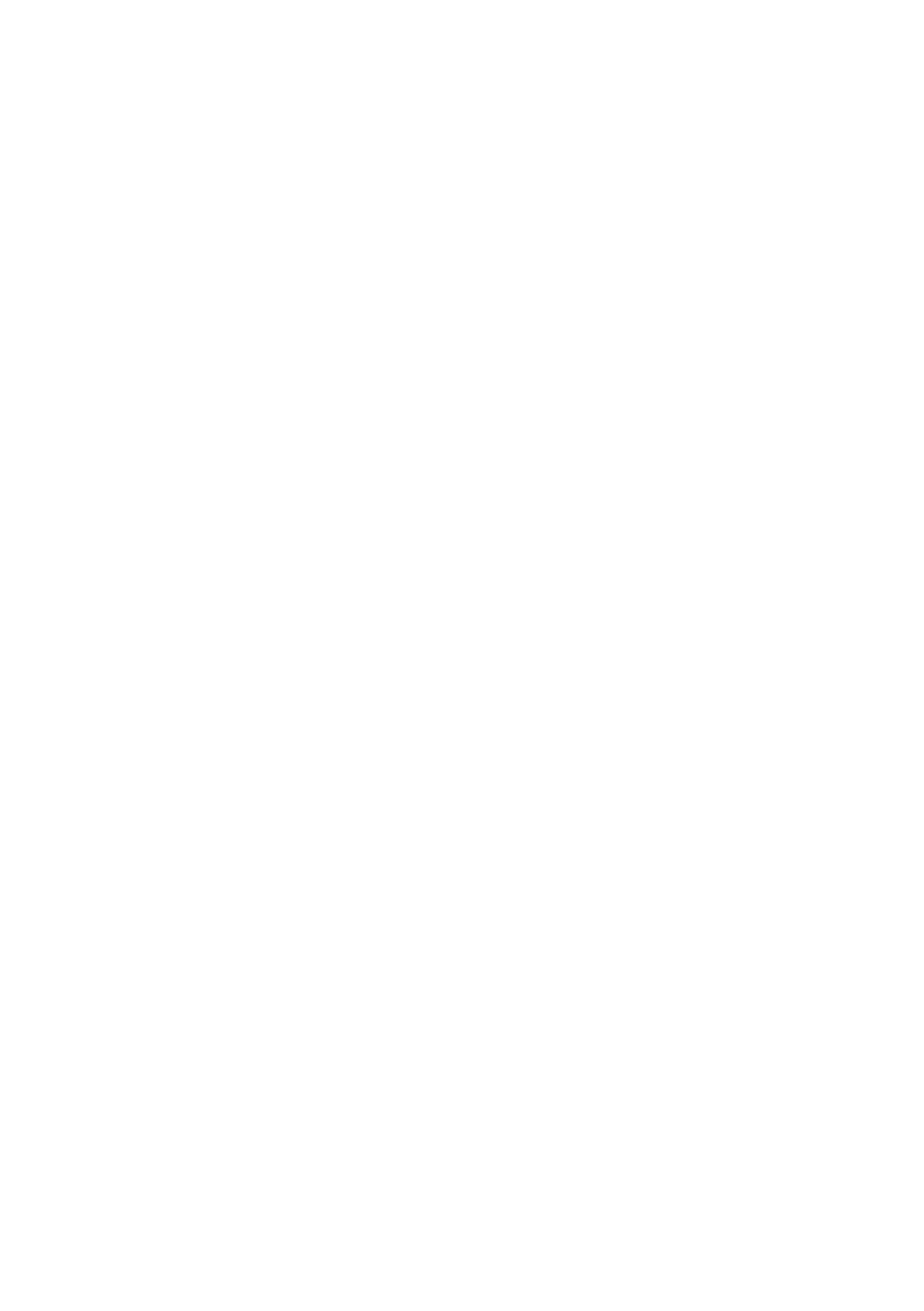# Wojciech Giza, Barbara Sztokfisz

# **Revolution 4.0 as a Factor of Change in the Labour Market**

#### **Abstract**

*Objectives*: The aim of the deliberations is to show how the exogenous factors, in this case the subsequent Industrial Revolutions, affected the structural changes of the labour market and how they were perceived by the economists.

*Research Design & Methods*: The research area is limited to the theory that explains the functions of the labour market in the historical perspective. The study is a theoretical study that combines the elements of analysis in the field of economic history and the development of economic thought. The justification of the presented theses was made using the induction method and the comparative method, both of which enable the presentation of the labour market evolution process in a relatively long-time horizon.

*Findings*: The structure of the study reflects the changes that have taken place in the economic theory under the influence of the Industrial Revolutions. The last of them, the Revolution 4.0, is a reference point to form the key questions regarding the automation and redistribution of income that the contemporary labour market researchers are concerned with.

*Implications / Recommendations*: In the theoretical dimension, the attention was drawn to the usefulness of the comparative analysis method for understanding the profound changes in the labour market. The practical aspect of the research is to identify the potential threats that arose as a consequence of the Revolution 4.0. Understanding them makes it possible to take action in the field of social, economic, and educational policies that aim at reducing social tensions resulting from dynamic changes taking place in the labour market.

*Contribution / Value Added*: The technological progress is most often treated as a key factor that affects the supply side of the economy. It enables an increase of the productive potential of highly developed societies. The presented considerations reveal the analogies that arise in connection with the functioning of the labour market in the context of subsequent technological revolutions. Particular attention was paid to the influence of technological progress on the demand side of the economy and the consequences related to the distribution of income. The article is an attempt to supplement the reflection on the impact of the latest advancements in information technology with the context of historical changes that have taken place in the labour market.

*Article classification*: theoretical article, conceptual article

*Keywords*: Revolution 4.0, labour market, technological progress, classical political economy, neoclassical economics

*JEL classification*: O31, O33, B30, J31

**Dr hab. Wojciech Giza, prof. UEK –** Cracow University of Economics, ul. Rakowicka 27, 31-510, Cracow, Poland; e-mail: gizaw@uek.krakow.pl; ORCID: 0000-0002-6773-1372. **Barbara Sztokfisz, M.A. –** Cracow University of Economics, ul. Rakowicka 27, 31-510, Cracow, Poland; e-mail: Barbara.sztokfisz@gmail.com; ORCID: 0000-0002-5615-7571.

This project has been financed by the Ministry of Science and Higher Education within the "Regional Initiative of Excellence" Programme for 2019–2022. Project no.: 021/RID/2018/19. Total financing: 11,897,131,40 PLN.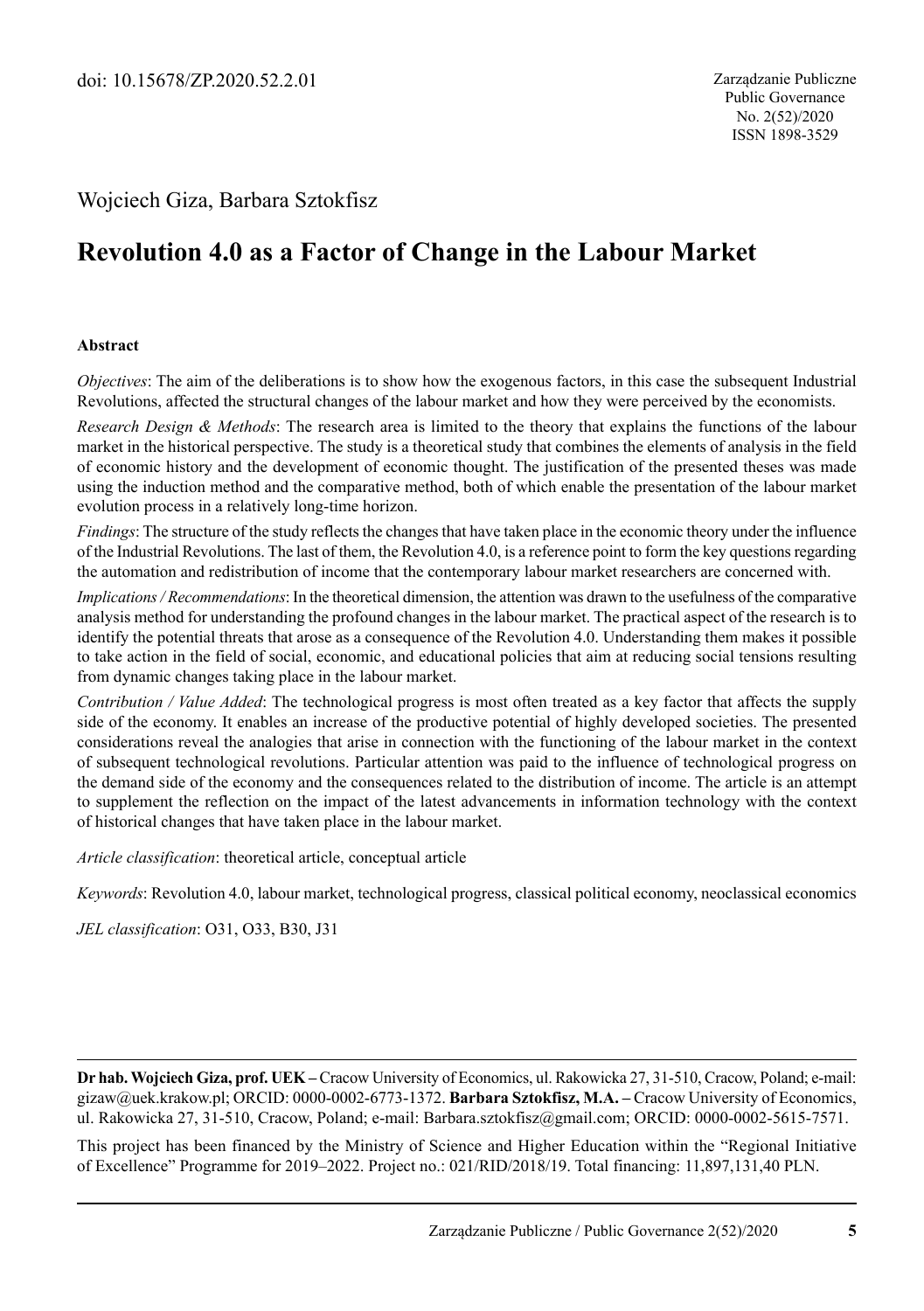# **Introduction**

Every revolution is associated with deep transformations that cause the discontinuation of the existing processes. In response to the transformations taking place in the socioeconomic sphere, the economic theory usually develops bold proposals for the conceptualisation of such processes. According to T. S. Kuhn (1962), they can be defined as a search for a new scientific paradigm. That was the case with the classical political economy, which developed in the period of the First Industrial Revolution of the second half of the 18th century. Another paradigm – neoclassical economics – developed in late 19th century, when the giant corporations were created and the free market capitalism became monopolistic.

The Third Industrial Revolution of the 1960s was overshadowed by the development of information technologies. The economists focused their attention on the significance of knowledge and information, and incorporated them in the economic theory. Currently, we are witnessing a revolution that has been named 'the Revolution 4.0'. It is hard to answer the question about how this revolution will change the production methods and also how it will affect the directions of the economic theory development. One can only assume that this time there will also be attempts to thoroughly reorient the economic theory, as was the case in the past.

Although the considerations presented in this research paper are placed in the broad context of the Revolution 4.0, they mainly focus on analysing the labour market modernisation process. The essence of every revolution, either social or industrial<sup>1</sup>, is a dynamic process of changes that redefines institutional conditions, both formal and informal. The main research questions formulated in this study are:

- 1. How did the First Industrial Revolution shape the relations on the labour market, where work was the basic production factor and its remuneration determined the distribution of income in the society?
- 2. What new challenges has the Revolution 4.0 created to understand the ways of the functioning of the labour market?

This article is an attempt to supplement the reflection on the impact of the latest advancements in information technology with the context of historical changes that have taken place in the labour market. The authors believe that the profound changes in the socio-economic dimension can be explained through adaptation processes related to the implementation of new technologies.

# **The subject of research and the research method**

The subject of this research is the process of labour market evolution resulting from the technological changes caused by the successive Industrial Revolutions. The study also takes into account the way of conceptualising these changes on the basis of economic theory.

In this research article, a descriptive method has been applied. It allows one to capture the essence of changes taking place in the labour market over a long period of time (defined by A. Marshall as "secular" (1920, p. 379)). This method refers to the evolutionary approach proposed by T. B. Veblen (1898) and is currently used by some representatives of institutional economics. It enables the reconstruction of the process of the development of economic theory, taking into account the socioeconomic factors that had a significant impact on the directions of its

<sup>&</sup>lt;sup>1</sup> The 'social revolution' term can be applied, e.g., to the French Revolution of 1789–1799 or the Russian Revolution of 1917. When it comes to Industrial revolutions, one can speak of: (1) the First Industrial Revolution of the mid-18th century; (2) the Second Industrial revolution of the turn of the 19th and 20th centuries; (3) the Third Revolution of the 1960s; and (4) the Fourth Revolution that started in the first decade of the 21st century. Although the exact dates remain disputable, these periods roughly cover the time of the most important technological inventions

that led in subsequent years to an economic growth and the development of complementary industries that made use of the innovations.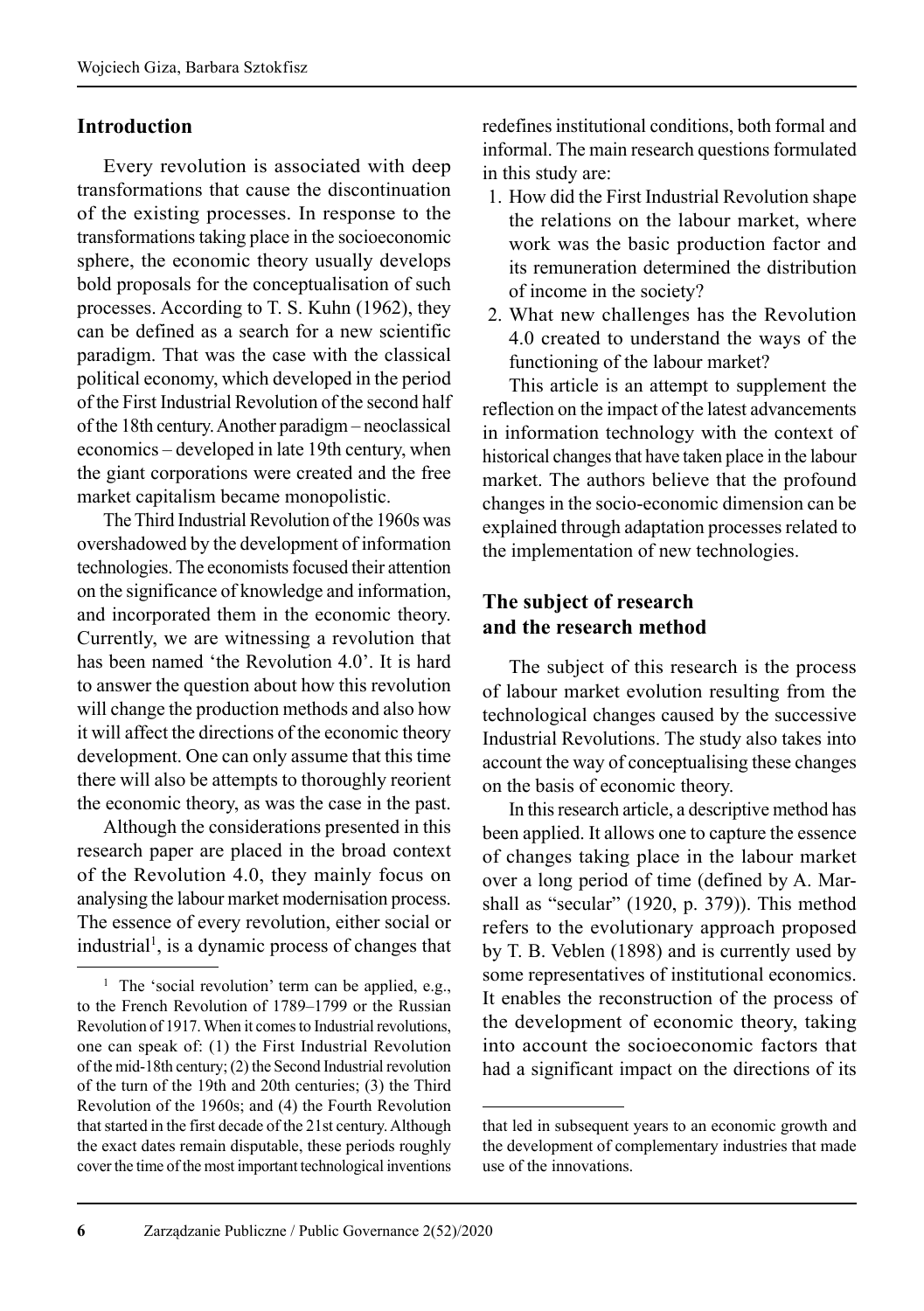evolution. The proposed research approach combines the elements of economic history with an analysis of the development of economic theory understood retrospectively.

# **The labour market in the classical view of political economy**

The development of economic thought is inherently linked to the major socioeconomic transformations that not only changed the existing dominant means of production, but also redefined social relations. When British economic historian Arnold Toynbee (1884, pp. 27–32) used the term 'Industrial Revolution' for the first time, he meant the period from 1760 to 1840. In 1760, in the Scottish town of Carron, when the first metallurgical furnaces were lit, new perspectives for the metallurgical industry opened. The inventions applied in the weaving industry increased productivity. As an example of increased produc tivity in the British weaving industry, Gregory Clark (2014) quoted data on the labour required to transform a pound of cotton into cloth. In the 1760, the process took 18 person-hours, while one hundred years later this was done in just 1.5 person-hours. The process would not have been possible without implementing in the production process inventions such as: John Kay's flying shuttle (1733), James Hargreaves' spinning jenny (1769), Samuel Crompton's enhanced spinning mule (1779), or Richard Roberts' self-acting mule (1830) (Clark, 2014, p. 255). James Watt's steam engine became a new source of energy that replaced the human and animal muscle power. Privately, Watt knew Adam Smith, who is recognised as the father of modern economics. All these inventions enabled rapid growth in production. They also permanently changed the picture of the society. Labour, along with capital and land, became the key factor of production and the permanent element of economic balance sheet. In the period before the Industrial Revolution, work had been done mostly by slaves, as was the case in Antiquity, or as feudal duty, as was the case in Medieval Europe. A milestone that enabled the creation of the labour market was the process of enclosing communal pastures in England. Rural dwellers who had lost their source of income migrated to the suburbs of cities such as Manchester or Liverpool, and increased the numbers of the new wage-earner forces – the so-called proletariat. They found employment in manufactories that developed as a consequence of the Industrial Revolution. The process was accompanied by social resistance. The expression of the utopian thinker, Thomas Morus (Doyle, 2014, pp. 166–179) – 'Sheep eat man' – became the symbol of this phenomenon.

Together with the Industrial Revolution, the market economy institutions developed. Among them, the labour market gained special significance. In the first paragraph of his book titled *The Wealth of Nations*, Adam Smith wrote: "The annual labour of every nation is the fund that basically supplies it with all the necessities and conveniences of life it annually consumes" (1981 [1776], p. 10). Smith's claim that labour creates value became the subject of numerous polemics and interpretations in the area of the economic theory of value.

Recognising labour as the fundamental factor of production also gained significance in the broader context of the social stratification mechanism. In the traditional societies of Antiquity and the Middle Ages, and even that of the 16th and the 17th centuries, the place of an individual in a society was determined by customs and traditions. The social position was inherited together with the social privileges associated with a given class. Traditional societies were hierarchical. Once the market was recognised as the basic mechanism defining social relations, any free citizen could climb the social ladder, provided they could gather the necessary material resources. Success in the economic dimension guaranteed advancement to a higher social rank. The economic factors, in particular the labour market regulations, became the subject of an extensive debate, which surpassed the limits of economic theory.

The labour theory of value propagated by A. Smith and his successors was not only an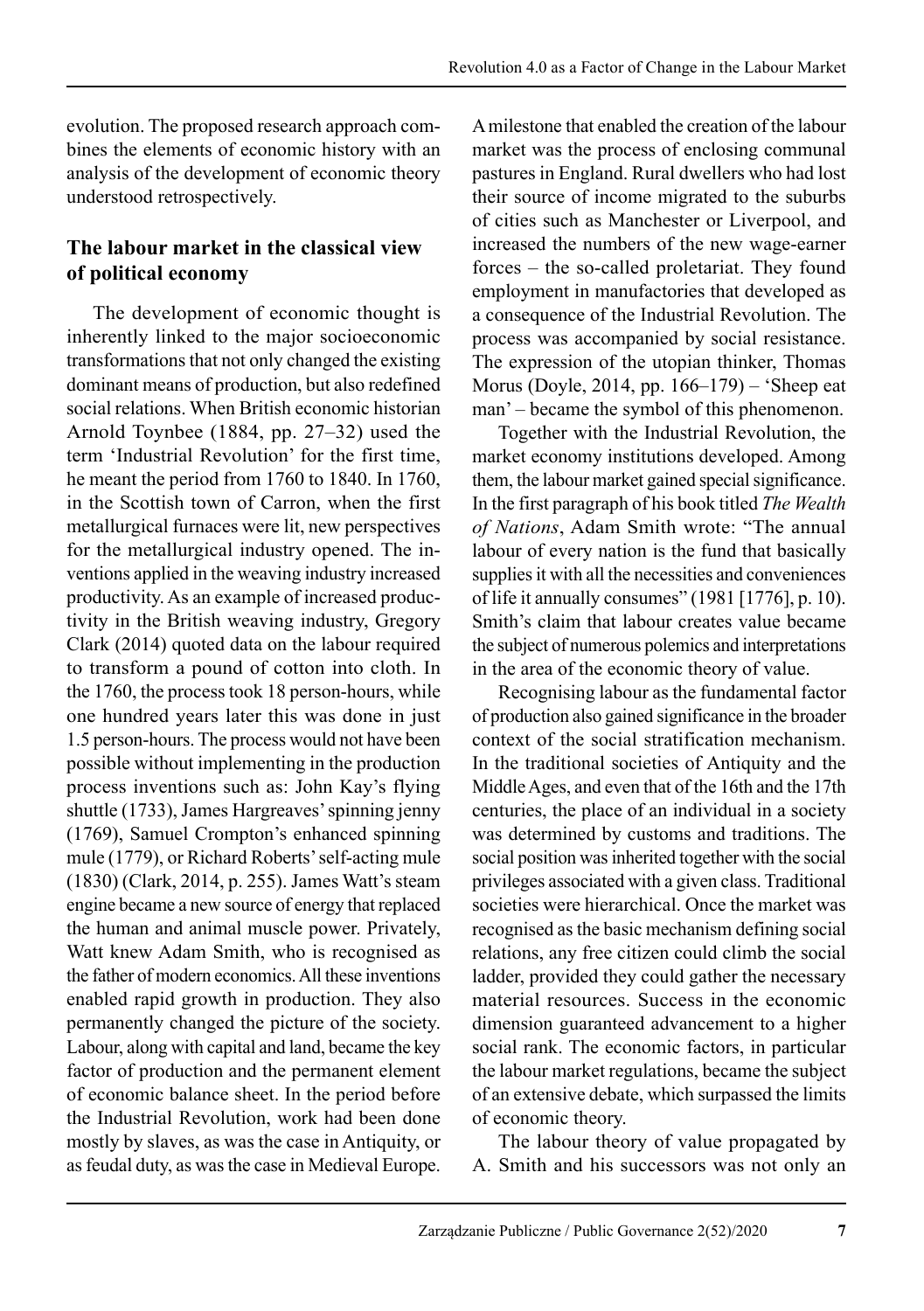attempt to explain how the market evaluated respective goods. It became more than that, namely a claim that led to the greatest polarisation in the 19th-century economy, which reached far beyond the academic discourse and stepped into the institutional dimension of the socioeconomic system of capitalism. On the one hand, the classicists of economy – A. Smith, D. Ricardo, J. B. Say, and, to some extent, J. S. Mill – advocated liberallyoriented market economy. On the other hand, K. Marx criticised it severely and prophesied its prompt end as a consequence of a contradiction that was deeply rooted in it. This dispute had a broader dimension; it concerned two major theoretical narratives: pro- and anti-market-oriented.

Paul James McNulty admitted that Adam Smith could be rightly called the first economist of the labour market who approached labourers with understanding and this way changed the attitude represented by his predecessors, i.e. by William Petty and mercantilists (McNulty, 1966, pp. 539–540). The classicists viewed labour as the basic factor of production, whose value was not determined in accordance with the contemporary standards of the demand–supply analysis based on A. Marshall's views (1920). This resulted from the fact that the classical political economy was strongly inclined towards supply. However, it lacked the analytical tools to understand the idea of demand. Owing to the marginal revolution of the 1870s, the economists understood the importance of the demand factors in the process of the development of consumer goods' prices, followed by production factors. However, before that happened in classical political economy, a crucial role in explaining the wages had been played by the wage-fund doctrine enriched with the Malthusian interpretation of population pressure. This concept can be described by means of a simple formula:

$$
W = \frac{W F}{Q L},
$$

where: *W* – wage rate; *WF* – wage fund; *QL* – quantity of labourers.

According to the wage-fund doctrine, in a short period, the wage rates (W) constitute the quotient of the wage fund (WF) and the quantity of labourers (which is constant in a short period). The wage fund is part of the capital accumulated by owners. It is paid in advance to labourers so that it can cover the time gap between the input of production factors and the results achieved, i.e. the end product. Such schemes might be interpreted as some kind of a demand-supply approach. The demand for labour is communicated by employers, which is based on the wage fund (WF). It resulted from the abstinence (capital owners' resignation from the ongoing consumption). The supply of labour (QL) is determined by the size of the population ready to begin employment. However, the representatives of the classical political economy were interested not only in the static approach. The most important question was how wage rates would change with the development of capitalist economy. At first, the empirical data was pessimistic. Despite the introduction of technological inventions that increased labour productivity, the wages remained on the subsistence level, understandably triggering defiance of the pauperised parts of societies<sup>2</sup>. F. W. Botham and E. H. Hunt, who analysed the dynamics of wages in the early period of the Industrial Revolution, demonstrated the fluctuation of the real wage index as well as its relatively limited growth in the years from 1751 to 1792, based on the example of the Staffordshire County (real wage index of general labourers in north Staffordshire). With the index value for the year 1790=100, in 1751 it amounted to 101.1, reached the peak in 1779=141.2, after which it dropped to 111.4 in the year 1792 (Botham & Hunt, 1987, p. 390). Some explanation for this phenomenon is offered in a study on the low rate of economic growth in the early period of the Industrial Revolution (Williamson, 1984).

<sup>&</sup>lt;sup>2</sup> A broader interpretation of the wage-fund doctrine embedded in the historical context is provided in the study titled "The Wages Fund in Historical Context" (Phillips, 1967).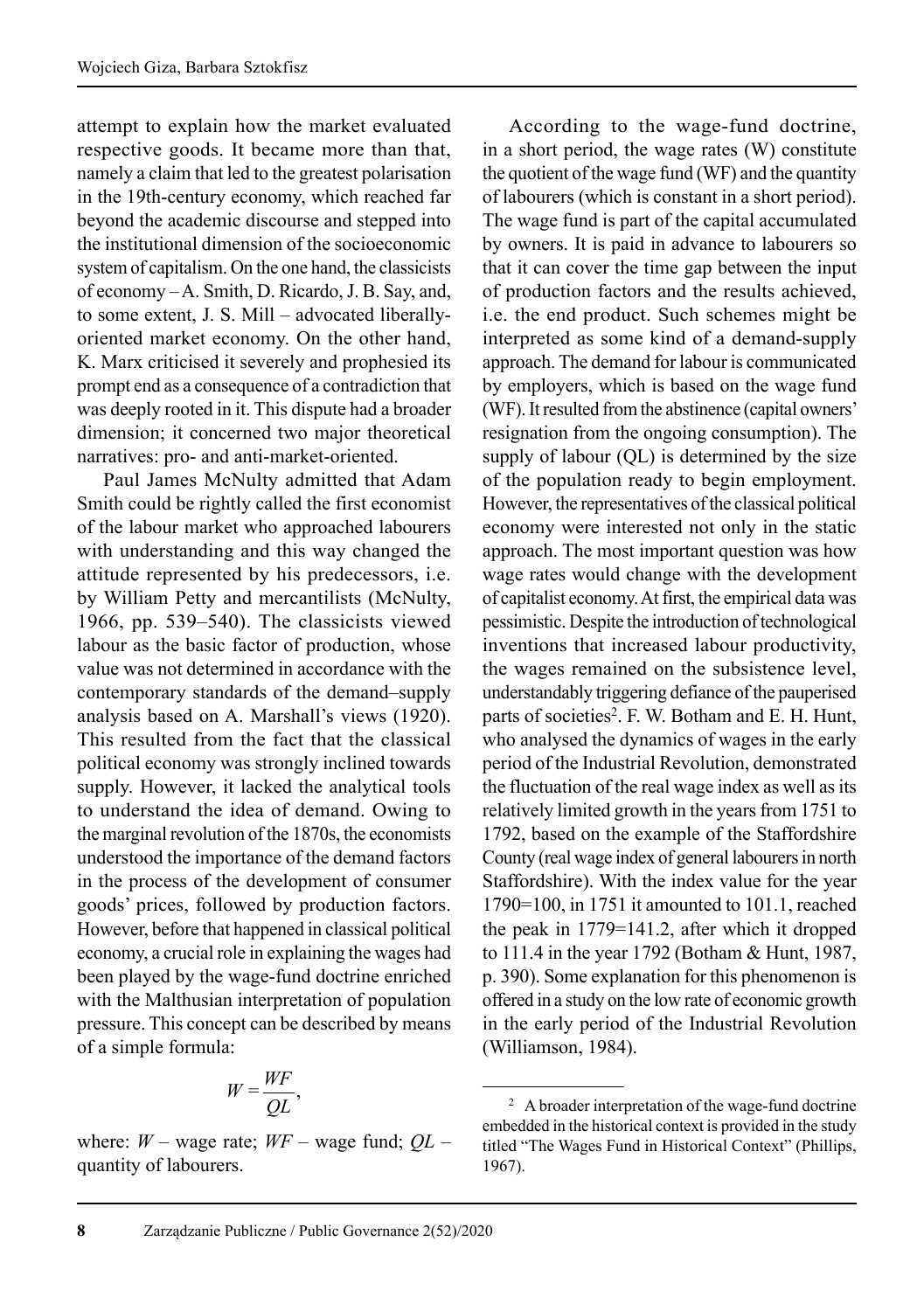Having analysed the above facts, the classicaleconomy representatives finally matured in conviction that poverty and destitution were natural attributes of human existence. The fullest justification for this view was famously presented at the turn of the 19th century by Reverend Thomas Robert Malthus (1798). The principle of population presented in his essay allowed for a modification of the short-term doctrine of the wage fund in such a way that it justified the empirically-observed tendency of the wage rates to remain on the subsistence level. The logic behind it was simple: if, as a result of the development of market economy, the wage fund (WF) grows, it exerts pressure for wage rates (W) to grow. This is the place where Malthus' principle of population is implemented. According to it, an increase in wage rates (W) is followed by the population growth, which, in turn, increases labour force supply (QL). As a result, wages drop to the physical subsistence level. This line of thought provided justification for the thesis that – on the same basis that poverty and destitution are an insurmountable attribute of human life – also wages will remain on the subsistence level in the long term. Accordingly, no institutional solutions can change this state of affairs. This belief was abolished by empirical evidence which demonstrated that in the second half of the 19th century wage-earners also started benefitting from the technological advancement. The wage-fund doctrine came to be perceived not only as erroneous but also as harmful, as it justified a set of views that the capital owners benefitted from. As such, it fuelled the revolutionary moods among those who felt marginalised.

In response to the criticism presented by Marx in *Das Kapital. Kritik der politischen Oekonomie*   $(1867)$ , the representatives of the marginal revolution formulated an alternative theory that explained both the formation of wages on the labour market and the principles determining the functional distribution of income in the society. This approach was reconstructed by G. J. Stigler (1994). The ambition of the supporters of the theory of marginal productivity of production factors was to identify one universal principle to evaluate every single production factor. According to this theory, labour, land, and capital were to be remunerated in accordance with the value of their marginal product. Such an approach was supposed to ensure fair distribution which was postulated by American economist J. B. Clark. He claimed that in perfect competition, each factor would receive a reward adequate to its contribution to the product-creation process, which would make a fair solution (Clark, 1908, p. 7). The interpretation of this claim was accompanied by an academic dispute that concerned the exhaustion of a product, which, in fact, boiled down to formalised analyses of production functions. As a result, it was noted that a product gets exhausted only in the case of constant economies of scale. This means that once a factor of production is rewarded in accordance with the principle of the marginal product value, the whole product has been distributed between the owners of those factors. If there are increasing economies of scale, an extra product remains after the distribution and as such it should be distributed among the members of the society based on the distribution principles other than market forces.

The theory of distribution based on the marginal productivity of the factors of production has remain ed the nucleus of contemporary microeconomics to this day. However, it is of limited use in answering the questions arising in association with the Second Industrial Revolution of 1870–1914 (Mokyr & Strotz, 2000). In technical terms, the steam engine was replaced with the electrical engine and combustion engine, and the achievements of science were incorporated into the industrial production. The society became much more mobile owing to the air transport and popularity of the car. In order to absorb the technological achievements predominant in the 19th century, the enterprise of an individual owner was replaced by joint stock companies and limited liability companies. Monopolistic capitalism and mass production was born. This type of production is best embodied by the assembly line applied by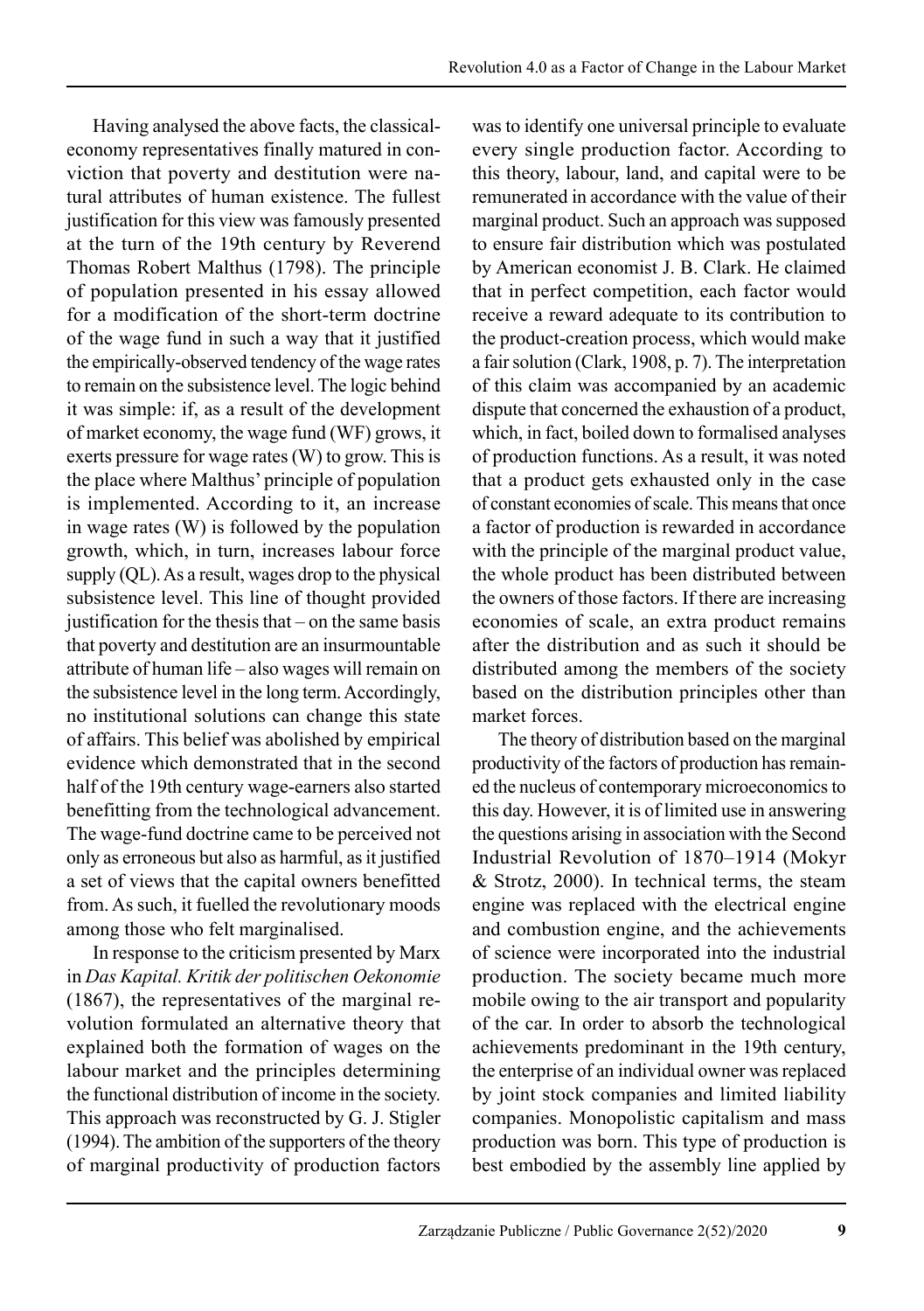the car manufacturer, Henry Ford. The genius entrepreneur was very well aware of the fact that mass production required mass consumption. Accordingly, on 5 January, 1914, he offered to his employees a daily pay of 5 dollars, which was high by the standards of those times. For a large group of labourers, work in the car industry became the dream road to improve their financial status. On the hundredth anniversary of those events, Tom Mackaman quoted two opposite opinions that were published back then in the *New York Times* and *Wall Street Journal*, respectively. The first one said: "What marvels might not Mr. Ford's example work if only other capitalists would do the same". Meanwhile, the *Wall Street Journal*  criticised him for what he had done, calling him the "class traitor" (Mackaman, 2014).

The First Industrial Revolution gave birth to the labour market founded on voluntary contracts between the demand party represented by employers and the supply party defining the employee behaviour. In the neoclassical economy analysis, there is a clear polarisation between the world of capital and the world of labour. The Second Industrial Revolution resulted in strong monopolisation processes. Those processes were also reflected in the labour market. They consisted in the growing importance of trade unions throughout the 19th century. The labourers who expressed their demands concerning the amount of wages and the conditions of production had less bargaining power when they were confronted with enterprise owners who gradually increased the scale of their operations and monopolised the market. The scattered British associations of farmers and craftsmen started consolidating under the Grand National Consolidated Trades Union, established by Robert Owen in 1834. The union was a countrywide association of British workers who decided to fight for fair working conditions and satisfactory wages. The origin, evolution, and significance of trade unions is presented in the classical study by Beatrice Webb and Sidney Webb (1920). The authors believed that the implementation of the socialist postulates had been a chance not only to improve the financial situation of the labourers, but also to create a more just socioeconomic system in England. In order to implement the ideas they propagated, the Webbs, Graham Wallas, and George Bernard Shaw founded the London School of Economics and Political Science in 1895. When analysing the history of trade unions, one might think that they constituted an important element of industrial relations founded on mass production, which was mainly the consequence of the Second Industrial Revolution. Contemporary changes in the production process which resulted from the Fourth Industrial Revolution changed the functions that they were supposed to perform, and whose interests they should protect.

# **The Revolution 4.0 vs. contemporary development trends in the labour market**

The transformations of the late 20th and the early 21st centuries that we have been witnessing have a huge impact on the labour market. These transformations, mainly associated with fast technological development, are called the Fourth Industrial Revolution. Although this concept has not yet been uniformly defined in scientific research and it would be hard to find a consensus in such issues as, for example, the time frame of the Revolution or its precise characteristics, researchers and experts agree that no other period in the history of humanity saw such thorough socioeconomic changes. Schwab (2017, p. 3) lists three main characteristics of the Fourth Industrial Revolution: (1) *velocity* (the pace of the changes that we observe is exponential rather than linear); (2) *breadth and depth* (the complexity of – and relationships between – technologies change the entire economic, business, and social paradigm, and even who we are as individuals); (3) *systems impact* (involves the transformation of the entire system, both within and across entities). The progress triggers structural changes that enforce a modification of labour market institutions, understood in the context of both formal and less formal considerations. Even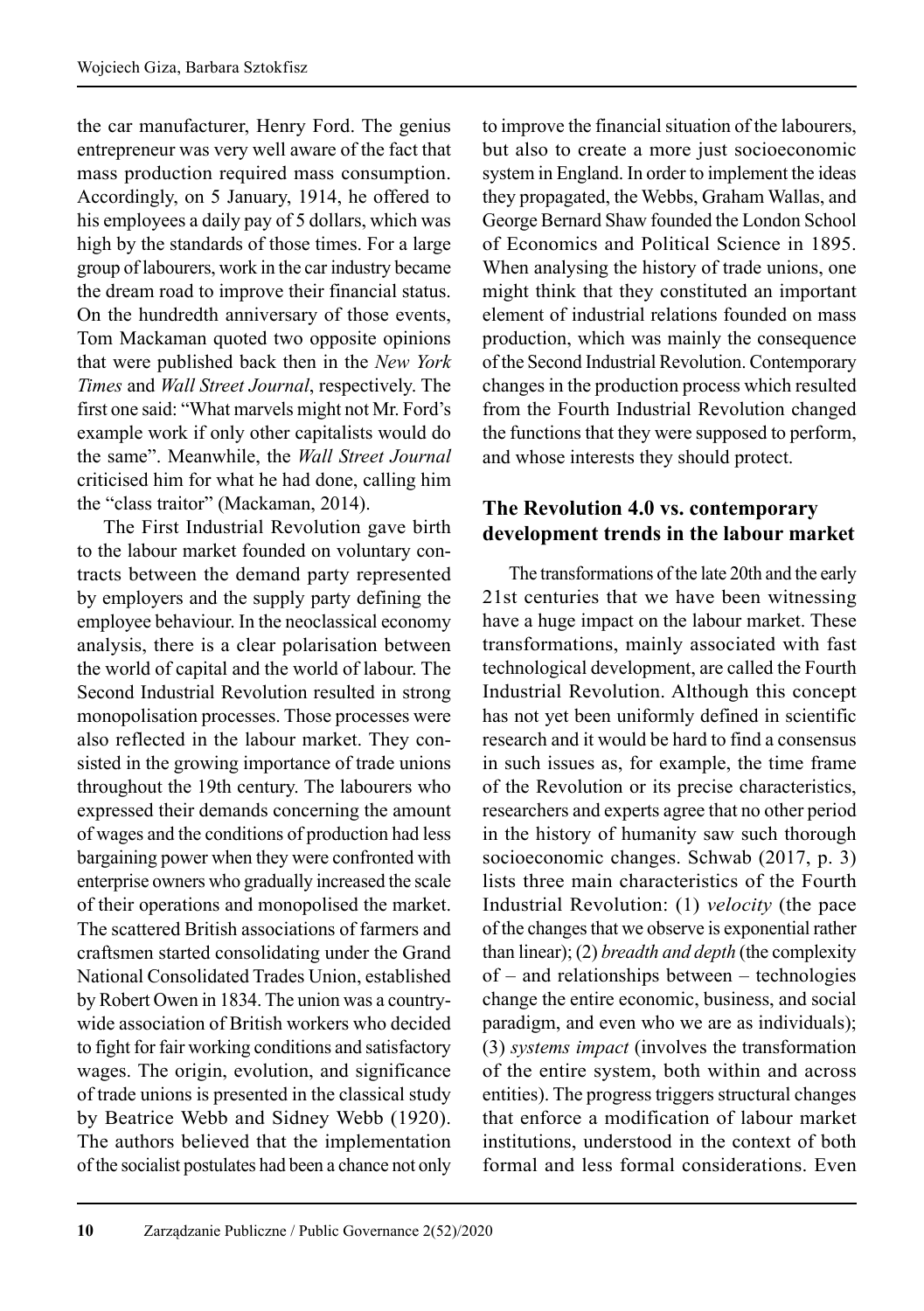though we are not able to predict the direction in which new technologies will develop, and their impact on the socioeconomic environment, we should observe and try to draw conclusions from the dominant trends. Noticing certain tendencies will enable, at least to some extent, a dialogue about the institutional environment, including the direction that the societies and economies should follow. To quote Daniel Susskind and Richard Susskind (2015, p. 155): "An unwillingness to try to determine overall interaction is akin to driving a car at night with no headlights. Making qualified predictions (…) is like having the headlights on". Thus, we should accept the fact that we are not able to notice many issues. Moreover, the issues that can have the largest impact on the socioeconomic environment might not have been uncovered yet.

Undoubtedly, it should be emphasised that the dynamic spread of ICTs, also in the context of the above-mentioned growing role of machines, leads to an exclusion of a part of society from the labour market, mainly due to their lack of relevant skills and because of their problems with learning such skills or retraining. It should be noted, however, that this aspect has two sides: old jobs are being eliminated, while new jobs are being created (Kubiczek, 2006 p. 127). The research results suggest that in a race of the force associated with the creation of new jobs owing to technological progress and the destruction associated with their replacement by automation, the former tendency has always won. Moreover, throughout the 19th and the 20th centuries, it was accompanied by gradual reduction of working hours that contributed to improve the quality of life and leisure time (Freeman & Soete, 1997; Dachs, 2018). Nonetheless, the discussion associated with the "end of work" concept and shift to the post-industrial era (Rifkin, 1995, 2016) – as well as progressing automation that will, to a large extent, replace human labour (Brynjolfsson & McAfee, 2011; Frey & Osborne, 2013; Ford, 2015) – is still relevant. It should be noted that, long-term, the creation of jobs has indeed always surpassed the level of their liquidation. This kind of compensation was not and is not an automatic, fast, or painless process for a large part of society. The need to adapt to the new reality as well as the time required to gain relevant skills means that, in the short run, new jobs do not compensate for the loss of the old ones (Kubiczek, 2006, p. 128), which poses a major challenge for the labour market institutions, understood both in the formal and the informal context. The negative impact of automation, associated with the progress in the field of artificial intelligence, is being extensively discussed in scholarly literature. C. Frey and M. Osborne (2013) analysed 702 different occupations in the American market and concluded that as many as 47% occupations are at risk of being entirely replaced by autonomous systems in the next 10 to 20 years. M. Ford (2015) highlights a very important and unprecedented contemporary phenomenon: machines not only increase productivity, but they also become workers themselves. What is also important is that the border between routine jobs (that are easy to replace by automation) and non-routine jobs is disappearing very fast, and the development of artificial intelligence algorithms can also affect workers with the highest skills. Accordingly, Ford proposes replacing the term 'routine' with 'predictable'. All jobs that fall into this group will be very easily replaced by machines and robots. One of the main reasons why artificial intelligence affects the labour market lies in its nature. Namely, as it develops, artificial intelligence not only complements occupations, but it also entirely replaces them and substitutes human labour (the socalled *worker-replacing technological change).* It is worth noting, however, that the technological change might bring two competitive effects. The first one concerns relocation of workforce and is directly linked to the aforementioned substitution of labour. The second one leads to increased employment and capitalisation in industries that have developed the most as a result of the technological change. Historically, the latter effect was usually dominant (Frey & Osborne, 2013). Meanwhile, the changes that are taking place in the 21st century make one wonder which of the two effects will prevail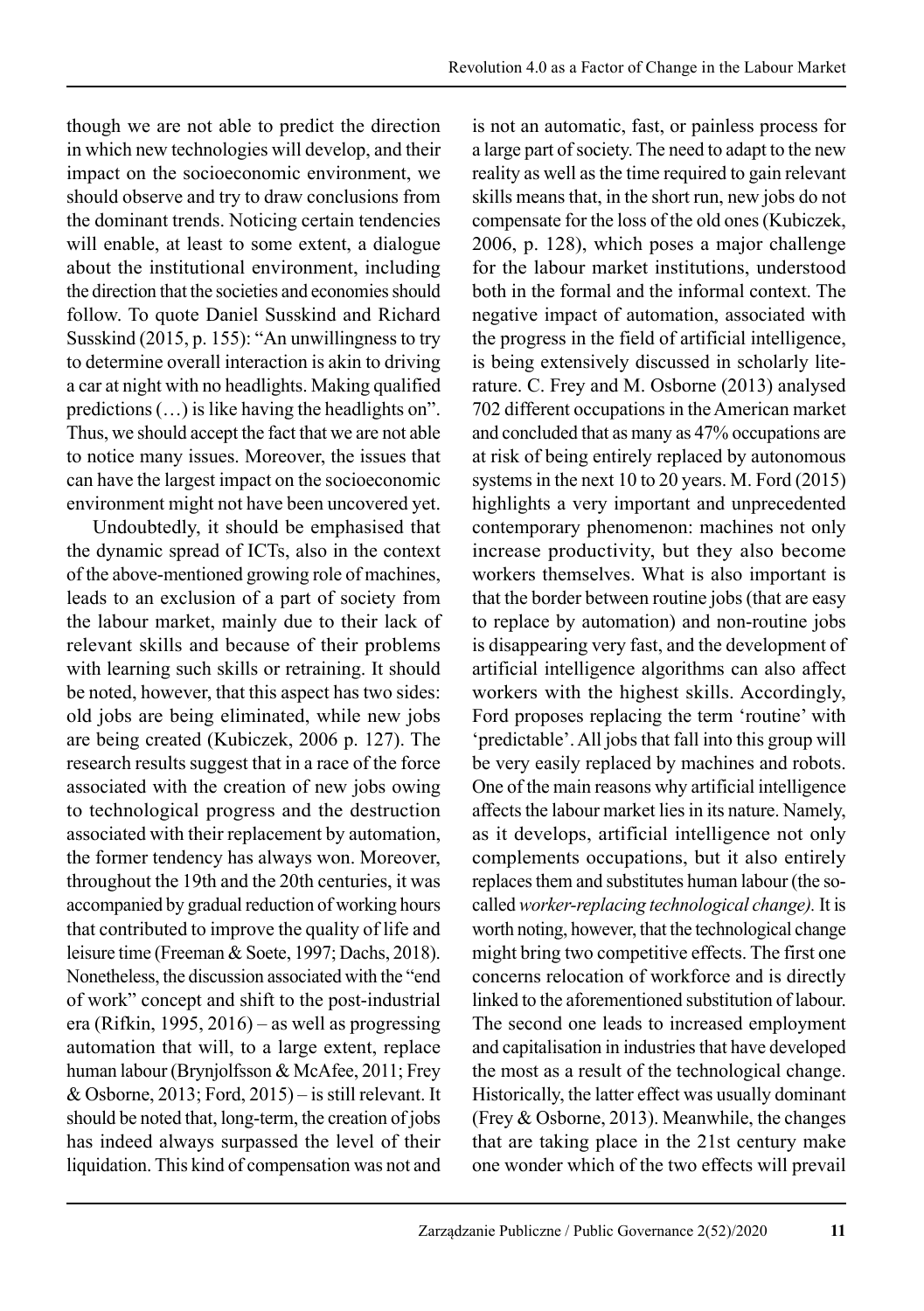this time. The studies show that the innovations known from the history of the previous Industrial Revolutions mainly replaced routine jobs, but now, for the first time in history, we can see that artificial intelligence causes replacement of nonroutine jobs, too (Brynjolfsson & McAffee, 2011). Accordingly, the consequences for the labour market as well as for the demand-and-supply structure associated with the labour market (discussed in detail in the subsequent section of this paper) might prove to be not only huge, but also unlike anything that we have known so far.

# **Interpretation of social inequalities in the context of the Revolution 4.0**

The method of income redistribution between the individuals who participate in the process of its generation has attracted the interest of economists ever since economics became a scientific discipline. The ongoing Fourth Industrial Revolution and the growing production automation in many areas both add numerous new issues that require analysis and put into question some of the theoretical assumptions of the neoclassical theory of income distribution and the marginal productivity theory. A question that is extremely vital for the contemporary social policy is – who should become the beneficiary of an economic system in which products will be, to a large extent, manufactured by automatic processes? Moreover, how will the demand side of the economies be affected by the decreasing share of the human capital in the production process? The concept of the distribution of income, dominant in the economic theory, has two aspects: functional and personal. The functional distribution of income (previously discussed in this paper) involves rewarding a certain group proportionally to its contribution to the production process (i.e. marginal productivity). In the concept called the theory of distribution, the factors that take part in the production process receive a reward proportional to the impact that the unit of a given factor has on the entire product (Leszczyńska,

2006). Thus, it seems that the owner of a factor that is of major importance in the process re ceives a relatively high reward. However, the theory of distribution was subject to some criticism, especially after Alfred Marshall had suggested that the organisation was the fourth factor of production (1920, pp. 240–249). It is impossible to analyse soft factors – such as the organisation, entrepreneurship, or knowledge – from the perspective of the contribution of each unit of those factors to the marginal product (Giza, 2007). The concept of the functional distribution of income seems, in the light of contemporary transformations, to be even more limited, as added value in production processes is, to a large extent, created by automatic processes. Thus, the classical theory of distribution no longer answers the question about how income should be distributed. In the context of the role of production factors in creating wealth and generating economic growth, it is also worth acknowledging Robert Solow's milestone study titled "Technical Change and the Aggregate Production Function" (1957). Solow built a model to evaluate the share of production factors in the USA's economic growth in 1909–1949. The results showed that as much as 85% of the growth could not be explained by the model, which means that the growth was not stimulated by the traditional production factors, such as labour, capital, or land. Along with Solow's study, a very important term for the economic theory was coined, namely 'the total factor productivity', also referred to as the Solow 'residual'. It became a measure of ignorance about economic growth (Warsh, 2012), and technological progress started to be associated with a crucial role in the process. The domain of each Industrial Revolution is to transform the old processes into new ones by improving and automating certain tasks. In the past, technology replaced certain tasks performed by humans. Although each innovation characteristic of the subsequent Industrial Revolutions took work away from a part of the labour force, it gave unimaginable possibilities for economic development and increasing prosperity. However,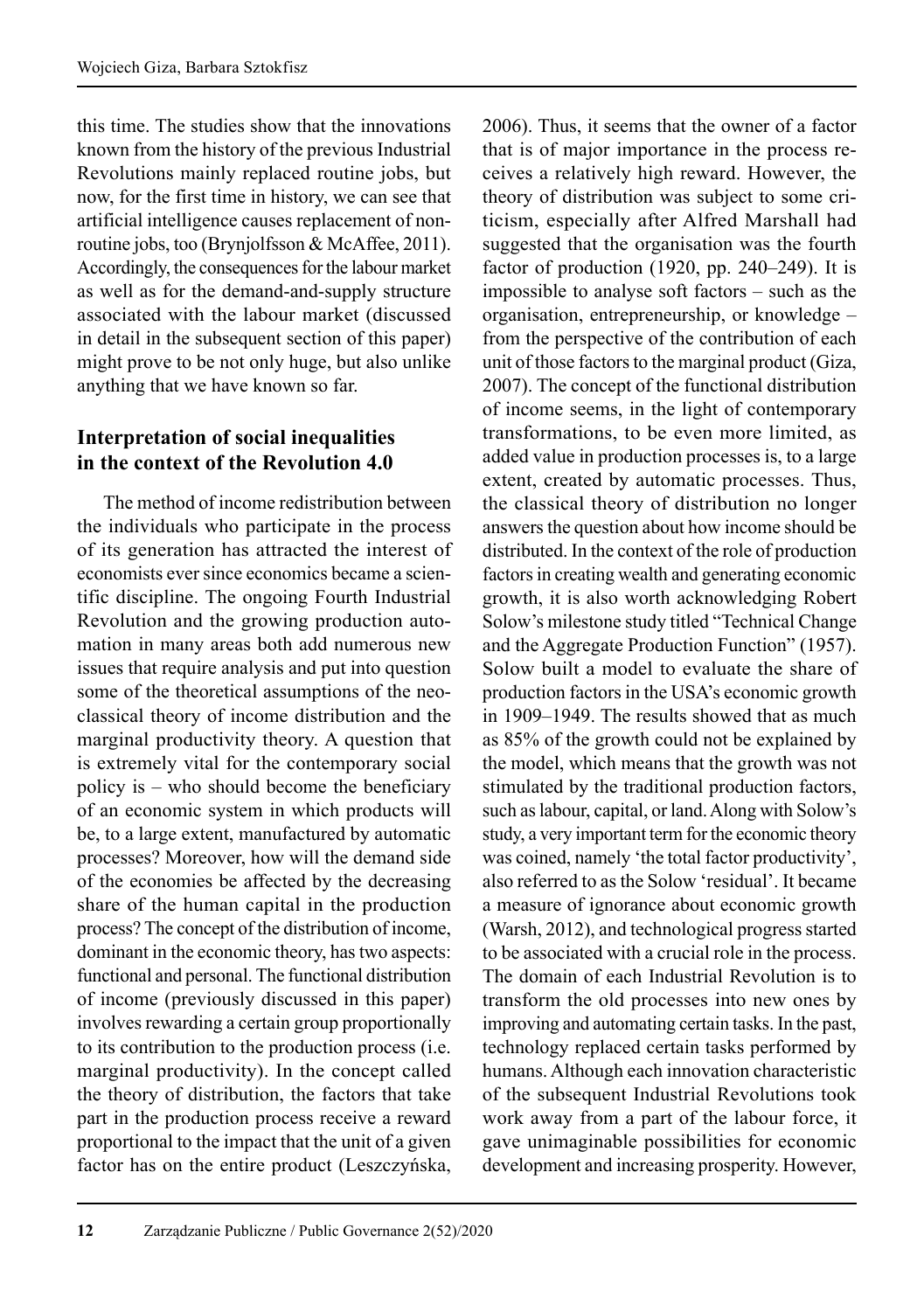the characteristic feature of the late 20th and the early 21st centuries is the polarisation of the labour market that leads to increasing inequalities (Autor & Dorn, 2013; Acemoglu & Autor, 2010). This trend involves growing employment rates in occupations that require both low and high skills, while the demand for middle-skill occupations is dropping. Acemoglu and Autor (2010) showed in their studies that the share of middle-skill occupations, i.e. sales, office and administration jobs, and production jobs in total employment dropped from 57.3% in 1979 to 48.6% in 2007 and 45.7% in 2009. This phenomenon is associated with the fact that automation mainly replaces routine and predictable work. The occupations that are in the highest demand are the ones that require creative problem-solving (information technologies are those complementary to such occupations (Autor, Levy, & Murnane, 2003)) as well as occupations that require manual labour (e.g. waiters, cleaning personnel, etc.), as these are very hard to replace by available technologies. In the light of the above deliberations – associated with income distribution challenges in the era of digital revolution and growing social inequalities – there emerge public policy reactions that are worth mentioning. One of the concepts is universal basic income, which has been broadly discussed in the social policy discourse in the recent years, including the possible consequences of this solution for the economy. Undoubtedly, it is an interesting research problem that introduces questions of not only economic but also social and behavioural nature, associated even with the philosophical approach to the concept of a human being and their role in the society. Harrop and Tait (2017) identified five prerequisites that lead to an increased interest in the basic income concept. The prerequisites include: more insecure work, stagnant payment, skills and job dislocation, rising inequality, and insufficient work. Even though the introduction of basic income might solve some of the contemporary problems, it should be noted that this is only a tool to distribute income, not to generate it, and, in the long term, it might lead to economic stagnation. The experiments show that basic income, intended to meet the basic human needs, might yield positive results in poorer communities (e.g. the Madhya Pradesh Unconditional Cash Transfers Project implemented in 20 Indian villages in 2010 (Bharat, 2014)). Another initiative that responds to the growing automation and that is supposed to reduce inequalities is the robot tax. According to research conducted by Joao, Rebelo and Teles (2017) based on the American economy data, further decrease of production automation costs will deepen income-related inequalities unless the current tax system changes. In order to keep their jobs, workers are required to be constantly reducing their wage expectations. Although a robot tax can become a major contribution to the state budget, offering additional funds for income redistribution, if such solutions are introduced only in a limited number of countries, those countries will lose their competitiveness compared to the countries that decide not to implement this solution. Another important kind of initiatives aimed at adapting societies to the requirements of the contemporary labour market includes all kinds of training programmes that teach the skills that are currently wanted on the labour market (e.g. knowledge of programming languages). They are supposed to increase the adaptive abilities of a society in the era of rapid digital changes. On the one hand, they promote further technological development. On the other hand, they stimulate active social participation in the process. To sum up, continual economic growth creates the need for fair distribution of income, which poses numerous challenges in the era of the Fourth Industrial Revolution. The neoclassical theory of distribution seems to have become irrelevant, which is proven by the new government initiatives based on the personal approach and focused on increasing the quality of life of the society, removing inequalities and adapting to the changing labour market.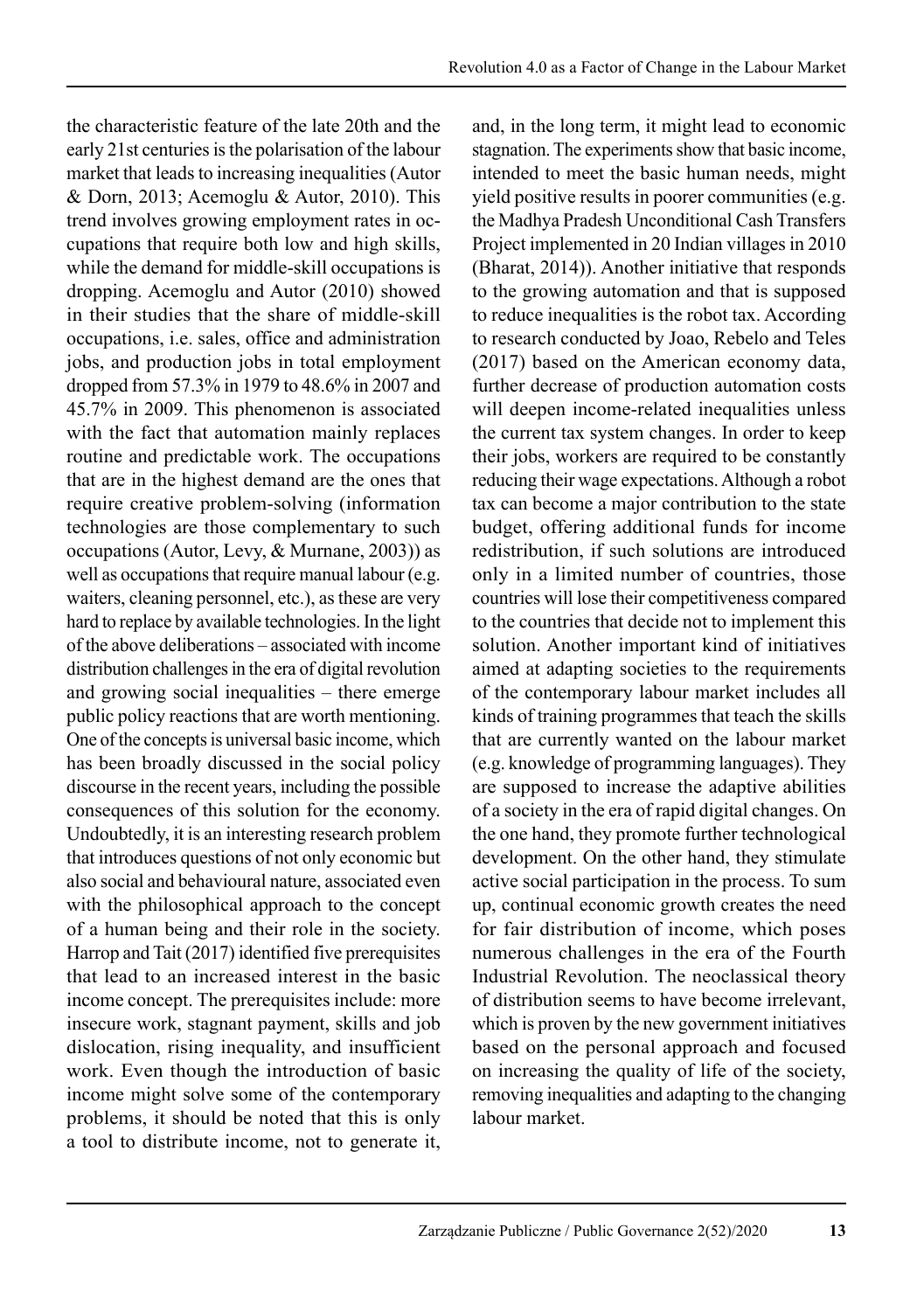#### **Concluding remarks**

To summarise the considerations, it is worth paying attention to the socio-economic consequences caused by successive industrial revolutions. They are listed in Table 1.

When answering the first research question formulated in the introduction, it can be stated that the labour market, understood as a network of relations that determines the way of using the production factor, namely labour, is the consequence of the First Industrial Revolution. On the one hand, the classicists of economics emphasised the value-creating role of work. On the other hand, they presented the unjustified scepticism about the possibility of an increase in wage rates in the long term.

The increase in wages in the second half of the 19th century not only ensured an increase in the welfare of employees, but also opened the path of social advancement for them. The Second Industrial Revolution gave birth to monopolistic tendencies. Their effect on the labour market came in the form of the emergence and inclusion of Trade Unions in the process of shaping modern institutions of the capitalist economy.

When the potential effects of the Revolution 4.0 are analysed, the possible threats to employees who can be replaced by machines and the positive effects in terms of increasing the production capacity of modern economies are frequently noticed. This appears to be nothing new, as this issue had been viewed in a similar way during the First Industrial Revolution. The key question

| <b>Industrial Revolutions</b>                                                                                                                                                                                                               | The changes in the labour market<br>and their social consequences                                                                                                                                                                                                                                                                                                                                          |
|---------------------------------------------------------------------------------------------------------------------------------------------------------------------------------------------------------------------------------------------|------------------------------------------------------------------------------------------------------------------------------------------------------------------------------------------------------------------------------------------------------------------------------------------------------------------------------------------------------------------------------------------------------------|
| The First Industrial Revolution (mainly related to<br>inventions in the weaving and metallurgical industries and<br>the consequences of the invention of the steam engine).                                                                 | • the creation of the labour market;<br>• market based on allocation of work resources:<br>• noticing the so-called social question;<br>• the beginning of legislation which regulated the employee-<br>employer relationship.                                                                                                                                                                             |
| The Second Industrial Revolution (related to the chemical<br>industry, the usage of electricity, internal combustion engine,<br>and mass production after the introduction of a production<br>line).                                        | • the rise of monopoly capitalism;<br>• monopolisation of the product market and the labour market<br>(the growing role of Trade Unions in the process of wage<br>negotiations);<br>• the development of techniques for influencing consumer<br>preferences and unifying their behaviour through advertising.                                                                                              |
| The Third Industrial Revolution (related to the invention<br>of computers, the Internet, and the rapid increase<br>in the possibility of storing information).                                                                              | • strengthening the supply side of economies by applying<br>more efficient technologies;<br>• the growing importance of the middle class;<br>• the increasing importance of knowledge and information<br>(data) as production factors.                                                                                                                                                                     |
| The Revolution 4.0 (related to the progress in the development<br>of artificial intelligence, biotechnology, automation and<br>robotics, and the transfer of an increasing part of everyday and<br>professional life to the digital world). | • profound changes in the production process causing<br>concerns about an increase in income inequality and<br>employment stability in occupations dominating among<br>middle-class representatives;<br>• progressive automation of activities requiring advanced<br>analytical and comprehensive skills;<br>• blurring the boundaries between the functioning of the real<br>world and the digital world. |

Table 1. Economic and social consequences of the Industrial Revolutions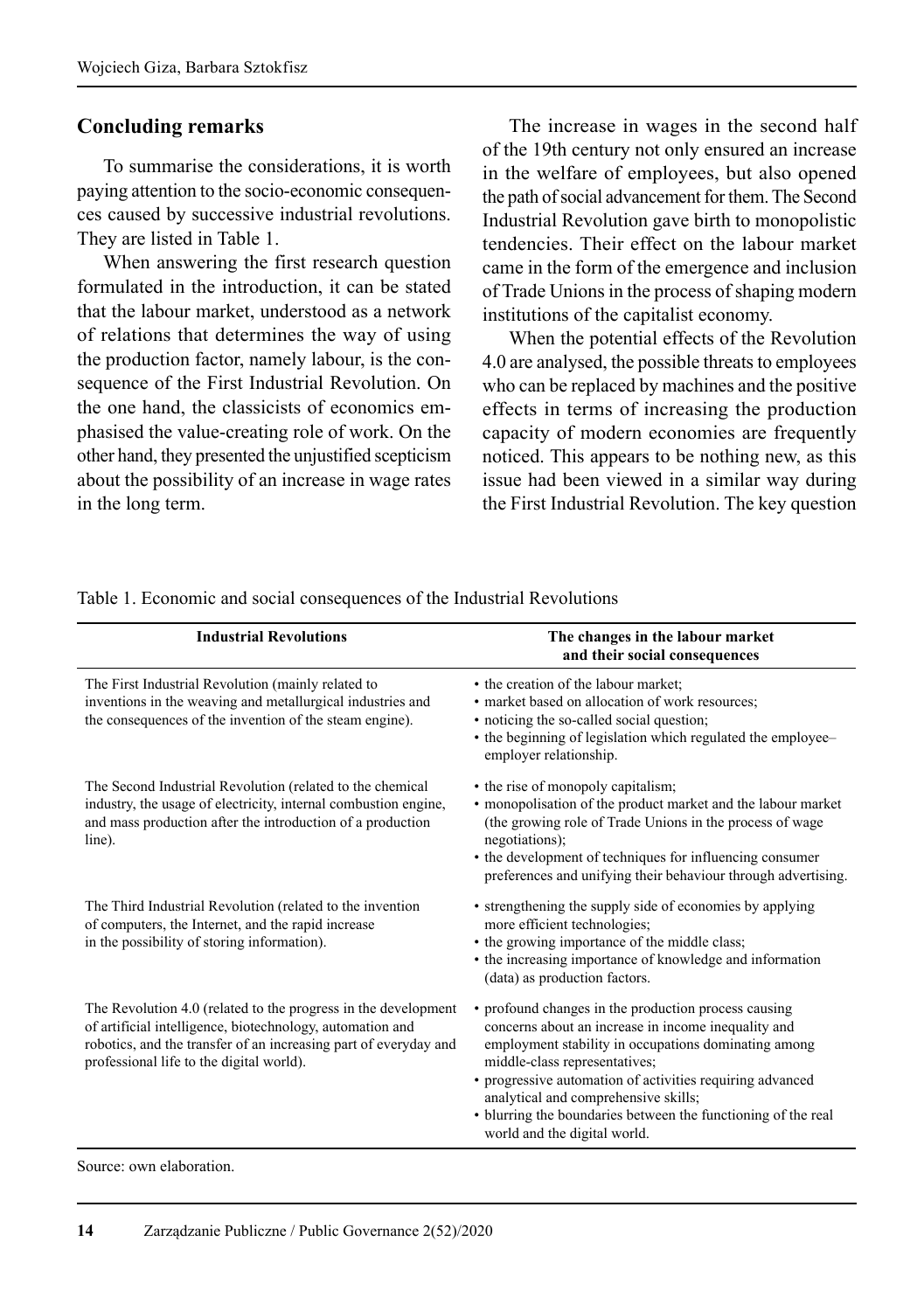is – what institutional solutions in terms of income distribution and employee remuneration will be adopted in the world where a machine will be able to replace human labour?

# **References**

- Acemoglu, D., & Autor, D. (2010). Skills, Tasks and Technologies: Implications for Employment and Earnings. *National Bureau of Economic Research (NBER). Working Paper* 16082.
- Autor, D., & Dorn, D. (2013). The Growth of Low-Skill Service Jobs and the Polarization of the US Labor Market. *American Economic Review*, *103*(5), 1553–1597.
- Autor, D., Levy, F., & Murnane, R. (2003). The Skill Content of Recent Technological Change: An Empirical Exploration. *The Quarterly Journal of Economics*, *118*(4), 1279–1333.
- Bharat, S. (2014). *A Little More, How Much It Is. Piloting Basing Income Transfers in Madhya Pradesh, India.* Retrieved from: http://unicef.in/Uploads/ Publications/Resources/pub\_doc83.pdf (accessed: 08.12.2019).
- Botham, F. W., & Hunt, E. H. (1987). Wages in Britain during the Industrial Revolution. *The Economic History Review*, *40*(3), 380–399.
- Brynjolfsson, E., & McAffee, A. (2011). *Race Against the Machine: How the digital revolution is accelerating innovation, driving productivity, and irreversibly transforming employment and the economy.* Digital Frontier Press.
- Clark, G. (2014). *Pożegnanie z jałmużną. Kr*ó*tka historia gospodarcza świata.* Wydawnictwo Zysk i Spółka.
- Clark, J. B. (1908). *The Distribution of Wealth: A Theory of Wages, Interest and Profits*. The Macmillan Company.
- Dachs, B. (2018). *The impact of new technologies on the labour market and the social economy.* Brussels: European Parliament Research Service. Scientific Foresight Unit (STOA).
- Doyle, C. C. (2014). 'Sheep Eat Men': A Retrospective Proverb. *Moreana, 51*(3-4), 166–179.

Ford, M. (2015). *Rise of the Robots. Technology and the Threat of a Jobless Future*. Basic Books.

- Freeman, Ch., & Soete, L. (1997). *The Economics of Industrial Innovation.* Routledge.
- Frey, C. B., & Osborne, M. A. (2013). *The Future of Employment: How Susceptible Are Jobs to*

*Computerisation?* Oxford: Oxford Martin School, University of Oxford.

- Giza, W. (2007). Problem funkcjonalnego podziału dochodu w gospodarce opartej na wiedzy. Perspektywa historii myśli ekonomicznej. *Nier*ó*wności Społeczne a Wzrost Gospodarczy*, *10*, 269–281.
- Harrop, A., & Tait, C. (2017). *Universal Basic Income and the Future of Work*. Fabian Society, Commisioned by the TUC.
- Joao, G., Rebelo, S., & Teles, P. (2017). *Should Robots Be Taxed?* CEPR Discussion Paper No. DP12238.
- Kubiczek, A. (2006). Instytucjonalne uwarunkowania zmian na rynku pracy*. Ekonomia i Prawo*, *2*, 125–136.
- Kuhn, T. S. (1962). *The Structure of Scientific Revolutions*. University of Chicago Press.
- Leszczyńska, M. (2006). Podział dochodów i jego nierówności – implikacje teorii ekonomicznych dla polityki społecznej. *Problemy Polityki Społecznej*, *9*, 81–95.
- Mackaman, T. (2014). *100 years since Ford's fivedollar day*. Retrieved from: https://www.wsws.org/ en/articles/2014/03/05/ford-m05.html (accessed: 08.12.2019).
- Malthus, T. R. (1798). *An Essay on the Principle of Population, as it Affects the Future Improvement of Society with Remarks on the Speculations of Mr. Godwin, M. Condorcet, and Other Writers*. Printed for J. Johnson, in St. Paul's Church-Yard.
- Marshall, A. (1920). *Principles of Economics*. Macmillan.
- Marx, K. (1867). *Das Kapital. Kritik der politischen Oekonomie*. Verlag von Otto Meissner.
- Mokyr, J., & Strotz, R. H. (2000) *The Second Industrial Revolution: 1870–1914*. Retrieved from: https://www. semanticscholar.org/paper/The-Second-Industrial-Revolution-%2C-1870-1914-Mokyr-Strotz/d30cd-9606f41bc516d53369b7782e66e37adc635 (accessed: 05.01.2020).
- McNulty, P. J. (1966). Labor Market Analysis and the Development of Labor Economics. *ILR Review*, *19*(4), 538–548.
- Phillips, D. G. (1967). The Wages Fund in Historical Context. *Journal of Economic Issues*, *1*(4): 321–334.
- Rifkin, J. (1995). *The End of Work: The Decline of the Global Labor Force and the Dawn of the Post-Market Era*. G.P. Putnam's Sons.
- Rifkin, J. (2016). *Spo*łeczeństwo *zerowych koszt*ó*w krańcowych. Internet przedmiot*ó*w. Ekonomia współdzielenia. Zmierzch kapitalizmu*. Studio Emka.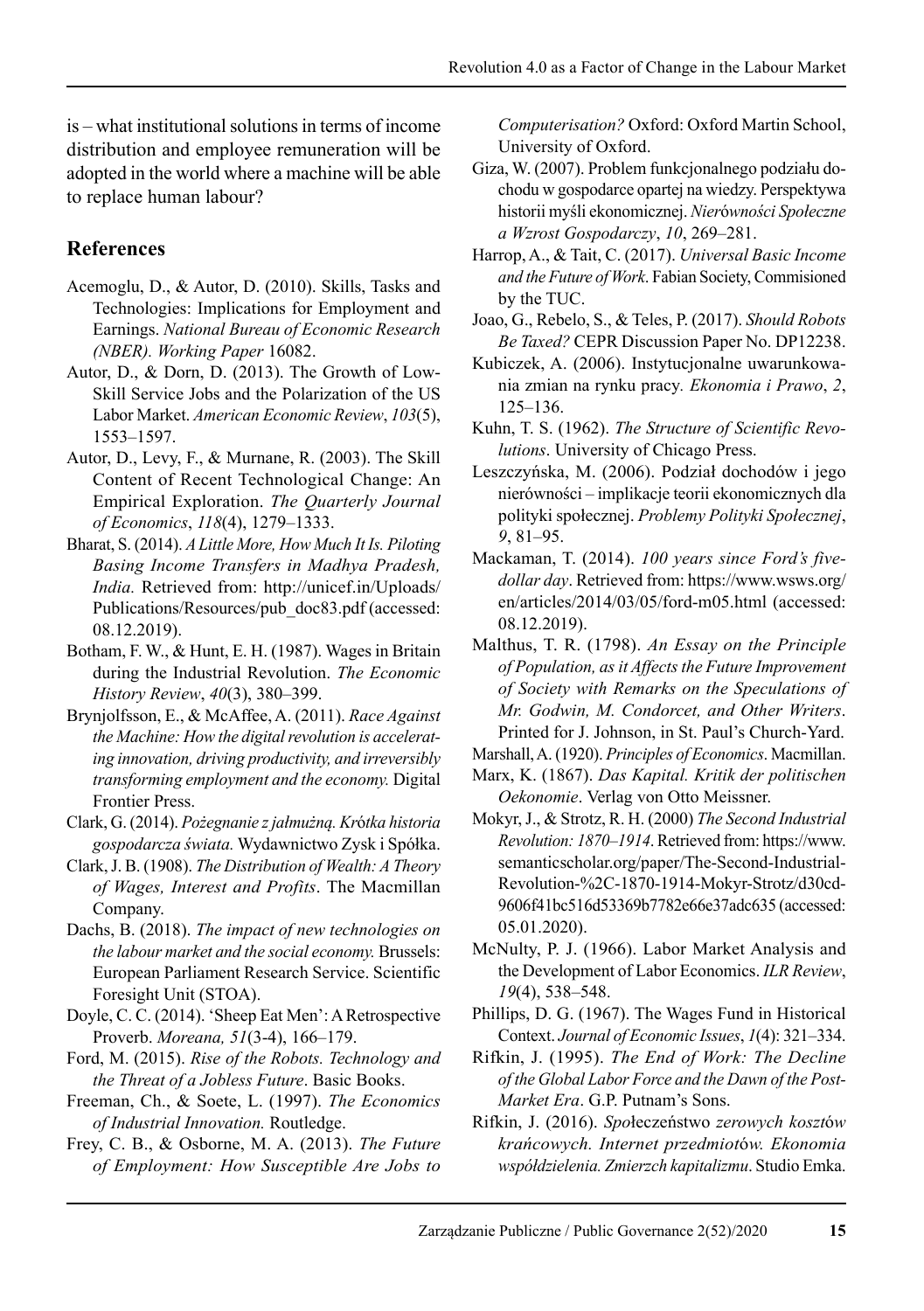- Schwab, K. (2017). *The Fourth Industrial Revolution*. Penguin Random House.
- Smith, A. (1981 [1776]). *An Inquiry Into the Nature and Causes of the Wealth of Nations.* Liberty Classics Edition.
- Solow, R. (1957). Technical Change and the Aggregate Production Function. *Review of Economics and Statistics*, *39*(3), 312–320.
- Stigler, G. J. (1994). *Production and Distribution Theories*. Macmillan.
- Susskind, D., & Susskind, R. (2015). *The Future of Professions: How technology will transform the work of human experts?* Oxford University Press.
- Toynbee, A. (1884). *Lectures on the Industrial Revolution in England*. Rivingtons.
- Veblen, T. (1898) Why Is Economics Not an Evolutionary Science? *The Quarterly Journal of Economics*, *12*(4), 373–397.
- Warsh, D. (2012). *Wiedza i bogactwo narod*ó*w. Historia odkrycia ekonomicznego.* Instytut Wiedzy i Innowacji.
- Webb, B., & Webb, S. (1920). *The History of Trade Unionism, 1666–1920*. Authors for the Trade Unionists of the United Kingdom.
- Williamson, J. G. (1984). Why was British growth so slow during the industrial revolution? *The Journal of Economic History, 44*(3), 687–712.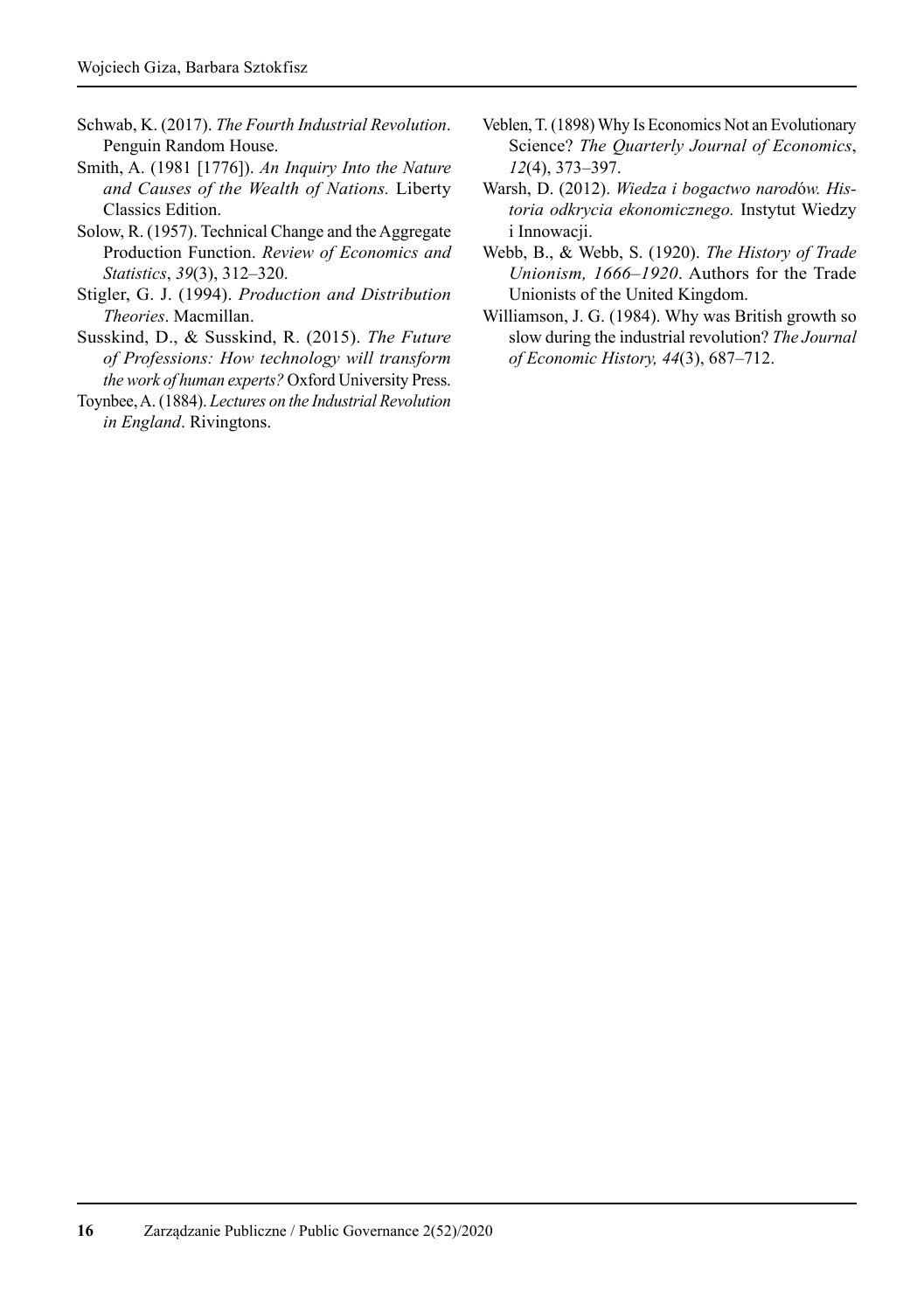Grzegorz Baran, Aleksandra Berkowicz, Małgorzata Marzec, Janusz Sasak, Agnieszka Szczudlińska-Kanoś

# **The Opportunities and Threats Resulting from Robotic Process Automation in Public Service Development**

#### **Abstract**

*Objectives*: This study aims to identify the opportunities and threats of automation and robotisation process automation in the development of public services.

*Research Design & Methods*: In this study, the method of deduction was used as well as auxiliary methods and techniques such as logical analysis, analysis and study of literature, and classification and scientific description. The reasoning process was based on knowledge of management sciences and the existing findings with regard to digital transformation, in particular the robotic process automation of the public sector and services.

*Findings*: The study revealed opportunities and threats related to the automation and robotisation of public services concerning three entities/groups: citizens, administration employees, and public organisations.

*Implications*: The issues presented in the article might constitute the basis for practitioners, mainly public authorities and all other persons responsible for creating and implementing automated and robotic public services. Applications can be of particular interest to local government officials and management staff of various public institutions. Therefore, the robotisation and automation of services will gain in importance in the coming years, and many entities will be involved in their introduction and operation. This paper can also be useful for the economic and non-governmental sectors, whose recipients will be more aware of the opportunities and threats of service automation and robotisation.

*Contribution / Value Added*: As a result of the analysis, the synthesis of the theoretical findings on the processes of automation and the robotisation of public services as well as certain consequences of these processes for further development of these public services were identified. They were then classified as opportunities or threats to the further automation and robotisation of public services, which may serve as a basis for the establishment of subsequent empirical studies.

*Article classification*: theoretical/conceptual paper

*Keywords*: public sector, e-services, digital transformation, robotic process automation

*JEL classification*: M0, O3, H4

All of the authors are employed at the Institute of Public Affairs, Faculty of Management and Social Communication, Jagiellonian University; ul. Łojasiewicza 4, Cracow, Poland. Individual details: **Dr hab. Grzegorz Baran, Prof. UJ** – g.baran@uj.edu.pl; ORCID: 0000-0003-2480-8058; **Aleksandra Berkowicz, Ph.D.** – aleksandra.zurowska@uj. edu.pl; ORCID: 0000-0003-4387-7788; **Małgorzata Marzec, Ph.D.** – malgorzata.marzec@uj.edu.pl; ORCID: 0000-0002- 6833-554X; **Janusz Sasak, Ph.D.** – janusz.sasak@uj.edu.pl; ORCID: 0000-0003-0989-3987; **Agnieszka Szczudlińska-Kanoś, Ph.D.** – agnieszka.szczudlinska-kanos@uj.edu.pl; ORCID: 0000-0002-7382-4858.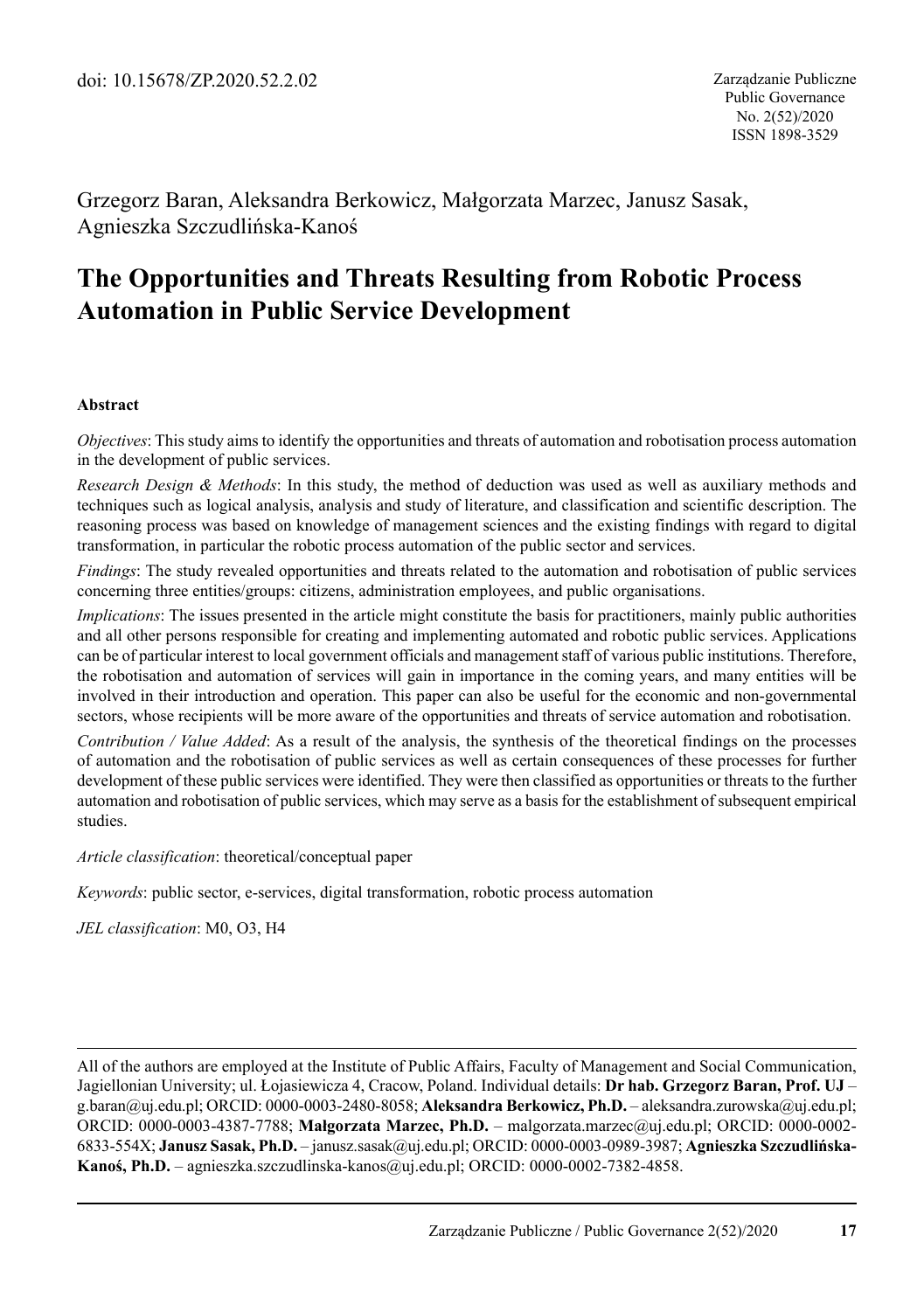## **Introduction**

While studying the scientific literature on digital technologies and digital transformation in contemporary organisations and management, including the public sector and its services, one can see that despite the growing interest in this issue, there is still a shortage of research and elaborate theorising in this area (Sobczak, 2013; Hess, Matt, Benlian, & Wiesböck, 2016; Adamczewski, 2017; Andersson & Mattsson, 2018; Filgueiras, Flávio, & Palotti, 2019; Larsson & Teigland, 2020). According to Hess et al. (2016), integrating and exploiting new digital technologies is one of the biggest contemporary challenges, and no sector or organisation is immune to the effects of digital transformation (p. 123).

The evolution of ICT has led to the spread of the next generation of ICT platforms, the socalled SMAC platforms (Social, Mobile, Analytics, Cloud). They create a specific ecosystem of IT solutions, allowing organisations to develop their activities with less financial expenditure and a maximum range of impact, thus creating new business models based on information generated by the economic environment (Adamczewski, 2017, p. 9). Andersson and Mattsson (2018) draw attention to the importance of the development and implementation of new business models supporting public service innovation led by digital transformation. According to the authors, digital transformation stimulates and enables public service innovation as a new way to create value. Innovation in the public context should be evaluated with reference to aspects of "common wellbeing" and focusing on the beneficiaries (Andersson & Mattsson, 2018, pp. 218–219).

Jarbandhan (2017) writes about principles for public sector management in the Fourth Industrial Revolution, which goes beyond the usual automa tion known from the Third Industrial Revolution towards cyber-physical systems (e.g. driverless cars, smart robotics, materials that are lighter and tougher, or a manufacturing process built around 3D). Houy et al. (2019) consider automation as an important aspect in the context of digitising and modernising the public sector and its work processes. They describe the term 'automation' as the execution of a procedure by a technical artefact without the need of human activity or intervention. Automated systems in the public sector context can support people in working more efficiently and more effectively through performing work processes and solving problems (Houy, Hamberg, & Fettke, 2019, p. 62). However, some negative consequences of robotic process automation are also identified. As Gingrich (2019) notes, robots can replace old jobs faster than new jobs are created. Thus, those who benefit from automation (e.g. owners of capital, highly-skilled workers) and those who lose (e.g. displaced workers) are expressing different preferences over the fundamental features and the future shape of liberal democracy (Gingrich, 2019, p. 1).

Based on these findings, the conclusion is that we are faced with new challenges related to the development of the public sector and the need to rethink the direction of its innovation. In terms of the modernisation and development of public services, numerous positive modifications have already taken place, and several improvements have been introduced. However, Poland is currently only at the first stage in the implementation of modern, automated, and robotised public services. While public entities already provide digital services that do not require direct contact between the provider and the recipient, they are still equated with a form, application, or document that can be sent through the Internet. Based on these findings, the prospects for the development of modern public services that meet the needs of their beneficiaries and build a greater common good should be examined. Therefore, the study aims to identify the opportunities and threats of automation and robotisation for the development of public services.

After this introduction, the paper proceeds as follows. Section Two contains a review of previous work undertaken in the area of digital transformation and robot process automation regarding public services development. Then, the research method is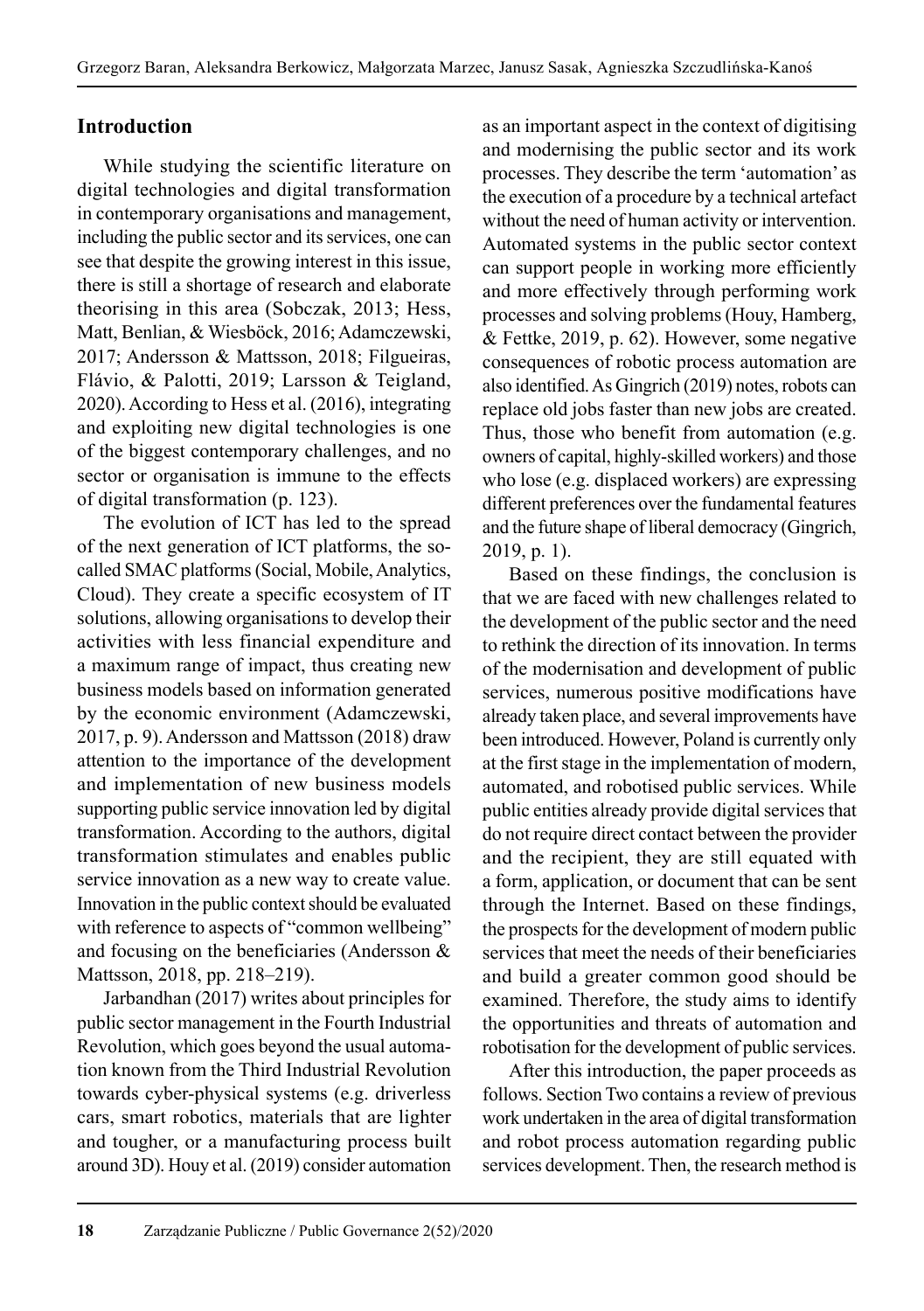presented and explained in Section Three. Section Four contains the research results and achievements, where the summary of opportunities and threats related to the automation and robotisation of public services is presented. The results are discussed in Section Five in the context of the wider changes and innovation of the public sector and related opportunities for further research. Section Six contains some concluding thoughts and suggestions for future research.

# **Literature review**

The bigger part of the world has been dominated by information technology, which applies to almost every field of human activity. While using modern IT solutions on a daily basis, the public expects that similar standards and solutions will be offered to them by public administration. It is even widely believed that public institutions should not merely take into account these expectations, but even exceed them (Dąbrowski, 2012). Well-designed and implemented electronic public services, properly tailored to the needs of citizens, are extremely important, as they guarantee the efficient and effective organisation of the state in the provision of public goods, which constitutes the basis of a modern information society (Kachniarz, 2012, p. 18). The use of modern electronic solutions in public administration provides an exchange of information while providing favourable conditions for cooperation between citizens, businesses, and various organisations with public entities, based on new communication models. Completely new relations and new conditions for cooperation are being developed between offices and stakeholders. Offices more and more often take the form of an e-office (e-administration) and the services provided so far in the system of direct contacts are becoming e-services (Pieczarka, 2017, pp. 113–114).

The dynamic development of the Internet has contributed to the emergence of modern categories of the so-called e-services. They are created, *inter alia*, as a model of traditional services, where the information carriers between the provider and the recipient use electronic channels (e.g. e-PUAP platforms). At the same time, e-services are increasingly catering to the needs of new customers (citizens), often unconscious, but posing other conditions to meet the needs of the new technological possibilities (e.g. the PIT e-service). It can be observed on an increasing scale that electronic services are either complementary to traditional services or even substitute them. Public administration also implements many IT projects aimed primarily at improving the work of offices and customer service. The use of modern IT solutions contributes to the simplification of procedures and quick customer service, as well as the improvement of the organisation of the work of offices and better coordination of processes. It seems necessary to determine how the automation and robotisation processes will affect the development of public services.

Dąbrowska et al. (2009) defined e-services as

[a] new formula for providing a service and thus satisfying the needs using the Internet, from the moment the company contacts the client (individual or stationary) to present the offer, through ordering the service, its provision, and contact after the service. The virtual form of service provision allows for greater standardisation of services and may refer to full or fragmentary e-customer service as part of the service provision process appropriate for a given type of service. (p. 41)

In the literature, one can find many terms with supposedly the same meaning, e.g. electronic services, electronically-supplied services, e-services, on-line services, digital services, virtual services, or information society services. The vocabulary is used interchangeably to a greater or greater extent. There is a lot of chaos in defining the e-service offered by the public sector. It thus seems necessary to precisely define the public e-service and determine the factors influencing its development.

In this study, it was assumed that e-public services are understood as actions undertaken by public entities that rely on enabling citizens to implement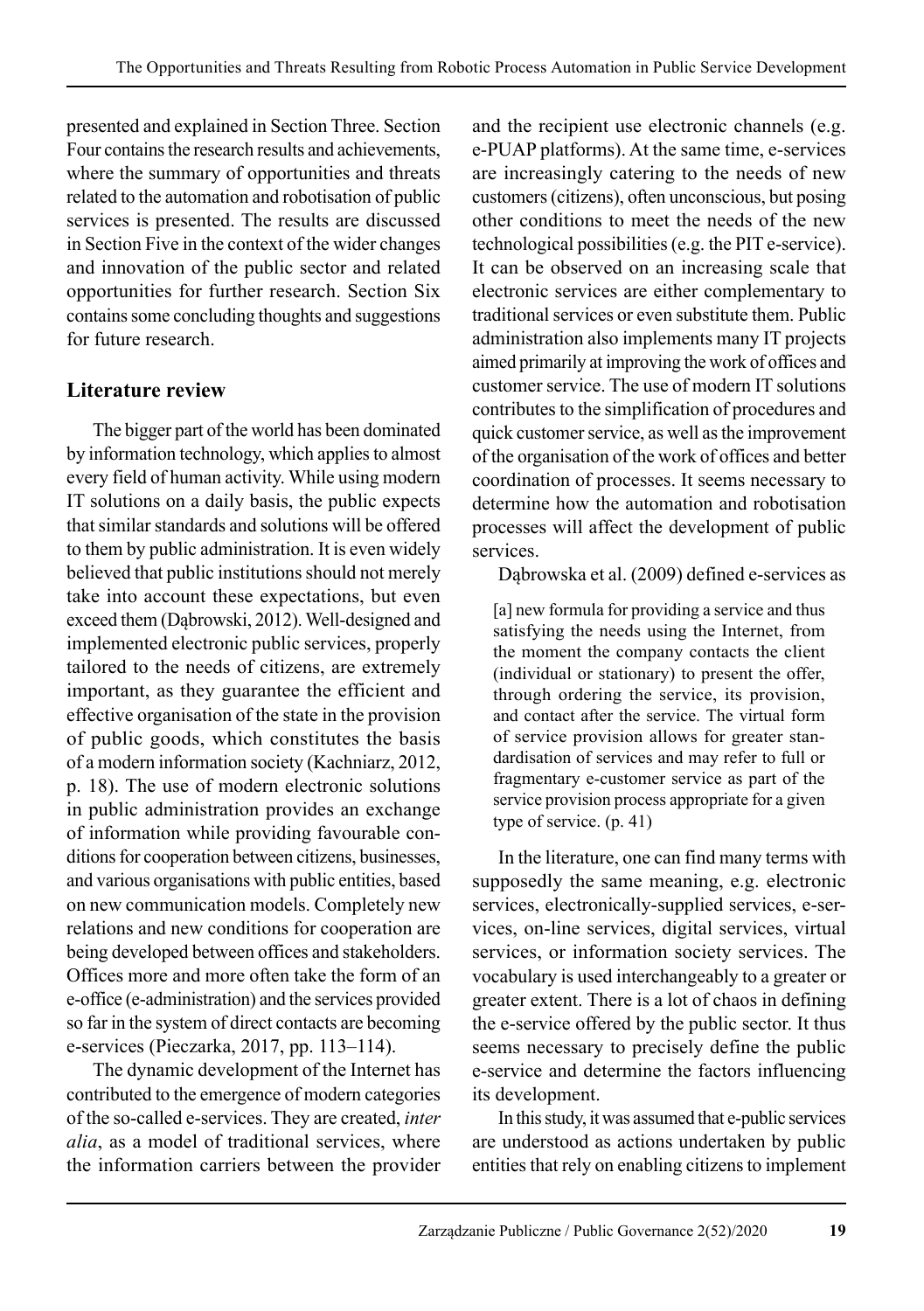a particular obligation or powers, introduced using electronic means of communication at a distance without the simultaneous presence of the parties. The development and improvement(s) of public services are inherently related to automation and robotisation. The concepts of automation and robotisation are often used interchangeably, too. Although the difference is insignificant, it is worth emphasising. According to some researchers (Sobczak, 2019), automation is a more general concept than robotisation and as such means introducing the so-called automatic devices (Grzeszak et.al., 2019, p. 8). Robotisation is a form or type of automation. Other researchers (Moreno  $&$ Jimenez, 2018, p. 224) believe that robotisation is a more comprehensive concept and includes computational processes, digitisation, automation, artificial intelligence, big data, and information and communication technologies (ICT). The common goal of automation and robotisation is to replace human labour. In the case of automation, human work is replaced by an IT system, while in robotisation replacing a human at work translates into a robot in the physical sense, or a type of software (Sobczak, 2019).

The literature distinguishes two types of robots: industrial and service. The difference between industrial and service robots concerns the area of their application and proximity to end-users (Prestes, Carbonera, Fiorini, Jorge, Abel, & Madhavan, 2014). Until recently, robotics was dominated by industrial robots. The Robotics Industries Association (RIA) defines an industrial robot as a reprogrammable, multi-functional manipulator designed to move materials, parts, or special devices through programmed movements to perform a variety of tasks (Keramas, 1999). Another approach is proposed by the International Organization for Standardization (ISO), which defines robot as "a machine with several degrees of freedom, often having the appearance of one or more wrist-ending arms capable of holding a tool, workpiece or control device" (Sirinterlikci, Zane, & Sirinterlikci, 2011, p. 158).

The number of robots used for professional and personal service applications is growing rapidly. In 2006, service robots accounted for 78.84% of the total robotic population, and industrial robots for 21.16% (Sirinterlikci, Zane, & Sirinterlikci, 2011, p. 158). Professional service applications are used in medicine, laboratories, forestry, mining, agriculture, rescue, defence, and security. Personal service applications are mainly used in education, housekeeping, and entertainment. Service robots are technical devices that perform tasks useful for the well-being of people in a partially or fully autonomous manner (International Federation of Robotics, 2015). The potential of automation and robotisation can be seen in the public sector, especially in medicine, geriatrics, care for people with disabilities or child therapy (surgical robots – classic surgical robots, surgical microrobots; diagnostic robots – classic diagnostic robots, microrobots, and diagnostic nanobots; rehabilitation robots – stationary, exoskeletons, telerehabilitation robots; care support robots – service robots in institutional care and auxiliary robots in-home care; others – therapeutic robots for adults and children, robots supporting learning or work, robotic rooms, integrated environments) (Mikołajewska & Mikołajewski, 2013, p. 109).

The authorities of some European countries emphasise the positive aspects of using robots in public services. In 2017, the British government published the report titled *Growing the Artificial Intelligence Industry in the UK* (Open Access Government, 2017). This report highlights that the use of artificial intelligence (AI) can bring the UK economic and social benefits. According to Paul Tomlinson, Director General of IEG4, there is still a tendency to think about AI primarily as a means of increasing productivity and saving money, but much less attention is paid to the potential of improving the citizen experience. The public sector can gain significant benefits owing to automation and robotisation (Open Access Government, 2017).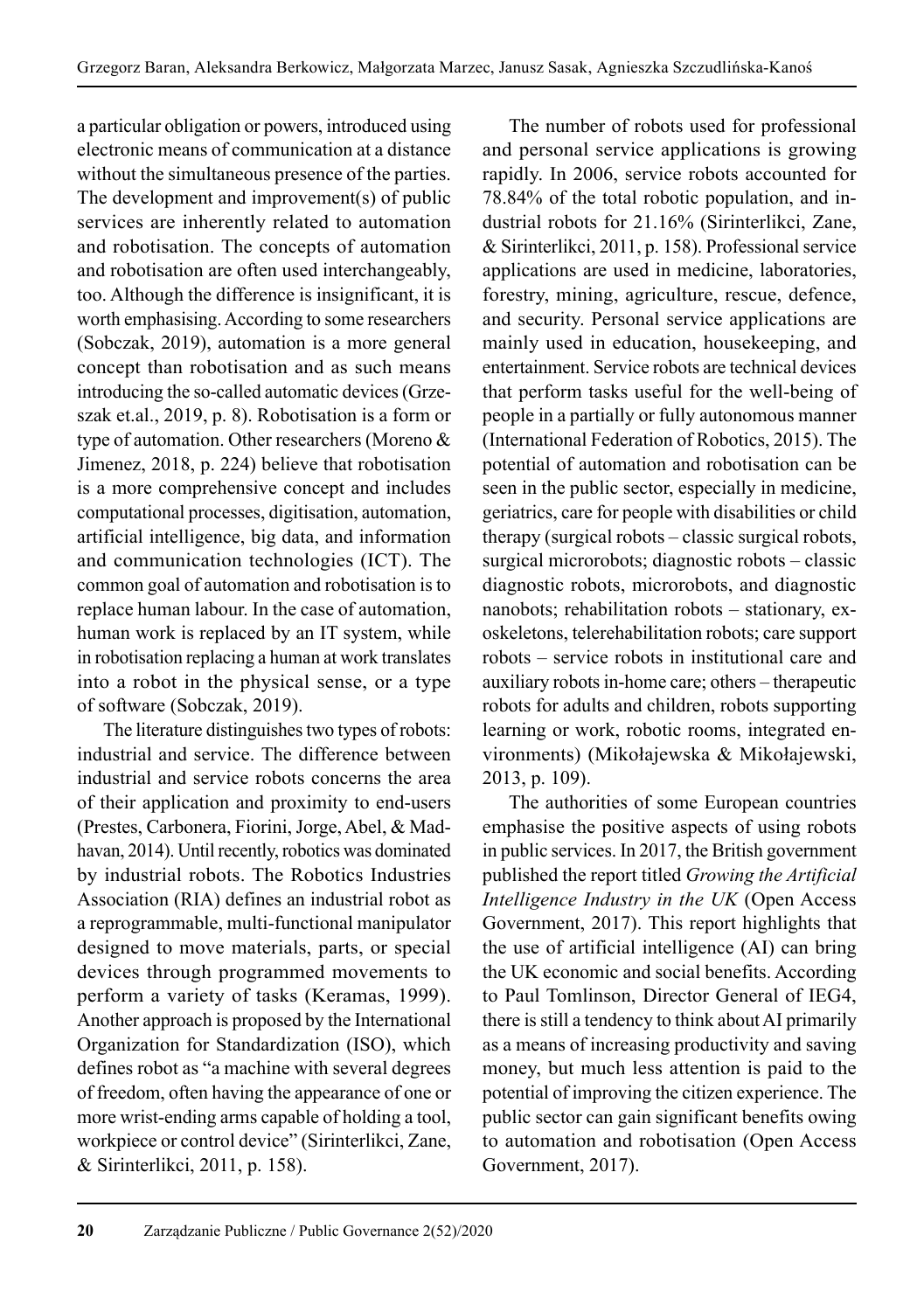Exemplifying the use of robotics in public services is the Robotic Processing Automation (RPA) – the robotic automation of processes. They are software robots called 'bots' and designed to automate rule-based tasks by mimicking user interactions. Thus, a software robot is used to handle repetitive, multi-series activities. In this case, the robot is a computer-coded software, a programme that replaces people performing rule-based tasks, and a cross-functional and crossapplication macro (computer algorithm), but not a walking, talking autobot, a physically existing machine, or a software that recognises voices and responses (Teuben & Vrielink, 2017).

The pace of changes in public services is limited, *inter alia*, by the presence of complex, costly, and often outdated IT systems. The RPA allows one to replace traditional processes with automated ones, thus making quick and effective improvements without a comprehensive system review (Teuben & Vrielink, 2017). The above examples clearly show the coexistence of robots and humans, which is also true in public services. This implies several positive and negative social changes that are worth taking a closer look at (Sasak, 2020).

# **Methods**

The choice of the research method was driven by the reference to two aspects of the issues raised: 1) the adequacy of the methods to the research objective and research problem, and 2) placing the issues in management considered as practical sciences, and precisely at the interface between service management, public management, and innovation management (Cyfert, Dyduch, Latusek- -Jurczak, Niemczyk, & Sopińska, 2014; Lisiński, 2018). Given the identified lack of theoretical knowledge on the processes of digital transformation and robotic process automation of public services within these subdisciplines, theoretical research was undertaken, the results of which could be used in the development of future empirical research in this field.

Therefore, although the research was located within the framework of the practical management sciences, the method of deduction was used to solve the above-mentioned scientific problem, and its auxiliary methods and techniques were used, namely logical analysis, analysis and study of literature, classification, and scientific description. The research is based on the achievements of management sciences limited by the scope of the adopted goal and the research problem, as well as the existing knowledge about the robotic process automation of the public sector and services.

The basis of the deductive reasoning was a literature review carried out for this purpose, including management sciences knowledge and the existing findings on digital transformation (in particular on the robotic process automation of the public sector and services) related to the attempt to capture the specificity of development processes in the public sector. The aim of such a literature review was not so much an accurate description of the state of knowledge (as in the case of a systematic literature review) as to build a knowledge base sufficient to deduce conclusions about the opportunities and threats of automation and robotisation processes in the development of public services.

This type of literature review is based on a completely different, i.e. non-quantitative, logic/sequence of source selection and analysis. The process of literature review is path-leading, interactive, evolutionary, and based on coherence logic. Conclusions from a given cycle of reasoning become the basis for further search in the literature. This iterative process is interrupted when the results are relatively satisfactory; in fact, this process never ends (it is of an evolutionary nature, like a process of scientific cognition itself, which is to some extent a reflection of the evolutionary processes taking place in the studied social reality). This results directly from the nature of science and social reality, where we are looking not so much for a simple inference of conclusions from the premises based on formal logic, but for a relation of coherence between the premises justified in the studied literature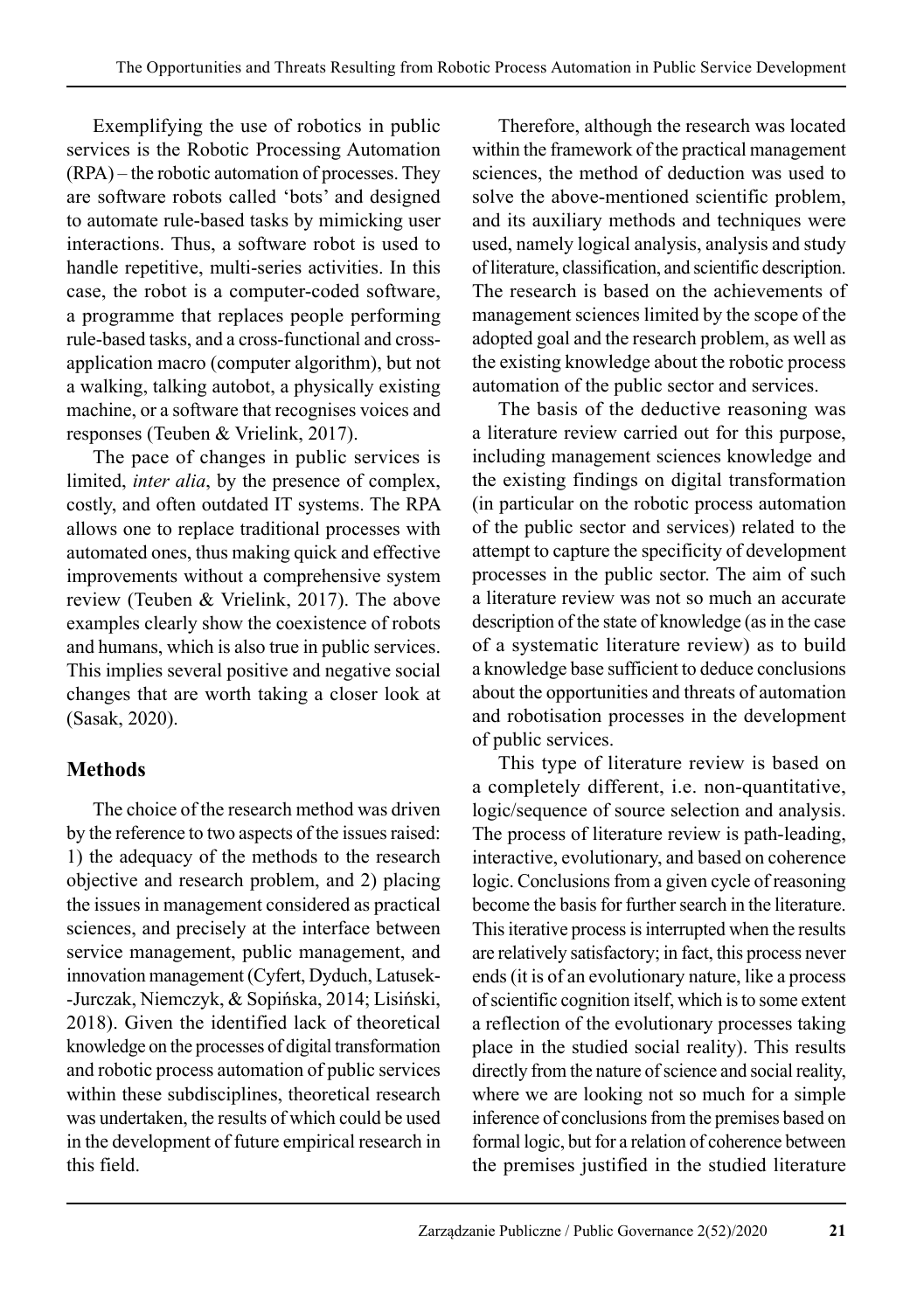and the conclusions constituting new knowledge (which is not a simple statement or juxtaposition of facts previously known in the studied literature). In addition, there is an even broader context related to the ontological and epistemological status of premises and conclusions in science in general, and in social sciences in particular (e.g. verificationism vs. falsificationism), as well as its consequences for the cognitive and inquiry processes (Czakon, 2011; Dewey, 1991; Dubois & Gadde, 2002; Flach, 1996; Grobler, 2006; Lisiński, 2013, 2018; Shepherd & Sutcliffe, 2011; Schön, 1992), which, however, goes far beyond the scope of this paper. Such a reasoning process itself is difficult to reproduce precisely in the form of a linear procedure (like the one proposed by the systematic review), because it is simply not linear in the case of social sciences, which is entangled in a series of ambiguous relationships.

# **Research results**

Digital transformation is systematically changing the way in which different areas of society and economy function. As mentioned above, it also affects the public administration sector and the services it offers. Regarding the said literature review, three areas of digital transformation that shape public services can be identified: 1) the experience of stakeholders (understanding the needs of citizens, introducing multiple channels of communication with the clients, and implementing elements of self-service); 2) operational processes (internal processes of the organisation and work environment as well as mechanisms for monitoring the performance of individual tasks); and 3) business models (adjusting public services to the needs of citizens) (Westerman, Calméjane, Bonnet, Ferraris, & McAfee, 2011).

Based on a report prepared by the Roland Berger consulting company on behalf of the German Bundesverband der Deutschen Industrie e.V. – BDI, four key elements of digital transformation have been identified: 1) digital data – capturing, processing, and analysing digital data allows for better predictions and decisions to be made; 2) automation – combining traditional technologies with artificial intelligence is giving rise to systems that work autonomously and organise themselves, which reduces error rates, adds speed, and cuts operating costs; 3) connectivity – interconnecting the entire value chain via mobile or fixed-line high-bandwidth telecom networks synchronises supply chains and shortens both production lead times and innovation cycles; 4) digital customer access – mobile Internet gives new intermediaries direct access to customers with full transparency and new kinds of services (Berger, 2015, pp. 17–19). Automation processes that can be combined with the use of artificial intelligence in the processes of providing public services are particularly interesting for the further development of the public sector. Smart automation is not only about replacing people with machines, but also about increasing operational efficiency through the use of interactions between people and technology (Gajewski, Paprocki, & Pieriegud, 2016, p. 20).

According to Sobczak, the issue of digital transformation plays a particularly important role in the development processes of public organisations. Both citizens and businesses expect these organisations to provide public services through all possible channels at a similar level of quality as the private sector does (Sobczak, 2013, p. 280).

Poland is at the beginning of the process of automation and robotisation of public services. The next stage of development will take place when the proper public e-services will be provided at the middle-office level. Submitting an appropriate application form, regardless of whether it is a traditional or electronic form, should have the same consequences when it comes to digitally-transformed public services. The recipients should not be involved in the technical side of service delivery processes, but, rather, receive the public service results with specified qualities (Szczudlińska-Kanoś, 2020).

While studying the literature, one can find that the next stage of digital transformation of public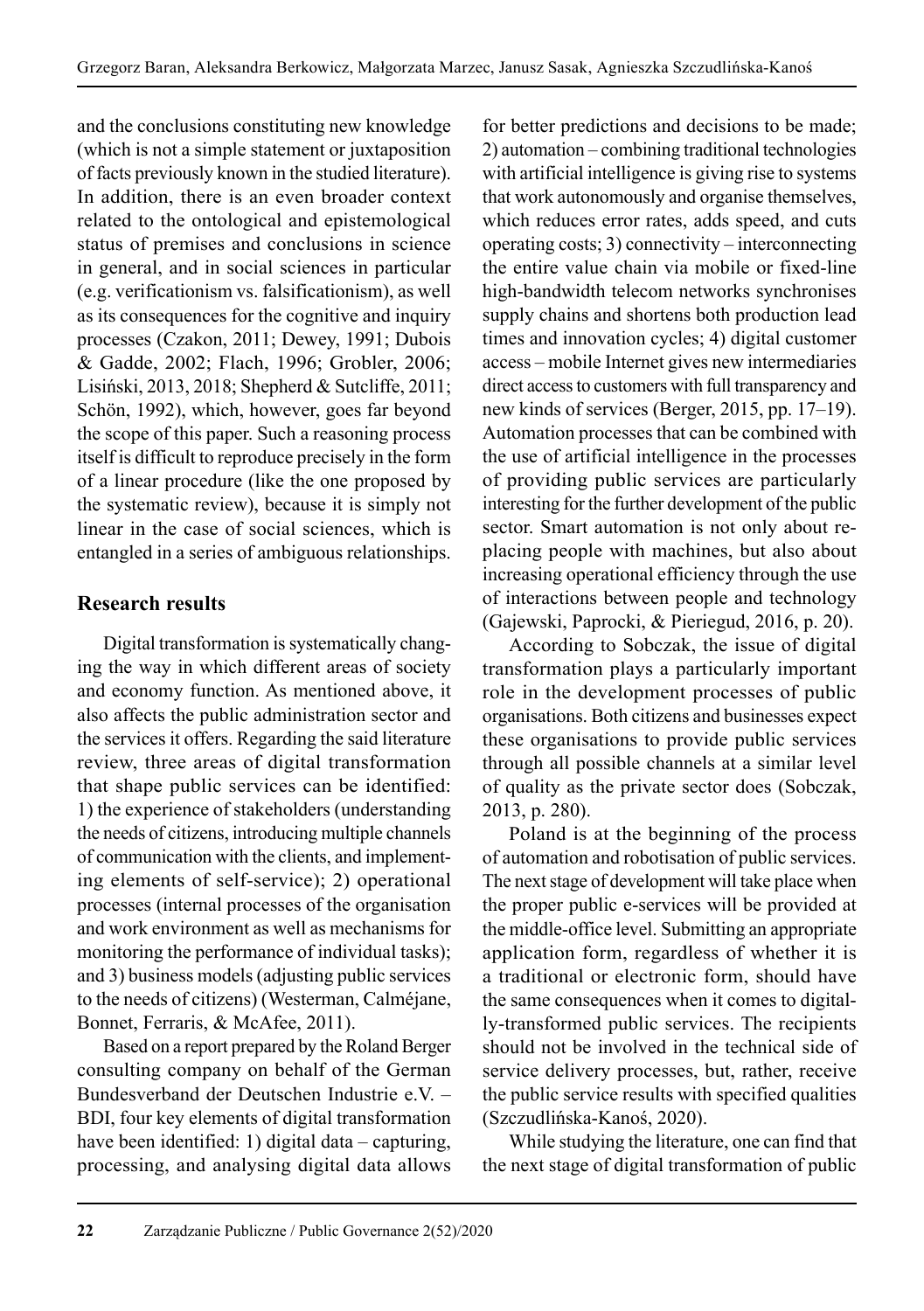services is expected to be at the level of a specific set of organisational units connected with each other and functioning in the form of a network (Homburg & Bekkers, 2002; Möller & Svahn, 2003; Sobczak, 2013).

The last stage in the development of public e-services seems to be the moment when the services will be implemented at the back-office level and combined into the so-called "packages". This will require service providers not only to engage in their duties and competences, as is the case with the middle-office stage, but also to cooperate with other public, private, or third-sector entities. It would be advisable that one report in the case of a specific random event serve to settle many matters (Szczudlińska-Kanoś, 2020).

Based on the analysis of the literature, it was indicated that the opportunities and threats related to the automation and robotisation of public services concern three entities/groups: citizens, administration employees, and public organisations. As a result of the analysis of the theoretical findings

Table. 1. Opportunities and threats resulting from robotic process automation of public services

| Opportunities                                                                                                                                                                          | <b>Threats</b>                                                                                                                                                                                  |  |
|----------------------------------------------------------------------------------------------------------------------------------------------------------------------------------------|-------------------------------------------------------------------------------------------------------------------------------------------------------------------------------------------------|--|
| Better matching of services to the needs of citizens/recipients                                                                                                                        | Poor access to information technologies for some social<br>groups (information exclusion)                                                                                                       |  |
| Modernisation of services and the processes of their provision                                                                                                                         | Dependence on information systems (nothing can be done if<br>there are technical problems)                                                                                                      |  |
| Lower service costs                                                                                                                                                                    | Some people employed in public services might lose their jobs                                                                                                                                   |  |
| Accelerating the development of digital competences<br>in society                                                                                                                      | Dehumanisation of services                                                                                                                                                                      |  |
| Greater transparency in spending money and achieving goals                                                                                                                             | Negative effects of standardisation (less flexibility and no<br>individual approach to clients/stakeholders)                                                                                    |  |
| Increasing operational efficiency as a result of interactions<br>between people                                                                                                        | No help from officials (instead – bots, helplines, etc.)                                                                                                                                        |  |
| Relieving public sector employees (robots will take over<br>some of their repetitive activities) as well as better use<br>of the creative potential of employees and their competences | Difficult access to public information for people who are less<br>concerned with information technologies                                                                                       |  |
| Relieving service users; robots will take over some of their<br>repetitive activities                                                                                                  | A sense of alienation amongst both officials and recipients<br>of public services (the system as something external, over<br>which we have no influence and to which we must adapt)             |  |
| Transparent rules and better control of service delivery<br>processes                                                                                                                  | Lack of direct contact                                                                                                                                                                          |  |
| Easier access to public information                                                                                                                                                    | Difficulties in dealing with atypical situations, in which<br>human intuition and intelligence plays an essential role, which,<br>in turn, might affect the quality of data processed by robots |  |
| Possibility to devote more time and attention to those citizens<br>who need help (instead of fast standard service)                                                                    | Poor alignment of all parts of the system in a rapid process<br>of change, e.g. between officials and citizens                                                                                  |  |
| Trigger and acceleration of further changes in the public sector                                                                                                                       | Low quality of received feedback (only standard and general<br>information)                                                                                                                     |  |
| Easier to get feedback from service users                                                                                                                                              | No exact explanation of the product                                                                                                                                                             |  |
| Availability of services 7 days a week and 24 hours a day from<br>anywhere with access to the Internet                                                                                 | Extended feedback process in case of problems                                                                                                                                                   |  |
| Faster data collection and analysis                                                                                                                                                    |                                                                                                                                                                                                 |  |

Source: Own elaboration.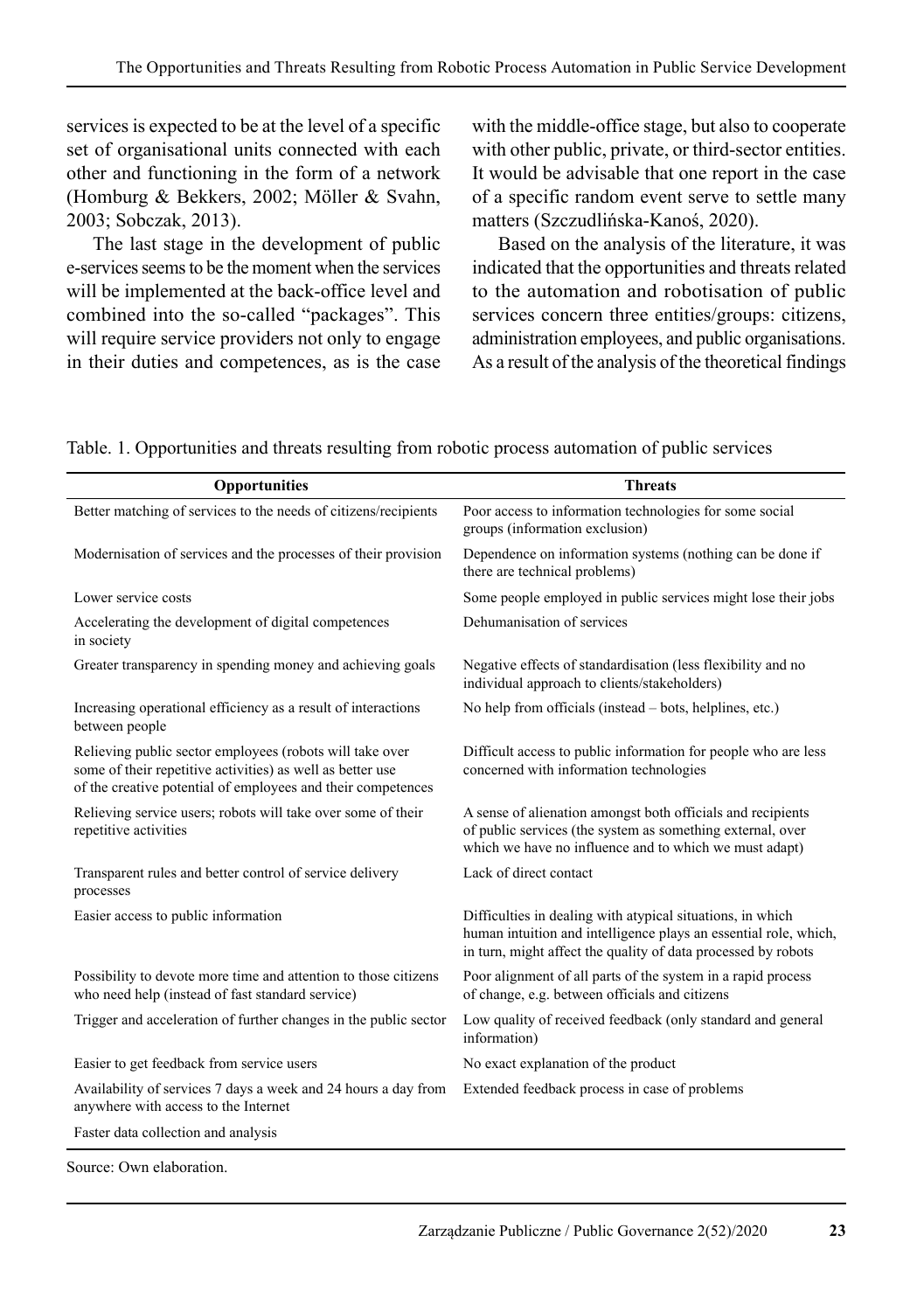on the processes of automation and robotisation of public services, certain consequences of these processes for the further development of these public services were identified. They were then classified as opportunities of – or threats to – further automation and robotisation of public services (Table 1).

In the future, only those digital services will be useful and appreciated which will meet the expectations of more and more demanding citizens. On the one hand, it is necessary to automate and robotise the public services, while on the other hand it is essential to simplify them as much as possible, especially in times of a demographic crisis, when increasingly older communities should benefit from them. Therefore, when creating modern public services, it is inevitable to use methods and techniques of process management. An accurate process analysis of the service allows us to verify and evaluate subsequent component activities, and to improve them.

# **Discussion and concluding remarks**

The study investigates the possible ramification of the implementation of technological solutions, i.e. automation and robotisation, in the public sector. In the face of the ongoing technological changes, the question arises whether this transformation will be beneficial, and for whom. Two extreme visions emerge in this context: optimistic and pessimistic. In the optimistic one, the emphasis is put on development opportunities, saving time and energy, unleashing creativity. The pessimistic one points to depriving people of work, condemning many social groups to idleness, marginalisation, and, as a consequence, social unrest (Infuture Hatalska Foresight Institute, 2019). This gives a black-orwhite picture of what awaits us in the future with the changes that follow.

The results of the research presented in this study emphasise both positive and negative as pects of automation and robotisation of public services to citizens, administration employees, and organisations. Thus, as a result of the analysis, a third rationalist vision emerged, emphasising both the benefits and threats of potential changes.

There is no doubt that changes in the area of public services will take place, and so the sense, purpose, form, and definition of public services will transform. Larsson and Teigland (2020) pose quite a fundamental question with regard to digital transformation, namely: "how and why?" By examining opportunities and threats, we try to answer the question about why the public sector cannot remain indifferent to the ongoing digital transformation and the accompanying robotic process automation. On the other hand, the indication of opportunities and threats is the basis for selecting future directions of empirical research. They are interdisciplinary, because they concern research related to the evolution of implemented technological solutions in public services, new management styles in the context of these changes, the adaptation of Polish society and individual social groups to new opportunities, as well as ethics and safety, including responsibility for the work of public-sector robots.

Poland is not one of the most digitised countries in Europe, especially in the public sector; therefore, the prospect of introducing advanced digital technologies might be causing anxiety among the rulers, employees, and citizens (Kawecki, 2017). This is evidenced by the fact that already nearly one-third of the world's leading companies believe that their revenues will be threatened in the coming years by digital disruptions, i.e. the phenomenon of a sudden appearance of new technologies and business models affecting the value of the products and services currently provided by these organisations (Adamczewski, 2017, p. 10). These unpredictable, complex, and ambiguous phenomena are often described as VUCA, the acronym for the four dominant properties: **v**olatility – related to a relatively unstable change; **u**ncertainty – a lack of knowledge as to whether an event will have meaningful ramifications; **c**omplexity – related to an overwhelming situation characterised by many interconnected parts; and **a**mbiguity – a lack of knowledge as to the basic rules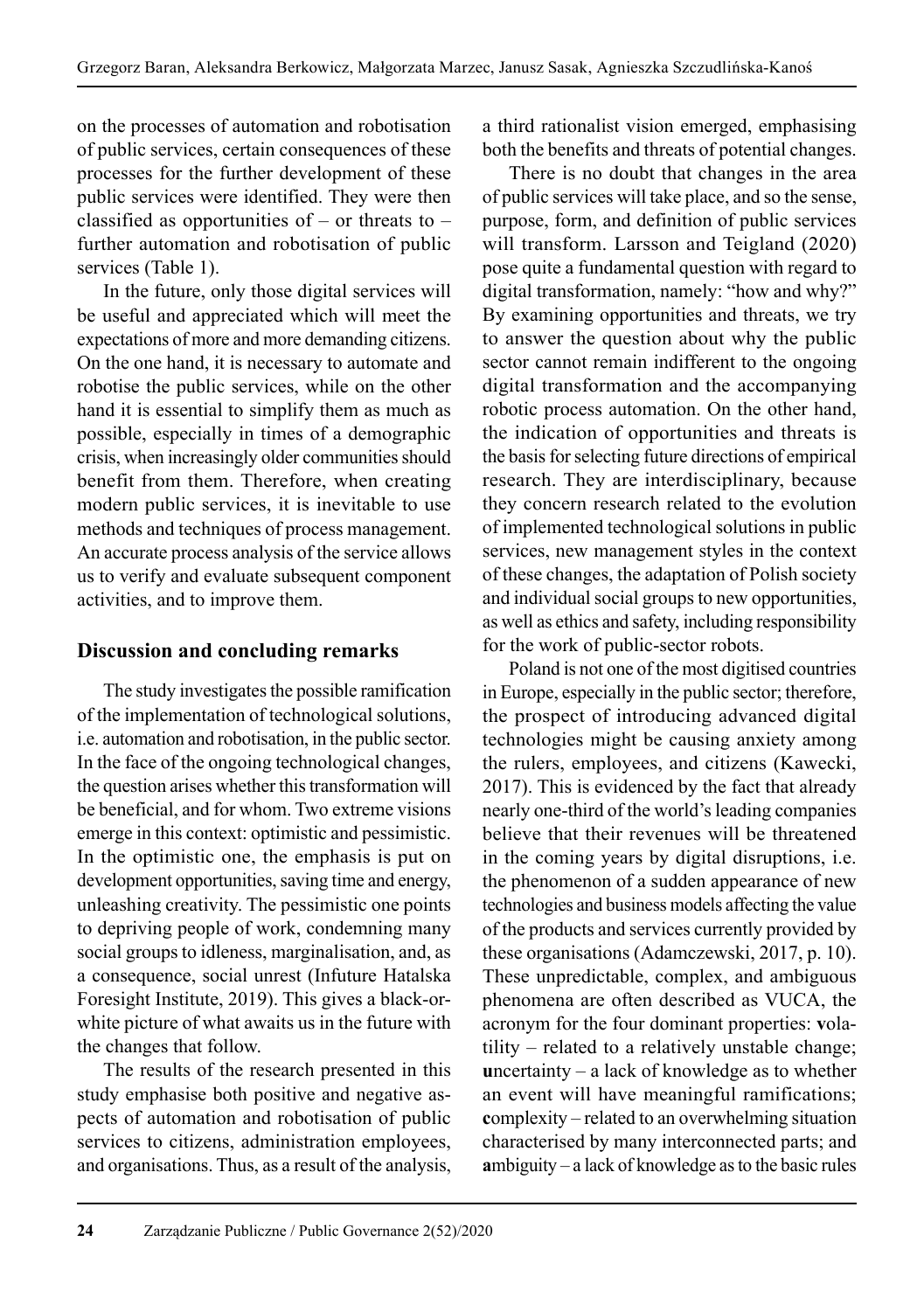of the game (Bennett & Lemoine, 2014, pp. 312– 316; Adamczewski, 2017, pp. 10–11). This acronym has recently found its way into the business lexicon and the four properties are seen both as challenges and opportunities (Bennett & Lemoine, 2014). VUCA genuinely describes the world of digital transformation and is a significant source of the opportunities of – and threats to – the robotic process automation of public services identified in this study.

The aim of the research, which was the description and explanation of the opportunities and threats connected with the automation and robotisation of public services, allows for the elimination of one of the main factors hindering these processes, namely awareness related to the fear of using this type of innovative solutions. However, this research study has its limitations, which is why this question needs to be justified and deepened in further context-based empirical research.

# **References**

- Adamczewski, P. (2017). Organizacje inteligentne wobec wyzwań transformacji cyfrowej. *Ekonomiczne Problemy Usług*, *126*(1/1), 9–18.
- Andersson, P., & Mattsson, L.-G. (2018). Digital Transformation Supporting Public Service Innovation: Business Model Challenges and Sustainable Development Opportunities. In P. Andersson, S. Movin, M. Mähring, R. Teigland, & K. Wennberg (Eds.), *Managing Digital Transformation* (pp. 217– 243). Stockholm School of Economics Institute for Research (SIR).
- Bennett, N., & Lemoine, G. J. (2014). What a difference a word makes: Understanding threats to performance in a VUCA world. *Business Horizons*, *57*(3), 311–317.
- Berger, R. (2015). The digital transformation of industry. *The Study Commissioned by the Federation of German Industries (BDI), Munich.* Retrieved from https://www.rolandberger.com/Publications/ Publication\_pdf/Roland\_berger\_Digital\_transformation\_of\_industry\_20150315.Pdf (accessed: 20.06.2020).
- Business Insider Polska (n.d.). Bariery procesu cyfryzacji? – rozmowa z dr Maciejem Kawackim;

retrieved from: https://businessinsider.com.pl/ technologie/nowe-technologie/cyfryzacja-administracji-uslugi-droga-elektroniczna/j3cqy9r, (accessed: 24.08.2020).

Cyfert, S., Dyduch, W., Latusek-Jurczak, D., Niemczyk, J., & Sopińska, A. (2014). Subdyscypliny w naukach o zarządzaniu – logika wyodrębniania, identyfikacja modelu koncepcyjnego oraz zawartość tematyczna. *Organizacja i Kierowanie, 1*, 37–48; retrevied from: http://yadda.icm.edu.pl/yadda/element/bwmeta1.element.pan-om-yid-2014-iid-161-art-000000000003 (accessed: 20.08.2020).

Czakon, W. (2011). *Podstawy metodologii badań w naukach o zarządzaniu*. Oficyna Wolters Kluwer business.

- Dąbrowska, A., Janoś-Kresło, M., & Wódkowski, A.(2009). *E-usługi a społeczeństwo informacyjne*. Difin.
- Dąbrowski, K. (2012). *Nauka o administracji. Skrypt akademicki*. Wydawnictwo Fundacja Obywatelskiego Rozwoju – Ryki.
- Dewey, J. (1991 [1938]). *Logic, the theory of inquiry*. Southern University Press.
- Dubois, A., & Gadde, L.-E. (2002). Systematic combining: An abductive approach to case research. *Journal of Business Research*, *55*(7), 553–560.
- Filgueiras, F., Flávio, C., & Palotti, P. (2019). Digital Transformation and Public Service Delivery in Brazil. *Latin American Policy*, *10*(2), 195–219.
- Flach, P. (1996). Abduction and induction: Syllogistic and inferential perspectives. *Abductive and Inductive Reasoning Workshop Notes*, 31–35.
- Gajewski, J., Paprocki, W., & Pieriegud, J. (2016). *Cyfryzacja gospodarki i społeczeństwa. Szanse i wyzwania dla sektorów infrastrukturalnych*. *Publikacja Europejskiego Kongresu Finansowego.* Instytut Badań nad Gospodarką Rynkową – Gdańska Akademia Bankowa.
- Gingrich, J. (2019). Did State Responses to Automation Matter for Voters? *Research & Politics*, *6*(1), 205316801983274. https://doi.org/10.1177/ 2053168019832745
- Grobler, A. (2006). *Metodologia nauk*. Wydawnictwo Aureus / Wydawnictwo Znak.
- Grzeszak, J., Sarnowski, J., & Supera-Markowska, M. (2019). *Drogi do przemysłu 4.0. Robotyzacja na świecie i lekcje dla Polski*. Polski Instytut Ekonomiczny.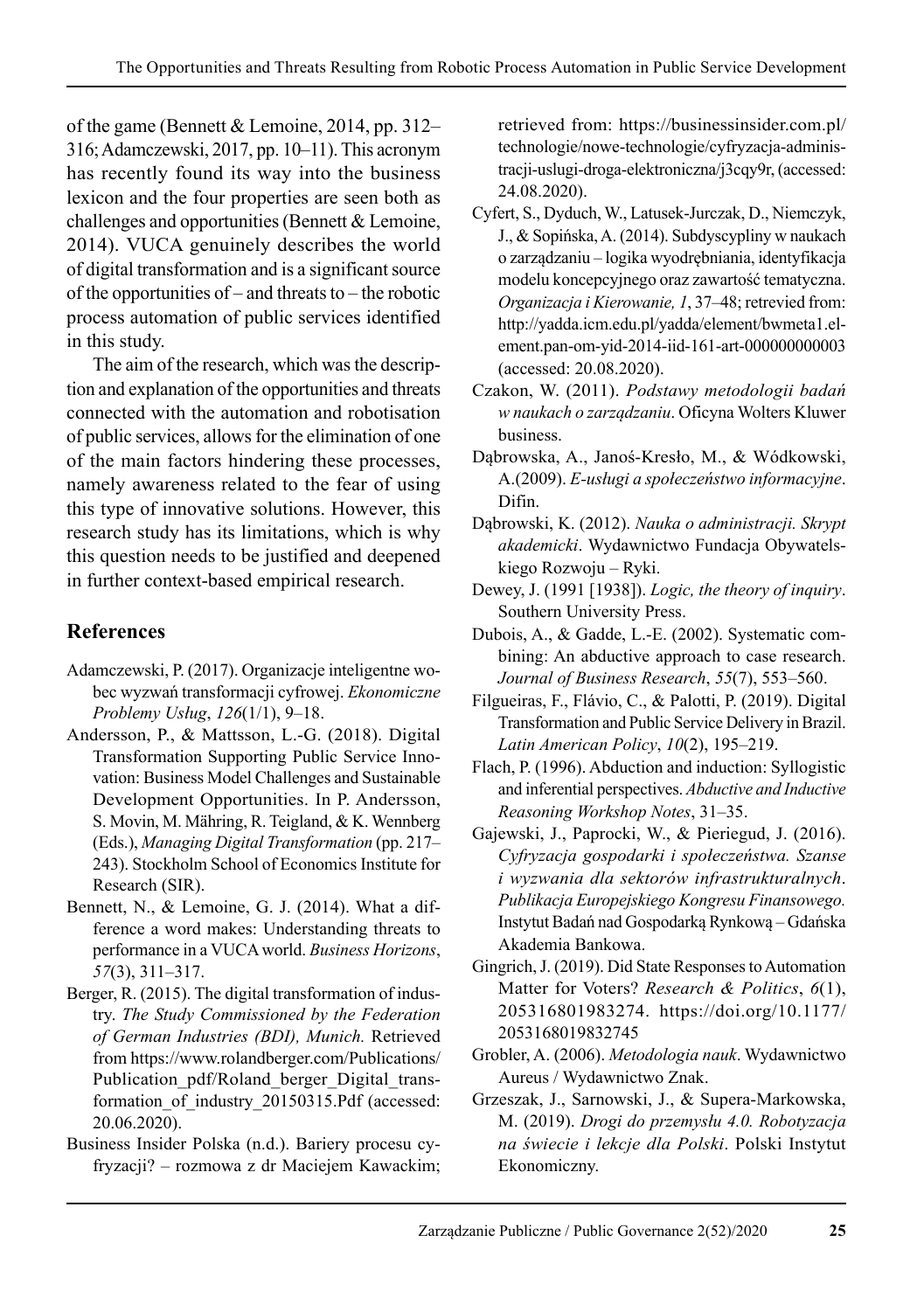- Hess, T., Matt, C., Benlian, A., & Wiesböck, F. (2016). Options for formulating a digital transformation strategy. *MIS Quarterly Executive*, *15*(2).
- Homburg, V., & Bekkers, V. J. J. M. (2002, January). The Back-Office of E-Government. (Managing Information Domains as Political Economies)*. Proceedings of the 35th Hawaii International Conference on Information Systems – 2002, 9*. doi: 10.1109/HICSS.2002.994077
- Houy, C., Hamberg, M., & Fettke, P. (2019). Robotic Process Automation in Public Administrations. In M. Räckers, S. Halsbenning, D. Rätz, D. Richter, & E. Schweighofer (Eds.), *Digitalisierung von Staat und Verwaltung* (pp. 62–74). Gesellschaft für Informatik e.V.
- Infuture Hatalska Foresight Institute (2019). *Pracownik przyszłości – raport*; retrieved from: https://images. samsung.com/is/content/samsung/p5/pl/pracownik/ pracownik\_przyszlosci\_2019infuturesamsung. pdf?\_ga=2.227982235.761646086.1598616309- 547336932.1598259000 (accessed: 22.08.2020).
- International Federation of Robotics (2015). *Definition of service robots*; retrieved from: http://www.ifr.org/ service-robots/ (accessed: 20.06.2020)
- Jarbandhan, D. B. (2017). Principles for public sector leadership in the Fourth Industrial Revolution: Critical considerations. *Administratio Publica*, *25*(4), 6–76.
- Kachniarz, M. (2012). *Efektywność usług publicznych teoria i praktyka*. *Monografie i opracowania nr 210*. Wydawnictwo Uniwersytetu Ekonomicznego we Wrocławiu.
- Kawecki, M. (2017). *Bariery procesu cyfryzacji,*  Business Insider Polska; retrieved from: https://businessinsider.com.pl/technologie/nowe-technologie/ cyfryzacja-administracji-uslugi-droga-elektroniczna/ j3cqy9r, (accessed: 24.08.2020).
- Keramas, J. G. (1999). *Robot Technology Fundamentals*. Delmar Publishers
- Larsson, A., & Teigland, R. (Eds.). (2020). *Digital transformation and public services: Societal impacts in Sweden and beyond*. Routledge.
- Lisiński, M. (2018). Prawa nauk o zarządzaniu. *Przegląd Organizacji, 5*, 3–12.
- Lisiński, M. (2013). Structural Analysis of the Management Science Methodology. *Business, Management and Education, 11*(1), 109–136.
- Mikołajewska, E., & Mikołajewski, D. (2013). Płaszczyzny współpracy specjalistów medycznych oraz

inżynierów biomedycznych i biocybernetyków. *Studia Medyczne, 2991*, 121–128.

- Möller, K., & Svahn, S. (2003). Managing strategic nets: A capability perspective. *Marketing Theory, 3*, 209–234. DOI: 10.1177/14705931030032002.
- Moreno, L., & Jimenez, R. (2018). *Robotized democracies. US and EU: Neo-feudalism and citizenship income?* Amazon.
- Open Access Government (2017). *Rise of the robots in the public sector*. Retrieved from: https://www. openaccessgovernment.org/rise-robots-publicsector/40598/ (accessed: 20.06.2020).
- Pieczarka, K. (2017). Polska e-administracja na tle państw członkowskich Unii Europejskiej w rankingu Indeksu Gospodarki i Społeczeństwa Cyfrowego – DESI*. Prace Naukowe Wyższa Szkoła Zarządzania i Przedsiębiorczości z siedzibą w Wałbrzychu* (= *Samorząd Terytorialny Organizacja Funkcjonowania i Kierunki Rozwoju*), *41*(2)*,* 113–126. Retrieved from: http://www.pracenaukowe.wwszip.pl/prace/ prace-naukowe-41.pdf (accessed: 20.06.2020).
- Prestes, E., Carbonera, J. L., Fiorini, S. R., Jorge, V. A. M., Abel, M., & Madhavan, R. (2014). Towards a core ontology for robotics and automation. *Robotics Autonomous Systems, 61*(11), 1193–1204.
- Sasak, J. (2020). Software Robots in Business Process Automation. In K. S. Soliman (Ed.), *Education Excellence and Innovation Management: A 2025 Vision to Sustain Economic Development during Global Challenges*; Proceedings of the 35th International Business Information Management Association Conference (IBIMA); 1–2 April 2020, Seville, Spain; International Business Information Management Association, USA, 3157–3165.
- Shepherd, D. A., & Sutcliffe, K. M. (2011). Inductive Top-Down Theorizing: A Source of New Theories of Organization. *Academy of Management Review*, *36*(2), 361–380.
- Schön, D. A. (1992). The Theory of Inquiry: Dewey's Legacy to Education. *Curriculum Inquiry, 22*(2), 119–139.
- Sirinterlikci, A., Zane, L., & Sirinterlikci, A. L. (2009). Active learning through toy design and development. *Journal of Technology Studies*, *35*(2), 14–22.
- Sobczak, A. (2013). Koncepcja cyfrowej transformacji sieci organizacji publicznych. *Roczniki Kolegium Analiz Ekonomicznych*, *29*, 279–293.
- Sobczak, A. (2019). *Nadchodzą autonomiczne przedsiębiorstwa*. Retrevied from https://www.sztucznainteligencja.org.pl/nadchodza-autonomiczne-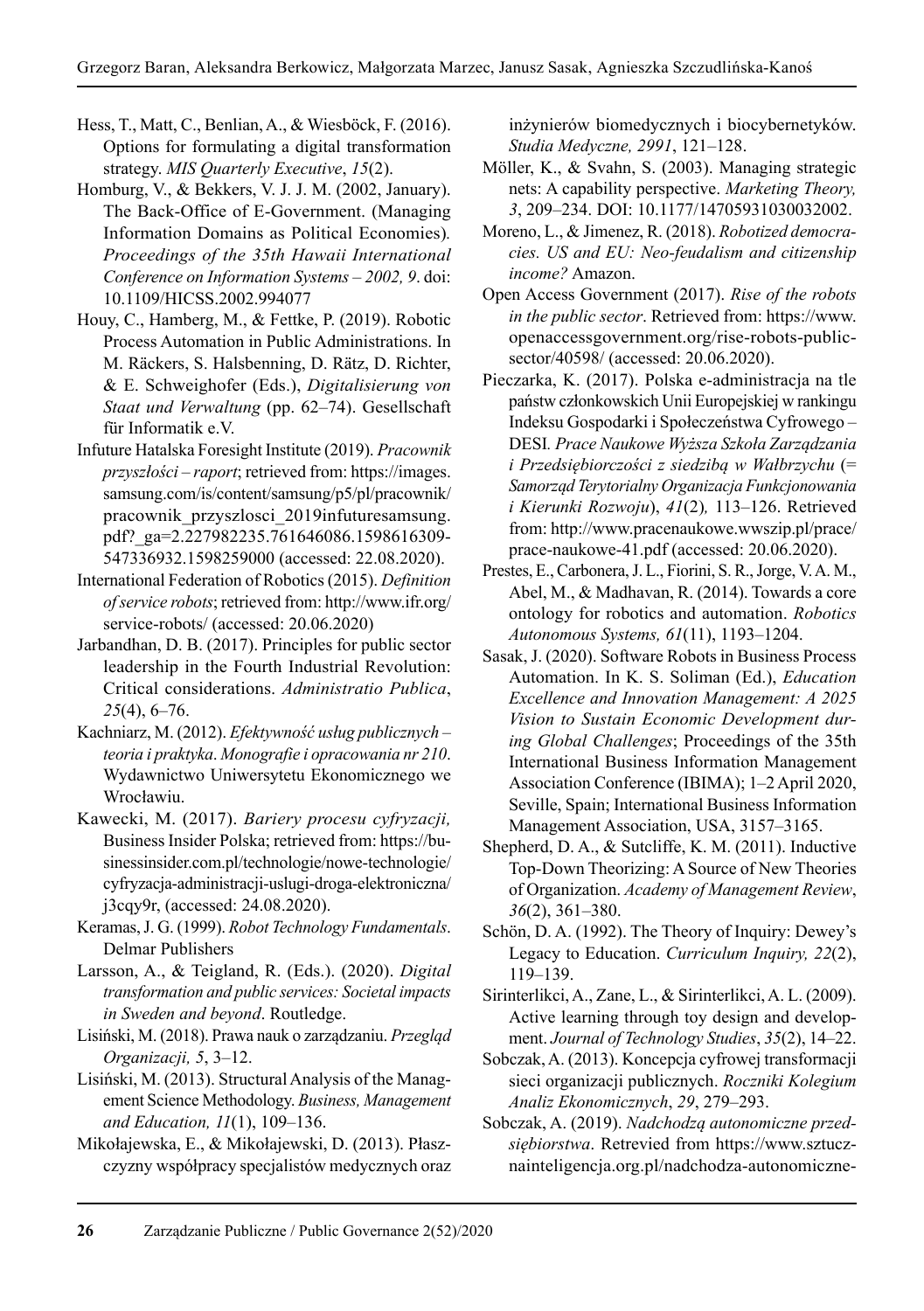-przedsiebiorstwa-rozmowa-z-prof-andrzejem- -sobczakiem/ (accessed: 20.06.2020).

- Szczudlińska-Kanoś, A., (2020). The directions of development of public electronic services in Poland in times of demographic crisis. In Soliman, K. S. (Ed.), *Education Excellence and Innovation Management: A 2025 Vision to Sustain Economic Development during Global Challenges*; Proceedings of the 35th International Business Information Management Association Conference (IBIMA); 1–2 April 2020, Seville, Spain; International Business Information Management Association, USA, 3017–3025.
- Teuben, H., & Vierlink, K. (2017). *The new machinery of government: Robotic Process Automation in the public sector*. Deloitte.
- Westerman, G., Calméjane, C., Bonnet, D., Ferraris, P., & McAfee, A. (2011). Digital Transformation: A Roadmap for Billion-Dollar Organizations. *Findings from Phase 1 of the Digital Transformation Study Conducted by the MIT Center for Digital Business and Capgemini Consulting*. Retrevied from https://www.capgemini.com/wp-content/ uploads/2017/07/Digital\_Transformation\_\_A\_ Road-Map\_for\_Billion-Dollar\_Organizations.pdf (accessed: 20.06.2020).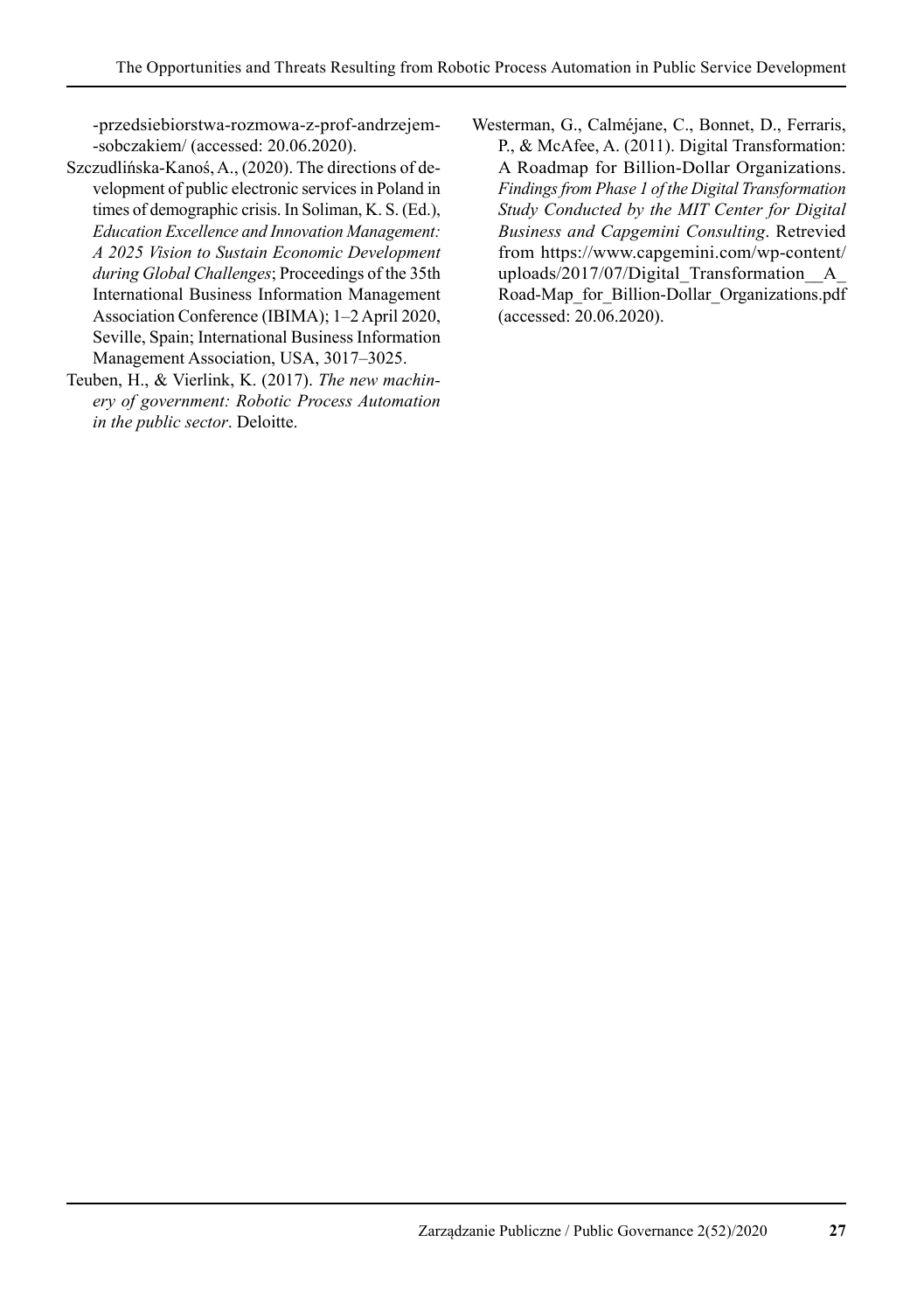# Maria Płonka

# **The Implications of the Fourth Industrial Revolution for Information Asymmetry on the Market: Selected Aspects**

#### **Abstract**

*Objectives*: The identification and systematisation of the phenomenon of information asymmetry on the market in theory and practice, and anticipating the impact of this phenomenon on the market and socio-economic relations in the era of the Fourth Industrial Revolution.

*Research Design & Methods*: Theoretical and cognitive studies, case studies, and inductive reasoning.

*Findings:* In the era of the Fourth Industrial Revolution, the innovation and information sector determines changes in the direction, dynamics, and structure of socio-economic development, which means that information has become an independent resource of special value. In the face of changes, the asymmetry of information on the market will deepen. This is due to the growing gap between the exponential increase in knowledge and anti-knowledge, and the limited, constant perception of the human brain and human tendency to opportunism, which means that in the field of information processing, artificial intelligence will be winning against human intelligence. Against this background, new threats are emerging that require new knowledge, skills, and competences from market participants and the state.

*Implications / Recommendations*: Solving the problem of information asymmetry is a common economic good that should be co-created by all sides of social, market, and public relations through regulatory and educational mechanisms. It is better to anticipate the cooperation of human intelligence with that of machines rather than engage in a conflict. The use of rich information resources, including the selection of irrelevant, manipulated, or false information will become a key skill of market participants, and the state should, through its tools, eliminate the negative effects of information asymmetry.

*Contribution / Value Added*: The subjective evolution of approaches to the phenomenon of information asymmetry from classical economics to behavioural economics, the identification of the relationship between information asymmetry and moral hazard and their consequences, the exemplification of problems on the basis of positive economics in the conditions of the Fourth Industrial Revolution.

*Article classification*: theoretical and review article

*Keywords*: information asymmetry, the Fourth Industrial Revolution, moral hazard, negative selection, behavioural economics, artificial intelligence

*JEL classification*: D82, D91, D81, B25, D01

**Maria Płonka, Ph.D.** (Economics) – Department of Risk Management and Insurance, Cracow University of Economics, Poland, ul Rakowicka 27, 31-510 Kraków; e-mail: plonkam@uek.krakow.pl; ORCID: 0000-0003-4206-2907.

This project has been financed by the Ministry of Science and Higher Education within the "Regional Initiative of Excellence" Programme for 2019–2022. Project no.: 021/RID/2018/19. Total project budget is 11,897,131,40 PLN. See: https://rev4.uek.krakow.pl/.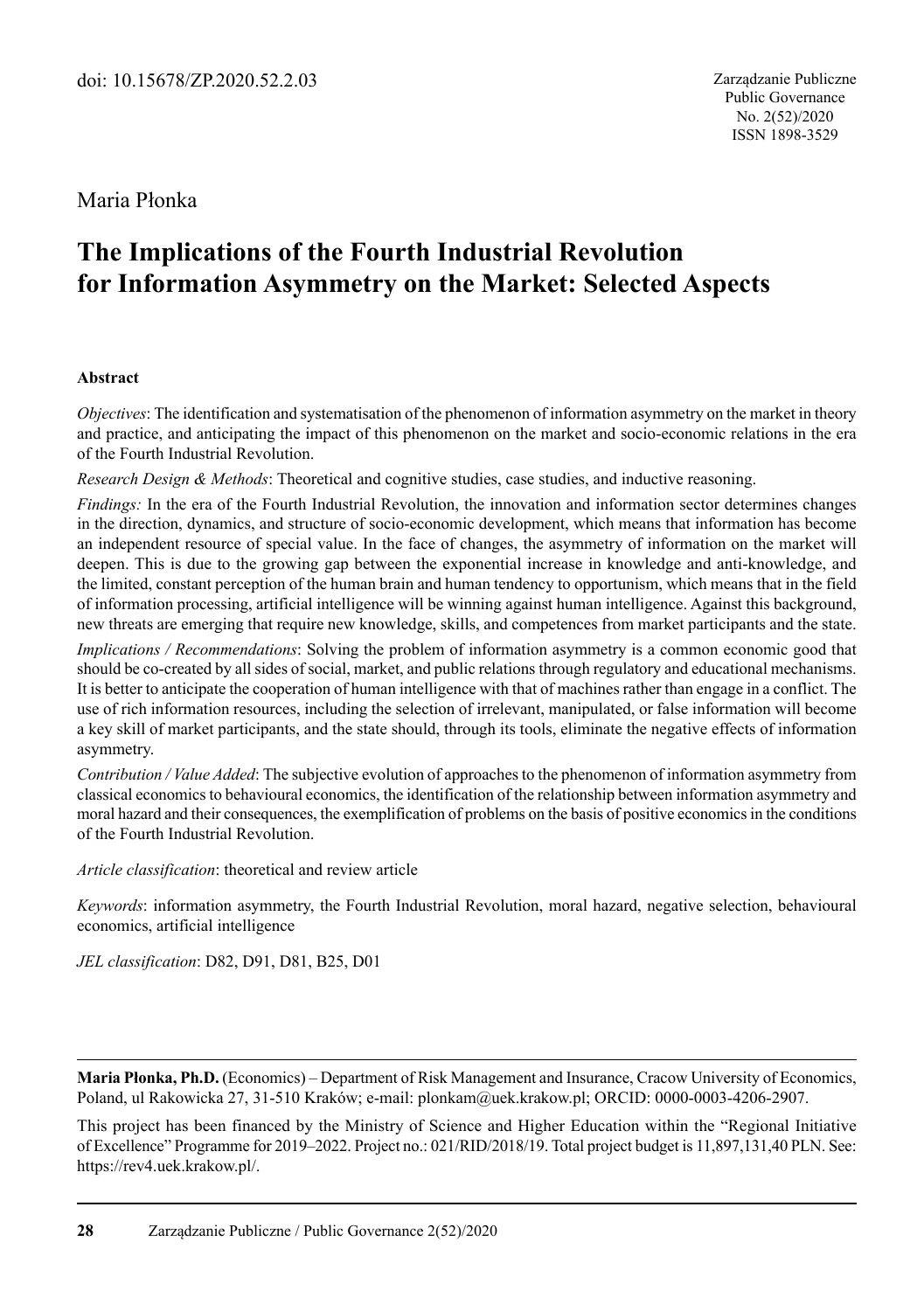# **Introduction**

The growing volume of information poses the need to ask about its utility and cognitive value in the conditions of 'big data'. The American futurists F. Fukuyama and A. Toffler rightly stated that "with the technological development of communication tools, reliable information will replace the unreliable (…) and the information revolution will lead to universal changes (…)" (Fukujama, 2004, pp. 49–50). In a similar vein, American sociologist Manuel Castells (2000) claims that "the information and technological revolution will reveal its transformational potential (…). The share of wealth that goes to individuals will depend on their access to education and society as a whole – from their innovation system" (pp. 600–601). Against this background, the problem of information asymmetry will emerge.

**Information asymmetry** is a situation in which one of the parties to the relationship has more or better information knowledge regarding the subject of the transaction than the other party (see, e.g., Akerlof, 1970; Rothschild & Stiglitz, 1976). It has been a common phenomenon in social, market, and public relations since the dawn of history. It can be considered an objective and natural phenomenon resulting from the fact that certain people or social groups are better-informed than others. However, in the case of market transactions, which is the area of research presented below, asymmetry of information might be a source of market advantage, which is associated with moral hazard (*ex-ante* factor) and negative selection (*ex-post* factor) (Mróz, 2016).

**Moral hazard** occurs when the better-informed party uses hidden information and has a material incentive to use the other party's incomplete information to gain additional benefits at the other party's expense.

**Negative (adverse) selection** is a situation in which the asymmetry of information causes an imbalance of power and position in the functioning of specific transaction markets (Czochański, 2017). In general, it causes the displacement of a better product by a worse one, disturbing the functioning of the market, social relations, and the state.

The aim of this article is to identify and systematise the phenomenon of information asymmetry in the market, doing so in the context of theory and practice, and to anticipate the impact of this phenomenon on the market and socio-economic relations in the era of the Fourth Industrial Revolution

The following research theses were formulated as part of the study:

- behavioural economics is a research trend that most adequately explains the phenomenon of information asymmetry, undermining the neoclassical model of rationality;
- the economy of excess implies the deepening of the asymmetry of information on the market;
- in the conditions of an overload of information, procedural and emotional reasoning supersedes optimisation and rational reasoning;
- artificial intelligence introduces new dimensions of relations associated with possible information asymmetry;
- the state can and should mitigate the negative effects of information asymmetry in market transactions.

## **Information asymmetry in retrospect**

Information asymmetry is a phenomenon that historically always occurred in social, economic, and political relations, but this empirically known problem had not been explained on the basis of mainstream economic theories until the end of the 19th century. The classical and neoclassical economic model explains the behaviour of economic entities, based, *inter alia*, on the assumption that decision-making units (*homo oeconomicus*) are rational, i.e. that they operate relying on complete and perfect information (Solek, 2010, p. 22). At the turn of the 19th and 20th centuries, representatives of the Austrian school, and their followers, rejected the concept of *homo economicus* as inadequate to the then current activities. C. Menger (1871) drew attention to the influence of the process of obtaining information and learning as scarce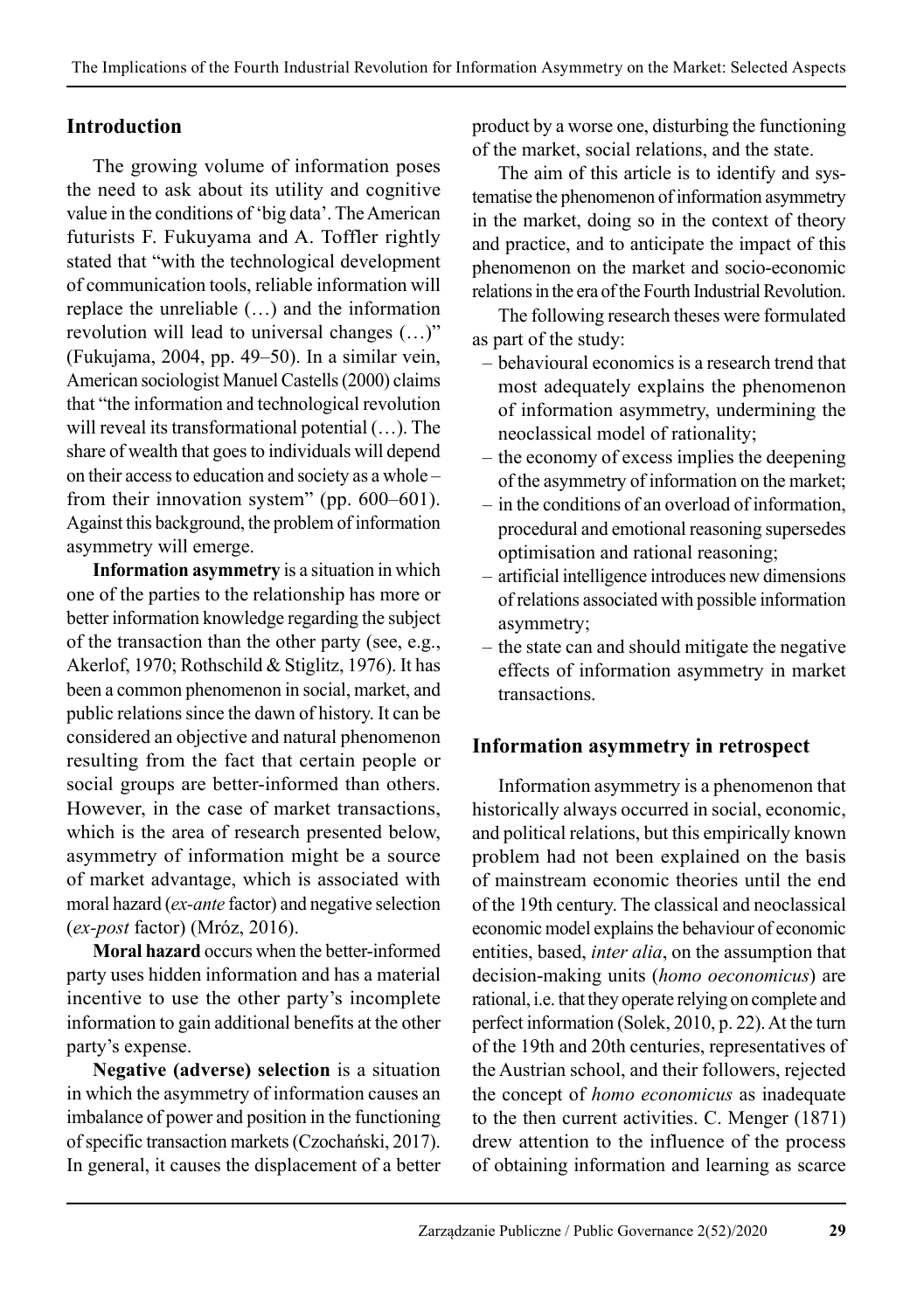resources which constitute significant constraints on the rationality of actions and decisions of market entities. A later representative of the Austrian school, L. von Misses (1949), claimed that "people subjectively define goals that they want to achieve through their actions, and under such assumption they do not necessarily lead to maximization of the benefits achieved" (p. 45). The 1974 Nobel Prize winner F. von Hayek claimed that "resource allocation (…) is a problem of using knowledge not given to everyone in the whole community"  $(1945, pp. 6–11).$ 

As early as in 1947, American economist H. A. Simon, the 1978 Nobel Prize laureate in economics, criticised the assumptions of neoclassical thinkers about the unlimited ability to process information, creating the theory of humanbounded rationality in the face of increasingly limited knowledge, perception, subjective expectations, or preferences. Simon argued that

the principle of bounded rationality [is] the capacity of the human mind for formulating and solving complex problems is very small compared with the size of the problems whose solution is required for objectively rational behaviour in the real world — or even for a reasonable approximation to such objective rationality. (1947, p. 198)

As the author continues in his later work, "The first consequence of the principle of bounded rationality is that the intended rationality of an actor requires him to construct a simplified model of the real situation in order to deal with it" (Simon, 1957, p. 198).

In the conditions of an overload of information, he proposed procedural rationality instead of optimisation reasoning, i.e. the separation of procedures under the conditions of a limited set of decision variables.

J. K. Galbraith, in his concept of the *Affluent Society* (1998 [1958]), drew attention to the growing influence of corporations manipulating information and advertising messages in order to shape excessive consumer demand.

In the second half of the 20th century, the problem of information asymmetry was reflected in numerous scientific papers and was acknowledged with Nobel prizes. Information economics as a new field of science was appreciated in 1996 with the award of the Nobel Prize to J. Mirrles and W. Spencer Vickrey for research on economic situations, whose participants have asymmetric information at their disposal. The same line of research was also recognised in 2001 by awarding George A. Akerlof, A. M. Spence, and J. E. Stiglitz with the Nobel Prize for their analysis of markets with information asymmetry.

These researchers have shown that the asymmetry of information at the micro-level (irrational decisions) has consequences at the macro-level (market failure, country failure), thus challenging the neoclassical model of rationality, which assumed that market participants had full information and did not incur the costs of obtaining information.

Under these conditions, in economic theories and in practice, instead of the classic *homo oeconomicus* assumption, the emotional human paradigm (*homo sapiens oeconomicus*) is more and more often taken into account (Wach, 2010). Here, emotional reasoning dominates over rational reasoning.

This reasoning is exemplified in the publications of R. Thaler (1980) and Susttein (Thaler & Susttein, 2008), which initiated the development of behavioural economics. Thaler was recognised with the Nobel Prize in 2017. In the mainstream of behavioural economics, information asymmetry is already a kind of *ex-ante* assumption, because anomalies, weaknesses of the human mind, and potential cognitive errors which can arise as a result of these weaknesses are its main research problem.

The dynamic development of behavioural economics has resulted in important scientific theories, introducing an interdisciplinary, holistic developmental approach, using knowledge from psychology, sociology, and economics, and taking into account social, ecological, and emotional factors. An interesting research trend is ecological adaptation and social rationality (Gigerenzer,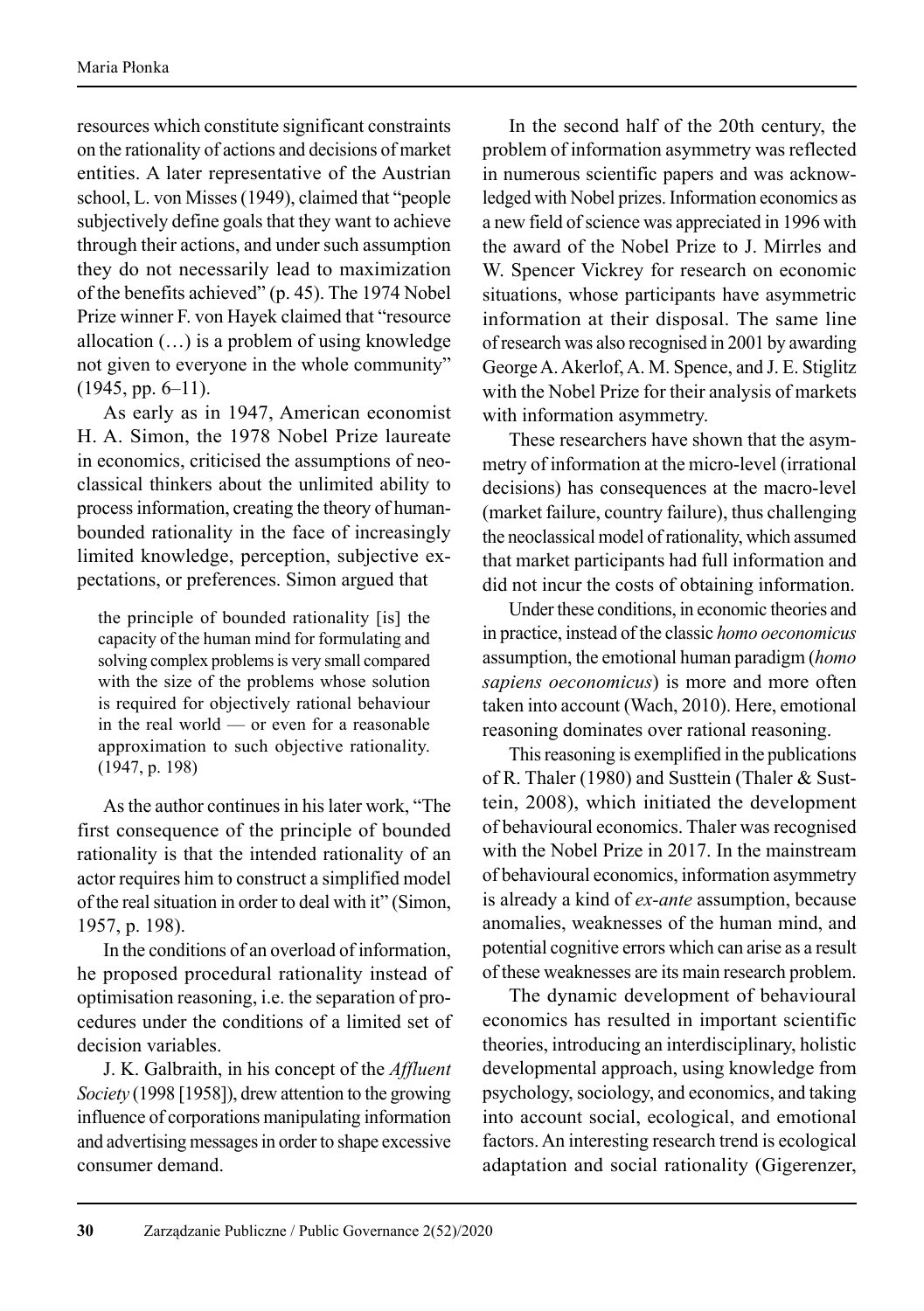2000, 2007, 2008, 2015; Katsikopoulos, Schooler, & Hertwig, 2010).

Unlike the neoclassical theorists of expected utility, psychologists D. Kahneman and A. Tversky (1974) explained, with the help of experimental research, the mechanisms and heuristics of decisionmaking and the actual behaviour of people towards risk.

Behavioural economics is a research trend that most adequately explains the phenomenon of information asymmetry, representing a positive trend in economic research and undermining the neoclassical model of rationality. This results in the diversification of its trends, which include: *the Michigan school* (G. Kanton), *psychological economics* (D. Kahneman – Nobel Prize winner from 2002; A. Tversky, who did not live to the award, and C. Camerer, R. Thaler, E. Fehr), *behavioural macroeconomics* (G. Akerlof – Nobel Prize winner from 2001), *evolutionary economics* (R. Nelson, S. Winter), *behavioural finance* (R. Shiller – Nobel laureate in 2013), and *experimental economics* (V. Smith – Nobel Prize winner in 2002) (more in: Solek, 2010; Dudziak, 2013).

# **Information asymmetry and its consequences**

In an economy based on knowledge, skills and competences that transform the possessed information into added value are and should be a source of competitive advantages in the market and non-market relations (Płonka, 2008; Dziekański, 2012; Godlewska-Majkowska, Skrzypek, & Płonka, 2016; Santarek, 2017; Wiktor, 2018; Stanienda, 2019). In the education system, it is desirable to enhance skills and competences in order to develop the ability to identify anti-knowledge and shape the competence to eliminate it (Paprocki, 2019).

The problem is moral hazard and treating information as a tool of power and manipulation. Here, instead of partners in the exchange of goods and values, there are "tricksters" and "phools", and the economy of equilibrium transforms into the "economy of manipulation and deception"

(Akerlof & Shiller,  $2015$ <sup>1</sup>. Irregularities and even pathologies and crimes related to this problem pose potential threats to the integrity and transparency in market, public-private, and social relations.

From the epistemological point of view, three normative situations can be ascribed to the phenomenon of information asymmetry and moral hazard. These are presented in Table 1.

In the first two cases, the asymmetry of information does not have negative consequences, building and petrifying trust in the axionormative system (system of values and social norms) in market relations as well as in the public and the social spaces. Only the third case implies phenomena that disrupt the functioning of the market, the state, and the society. It is important to distinguish between the phenomena that accompany moral hazard:

- 'being cheated' (real, penalised fraud, e.g. identity theft);
- 'feeling cheated' (no actual cheating, but there is a subjective feeling of being harmed);
- not causing the effect of 'feeling cheated' (usually due to the lack of awareness of this fact).

The above statements can be exemplified by three cases observed in financial market transactions, where the asymmetry of information has particularly unfavourable and visible social implications, because financial institutions are perceived as public trust institutions, or might be perceived as such.

The case of Amber Gold is one of 'being cheated'; extreme, penalised dishonesty which was inherent in the incomplete information contained in the advertising message, which included, among others, keywords such as: trust, security, profit up to 16.5% per annum, 100% guarantee of security, and capital invested in gold. It was a typical financial pyramid without foundations based on risk awareness, which in 2012 did not exist for

<sup>&</sup>lt;sup>1</sup> Both terms are taken from Akerlof's book (1970), where fools, spelled as "phools", are understood as naive victims, suckers, while the "tricksters" are deceivers, fraudsters, information manipulators, cheaters.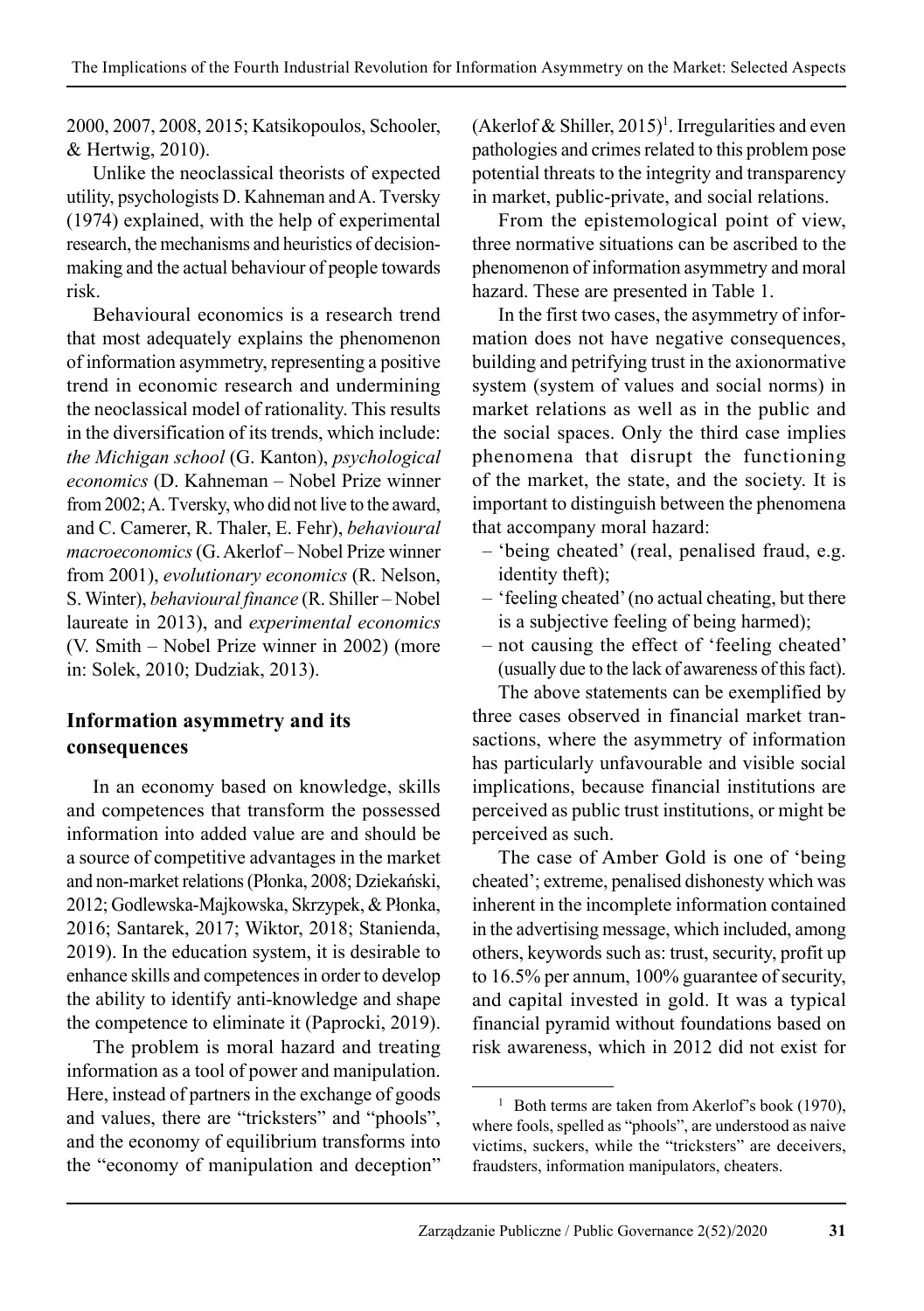|   | <b>Information asymmetry occurs</b>                                                                                                                                                      | Potential "trickster"<br>Motives, conditions, consequences                                                                                                                   | Potential "phool"<br>Motives, conditions, consequences                                                                                                                        |
|---|------------------------------------------------------------------------------------------------------------------------------------------------------------------------------------------|------------------------------------------------------------------------------------------------------------------------------------------------------------------------------|-------------------------------------------------------------------------------------------------------------------------------------------------------------------------------|
| 1 | There is no moral hazard;<br>No tricksters and no fools;<br>Benefit-sharing.                                                                                                             | Fairness of market transactions:<br>Transparency of the public space;<br>Sharing, support, trust in the social space.                                                        |                                                                                                                                                                               |
| 2 | There is a moral hazard, but it cannot<br>be realised (the costs of moral<br>hazard are higher than the benefits<br>of implementing it.)                                                 | Fear of losing trust;<br>Fear of penalisation;<br>The conviction that the moral hazard<br>is not profitable.                                                                 | No "phools" (knowledge, education,<br>awareness);<br>Strong legal and institutional<br>protection of fools;<br>No negative selection.                                         |
| 3 | There is a moral hazard and<br>opportunities to implement it<br>(the benefits of moral hazard<br>are higher than the costs of its<br>implementation);<br>There are tricksters and fools. | Greed (appetite for profit) outweighs<br>the fear of losing trust and even<br>the fear of being penalised;<br>There is a regulatory and mental space<br>(consent) for abuse. | Greed and naivety;<br>Poor legal and institutional protection<br>of "phools";<br>Loss of trust in fraudsters or public<br>institutions:<br>Anomy of the axionormative system. |

Table 1. Relationships between information asymmetry and moral hazard – their premises and consequences on the market and in the public and the social spaces

Source: own elaboration.

11,000 victims, who were scammed for a total of 660 million PLN. However, it could have been found that since December 2009 this entity had been placed on the list of public warnings from the Polish Financial Supervision Authority.2 The mirage of extraordinary profits excluded any rational thinking by the victims, who filed a class action against the state in 2014, which was then rejected by the court. These events resulted in a decline in confidence in the state and in banks (although Amber Gold was not a bank) as a consequence of using information asymmetry to implement the moral hazard.

The case of Amber Gold is an exemplification of many financial pyramids that also appear today, which proves that society does not learn from the mistakes of its predecessors and that emotions (greed) exclude rational actions.

The situation of 'feeling cheated' is exemplified by cases of Polish customers of mortgage loans

denominated in Swiss francs. This feeling arose as a consequence of the lack of awareness of the potential loss resulting from the exchange rate risk when submitting declarations of will in agreements with the bank. The advertising and media message from 2007–2008 suggested that the exchange rate risk would not be realised to the same extent as it was in the previous years (Szewczyk & Hajkowski, 2019).

However, there are many abuses that do not cause the effect of 'feeling cheated' by the other party to the transaction, because they are not aware of it. A typical abuse that does not constitute a crime but uses the phenomenon of asymmetry of information is 'misselling', i.e. selling products which the buyer does not need. This situation most often occurs in the markets of professional services. For example, when concluding an insurance contract, the policyholder or the insured is not aware that the concluded insurance contract contains unnecessary additional products or con tractual clauses unfavourable to the client. A financial intermediary, architect, doctor, lawyer, or other entity with specialist knowledge might be

<sup>2</sup> https://www.bankier.pl/wiadomosc/Amber-Goldod-powstania-do-decyzji-o-likwidacji-2614344.html (accessed: December 2020).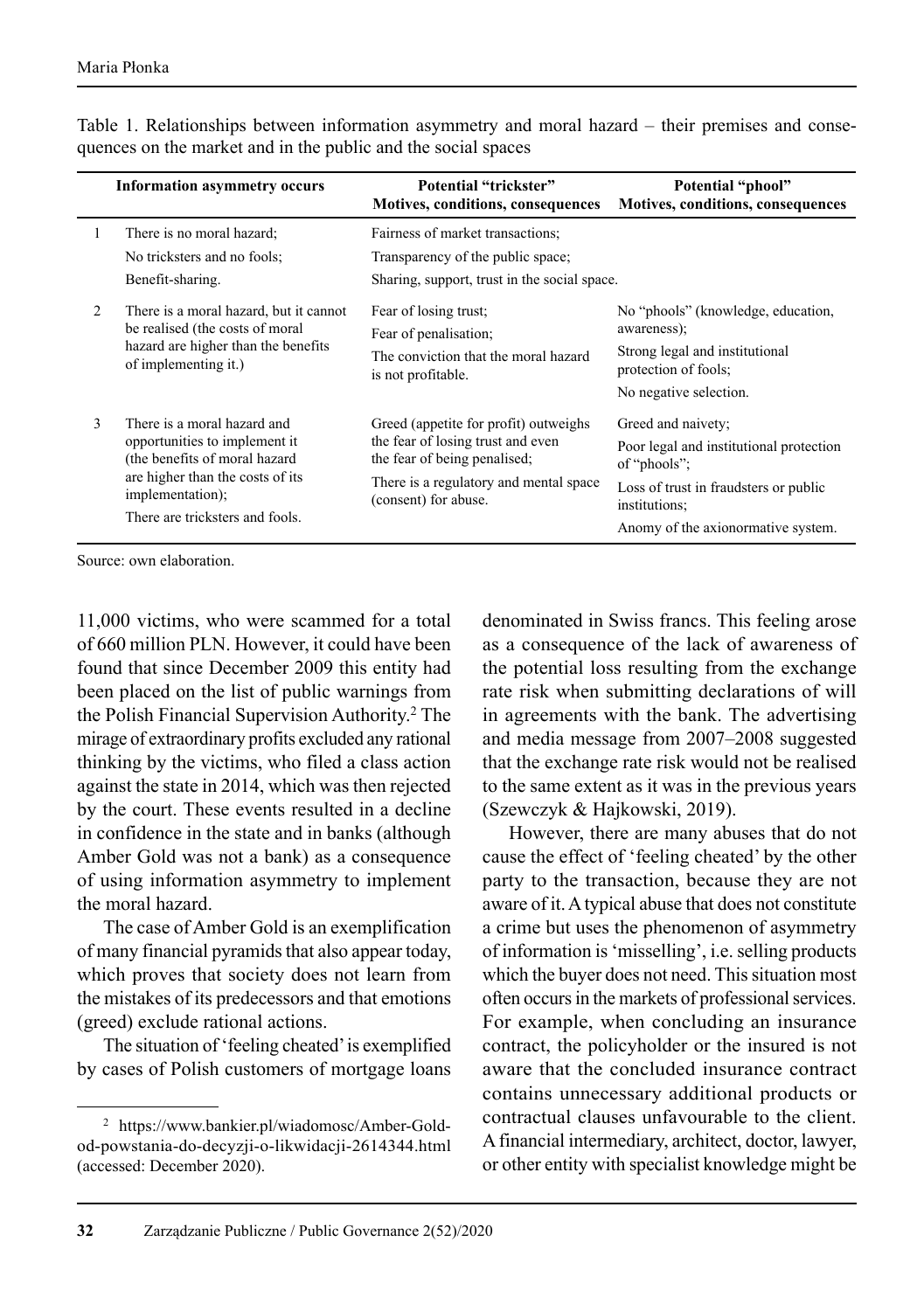tempted to abuse it and, for example, recommend unnecessary products in a situation where the other side of the market does not have the professional knowledge to be able to notice it.

Information asymmetry can also apply to situations in which it is the buyer who has an information advantage. For example, when concluding an insurance contract, the insurer does not know about the intentions of the other party, who might act with the intention of extorting compensation, benefits, or take advantage of the opportunity to extort or to perform an criminal activity (more in: Pawłowska-Szawara, 2020; Stanienda, 2020; Jedynak, 2020; Strupczewski, 2020; Klonowska, Małecka-Łyszczek, Snarska, & Wyrobek, 2020; Płonka, 2019, 2020).

# **The Fourth Industrial Revolution and its impact on the scale of information asymmetry**

As a result of successive industrial revolutions, which marked the development of civilisation (steam, electricity, digitisation, the Internet), the society of 'excess', consumption, and intensive information transmission on a global scale (mass media, means of transport) was formed. The Fourth Industrial Revolution (Industry 4.0) initiated the widespread use of the Internet, which changed technological, economic, and social relations on the global scale, especially in the area of information transmission and storage<sup>3</sup>.

From 2000 to 2018, the computing capacity of supercomputers recorded growth of 3,500%, while data storage costs decreased by 99.5%, which led to a rapid increase in the amount of data generated by humanity: 80% of data in world history was created between 2015 and 2018, and, on average, the computing power of computers

doubles every two years<sup>4</sup>. In 1995, storing 1GB of data cost about USD 10,000/year, while in 2018 it cost only 3 cents a year<sup>5</sup>.

This data proves that Industry 4.0 opens the way to increasing information potential through three development paths, namely:

- *The Internet of Things* (IoT) it allows for global access to machines connected to the network, giving the possibility of registering emotions and sharing all available information;
- *Smart Factory* it allows for autonomous coordination of production through personalised adaptation to market needs (mass customisation) on the global scale (Schwab, 2016). The available applications create augmented reality, i.e. digital visualisation of invisible elements on real objects, autonomous robots, and intelligent networks of contacts in the value chain (Bujak, 2017);
- *Machine Intelligence* based on artificial intelligence, Big Data, the Internet of Things, robotics, and cloud computing, it allows for autonomous communication regardless of the location of users. Artificial Intelligence is digital awareness that can independently assess the situation, learn about human emotions and behaviour, has a virtual personality and its own autonomy, and has the ability to learn through data analysis<sup>6</sup>.

The growing number of mobile devices connected to the Internet and the operation of a set of immense databases (Big Data) – the size of which exceeds the capabilities for recording, storing, managing and analysing by traditional systems and people – create cyberspace which, owing to

<sup>3</sup> *Przemysł 4.0 PL Szansa czy zagrożenie dla rozwoju innowacyjnej gospodarki?* (2016). Boston Consulting Group. https://docplayer.pl/24443942-Przemysl-4-0 pl-szansa-czy-zagrozenie-dla-rozwoju-innowacyjnejgospodarki.html (accessed: July 2020).

<sup>4</sup> Ramię w ramię z robotem, jak wykorzystać po tencjał automatyzacji w Polsce (2018). *Forbes*. Raport McKinsey&Company.

<sup>5</sup> https://www.hbrp.pl/b/czwarta-rewolucjaprzemyslowa-zmiana-juz-tu-jest-1/2/OmImRGYW (accessed: July 2020).

<sup>6</sup> Człowiek ustępuje pola maszynom. Do 2040 roku mogą nam dorównać inteligencją, Business Insider, www. https://businessinsider.com.pl/technologie/czym-jestsztuczna-inteligencja/qzgz0wt (accessed: July 2020).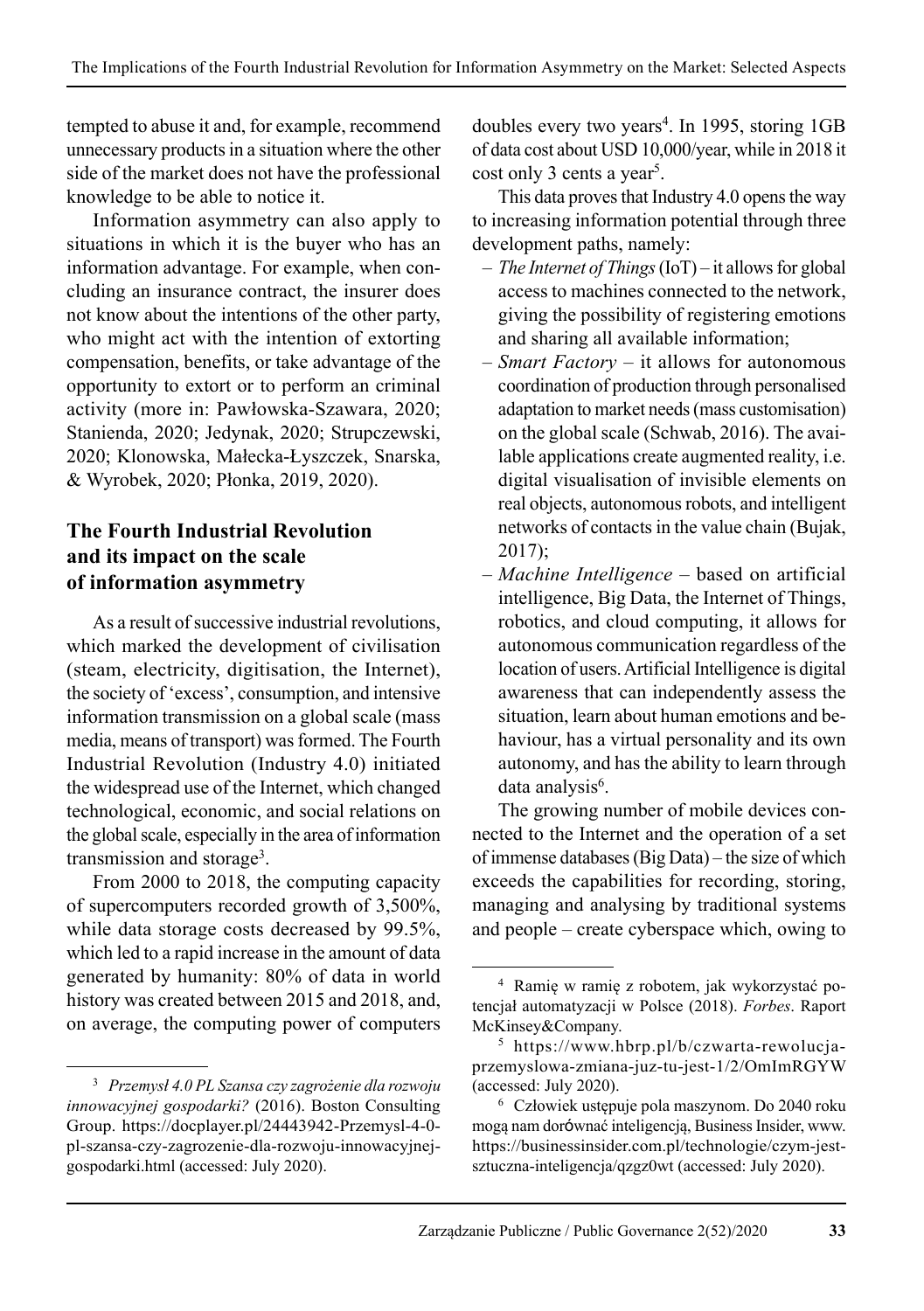the Cloud infrastructure, is independent of place, time, distance, and administrative borders. It also ensures relative user anonymity and the tracking of both equipment and people connected to this equipment.

New civilisational opportunities resulting from the Fourth Industrial Revolution lie in the construction of autonomous vehicles, advanced robots working autonomously or together with people, and technologies, in which Polish companies have a significant share (3D printing, graphene, fighting against the coronavirus<sup>7</sup>).

Under these circumstances, informationprocessing functions are more and more often taken over by robots that 'think' for humans, support them in making decisions, and even have a quasi-personality. The humanoid robot Sophia, activated on April 19, 2015, became a citizen of Saudi Arabia in 2017, being the first robot to obtain citizenship of any country. Gifted with artificial intelligence, Sophia adapts to human behaviour and to working with people. For instance, in 2018 she took part in discussions during the "Impact '18" congress in Cracow, Poland<sup>8</sup>. In 2017, in turn, the anthropomorphic robot Fran Pepper became the first robot to be granted citizenship of the European Union (Belgium). He/It was trained to work as a receptionist on the university campus<sup>9</sup>. In India, at a cost of 700 USD, a humanoid robot has been created that can work as a receptionist, assistant, friend of lonely people, etc.<sup>10</sup>

The market for humanoid robots is growing and it is predicted that by 2025, one-third of traditional

workforce will have been replaced by artificial entities<sup>11</sup>

There is no doubt that the amount of information that robots are equipped with is greater than the perception of the human mind, which is why artificial intelligence introduces new dimensions of relations linked to possible information asymmetry: human–artificial intelligence relations and artificial intelligence–artificial intelligence relations. If robots were market participants, the conditions of the neoclassical rationality, *homo oeconomicus*, would be met to a greater extent.

However, it is good that robots do not make decisions about purchasing many market products, because in the conditions of rational purchasing, most companies operating in the sector of elective goods would have to file for bankruptcy. Scientific research confirms the commonly understood fact that in the conditions of the economy of excess, most frequent purchases are made under the influence of emotions and as such they have no logical justification. On the basis of these behaviours, the trend of emotional marketing appeared, from which new trends emerged, namely neuromarketing and behavioural neurology. They are based on studies of the brain and the unconscious pattern of buyer emotions and behaviours that initiate the buying process $12$ . Monitoring and managing the emotions of customers in the purchasing process is a new, developmental area that implies a specific information market and new ways of manipulating the recipients, who are not only tracked via mobile devices, but who themselves publish on social media data that has value on the information market. The Internet of Things opens the possibility of continuous profiling of buyers, tracking their interests, views, and preferences in order to offer personalised advertising.

In this context, behavioural economics is a research trend that most adequately explains

<sup>7</sup> https://www.sztucznainteligencja.org.pl/datawalk-zwroclawia-rusza-na-koronawirusa/ (accessed: July 2020).

<sup>8</sup> https://www.forbes.pl/wiadomosci/konferencjaimpact-w-krakowie-spotkanie-z-sophia-humanoidalnymrobotem/100gmtz (accessed: December 2020).

<sup>&</sup>lt;sup>9</sup> https://noizz.pl/nauka-i-technologia/robot-obywatelem-belgii-zobacz-jak-wyglada-i-co-potrafi/4hf2c0w (accessed: December 2020).

<sup>10</sup> According to: *The Hindustan Times*; https://www. rt.com/news/435986-hindi-speaking-rashmi-humanoid/ (accessed: July 2020).

<sup>11</sup> https://www.forbes.pl/biznes/roboty-do-2020-rokuzabiora-5-mln-miejsc-pracy-na-swiecie/smz1z38 (accessed: July 2020).

<sup>12</sup> https://pieknoumyslu.com/marketing-emocjonalny/ (accessed: July 2020).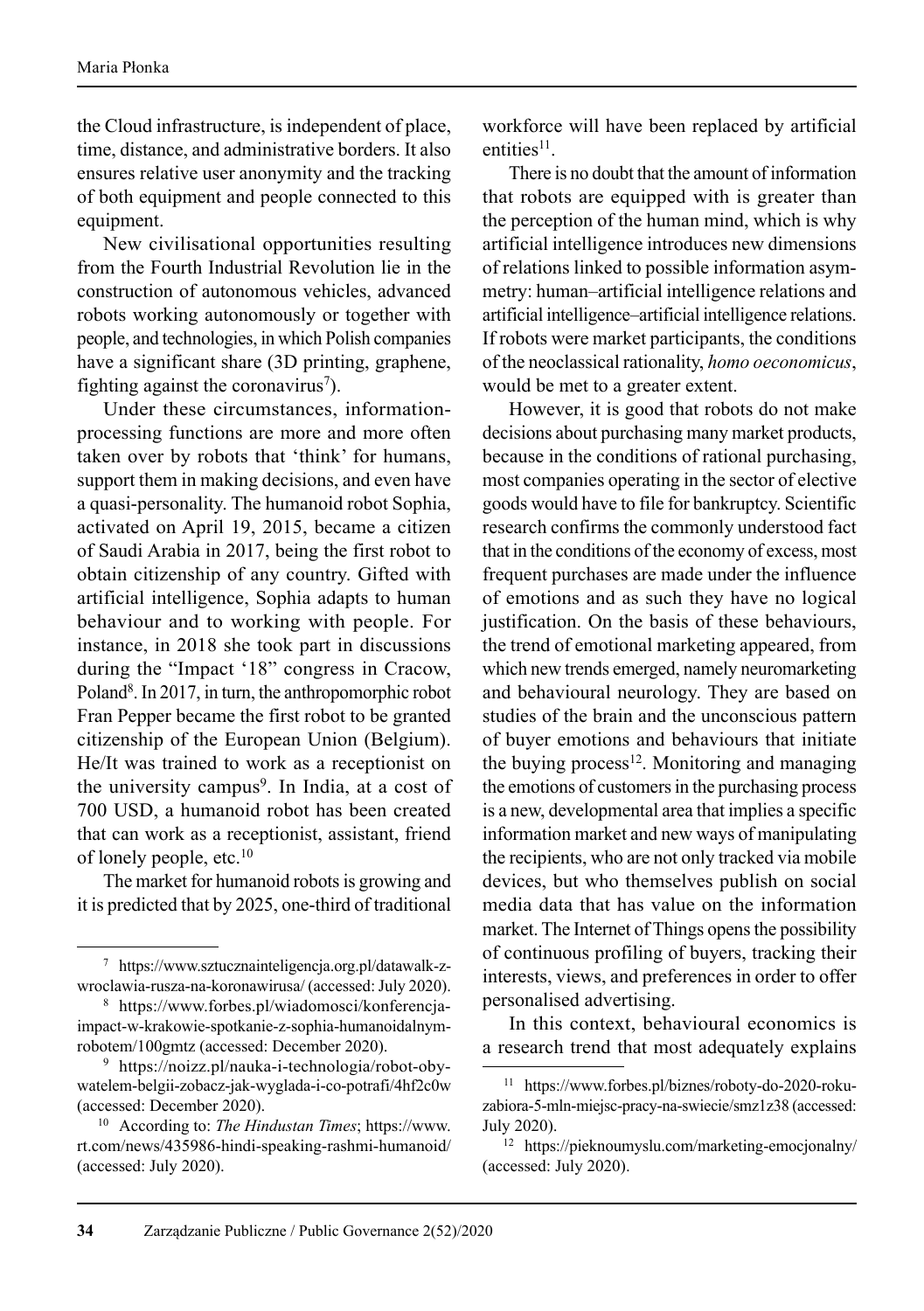the phenomenon of information asymmetry, undermining the neoclassical model of rationality.

New technologies based on neuromarketing allow, for example, an X manufacturer of T-shirts using a brainwave analysis scanner to track customers' reaction to images displayed on the screen of their smartphone or computer, owing to which they can offer an assortment adequate to their emotional preferences. Cosmetics brand Y has created an m-commerce (mobil commerce) application that allows customers to search for available products based on their current mood<sup>13</sup>. These examples lead to the conclusion that the asymmetry of information can be enhanced by the behaviours and emotions of the buyers themselves, confirming in them the paradigm of the *homo emotionalis*.

Against this background, one can risk a thesis that the scale of information asymmetry is largely dependent on the scale of emotions accompanying knowledge, competences, selection, and informationprocessing skills, as well as preferred values. Emotions accompanying people distort the decision field, contributing to behaviours consistent with the principle of bounded rationality.

The human tendency to simplify things means that in the conditions of an informational overload. they narrow down their perception of the environment and stimuli (e.g. preferring one TV channel, social networking site, doctor, service technician, advisor, product brand, influencer) as a result of being anchored in the original information. As long as they are convinced about the correctness of their choice, they do not bother to consider other, perhaps more favourable, alternatives. Emotional purchases, made in conditions of deep asymmetry of information, generally do not bear the 'being cheated' sign, but they are often accompanied by a feeling of 'being happy' (often for both parties to the transaction). This is one of the interesting heuristic facts of behavioural economics.

# **Concluding remarks and contribution to the discussion**

Information has a specific economic value and as such can be a source of competitive advantage for its holder.

Modern technologies deepen both the democratisation of access to information and the possible asymmetry of information, and the overload of information does not go hand in hand with the increase in knowledge and skills for how to use it effectively. This is due to the growing gap between the exponential increase in information and the limited, constant perception of the human brain and human tendency to opportunism, explained on the basis of behavioural economics (limited rationality, emotions, values, anchoring effects in the context of decisions, etc.) Under these circumstances, an influencer can become a quasi-authority who creates a moral hazard. It is not without significance that the marginal cost of obtaining additional information is increasing, while the marginal benefits of obtaining additional information are decreasing. These facts confirm the thesis that the economy of excess im plies the deepening of the asymmetry of information on the market. However, it is not this fact itself that is dangerous as much as the lack of information management skills and possible monopolisation of know-how on the part of technology-andinformation distributors. The thesis that in the conditions of an overload of information procedural and emotional reasoning supersedes optimisation and rational reasoning can be empirically tested on the basis of research tools and techniques used in behavioural economics.

The development of artificial intelligence creates conditions for both cooperation and competition with human intelligence. Certainly, robots will win against humans in terms of the ability to process information, but the competitive advantages on the market also result from other factors, including from using emotions, with which artificial beings can cope even less. The advantage of a human being may also

<sup>13</sup> https://www.mediafeed.pl/zakupy-pod-wplywem/ (accessed: July 2020).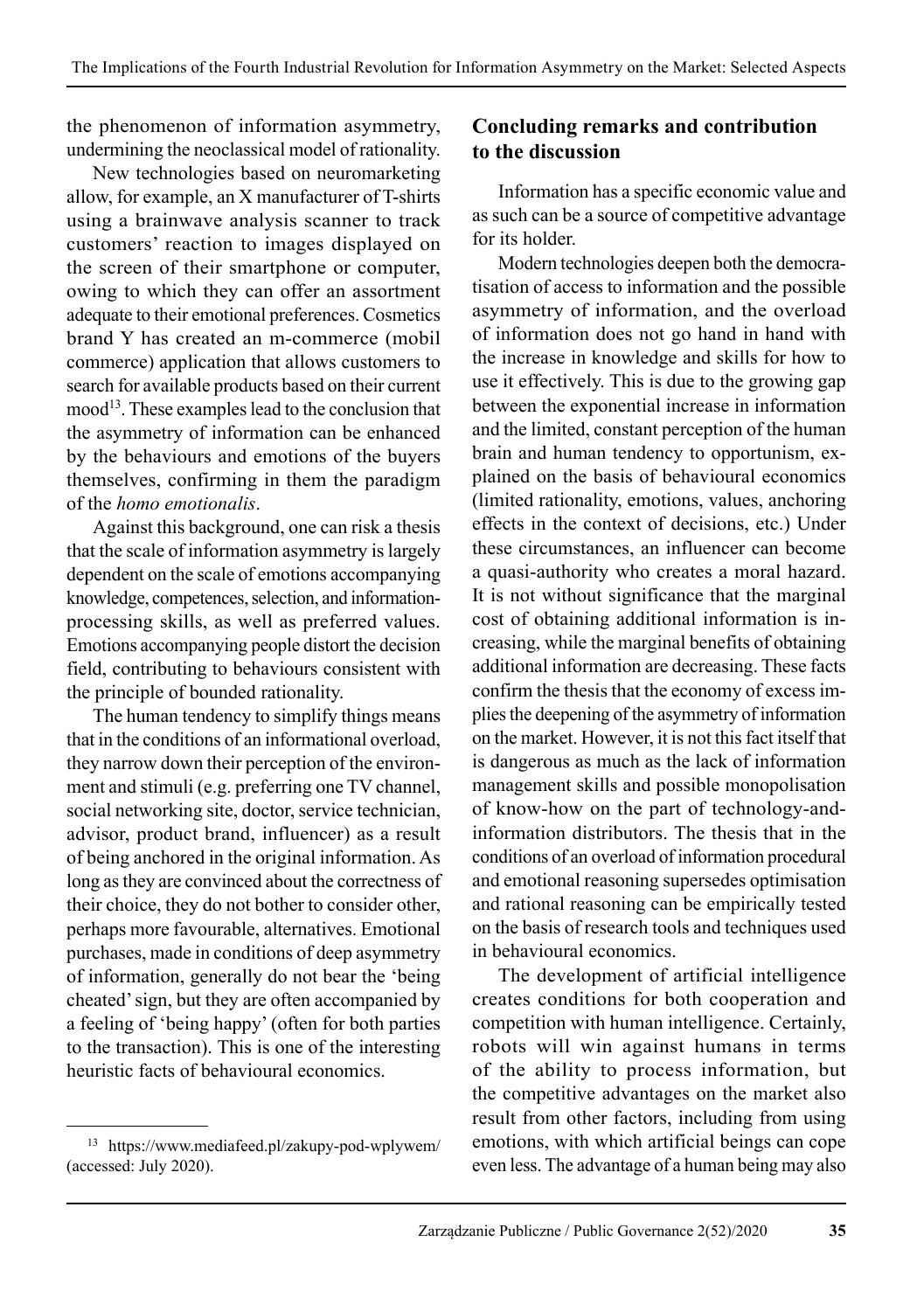be intuition, unexplained on the basis of rational data analysis. One can imagine a futuristic fight (competition) between humans and robots, but it is better to anticipate the cooperation of human intelligence with the intelligence of machines. This is a contribution to the discussion on the thesis that artificial intelligence introduces new dimensions of relations associated with possible information asymmetry.

Solving the problem of information asymmetry is a common economic good that should be co-created by all sides of social, market, and public relations. This is achieved by IT tools (Internet resources, search engines, social networks, databases, public registers, comparison engines, applications, etc.), which enable quick use of knowledge resources, but at the same time the gap between the information available and the information needed is growing exponentially, creating an even greater distance between knowledge and anti-knowledge. Technological solutions also limit access to information for people without skills, competences, or authorisations to certain functions and resources of the IT system, which implies a gap between the growing level of IT technology and inadequate skills of network users. The possible digital, technological, and mental exclusion can be reduced through systemic solutions implemented by various institutions.

Moral hazard on the part of bidders is reduced by market instruments (e.g. image, brand, reputation), warranty (e.g. warranty, certification, standardisation, accreditation), and legal means (e.g. consumer protection, public registers, including the threat of penalisation). On the buyers' side, moral hazard is reduced by consumer awareness.

The Fourth Industrial Revolution translates into growing expectations and new functions of the state in solving the problems of information asymmetry. In addition to traditional public goods, new public goods continue to appear, such as digitisation, cybersecurity, consumer protection, access to information, respect for the constitutional information autonomy<sup>14</sup>. All this implies the need to build an adequate education system and legal regulations enabling inclusive and sustainable development of society.

Technology is way ahead of regulation; there is no codification of norms and legal effects of acts committed by artificial intelligence. The problem is noticed by lawyers, e.g. 'Who is responsible for any damage caused by an automatic vehicle?'15 Taczkowska-Olszewska (2020) quotes "Asimov's laws", the first of which is: "A robot cannot harm a person or allow a person to suffer harm by failure to act…" (p. 223).

In this context, the thesis that the state can and should mitigate the negative effects of information asymmetry in market transactions is indisputable; it is only the methods and tools of influence that are debatable. The state, having at its disposal a wide range of financial, administrative, regulatory, and penal instruments, and being equipped with control functions, can and should limit the impact of negative effects of information asymmetry. The EU and various national regulations impose certain information obligations of financial institutions on their clients under the penalty of criminal sanctions. The state is also responsible for the supervision and subject-and-object licensing of market activities of public trust institutions as well as the creation of central databases (public information databases, registers of prohibited clauses, public warnings). However, these tools become useless in the case of low public awareness, which is why it is necessary to build a system and solutions that strengthen consumer awareness and protect all parties to the transaction against the negative effects of information asymmetry.

<sup>&</sup>lt;sup>14</sup> Art. 51 of the Constitution of the Republic of Poland of April 2, 1997 (Journal of Laws 1997.78.483 with followon amendments).

<sup>&</sup>lt;sup>15</sup> In March 2018, an autonomous vehicle belonging to the Uber company fatally hit a pedestrian. One year after the accident, it was found that there was no possibility of bringing charges against the vehicle owner. More in: Taczkowska-Olszewska, 2020.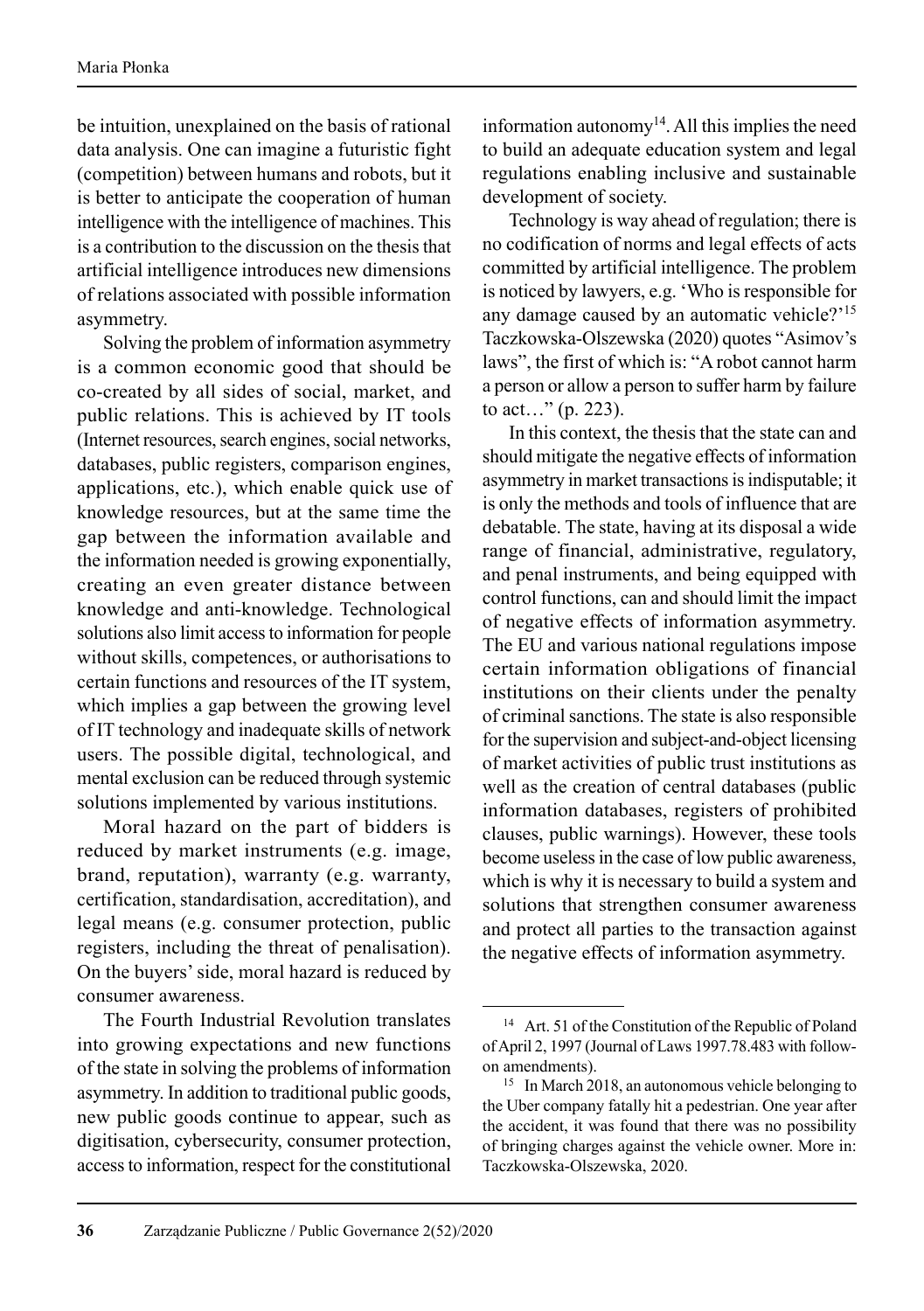Information asymmetry leads to selection. It is the effectiveness of the state in mitigating its effects that determines whether this selection will be negative or positive.

# **References**

- Akerlof, G. A. (1970). Market for "Lemons": Quality Uncertainty and the Market Mechanism. *The Quarterly Journal of Economics*, *84*(3), 488–500.
- Akerlof, G. A., & Shiller, R. J. (2015). *Phishing for Phools: The Economics of Manipulation and Deception*. Princeton University Press.
- Bujak, A. (2017). Rewolucja przemysłowa 4.0 i jej wpływ na logistykę XXI wieku. *Autobus*y, 6, 1338–1344.
- Castells, M. (2000). *Information Age: Economy, Society, Culture*. High School of Economy in Moscow.
- Czochański, J. T. (2017). Asymetria informacji i jej znaczenie w gospodarowaniu przestrzenią. *Rozw*ó*j Regionalny i Polityka Regionalna, 37*, 11–25.
- Dudziak, S. (2013). Ekonomia behawioralna. Interdyscyplinarne podejście do zachowań ekonomicznych. *Studia i Prace Wydziału Nauk Ekono micznych i Zarządzania, 32*(2), 23–3.
- Dziekański, P. (2012). Informacja jako dobro ekonomiczne będące źródłem przewagi konkurencyjnej. *Nierówności Społeczne* a *Wzrost Gospodarczy, 24*, 387–403.
- Fukuyama, F. (2004). *Trust: Social virtues and the path to prosperity*. LLC Publishing house ACT: ZAO NPP 'Ermak'.
- Galbraith, J. K. (1998 [1958]). *The Affluent Society*. Houghton Mifflin Company.
- Gigerenzer, G. (2000). *Adaptive Thinking Rationality in the Real World*. Oxford University Press.
- Gigerenzer, G. (2007). *Gut Feelings: The Intelligence of the Unconscious*. Viking.
- Gigerenzer, G. (2008). Why Heuristics Work. *Perspectives on Psychological Science, 3*(1), 20–29.
- Gigerenzer, G. (2015). *Simply Rational: Decision Making in the Real World*. Oxford University Press.
- Godlewska-Majkowska, H., Skrzypek, E., & Płonka, M. (2016)*. Przewaga konkurencyjna w przedsiębiorstwie. Sektor – wiedza – przestrzeń*. Wydawnictwo Texter.
- Hayek, F. A. (2009). *Individualism and Economic Order*. The Ludwig von Mises Institute.
- Jedynak, T. (2020). Społeczna akceptacja popełniania przestępstw ubezpieczeniowych jako przesłanka sprzyjająca przestępczości na rynku ubezpieczeniowym. In R. Koszewski, B. Oręziak, & M. Wielec (Eds.), *Wdrożenie metod i instrumentów zapobiegania przestępczości w organizacjach* (pp. 205–229). Wydawnictwo IWS.
- Katsikopoulos, K. V., Schooler, L. J., & Hertwig, R. (2010). The Robust Beauty of Ordinary Information. *Psychological Review, 117*(4), 1259–1266.
- Klonowska A., Małecka-Łyszczek, M., Snarska, M., & Wyrobek, J. (2020). Oszustwa finansowe – współczesne trendy. In R. Koszewski, B. Oręziak, & M. Wielec (Eds.), *Możliwe przyczyny i rodzaje przestępczości w przyszłości i przygotowania prewencyjne* (pp. 141–172). Wydawnictwo IWS.
- Menger, C. (1871). *Grunds*ä*tze der Volkswirtschaftslehre.*  Wilhelm Braumüller.
- Misses, L. (1949). *Human Action: A Treatise on Economics*. Yale University Press. [Polish Ed. (2007), *Ludzkie działanie, traktat o ekonomii.* Fundacja Instytut Ludwiga von Misesa.
- Mróz, C. (2016). Wpływ asymetrii informacji na strukturę kapitału. *Inżynieria Mineralna, 17*(2), 37–44.
- Paprocki, W. (2019) Archipelag rozwoju katalizatorem przemian systemowych. In J. Hausner & W. Paprocki (Eds.), *Dewiacje finansjalizacji* (pp. 86–113). CeDeWu.
- Pawłowska-Szawara, E. (2020). *Asymetria informacji na rynku bankowych kredytów konsumenckich w Polsce*. Difin.
- Płonka, M. (2008). Kapitał intelektualny jako przesłanka konkurencyjności podmiotu na rynku. *Zeszyty Naukowe Małopolskiej Wyższej Szkoły Ekonomicznej w Tarnowie, 1*(11), 57–77.
- Płonka, M. (2019). Potencjalne obszary i metody zarządzania ryzykiem przestępczości na rynku ubezpieczeń – aspekty behawioralne i ekonomiczne. In M. Płonka, B. Oręziak, & M. Wielec (Eds.), *Rynek Ubezpieczeniowy. Zapobieganie przyczynom przestępczości* (pp. 15–47). Wydawnictwo IWS.
- Płonka, M. (2020). Przyczyny powstawania sytuacji implikujących patologie w sektorze ubezpieczeń i propozycje ich zwalczania. In R. Koszewski, B. Oręziak, & M. Wielec (Eds.), *Identyfikacja przyczyn przestępczości w wybranych obszarach gospodarki w Polsce i na świecie* (pp. 253–276). Wydawnictwo IWS.
- Rothschild, M., & Stiglitz, J. (1976). Equilibrium in Competitive Insurance Markets: An Essay on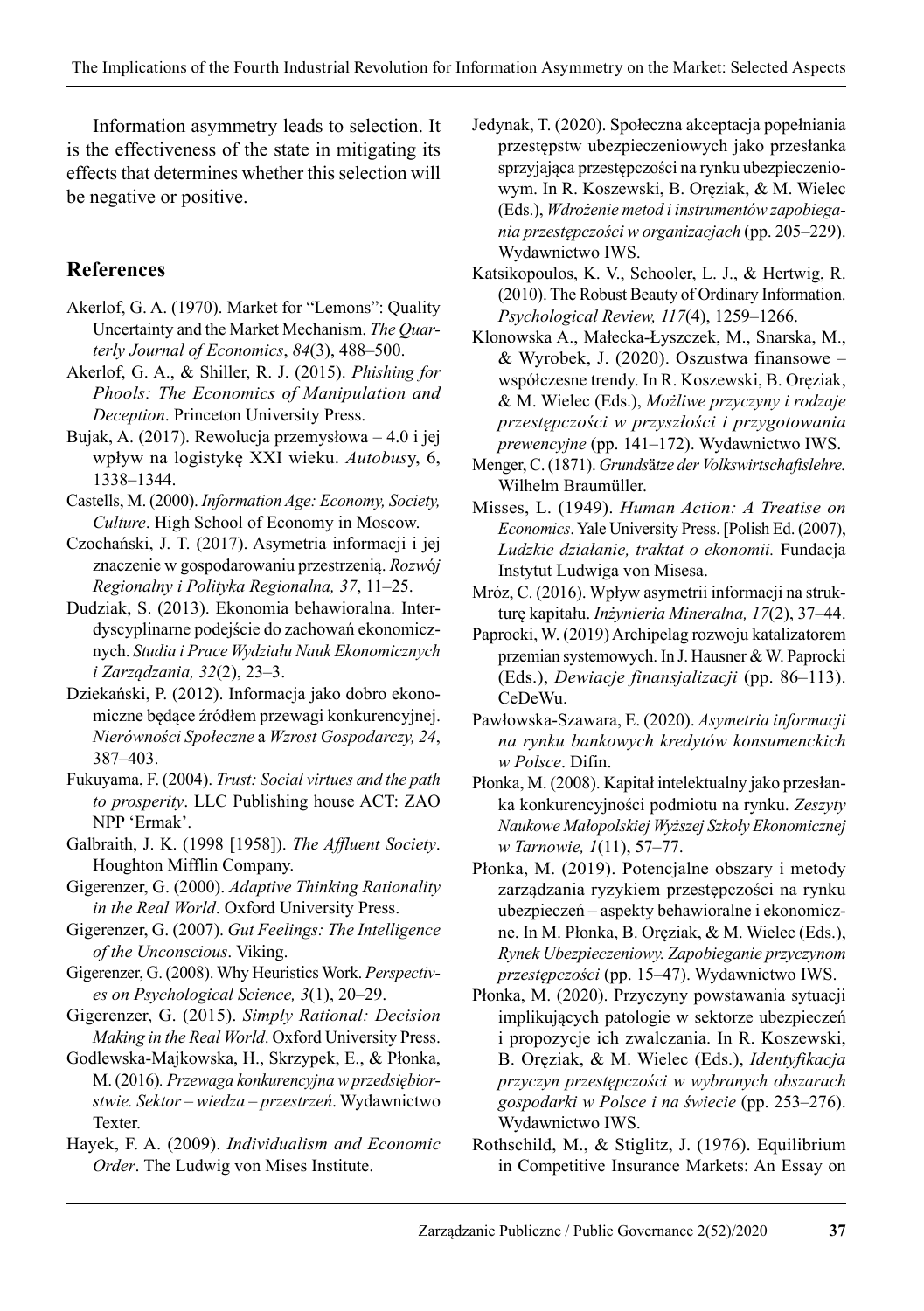the Economics of Imperfect Information. *The Quarterly Journal of Economics, 90*(4), 629–649.

- Santarek, K. (2017). *Rola asymetrii informacji w zarządzaniu*. PDF.
- Schwab, K. (2016). *The Fourth Industrial Revolution*. World Economic Forum.
- Simon, H. A. (1947). *Administrative Behaviour*. The Free Press.
- Simon, H. A. (1957). *Models of Man: Social and Rational-Mathematical Essays on Rational Human Behavior in a Social Setting*. John Wiley & Sons.
- Solek, A. (2010). Ekonomia behawioralna a ekonomia neoklasyczna. *Zeszyty Naukowe Polskiego Towarzystwa Ekonomicznego, 8*, 21–34.
- Stanienda, J. (2019). *Przedsiębiorczość społeczna. Wiedza – umiejętności – kompetencje*. Wydawnictwo Bernardinum.
- Stanienda, J. (2020). Propozycje poprawy skuteczności metod zapobiegania przestępczości w ubezpieczeniach komunikacyjnych. In R. Koszewski, B. Oręziak, & M. Wielec (Eds.), *Metody zapobiegania przestępczości* (pp. 179–205). Wydawnictwo IWS.
- Strupczewski, G. (2020). Cyberterroryzm jako nowe wyzwanie dla branży ubezpieczeń w Polsce. In R. Koszewski, B. Oręziak, & M. Wielec (Eds.), *Możliwe przyczyny i rodzaje przestępczości w przy-*

*szłości i przygotowania prewencyjne* (pp. 195–219). Wydawnictwo IWS.

- Szewczyk, J., & Hajkowski, L. (2019). Oszustwo w ekonomii. *Biuletyn Polskiego Towarzystwa Ekonomicznego, 2*(85), 56–59.
- Taczkowska-Olszewska, J. (2020). Internet rzeczy, sztuczna inteligencja i robotyka w transformacji przedsiębiorstw a potrzeba penalizacji nowych typów przestępstw – zakres regulacji. In R. Koszewski, B. Oręziak, & M. Wielec (Eds.), *Możliwe przyczyny i rodzaje przestępczości w przyszłości i przygotowania prewencyjne* (pp. 221–240). Wydawnictwo IWS.
- Thaler, R. (1980). Toward a Positive Theory of Consumer Choice. *Journal of Economic Behavior & Organization, 1*, 39–60.
- Thaler, R., & Susttein, C. R. (2008). *Impuls. Jak podejmować właściwe decyzje dotyczące zdrowia, dobrobytu i szczęścia*. Wyd. Zysk i s-ka.
- Tversky, A., & Kahneman, D. (1974). Judgement under uncertainty: Heuristics and biases. *Science, 185*(4157), 1124–1131.
- Wach, K. (2010). Od człowieka racjonalnego do emocjonalnego. Zmiana paradygmatu nauk ekonomicznych*. Horyzonty Wychowania, 9*(17), 95–105.
- Wiktor, J. W. (2018) Asymetria informacji w procesie komunikacji marketingowej. Próba identyfikacji problemu. *Marketing i Rynek, 4*, 593–602.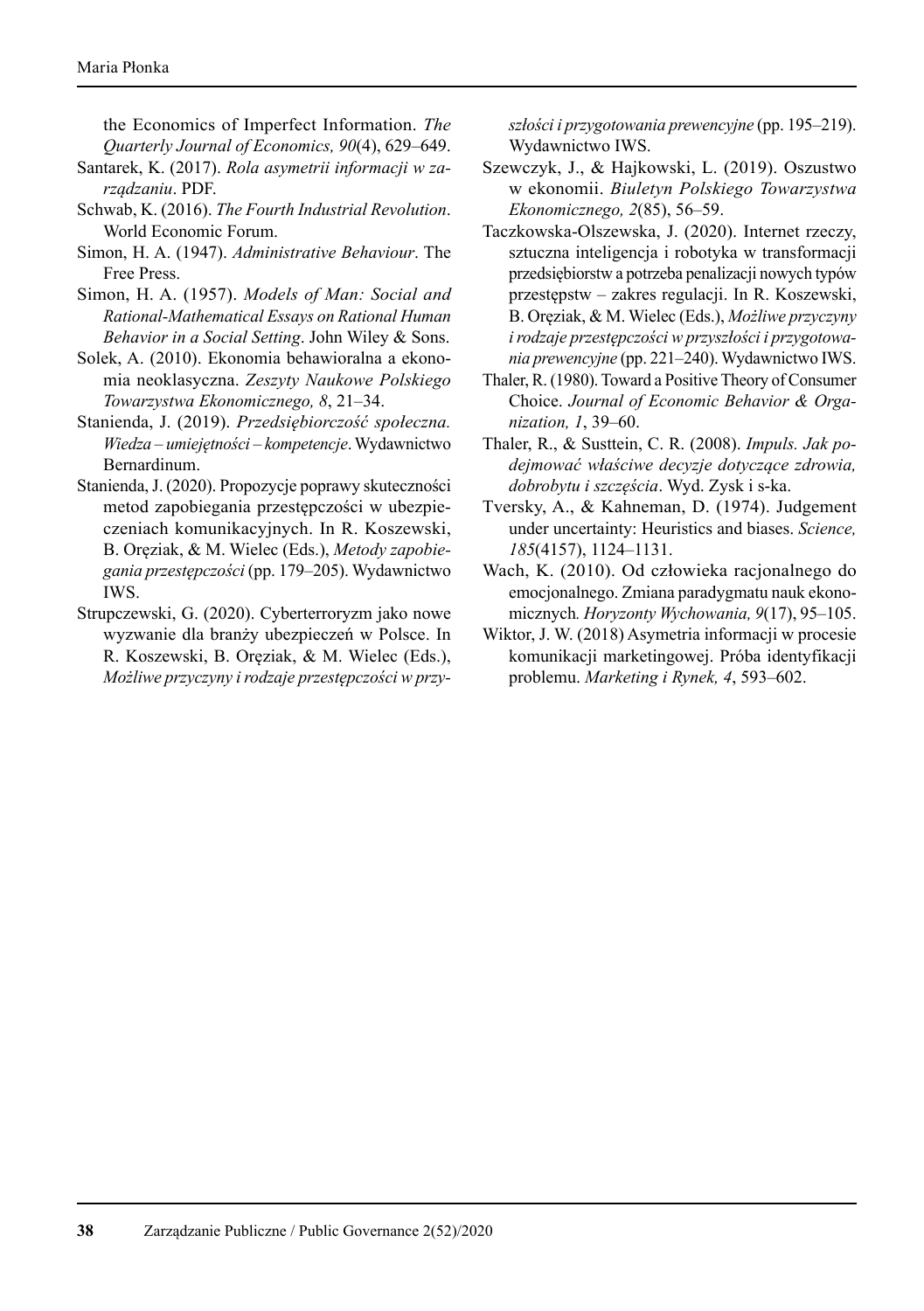# Michał Zubek

# **The Role of Management Information in Education Management**

#### **Abstract**

*Objectives*: In management processes, information is very important, but in the educational system its role is crucial. According to the author, decisions made in the current Polish educational system are not based on mechanisms derived from management science which includes the role of information. The aim of this article is to present the role of management information in the educational system, the main mission of which is to overcome the distance between the Polish educational system and modern, worldwide educational standards.

*Research Design & Methods*: The conducted quantitative research was based on critical analysis and interpretation of sources from literature as well as on the observation of specific phenomena, behaviours, and events. As far as qualitative methods are concerned, the author used Time-Driven Activity-Based Costing and an analysis of municipal budgetary accounts, which was treated as a credible and reliable source of information of the studied phenomena.

*Findings*: The results of the TDABC prove that the potential of the Polish educational system has not been fully exploited.

*Implications / Recommendations*: The system's time and financial reserves could be used to minimise the distance between the Polish education standards and modern educational requirements if the information channels were made more efficient.

*Contribution / Value Added*: The author points to potential further research on the role of management information in the educational system.

*Article classification*: research article

*Keywords:* management information, education, management, Time-Driven Activity-Based Costing (TDABC)

*JEL classification*: M540 Personnel Economics: Labor Management

**Michał Zubek, Ph.D.** – holds Ph.D. degree in Economic Sciences in the field of management sciences. Works at the Warsaw School of Economics (SGH), Collegium of Business Administration, Institute of Human Capital. His main scientific interests include the use of controlling tools in the enterprises' activity, especially methods of managing, personal controlling, personnel management, human resource analytics, and financing of business entities. He has practical experience in public and private sectors as a manager. Contact details: Warsaw School of Economics (SGH), Collegium of Business Administration, al. Niepodległości 162, Warsaw, Poland; mzubek@sgh.waw.pl; ORCID: 0000-0002-9280-8503.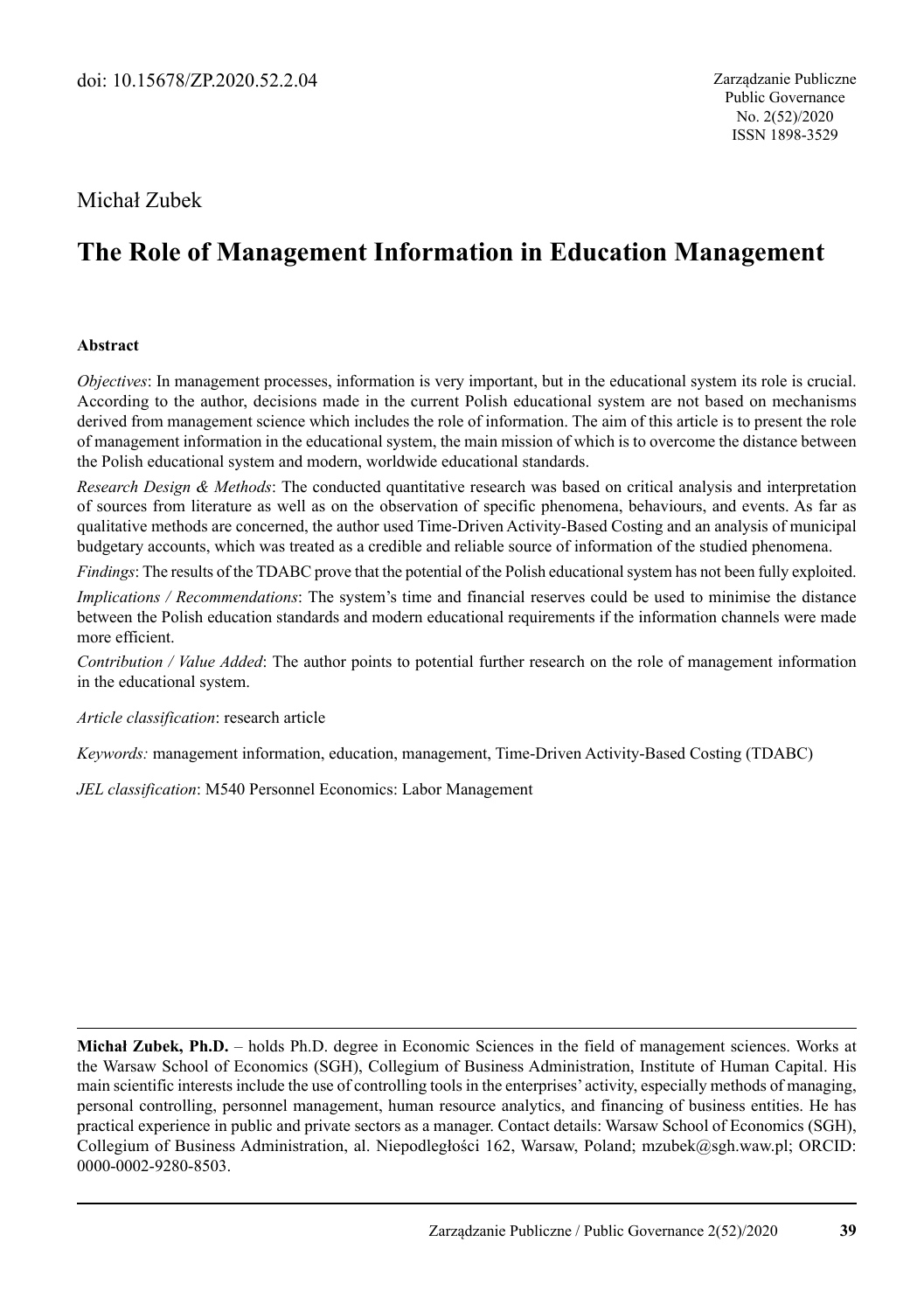## **Introduction**

The future of Poland, its place in the world, and its quality of life for future generations are increasingly dependent on the effects of broadly defined education system, which undoubtedly should occupy a prominent position in sustainable development. Looking back over the decades, the Polish education is half-way from a rigid system during the Polish People's Republic towards a flexible system which will not only follow a rapidly developing environment, but will also soon become an important driving force behind the necessary changes in all domains of social life. The distance between the Polish education and the requirements of today's modern world demands constant research in the field of education management on all its levels, as well as using the results of this research in managing educational processes. Closing the gap would be a skilful use of all available information as well as demanding and searching for deeply processed information for all the participants of education processes.

The author of this article has formulated the following main hypothesis: a proper use of the available information as well as searching and demanding information by all the participants of the educational process are essential for making a full use of the potential and resources, which will decrease the distance to the world's highlydeveloped education systems. In order to verify this hypothesis, the author has formulated a subhypothesis: the information demand on the part of school-supervising local governance, i.e. mu ni cipalities and poviats, is low also due to the discrepancy in goals.

The author's basic research question is: what is the role of information in the education system, whose main mission is to reduce the distance between the Polish education and the requirements of today's modern world? There is also a need to raise a question about whether the information gathered by researchers (e.g. from The Educational Research Institute, IBE) – such as the Boards of Education as the supervisory authority for the school, municipalities as the bodies responsible for its operations, and, finally, the schools themselves implementing the education process – is being used properly? Seeking answers to these questions, the author used qualitative research methods based on critical analysis and interpretation of sources from literature as well as on the observation of phenomena, behaviours, and events. As to quantitative methods, the author used Time-Driven Activity-Based Costing and the analysis of the municipal budgetary accounts, which was treated as credible and reliable source of information in the studied phenomena.

# **Management in education**

Management is a complex and universal process, which Griffin (2002) defines as "a set of activities (including planning and decisionmaking, organizing, leading, and controlling) directed at an organization's resources (human, financial, physical, and information), with the aim of achieving organizational goals in an efficient and effective manner" (p. 38)*.* Public management is a specific discipline in the field of management science and its fundamental research concentrates on the management of individual organisation from the public sphere, primarily public institutions and macrosystems (macro organisations), such as the national economy and the state, and also the mesosystems, e.g. regions and individuals areas of public life (Kożuch, 2004, p. 59). According to Kożuch, a **public organisation** is a socio-economic system consisting of subsystems: (1) goals and values, (2) psychosocial, (3) material and technical (4) structure, and, above all, management subsystem and interactions with external environment (2004, p. 96). The inherent characteristics of public organisations which clearly distinguishes them from other types of organisations is their 'public' character, which means that in public organisations the public goods are the object of transaction, while in private sector it is the private goods (Bednarczyk, 2001, p. 19).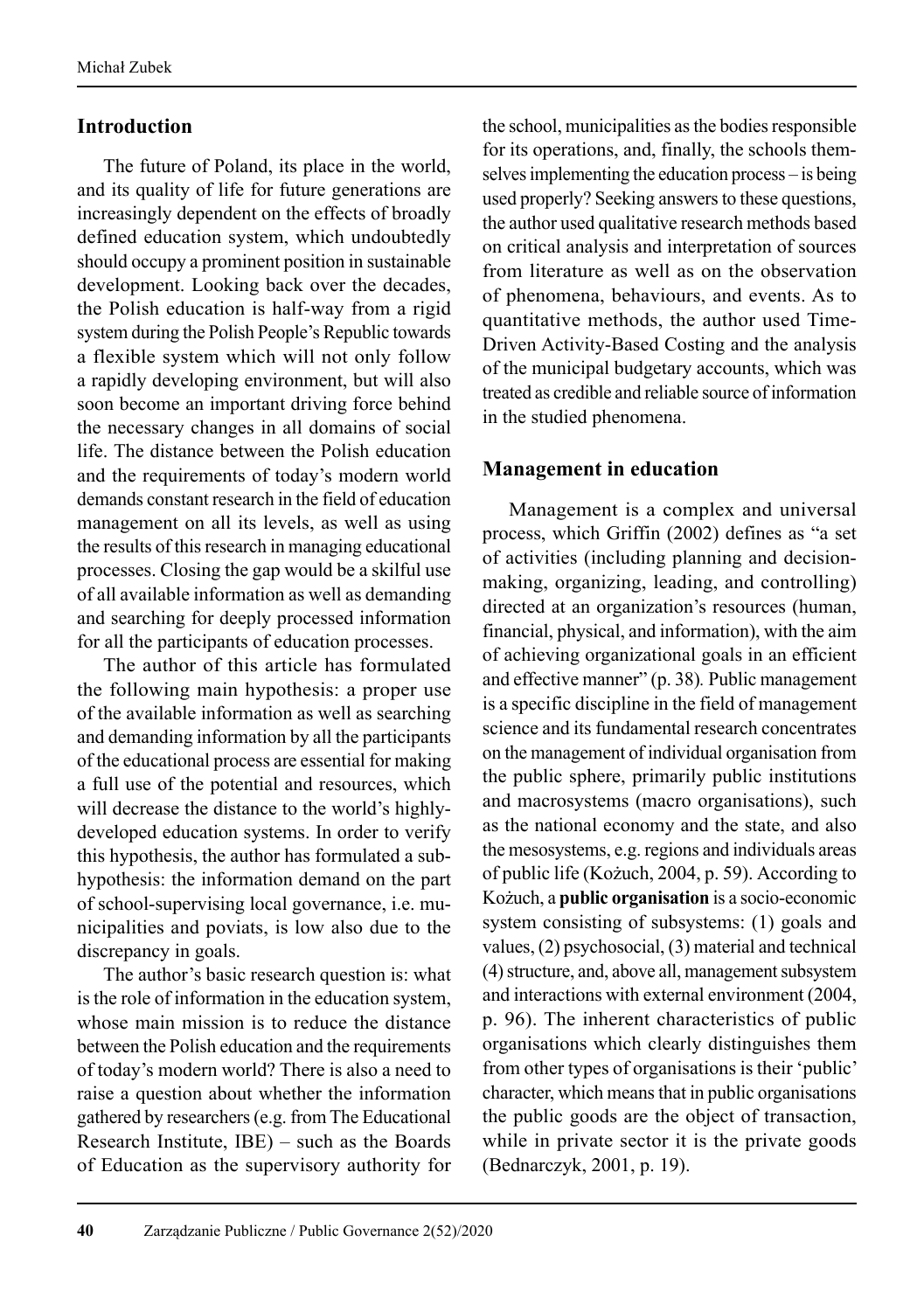School is a specific public organisation with local authorities as its supervisors. School is expected to provide both public education services and the effective use of public funds. According to Kobyliński (1996, pp. 167–168), school management (as well as any other educational establishment) might be defined as a mission to uphold the school statutory objectives (for which it was established) being a priority for the school staff.

Although knowledge management is universal, the simple transfer of theories and rights as described and used in the field of economic governance is not possible due to the specificity of management in education. The thoughtless transfer of strategies used by the New Public Management concept to the field of education management remains a serious problem for the emerging field of management in education; it prevents the emergence of theories and knowledge which would allow one to properly understand some education processes and at the same time manage these processes in a better way (Dorczak, 2012, p. 40). From the organisational and social point of view, school belongs to those institutions which are difficult to manage.

In modern education systems, two main models of school management are on the rise: the socialised form of management and the innovative management. Answering the 'who runs the school?' question is not simple. Certainly, a head teacher is the main manager of a school. However, they also have superiors, namely a minister for education, a school superintendent, as well as representatives of social organisations, members of trade unions, etc. They co-create, *inter alia*, social, material, and technical working conditions; they assign the tasks and evaluate them, etc. In this way, they influence school work effects (Pielachowski, 2002, pp. 113– 114). The Polish regulations and laws impose several hundred obligations on a head teacher; primarily, it is about orderly and systematic work. The local government, as a supervisor, is expected to improve resource efficiency in the context of the expenditure on education. In addition, the education system is not free from political pressure, which prevents schools from adapting their curricula and teaching methods to the needs and capabilities of their students, as well as from creating opportunities for teachers, parents, and students to participate in decisions concerning the functioning of the education system.

The management of schools should mainly focus on building human capital and managing its resources, since the role of teachers and other school actors – such as students and parents – is crucial and cannot be underestimated. There are three main doctrines in the science of human resources management that vary according to the process of involving and encouraging employees to work. These are: 1) Taylorism – traditional doctrine of motivation; 2) 'human relations' doctrine of motivation (human relationships); and 3) modern doctrine of motivation in human resources (Szczupaczyński, 2004, p. 77). The motivation concept, which is widely used in modern organisations, is the two-factor theory also known as the Herzberg's motivation-hygiene theory, which states that there are certain factors that result in job satisfaction and productivity at work, and then there are those which cause employees' dissatisfaction. In their essence, all these concepts focus on various material motivators (such as earnings and working conditions) and non-material ones (individual fulfilment, promotion opportunities, personal development). In the Polish reality, a salary still remains the most important motivator and as such it is not satisfying. It may be that work conditions, especially those connected with working hours (as a material motivator influencing the teachers' satisfaction level), can be treated as a compensation for a lack of a decent wage. Certainly, research in this field provides some information on education sector. However, the following questions arise: is this information used, and how? And do the actors participating in the education processes put considerable effort to use information in the decision-making processes? When the information reaches the authorities, it should be processed in a way that allows and facilities management, thus rationalising the administrative processes.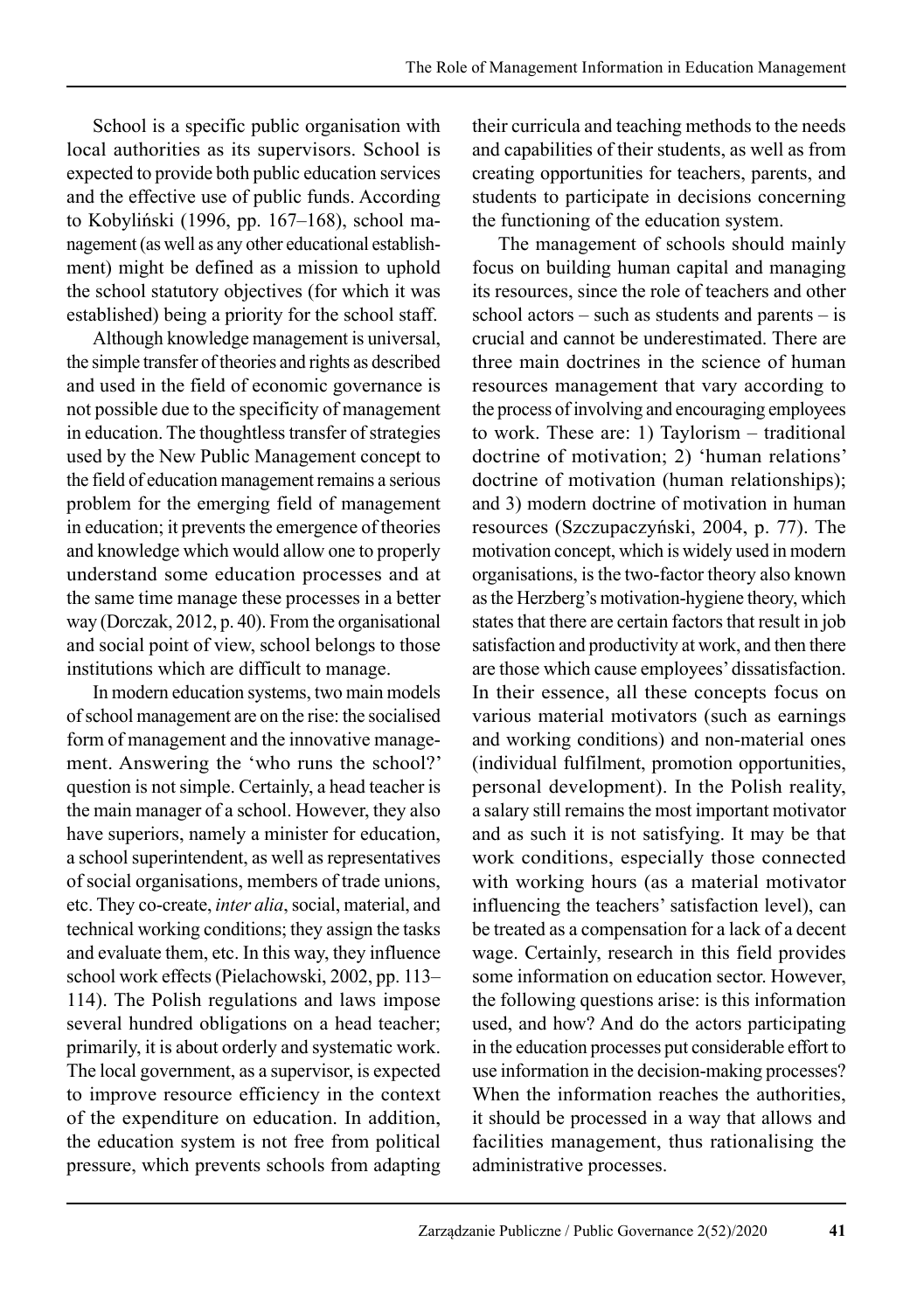# **Information in organisation management**

The meaning of the term 'information' is very broad. Essentially, anything that can be digitised – i.e. encoded as a stream of bits – is information (Shapiro & Varian, 2007, p. 15). In other words, information is a dataset which is properly arranged in a sequence to facilitate the cognitive processing, which is the beginning of the deduction process for making decisions. There are many definitions of information in the literature. In terms of management science, information means knowledge necessary for reaching the goals of an organisation (Penc, 1997, pp. 81–82).

The **information system** of an organisation which possesses a wide range of information pieces from different areas of its activities performs management functions by ensuring input, processing, and transfer of data. As a consequence, owing to the feedback it enables the management to respond to the current and future changes both inside the organisation and in its environment. As Zając et al. emphasise (2012, p. 50), management information system results from the management's demand for accurate, timely, and useful data in order to plan, analyse, and manage the company's work, thus optimising its development. Building information systems that simplify and facilitate a company's management is an important challenge faced by the leadership. However, the effective provision of relevant and up-to-date information is essential for effective management (Vollmuth, 2007, p. 237). Information is regarded as a factor of production. In this context, the role of information is crucial for social and economic development.

Nowadays, the economic standing of a country is not determined by natural resources. The key role is played by information resources of a given society. In modern countries' economies, the information field is an increasingly important and rapidly growing sector of the national economy. These observations justify the statement that information, both in the economic theory and in its practical dimension, should be qualified as a factor of production, similarly to natural resources, capital, and labour (Oleński, 2001, p. 271). Therefore, it is an essential determinant of a company's success. Properly processed and used, information might undertake a competitive advantage of a company on the market. Thus, each company (organisation) must have an effective and complex system to generate the most useful information possible, namely information that is up-to-date, accurate, complete, and related to the actions and goals of the given product.

Based on the above-mentioned definitions, three fundamental aspects of the notion of 'information' can be indicated. They confirm that information plays an overriding role in the functioning of organisations which struggle with changes in the environment. These aspects can be summed up as follows:

- information as a representation of reality,
- information as a measure of complexity and diversity,
- information as a causal and controlling factor.

'Information' is commonly associated with terms such as: wisdom, knowledge, data, information, message. All these terms are connected with the intellectual capital of a company, and the level of their importance can be depicted through the pyramid (Figure 1). The first three levels – i.e. collecting messages, entering them to the information system in the form of raw data, and even data-processing to receive information in the next step – do not bring any benefits to the company yet. As the pyramid shows, all these factors are dependent on the quality of the human capital, as it is people who ultimately determine their value.

Information is valuable only if it is up-to-date, which, in practice, means that the manager is able to interpret the data and make the right decisions. If the received information is outdated, it means that the decision-making process is not based on an accurate and complete dataset. As Filipiak concludes (2008, pp. 205–218), completeness is the disposal of the necessary information which is required in the decision-making process. Certainly, this does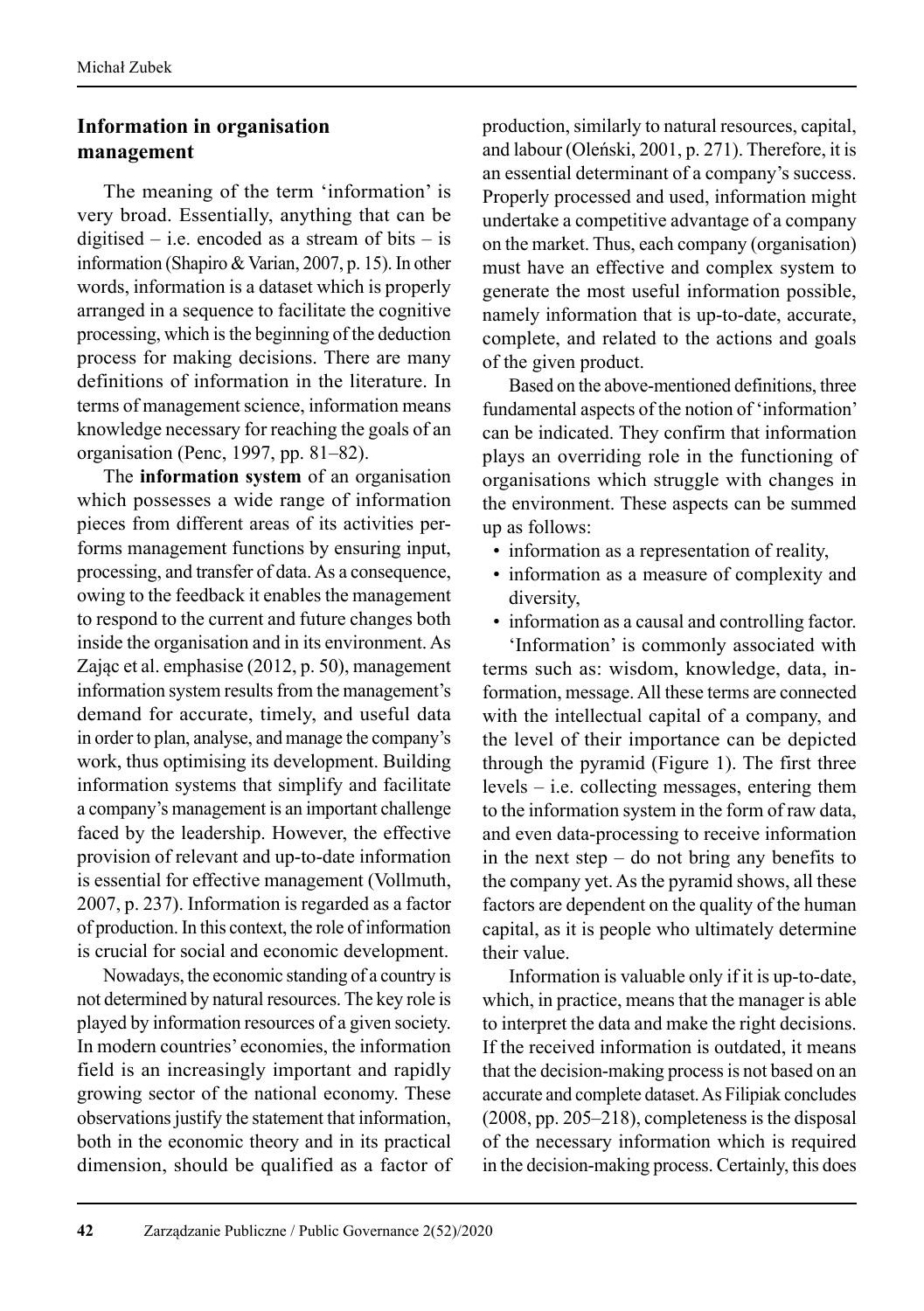

Figure 1. The elements of intellectual capital in a company

Source: Heracleous, 1998, p. 29.

not mean that any piece of information describing a certain phenomenon in which a manager is interested should be treated as useful. The major feature of management information (MI) is its usefulness in the management decision-making process. From the perspective of management, it is the form of information as well as its speed and range that makes for its essential features. Form is the length and complexity of a message; speed is about the time in which information reaches the recipient; range refers to the possibility of transferring management data to many recipients. Information should respond to the needs, which may vary in different periods or situations. Nowadays, information is more accessible and, as a result, more valuable owing to popular and available data carriers and technology. However, this might also cause the risk which was rightly worded by Herbert Simon (1971, p. 40) when he said that "a wealth of information creates a poverty of attention" .

The robust information systems for management consist of, among others, operational and strategic information, interviews, research, experiments, observations, and surveys. Data contained in the management information system – which requires cooperation of all organisational units in the company as well as the employees at all levels of management – is knowledge. In the implementation of management activities, managers are assisted by information management systems (programmes), which consist of elements such as: analyses, evaluations, datasets, presentation methods, etc. These are created by people supported by technology and information infrastructure. The technological infrastructure makes information more accessible and thus more valuable. Distinguishing relevant information from irrelevant information is key, as well as estimating whether irrelevant information will not become relevant. This is why an appropriate system is needed. A real-time system will verify the data reliability, describe the structured data, and present how to use the acquired knowledge – all this simultaneously so that it can help managers with both the internal and external process control.

In the light of these considerations, it is my view that there are problems that cannot be ignored, especially a lack of essential management competencies, insufficient competencies, and/or a lack of digital skills among managers. Information is useless when head teachers and municipalities' management do not have the basic competence to move into the world of information. The additional challenge today lies in digital education – not only in the field of organisation management, but, in particular, regarding school. The urgent need for access to digital technologies is strongly connected with the global COVID-19 pandemic. The world has suffered from the virus and almost 85% of the school-age population (in 191 countries) have felt the effects of closing schools. The pandemic situation has also revealed the education digital gap caused by a lack of online education. This problem also affects Poland. In terms of digital skills, Poland is on the 63rd position, according to the latest report of the World Economic Forum (WEF). This proves that a simple transition from the traditional system to digital channels (the creation of the hybrid model) will not be easy. Ultimately, the role of teachers will change. The pandemic is changing everything (Ciesielski, 2020).

#### **The role of information in education**

The economic system, in which all the processes emerge, is built on information. Taking account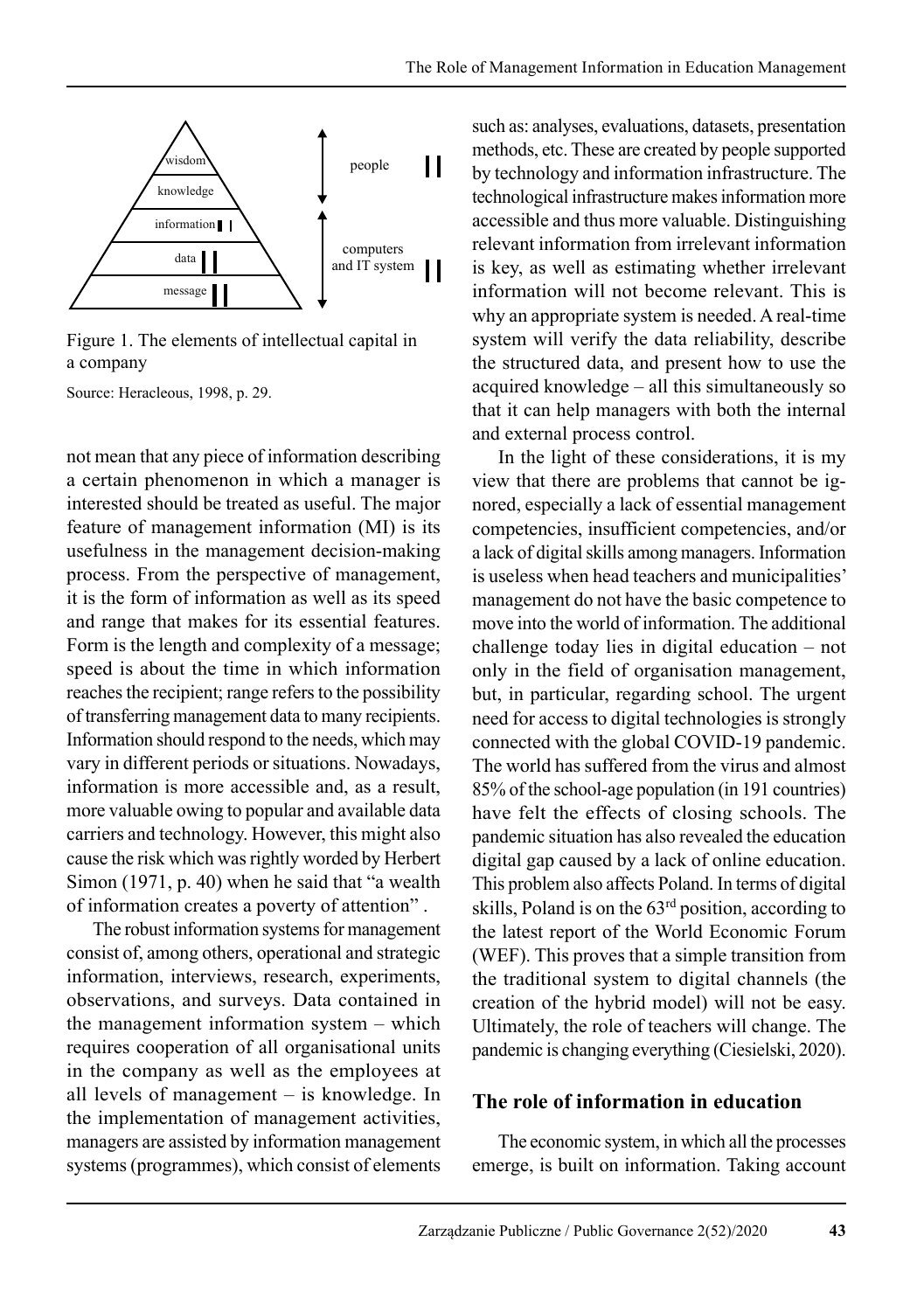of the above definition, information can be understood as a good which is necessary to process managing in any kind of organisation. Depending on the consumers' needs, information becomes a tool to gain knowledge from different areas. Information is crucial in the education process for all the actors involved, namely:

- the state as the main education policymaker that sets out a strategic approach;
- the Board of Educators, which is responsible for pedagogical supervision on the education process; it does not have any competence in the field of organisation and logistics; the Board operates under the voivodeship office;
- the local authorities, especially municipalities, which are responsible for the educational establishments functioning on their areas;
- the head teachers (school directors);
- the teachers, pedagogues, psychologists, speech therapists;
- the parents or legal guardians;
- the students, who are the essential element in the education process as well as its main actors.

These actors co-create a system responsible for providing teaching and educational services. Schools and educational establishments are a special part of the system, as they are production centres of responsibility which employ the teachers. In the market theory of education, a teacher is a middleperson between the local authorities – which supervise the school – and a student, who is a client, i.e. a recipient of the education service.

The following simplified scheme (Table 1) of individual actors' access to various aspects of education indicates the information demand. The presented table reveals the practical use of actual information about the education process by different beneficiaries, without any research element that might improve the whole process. Only that information which is comprehensive and well-adjusted to relevant recipients' needs should be treated as useful.

The entities that have the statutory legal authority and significant influence on the education process organisation, its funding, and pedagogical supervision, are as follows:

Table 1. Simplified scheme of the information demand by individual actors of the process according to their role

|                                                     | The recipients of information               |                 |                                          |                |                    |
|-----------------------------------------------------|---------------------------------------------|-----------------|------------------------------------------|----------------|--------------------|
|                                                     | Superior unit/<br>the Board<br>of Education | Head<br>teacher | School<br>administrative<br>staff member | <b>Teacher</b> | Parent/<br>student |
| Electronic school register                          |                                             | X               |                                          | $\mathbf x$    | $\mathbf x$        |
| Timetables                                          |                                             | X               | X                                        | X              | $\mathbf x$        |
| Finances /accounting, human resources               | $\mathbf{x}$                                | X               | X                                        | $\mathbf x$    |                    |
| Performance appraisal                               |                                             | X               | X                                        | $\mathbf x$    |                    |
| Library                                             |                                             | X               | X                                        | $\mathbf x$    | $\mathbf x$        |
| Student data (learning process)                     | X                                           | X               | X                                        | $\mathbf x$    | $\mathbf x$        |
| Employee data (employment record)                   | X                                           | X               | X                                        | $\mathbf x$    |                    |
| Reporting related to one unit                       | X                                           | X               | X                                        | $\mathbf x$    |                    |
| Reporting related to the units<br>in a municipality | $\mathbf x$                                 | $\mathbf x$     | X                                        |                |                    |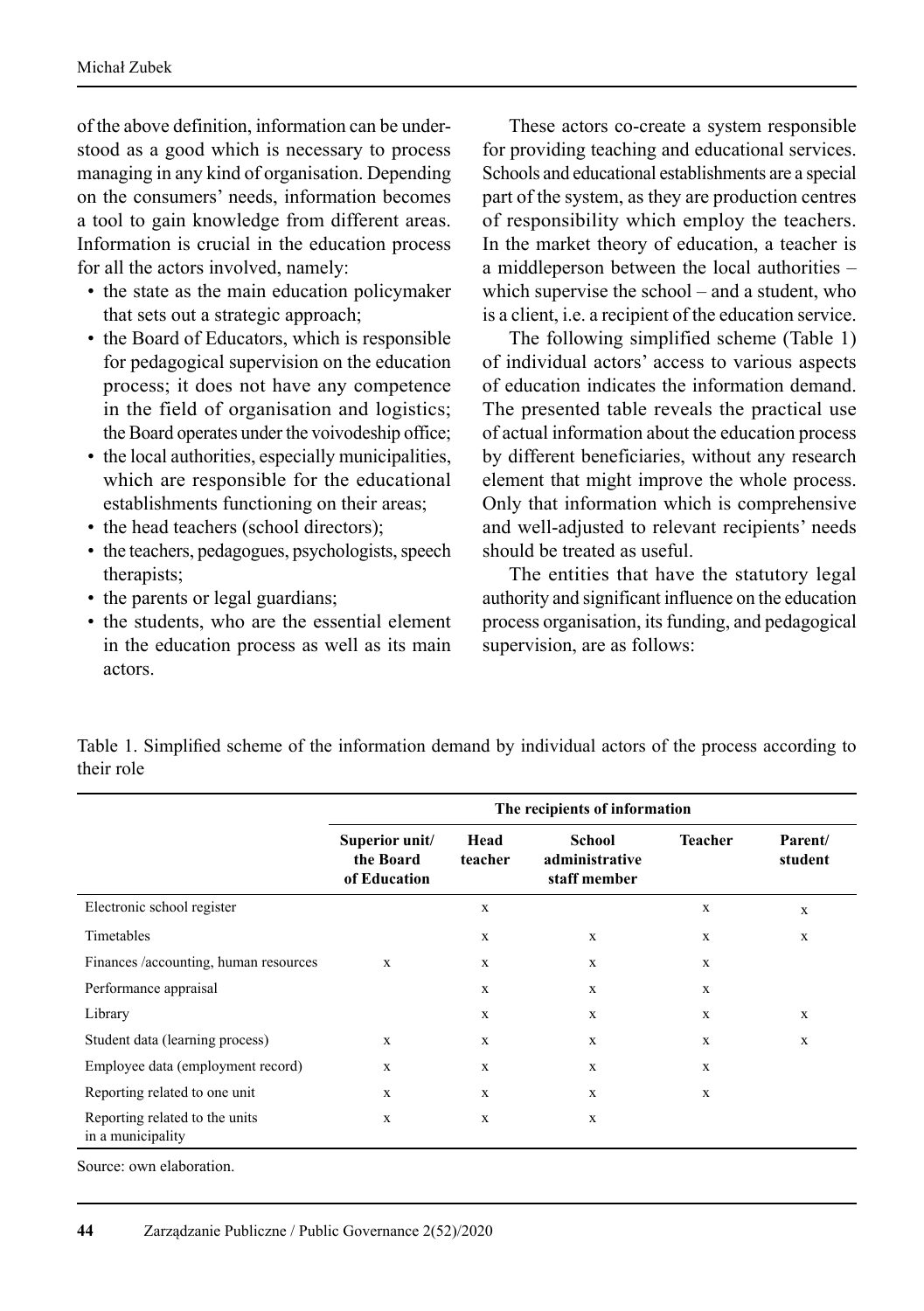- public administration, especially the munici palities as the supervisors;
- the Board of Educators, which is accountable to the voivode, as the unit responsible for the pedagogical supervision over the schools.

However, the activity of primary schools, although not calculated for bringing any income, is subject to economic laws. Even the best concept of running a school is doomed to failure when confronted with the tough rules of market economy. Efficiency measurement as well as access to information are the key areas of education. Budgeting is one of the methods of collecting infor mation and measuring the effects. Particularly, it shows to what extent the education is significant for the national economy, the municipality, and the citizens. It is worth noting that the state covers high expenditures on the education sector.

The local authority implements budgeting for the education sector in relation to its external environment: politics, local economy conditions, cultural events, and the human factor (with or without respective skills and knowledge). For a local authority, this process belongs to the most important processes in the management sector. It involves: continual information processing; planning the workflow and finance budget not only for the educational establishments, but also for units responsible for this sector (e.g. the department of education in a municipality); an economic and administrative assistance in the schools. The budgeting model currently used in municipal units is bureaucratic, obsolete, and inefficient, with regulations and strong impact of the trade unions. The costs of the education potential, its human resources, and its assets are very high. The budgetary accounts of the local authorities (which are the supervisors for 80% of schools) show a significant share of expenditure on education in the global expenditure of the municipalities. According to the Educational Research Institute (Nowakowska, 2015), these expenses represent nearly 50% of the municipal budget. However, this amount is not sufficient to provide good-quality education, so there is a need to do some research and look for resources which will enable both the improvement of processes and the optimisation of decisions. Budget implementation in school is a part of municipal budget implementation and at the same time it is connected with performance of material tasks planned to be carried out in the accounting period. Relating these activities to such a short period of time indicates the lack of interest from municipalities and schools in implementing practical and modern solutions in budgeting.

The heart of modern management systems in the public sector is 'making the citizens' needs a priority'. A well-done education task is a public value undertaken for citizens and other stakeholders, and is adequate to market value in the private sector. That is why the increasing number of private schools, private preschools, and all kinds of private universities confirms the business benefits. From the business standpoint, the benefits in the public sector should be the effects of activities in the process of the optimal use of public funds assigned to educational activities.

At the beginning of the second decade of the 21<sup>st</sup> century, the Educational Research Institute conducted research which aimed to determine how much time the teachers spend on professional activities during a typical week in a school year, as well as to identify factors determining its differentiation. The research reliability and its findings should be assessed as unquestionable, as the research initiators were the teachers themselves. They were the first who, by the representatives of teacher trade unions, acknowledged the need to conduct research in this field. The research was carried out as a part of the system project titled "Research on the quality and effectiveness of education and institutionalisation of research facilities" (Federowicz et al., 2013), and it was based on a representative sampling using two research methods: Computer-Assisted Personal Interviewing (CAPI) and Computer-Assisted Web Interviews (CAWI), which were preceded by qualitative research. The results of this research were used in public debate in which the author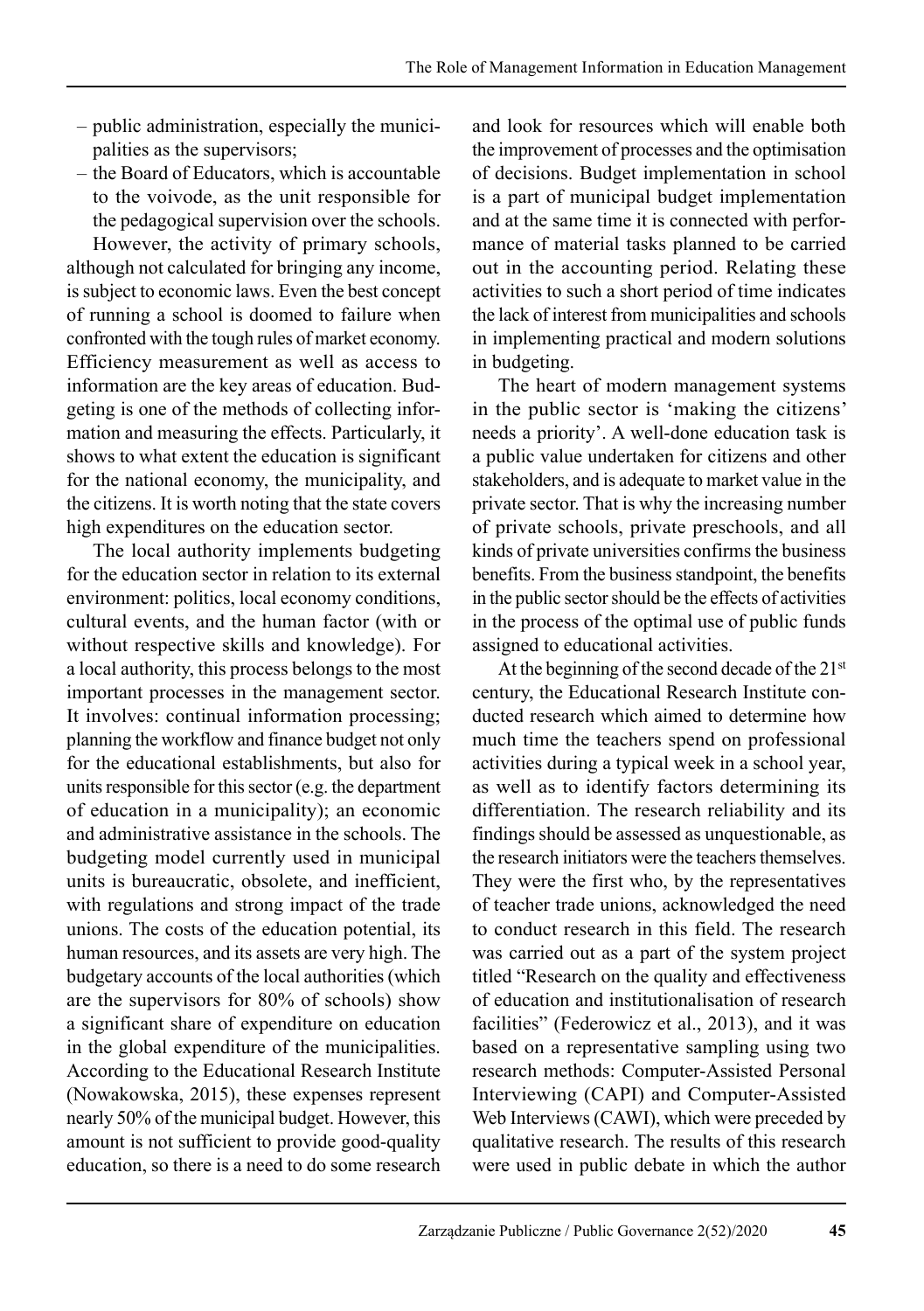of this publication was trying to diagnose time and financial reserves that arise within educational activities.

The data presented in the thematic report by Federowicz et al. (2013) was considered as a reliable basis to conduct Time-Driven Activity-Based Costing: case study of primary school in Kielce in the 2018/2019 school year, as well as the municipal budgetary accounts for this period, in the part of the budget related to task no. 80101 form the relevant budget bill. The study indicates the practical processing of general information from the said Report as well as its adaptation to a form that allows for making decisions in the process of education management at the level of various bodies responsible for education. The Time-Driven Activity-Based Costing was combined with the results presented in the study by Federowicz et al. (2013); it allowed for processing independent information for its double use, namely in the education management sector (i.e. by the municipality which supervises the school) and by the Board of Educators, which supervises the education management effects.

# **Time-Driven Activity-Based Costing as a research tool**

The commonly used traditional costing works well for financial reporting, but it is not sufficient for management needs. A new approach, called 'Time-Driven Activity-Based Costing' by the authors of the Kaplan and Cooper system (Cooper & Kaplan, 1991, pp. 130–135), allows companies to calculate in an elegant and practical way the costs of processes and the degree of their use of production capacity and profitability of orders, products, and customers. This costing enables cost-accounting systems to be improved rather than shifted. Managers receive accurate cost and profitability information in order to be able to prioritise process improvement (Kaplan & Anderson, 2008, p. 18).

The TDABC approach avoids the costly, timeconsuming, and subjective activity surveying of a conventional calculus. Time equations are used that directly and automatically allocate resource costs to the activities performed and the transactions processed. Only the parameters for the unit cost of production capacity and for the consumption of production capacity by individual transactions need to be estimated (Kaplan & Anderson, 2008, pp. 21–24). The first element necessary in the Time-Driven Activity-Based Costing is the unit cost of acquiring the teacher's service skills *Jk<sub>zp</sub>*.

The formula for calculating the cost of service capacity of the accountability centre, i.e. one primary school per month, is as follows:

$$
jK_{\scriptscriptstyle ZP} = \frac{K_{\scriptscriptstyle ZP}}{R_{\scriptscriptstyle ZP}},
$$

where:

 $Jk_{ZP}$  – the unit cost of the service potential of a primary school (all teachers);

 $K_{ZP}$  – the total cost of maintaining the service potential in a cost centre implementing processes of similar cost intensity;

 $R_{ZP}$  – actual service ability, i.e. actual teacher work according to working time estimates.

The second element necessary in the Time-Driven Activity-Based Costing is time equations. The time of the education process is the sum of the individual periods of activity:

$$
T_n = \beta_0 + \Sigma \beta_i X_i,
$$

where:

 $T_n$  – duration of action n;

 $\beta_0$  – basic operating time n (the simplest variant);  $\beta$ <sup>*i*</sup> – additional implementation time for action n in the variant per unit of its performance or per unit of another activity duration variability factor;  $X_i$  – measure of the factor of variation and action n

$$
T_{process} = (\beta_0 + \beta_1 X_1 + \beta_2 X_2 + \beta_3 X_3 + \beta_4 X_4 + \beta_5 X_5 + \dots + \beta_i X_i)
$$

As a result of the use of this research tool in search for time and financial reserves that arise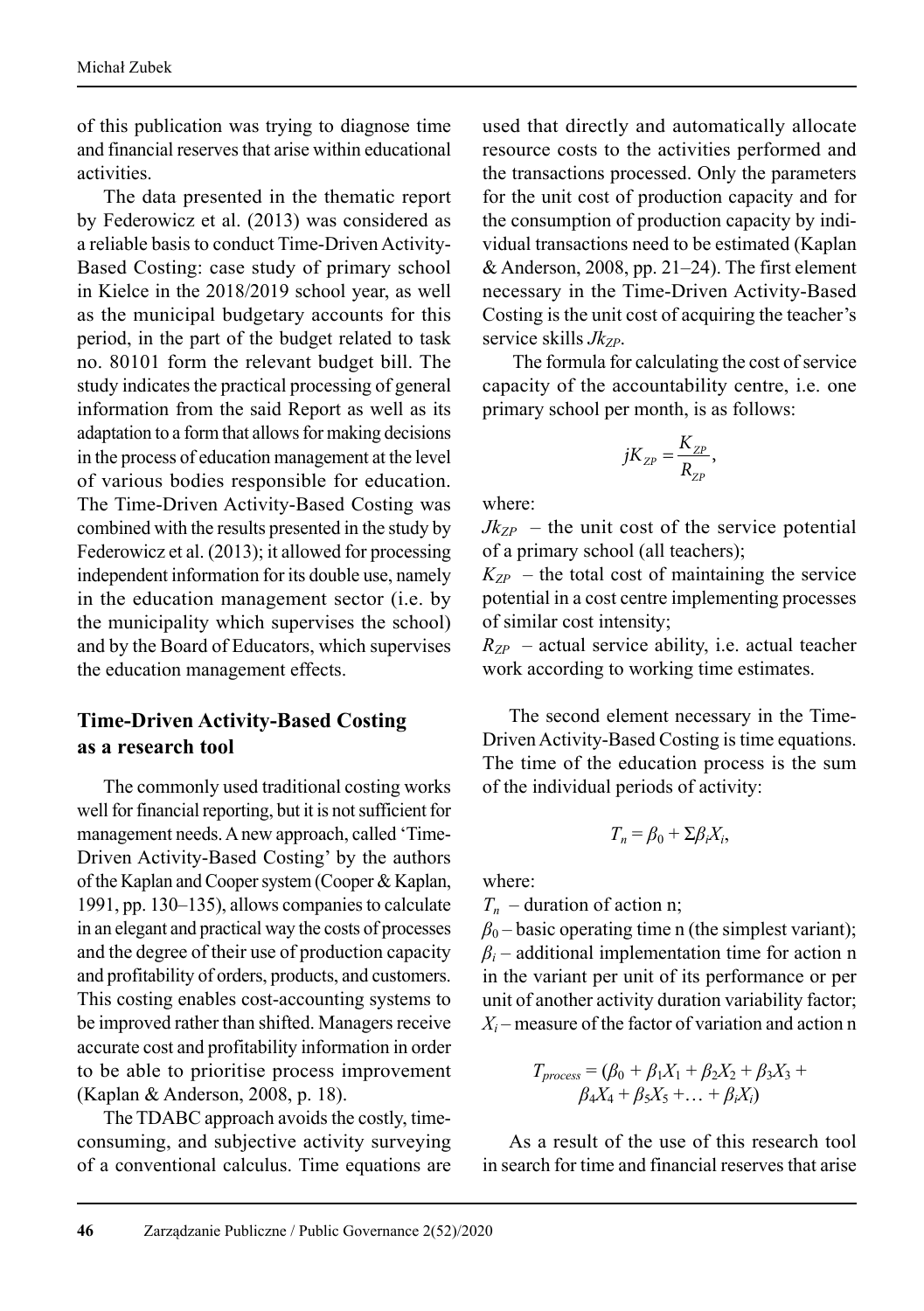during the implementation of the basic educational task 80101, it was shown that:

- the unit cost of production capacity  $(i K_{ZP})$ was at the level of 1.73 PLN;
- the total duration of educational activities during the week in the whole school was 53,640 minutes.

Therefore, the cost of individual educational activities per week in an average primary school amounted to 92,797.20 PLN (according to the calculation of 53,640 minutes multiplied by 1.73 PLN)

– the monthly financial resources provided for the disposal of the school by the municipality are at the level of 375,285.00 PLN.

The conducted TDABC shows that the monthly costs of educational activities carried out by an average primary school run by the Kielce municipality are justified by the time worked 163,602 minutes and should be at the level of 283,031.46 PLN, while the financial resources at the school's disposal have been fully used, i.e. in the amount of 375,285.00 PLN. The difference of 92,252.62 PLN is the unused production capacity. In the time dimension, they amount to 53,656 minutes, which should be treated as time inefficiently used or lost. Making an in-depth analysis of the effects of lost profits at the level of primary education in the 2018/2019 school year in Kielce – which is a city with the rights of a county – when comparing them to the research for the 2015/2016 school year, it should be noted that:

- Resources not used by all primary schools in the municipality amount to 24.6%, which, compared to the survey conducted in the 2015/2016 school year, indicates an increase in lost profits (unused resources back then amounted to 17.1% of the resources put at the disposal of the municipality). The increase in lost profits by 7.5% resulting from the current research results from a different structure of the school calendar (15.25 school days in the year 2018/2019, while in the year 2015/2016 – 20.00 days) (see Tables 2 and 3).
- Lost benefits in the scale of primary education in the year 2018/2019 in the municipality amounted to 16,096,800 minutes of lost time and 27,675,786.00 PLN in terms of financial outlays, which is 6.2% of annual expenditure on education (section 801) and 1.8% of the total annual budget of the municipality in 2019. In the 2015/2016 school year, lost finances were at the level of 12,479,385.60 PLN, constituting 3.9% of the annual expenditure on education (section 801) and 1.1% of the total annual budget of the municipality in 2016.

In the market theory of education, the main beneficiary of the public good which is 'educational

| <b>Unused capacity</b>                                                                                                     | In minutes     | In Polish zloty (PLN)                              |
|----------------------------------------------------------------------------------------------------------------------------|----------------|----------------------------------------------------|
| The unused production capacity in one school per month<br>$92,252.62 \times 12 = 1,107,031.44$                             | 53.656         | 92,252.62                                          |
| The unused production capacity in one school per year                                                                      | 643,872'       | 1.107.031.44                                       |
| The unused production capacity in primary schools in the municipality<br>per year 1,107,031.44 $\times$ 25 = 27,675,786.00 | 16,096,800'    | 27,675,786.00                                      |
| The expenses on primary education in 2019 according to budget costing<br>for $2019$ , section $80101$                      | 112,585,218.25 |                                                    |
| The share of lost profits in total expenditure                                                                             |                | $27,675,786.00:112,585,218.25\times100\% = 24,6\%$ |

Table 2. The analysis of the unused educational potential at the level of primary education in 2018/2019 in Kielce, the city with the rights of a county

Source: own elaboration based on the author's research conducted with the use of model.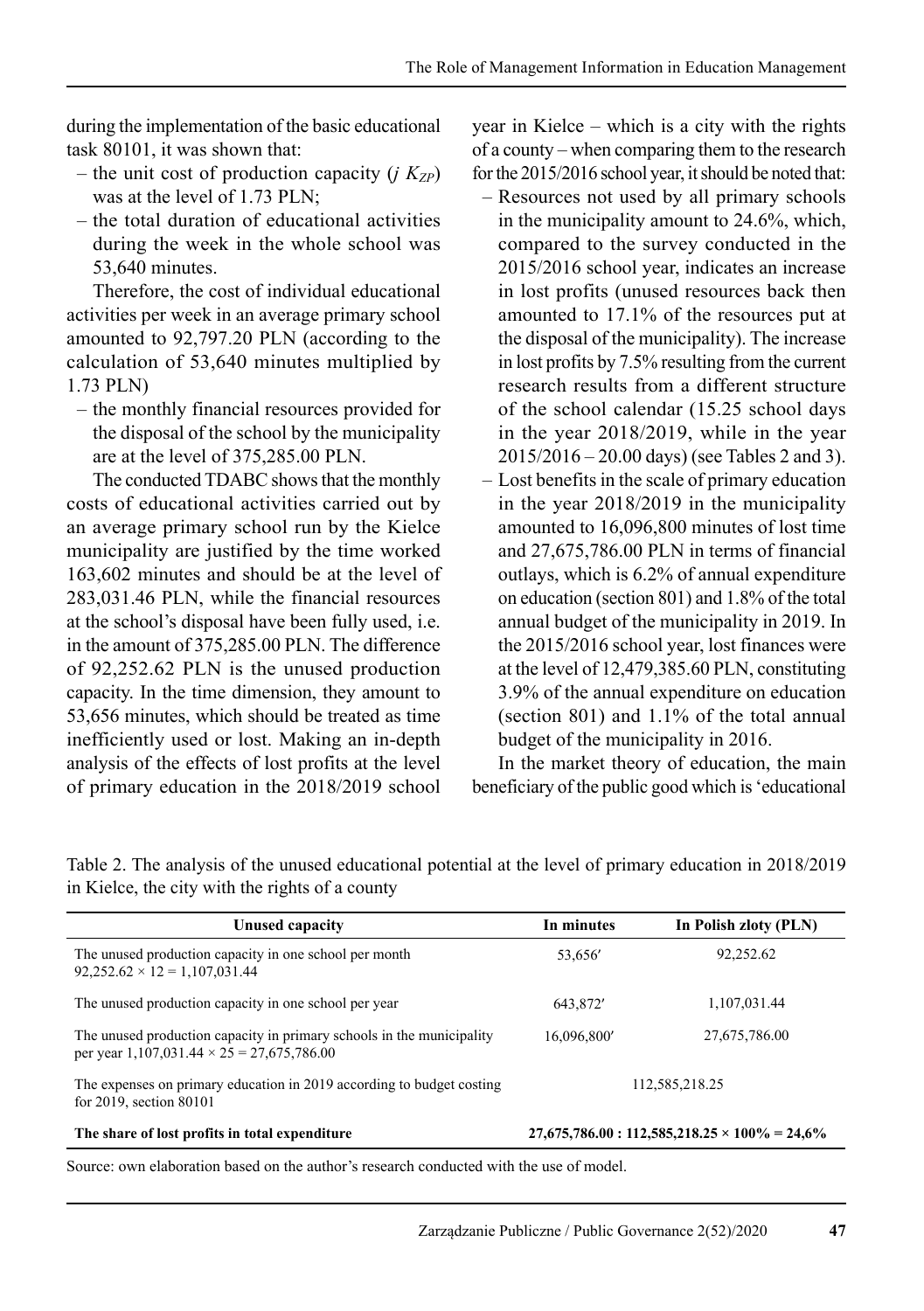| Unused capacity                                                                                           | In minutes | In Polish zloty (PLN)                               |
|-----------------------------------------------------------------------------------------------------------|------------|-----------------------------------------------------|
| The unused production capacity in one school per month                                                    | 30 220'    | 43,331.20                                           |
| The unused production capacity in one school per year                                                     | 362640'    | 519,974.40                                          |
| The unused production capacity in primary schools in the municipality<br>per year                         | 8 703 360' | 12,479,385.60                                       |
| The expenses on primary education in 2016 according to the budget<br>costing for $2016$ , section $80101$ |            | 72,925,319.03                                       |
| The share of lost profits in total expenditure                                                            |            | $12,479,385.60:72,925,319.03 \times 100\% = 17,1\%$ |

Table 3. Analysis of the unused educational potential at the level of primary education in 2015/2016 in Kielce, the city with the rights of a county

Source: own elaboration based on the author's research conducted with the use of model.

service' is the student. Despite a 23.4% increase in expenditure on education of one student in the period from 2015/2016 to 2018/2019, an increase in intellectual capital should not be expected in the studied municipality, because the increase in lost profits shows as much as 77.2% growth dynamics. Per student, lost benefits in 2018/2019 amounted to 2,327.07 PLN, while in the survey for 2015/2016 they amounted to 1,313.10 PLN.

The results of the TDABC proved that the potential of the Polish education system is not fully exploited. Using the efficient information channels is essential to fully exploit the time and financial resources within the system, which will minimise the distance between the Polish education and the modern-world requirements.

#### **Conclusion**

Information in education is a causal factor for the education management process control not only in the macro scale, but also in the context of school as a core element of the system. Education management requires the use of information from multiple sources both by the head teachers as the leaders and by the local authorities. The head teachers are searching for information about problem-solving tools in the context of previously unknown circumstances which can influence the educational establishment.

On the basis of the conducted studies, both the main hypothesis and the sub-hypothesis were verified and confirmed. The efficient use from proper information by all members of the education process will improve the effectiveness of education processes owing to full exploitation of resources, provided that other necessary conditions are fulfilled. The sub-hypothesis was confirmed, because the information demand from local authorities which supervise the schools is low. The efficient use of financial resources, which is crucial in building an efficient education system, is not taken into consideration. Another reason why the demand for information is low can be the previously mentioned Educational Information System, i.e. a part of the Polish education system, which includes only reporting features. From the author's point of view, making two updates a year does not bring any quality changes of published information, which makes the whole system ineffective in education management processes. It shows that the education management system requires major changes and should give accurate information research a priority role in decisionmaking processes. The research conducted by the IBE and other organisations provides a lot of information, but processing as well as practical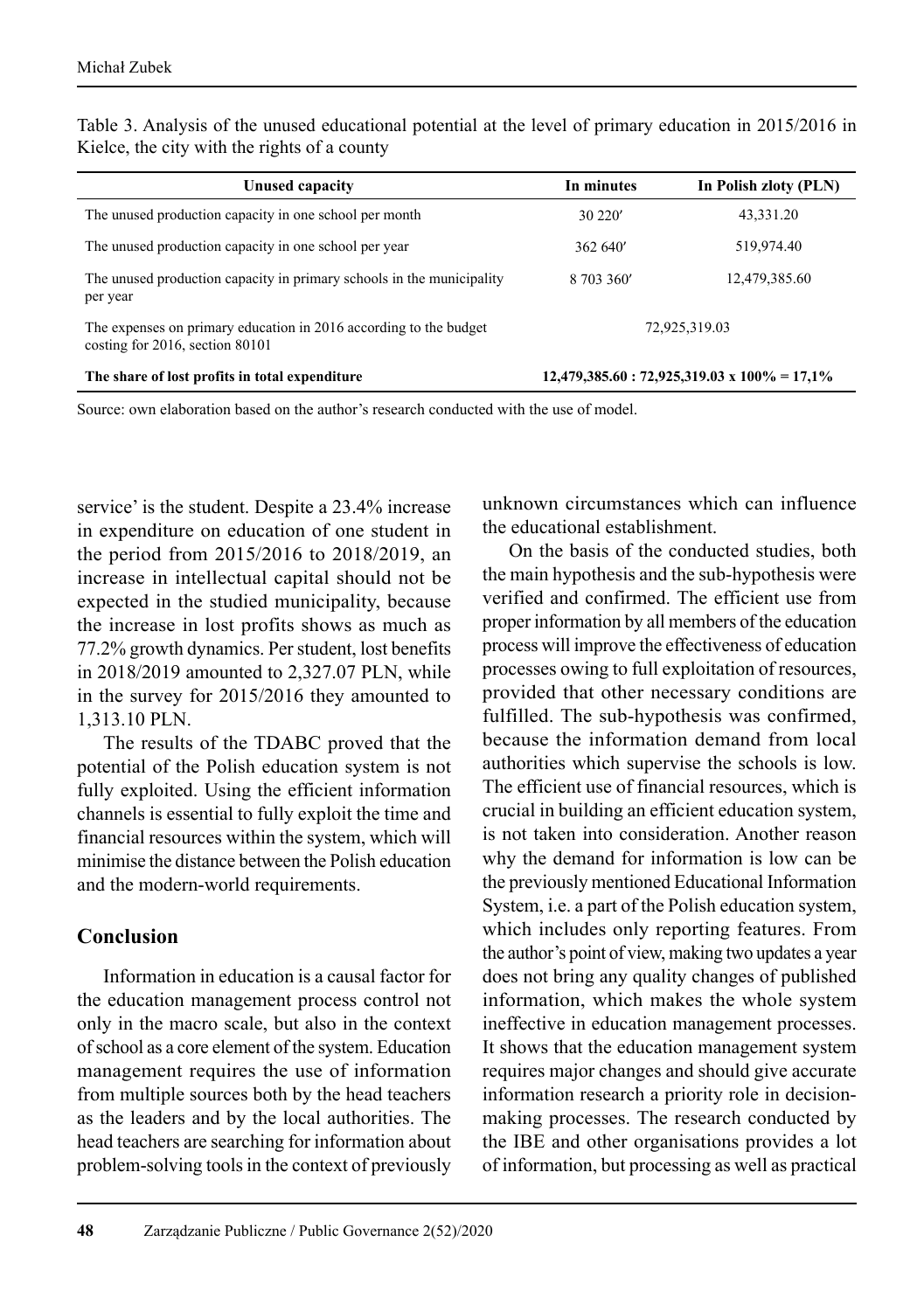implementation of this information is also required in decision-making processes.

It could be argued that information-and-data transformation into information using IT technology is a set of aggregate facts, but does not constitute a basis which can be used in enhancing knowledge. Consequently, there is a lack of 'building material' for the last value in the information pyramid, namely wisdom, which determines the quality of human capital. The defining lines for action should be based on the use of information. However, this information has to be processed and adapted to the specific needs of individual bene ficiaries. The role of information in education management processes is very important, which was demonstrated in the TDABC method with the use of data from the IBE Report.

The research presented in this article indicates that:

- Information has a significant role in the education process management. This information, when properly processed and used, is a substantial reserve for the education potential.
- There is a need to implement the modern methods and tools in management of the education processes, which will guarantee resource efficiency in the field of the quality of the services provided by schools, as well as in the financial dimension. All the units responsible for primary education should take the necessary action.

Information plays a prominent role in the education system. Filling the gap between the Polish education and the modern-world requirements demands proper use of information in education management. The research question about whether the actors of the Polish education system use the information cannot be answered in the affirmative, especially if the scope of this question is broadened to include the element of the quality of education associated with the methods of education which guarantee the proper level of education for young generations. The context of the research question should also be extended to the qualitative aspect of information provided by the Educational Information System (SIO), which still does not meet the public expectation despite the attempts to improve it in 2012. Building human capital in the future depends on whether the information is recognised and enhanced. In conclusion, a lack of the understanding of the role of information in management results in low financial efficiency, because "only a man supported by good information creates knowledge and contributes to generating specific benefits" (Litwa, 2007, pp. 11–12). Its key role – and also the need for proper use of knowledge by all the participants of the system – was confirmed by the qualitative findings in the education system. In principle, the question remains open as to whether the Polish education and its quality meet the challenges of the 21st century and give a chance for a decent standard of living. When the local authorities execute the laws without accurate information about its effects on the education sector, it can be assumed that their activities are inefficient and non-economical.

Today, organisation management requires access to processed data and expert information at the same time. The world is developing rapidly. Crises, migration problems, and terrorism make us live in the conditions of uncertainty, which is what defines the new faces of the global risk (Beck, 2012, p. 21). Nowadays, the COVID-19 pandemic belongs to the phenomena that cause the crises with particularly negative effects on the education sector's goals. In the face of these risks, information is valuable only if a manager is able to respond to the current data and make the right decisions.

# **References**

- Beck, U. (2012). *Społeczeństwo światowego ryzyka.*  Wydawnictwo Naukowe SCHOLAR.
- Bednarczyk, M. (2001). *Organizacje publiczne. Zarządzanie konkurencyjnością.* Wydawnictwo Naukowe PWN.
- Borowiecki, R., & Romanowska, M. (Eds.). (2001). *System informacji strategicznej.* PWE.
- Ciesielski, M. (2020). *Wyzwania Cyfrowej Edukacji.*  https://biznes.interia.pl/gospodarka/news-wyz-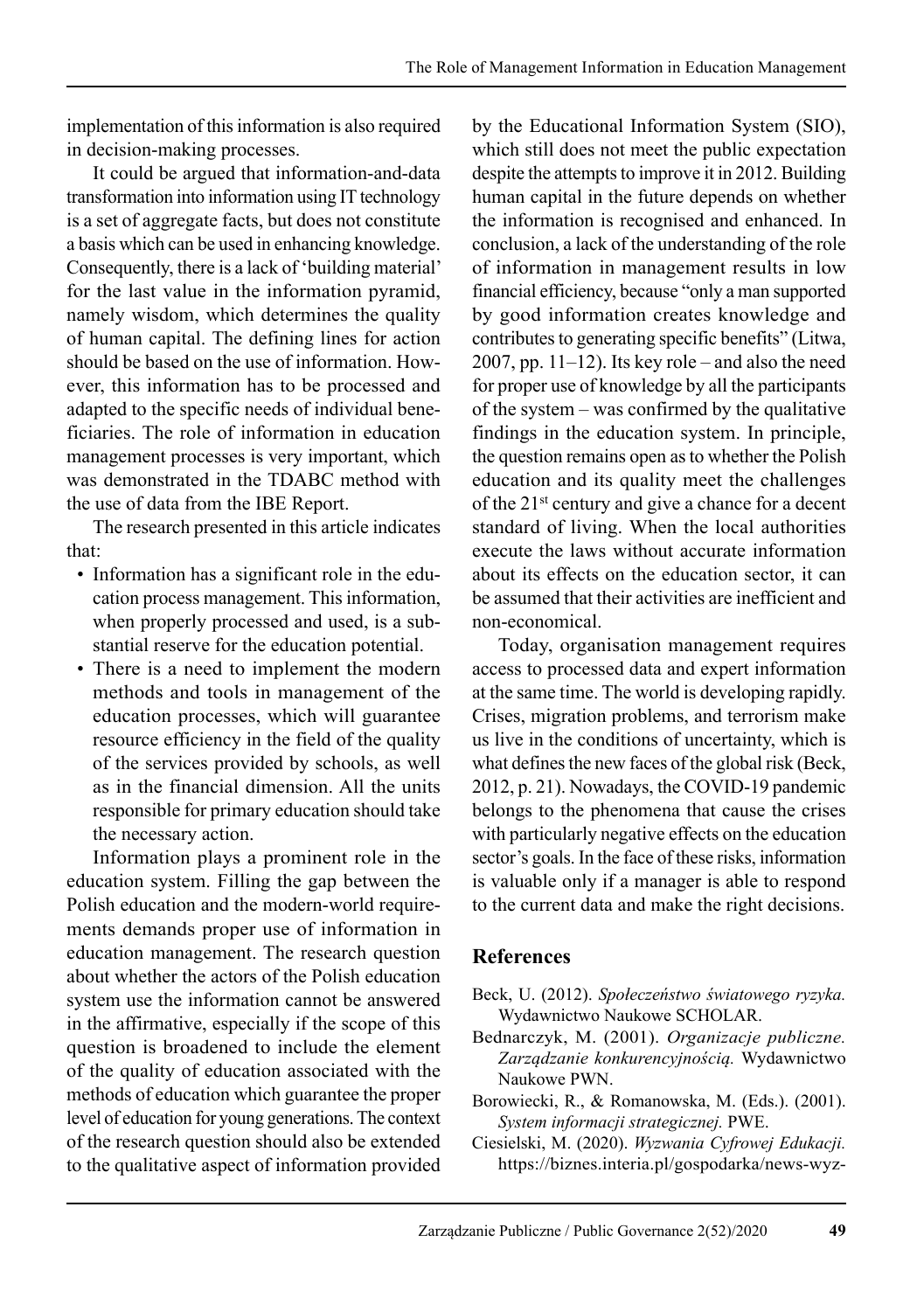wania-cyfrowej-edukacji.nld.4542707 (accessed: 15.07.2020).

- Dorczak, R. (2012). Specyfika zarządzania w edukacji. Rozwój indywidualny człowieka jako wartość centralna*. Zarządzanie Publiczne*, *3*(19), 39–47.
- Federowicz, M., Haman, J., Herczyński, J., Hernik, K., Krawczyk-Radwan, M., Malinowska, K., Pawłowski, M., Strawiński, P., Walczak, D., & Wich rowski, A. (2013). *Raport tematyczny z badania "Czas pracy i warunki pracy w relacjach nauczycieli".* Instytut Badań Edukacyjnych.
- Filipiak, B. (2008). Znaczenie kompleksowego sprawozdania finansowego jednostki samorządu terytorialnego w ocenie stanu jej gospodarki. In K. Znaniecka & T. Zieliński (Eds.), *Finanse wobec sfery realnej gospodarki, Vol. 2* (pp. 205–217). Wydawnictwo Akademii Ekonomicznej w Katowicach.
- Griffin, R. W. (2002). *Podstawy zarządzania organizacjami wydawnictwo.* Wydawnictwo Naukowe PWN.
- Heracleous, L. (1998). *Better Than the Rest: Making Europe the Leader in the Next Wave of Innovation and Performance*. Long Range Planning.
- Kaplan, R. S., & Anderson, S. R. (2008). *Rachunek kosztów działań sterowany czasem TDABC Time-Driven Activity-Based Costing.* Wydawnictwo Naukowe PWN.
- Kaplan, R. S., & Cooper, R. (1991). *Profit Priorities from Activity-Based Costing.* Harvard Business Review, May–June, 130–135.
- Kobyliński, W. (1996). *Podstawy organizacji i kierowania w oświacie.* Stowarzyszenie Oświatowców Polskich.
- Kożuch, B. (2004). *Zarządzanie publiczne. W teorii i w praktyce polskich organizacji.* Wydawnictwo Placet.
- Litwa, P. (2007). Podstawy informacji ekonomicznej. In M. Sierpińska (Ed.), *System raportowania wyników w controllingu operacyjnym* (pp. 9–45). WIZJA PRESS & IT.
- Nowakowska, K. (2015) Jak wydawane są pieniądze na edukację, *Gazeta Prawna*, 28 August.
- Nyka, M., Oleksiak, D., Straczewska, K., & Trojanows ka, J. (2019). *Raport o skutkach wprowadzanej obecnie przez władze reformy oświaty. Propozycja przyszłego systemu edukacji.* Konserwatorium Doświadczenie i Przyszłość 3.0. Koalicja NIE dla chaosu w szkole. https://niedlachaosuwszkole.pl (accessed: 30.05.2020).
- Oleński, J. (2001). *Ekonomika informacji.* PWE.
- Penc, J. (1997). *Leksykon biznesu.* Placet.
- Pielachowski, J. (2002). *Trzy razy szkoła. Uczniowie– nauczyciele–organizacja.* eMPi2.
- Simon, H. A. (1971). Designing organizations for an information-rich world. In Martin Greenberger (Ed.), *Computers, Communication, and the Public Interest*. (pp. 37–72). Johns Hopkins Press.
- Shapiro, C., & Varian, H. R. (2007). *Potęga informacji. Strategiczny przewodnik po gospodarce sieciowej.*  Wydawnictwo HELION.
- Szczupaczyński, J. (2004). *Edukacja a zarządzanie*. Wyższa Szkoła Humanistyczna w Pułtusku.
- Vollmuth, H. J. (2007). *Controlling, planowanie, kontrola, kierowanie. Podstawy budowy systemu controllingu.* Agencja Wydawnicza PLACET.
- Zając, A., Tadeusiewicz, R., Grabowski, M., Soja, P., & Trąbka, J. (2012). *Systemy informacyjne zarządzanie.* Wydawnictwo Uniwersytetu Ekonomicznego w Krakowie.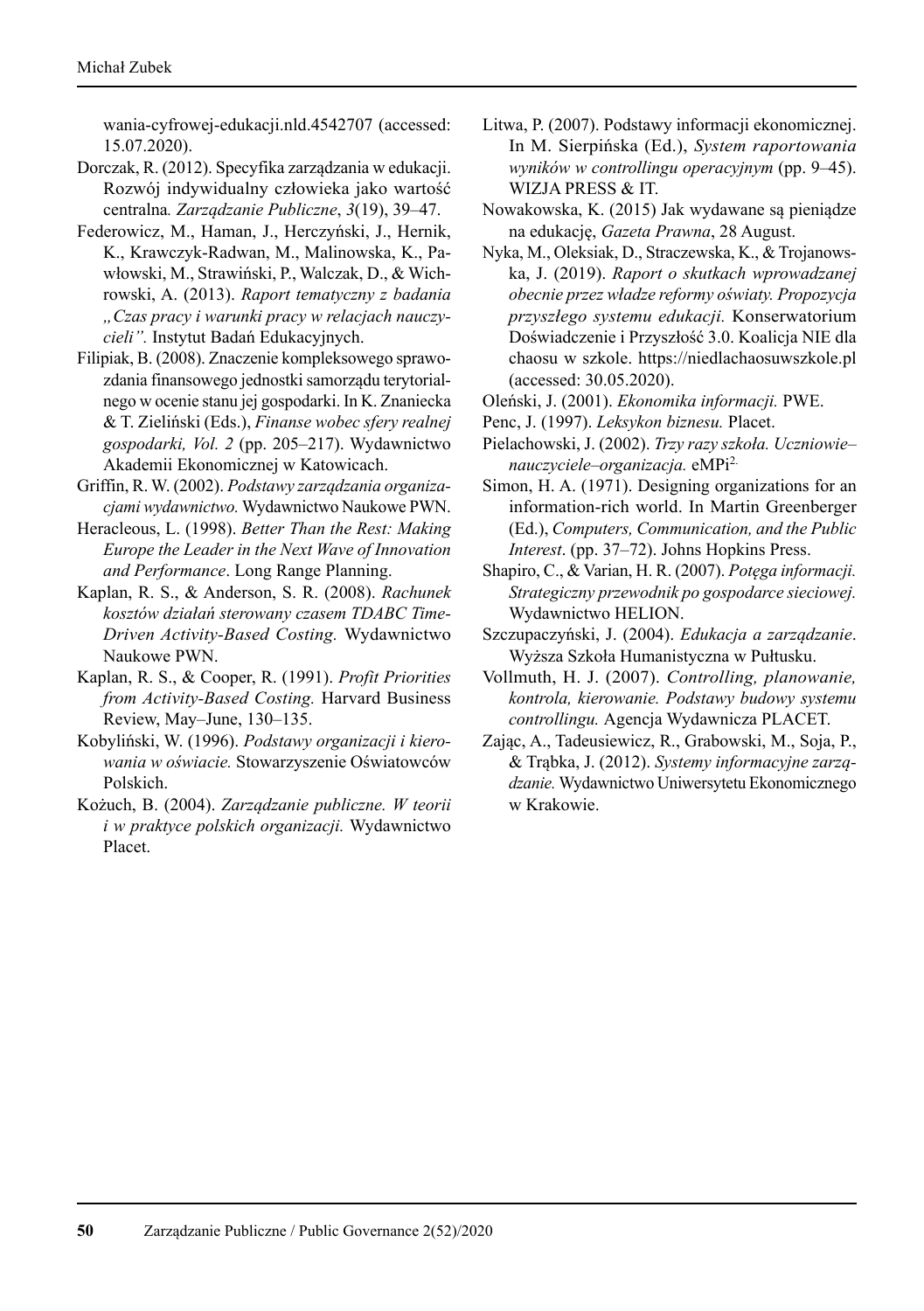#### Piotr Pietrzak, Małgorzata Cieciora

# **Academic Rankings as a Source of Information for Study Candidates**

#### **Abstract**

*Objectives*: The aim of the article is to present a proposal for a ranking of public universities in Poland, taking into account the position of their graduates on the labour market.

*Research Design & Methods*: Three reflective indicators were used to create the ranking: average time (in months) from obtaining a diploma to taking up the first job under a contract of employment by graduates; the relative unemployment rate of graduates in the fifth year after graduation among graduates with no work experience prior to graduation; the relative wage rate of graduates in the fifth year after graduation among graduates with no pre-graduation work experience. The structure of three indicators has been based on zero-unitarisation.

*Findings*: The leading universities in the ranking were technical and economic universities. Their 2014 graduates (in all the variety of fields of study offered by these universities) found a job relatively quickly – i.e. within five years of obtaining their diploma – as well as experienced less than average unemployment in the poviats of their residence and their earnings were higher than the average in the poviats of their residence.

*Implications / Recommendations*: It is advisable to continue research on the methodology of creating academic rankings (including reflective indicators). In this regard, it is worth taking into account possibly large – but at the same time homogeneous – research samples.

*Contribution / Value Added*: Extended research on how to create academic rankings (in particular devoted to study candidates).

*Article classification*: research article

*Keywords*: ranking, Higher Education Institutions, didactics, graduate, Poland

*JEL classification*: A23, I23

**Piotr Pietrzak**, Warsaw University of Life Sciences, Management Institute, ul. Nowoursynowska 166, 02-787 Warszawa; piotr\_pietrzak1@sggw.edu.pl; ORCID: 0000-0002-1319-4815. **Małgorzata Cieciora**, Polish-Japanese Academy of Information Technology, Faculty of Information Technology, ul. Koszykowa 86, 02-008 Warszawa; Malgorzata. Cieciora@pja.edu.pl; ORCID: 0000-0002-4161-4653.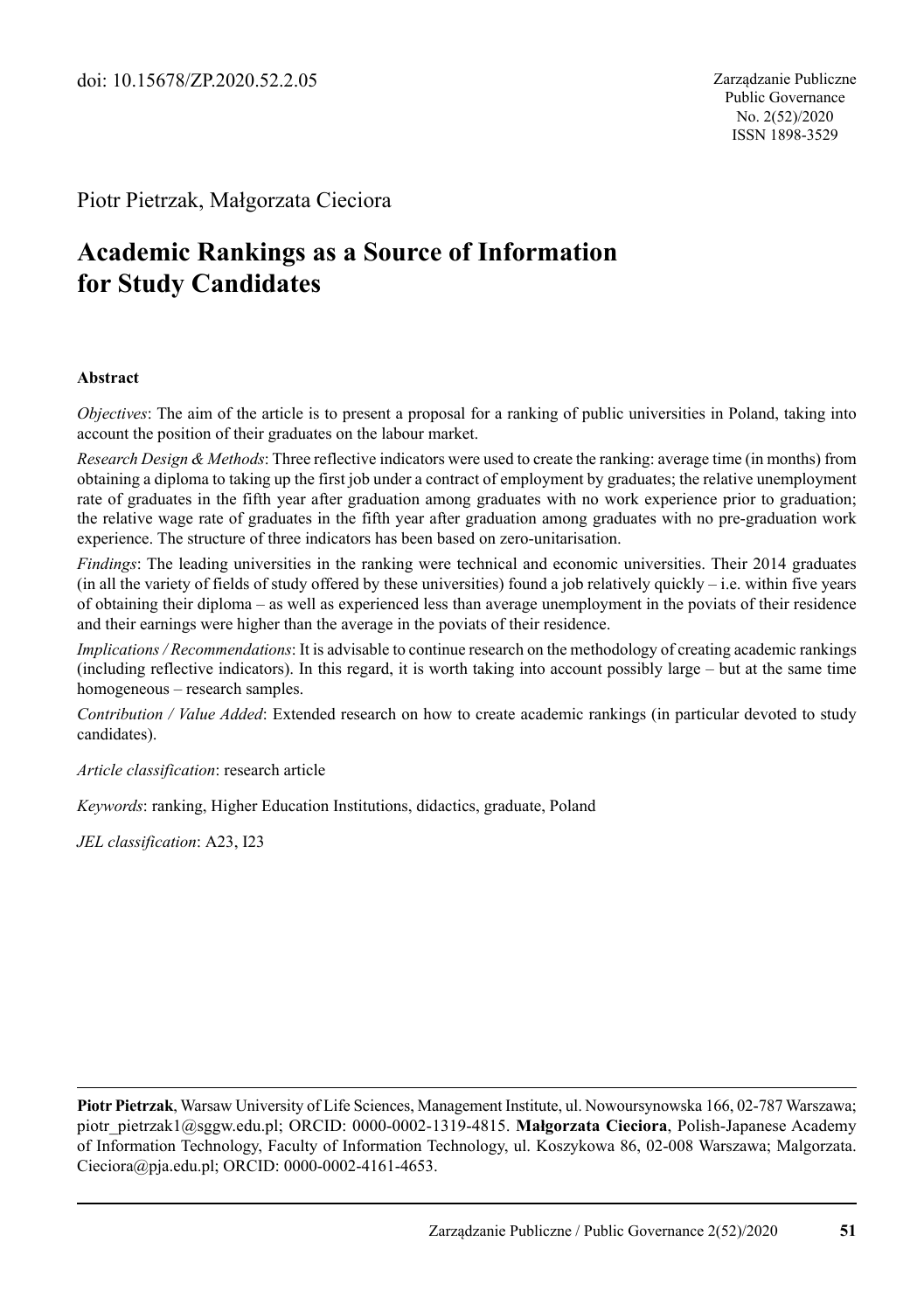#### **Introduction**

Rankings of universities are an important element of the academic order, enabling the evaluation of the quality of didactic or scientificresearch processes taking place within them (Urbanek, 2018, p. 456). A high position in prestigious global and national rankings may be an indicator of the application of the highest academic standards by the university, and a confirmation of the right choice of the educational offer made by potential candidates for studies. What is more, academic rankings can be the basis for allocating funds for institutions financing higher education.

It is worth noting that most of the rankings provoke numerous objections from the representatives of the academic community (Pusser & Marginson, 2013, pp. 544–568). Their comments concern mainly: the criteria used (and their weights), unreliable information provided by some universities participating in the ranking (which cannot be verified on the basis of other sources), improper selection of the research sample (e.g. employers to assess their preferences towards graduates, or academic staff to assess the reputation of universities), or unethical operation of journals creating rankings towards academic institutions (e.g. putting pressure on their participation in the ranking and buying advertising space in the journal at the same time) (Hall, 2013, p. 499). Despite negative views on how universities are ranked, no satisfactory alternative has been found so far. Hence, the aim of the article is to present an original proposal for the ranking of public academic universities in Poland, which would take into account the qualitative effects of the academic education (the position of graduates on the labour market). Thus, the proposed ranking will refer only to one of the processes carried out in universities, namely didactics. It can also be a valuable source of information for applicants to study. It should be noted that the ranking was created using the composite indicators method.

The article consists of five parts. The first part is an introduction and the second part presents the essence and meaning of academic rankings. In the next, methodical part, the research sample and the variables used for the construction of the ranking are defined. The research results and their interpretation are presented in the fourth part. Concluding remarks and recommendations for further research are presented in the fifth part of the article.

#### **Literature review**

In the light of the popular and common but informal definition, ranking is "organising information about certain objects according to some criterion or set of criteria" (Rocki, 2019, p. 343). In the literature on the subject, one can find many articles, studies or reports on academic rankings, including their methodology (Dill & Soo, 2005, pp. 495–533; Marginson, 2007, pp. 131–142; Amsler, 2014, pp. 155–166; Lynch, 2014, pp. 141– 153; Dembereldorj, 2018, pp. 25–35).

Generally speaking, it can be said that the purpose of the university rankings is to indicate the "best" institution in terms of teaching, research, or dissemination activity (Rocki, 2019, p. 346). In most cases, authors of academic rankings look for a set of factors (indicators) which, in some way, combined with an aggregating function, allow for ordering the analysed universities (Rocki, 2019, p. 346). The choice of indicators depends, among others, on to whom the comparison is addressed (applicants for studies, academic teachers, regional authorities, central authorities, employers). International rankings focus primarily on the evaluation of the scientific and research achievements of universities. In the case of rankings aimed at informing students (predominantly domestic), the emphasis is on didactics indicators (Urbanek, 2018, p. 454). According to Szadkowski (2019, pp. 17–18), the main benefits of creating university rankings include: (1) the ability to monitor progress in the implementation of public policy goals related to higher education in a given country; (2) openness to global flows of students and faculty; (3) simplifying the vision of science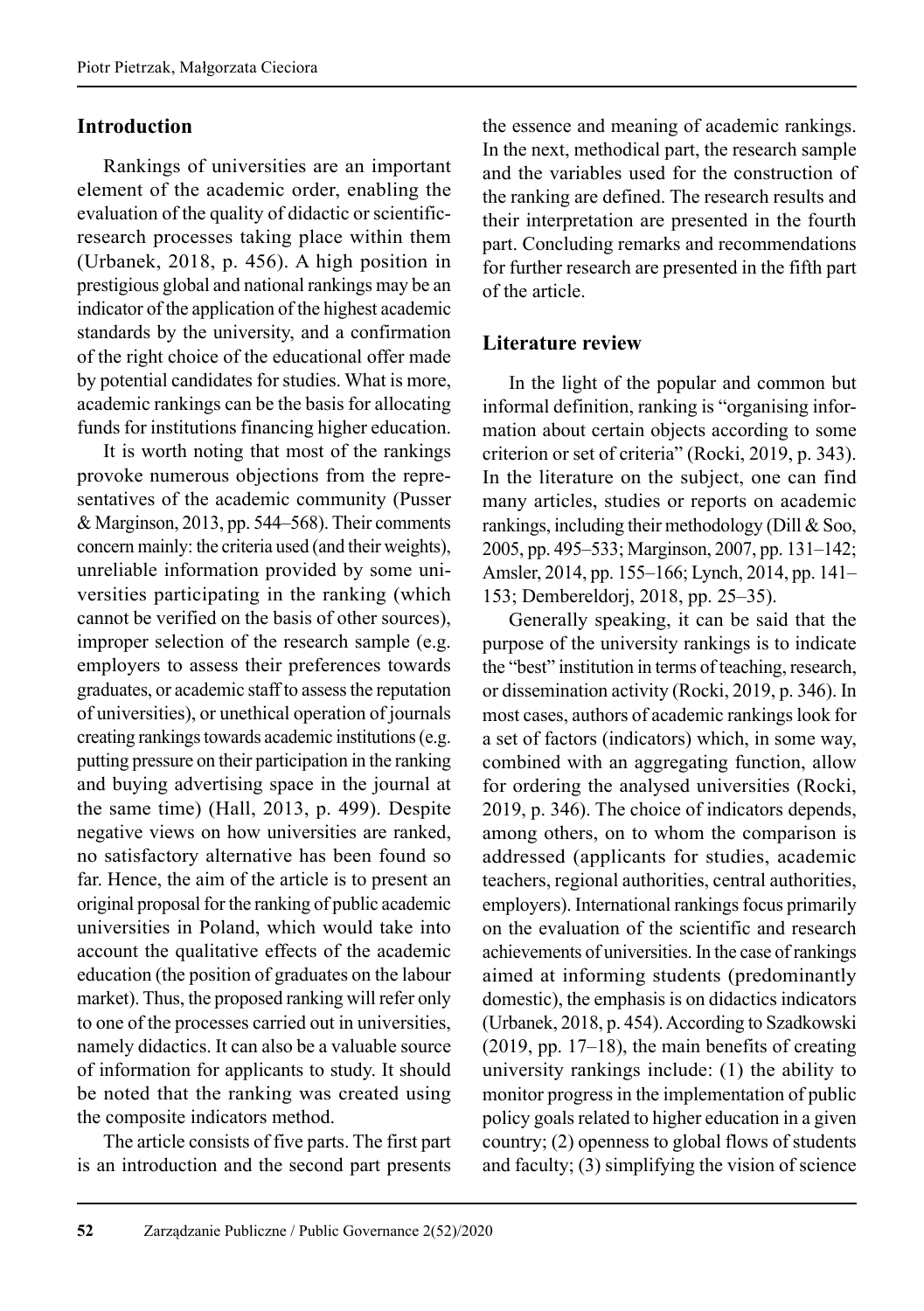and higher education in order to make the practice of communicating it to the general public easier.

It is worth noting that rankings of academic institutions have been an important part of the landscape of national higher education systems for over 100 years (Hazelkorn, 2015, p. 133). The first rankings of American universities, published since 1910 by J. McKeen Cattel (Hammarfelt et al., 2017, p. 392), paved the way for comparisons developed later in the *US News and World Report* ranking, similarly to the German university ranking conducted by the Center Für Hochschulentwicklung (Usher, 2016, p. 24). Global rankings of universities began to develop dynamically after 2003, when the first edition of Shanghai Jiao Tong's *Academic Ranking of World Universities* (ARWU) was issued (Liu, 2009, p. 2).

There are currently nearly 30 different world university rankings (Hazelkorn, 2015, p. 2). Among them, the most popular and prestigious are: *QS World University Rankings* and *Times Higher Education World University Rankings* by Thomson Reuters and ARWU (Hall, 2013, p. 499). Also in Poland, the ranking of universities of the *Perspektywy* monthly, published since 1999, has managed to build a strong position and gain trust of both future students and their parents, as well as academic institutions that decided to become subjects to comparisons (Siwiński, 2002, p. 399).

The structure of the indicated global rankings (indicators used in them) emphasises openness to the socio-economic environment (e.g. employers' opinions about universities, knowledge transfer), as well as the internationalisation of studies (number of students or lecturers from abroad and other international scientific successes, including the number of graduates or employees who received the Nobel Prize, Fields medals, etc.) (Hall, 2013, pp. 497–498). For example, in the QS ranking, indicators such as university reputation, employers' opinion, international staff, and foreign students have a combined weight of 60%.

On the other hand, most of national rankings (e.g. the *Perspektywy* ranking) concentrate mainly on the quality of educational programmes, i.e. didactics indicators (Urbanek, 2018, p. 453). When writing about the "quality" of the educational process, it should be noted that this is a difficult concept to define (Grudowski & Lewandowski, 2012, p. 399). Its extent depends, among others, on the composition, commitment, and competence of the academic staff, the quality and scope of research, the completeness and method of implementation of the study programme, the infrastructure of a university (Rocki, 2019, p. 346). In soft modelling (Rogowski, 1986, pp. 367–384), these variables are called generating indicators. It is worth emphasising, however, that there are also reflective indicators, relating to the effects of the "quality" of the teaching process, which are particularly important from the point of view of university graduates. Among them, the following can be indicated: the average time of looking for the first job, the average number of months during which graduates were registered as unemployed, average monthly salaries, etc.

These indicators are very often not included in national rankings, or they are given a low weight (in the *Perspektywy* ranking, this weight is at the level of 5%). This may be due to a lack of access to this kind of data. In Poland, however, the Polish Graduate Tracking System (hereinafter 'the ELA system') was launched several years ago. It collects information about graduates of individual universities, registered with the Social Insurance Institution (ZUS) (Pietrzak, 2020, p. 205). The ELA system guarantees full anonymity of the persons covered by the study (Pietrzak, 2018, p. 104). Moreover, this data is not burdened with biases resulting from the imperfect memory of the respondents, or the tendency to round numbers or colour the reality (Pietrzak & Khovrak, 2019, p. 342).

The methodology of the ranking based on the achieved economic status of university graduates will be presented in the further part of the article. This comparison is intended to be a valuable source of information for study applicants and their families.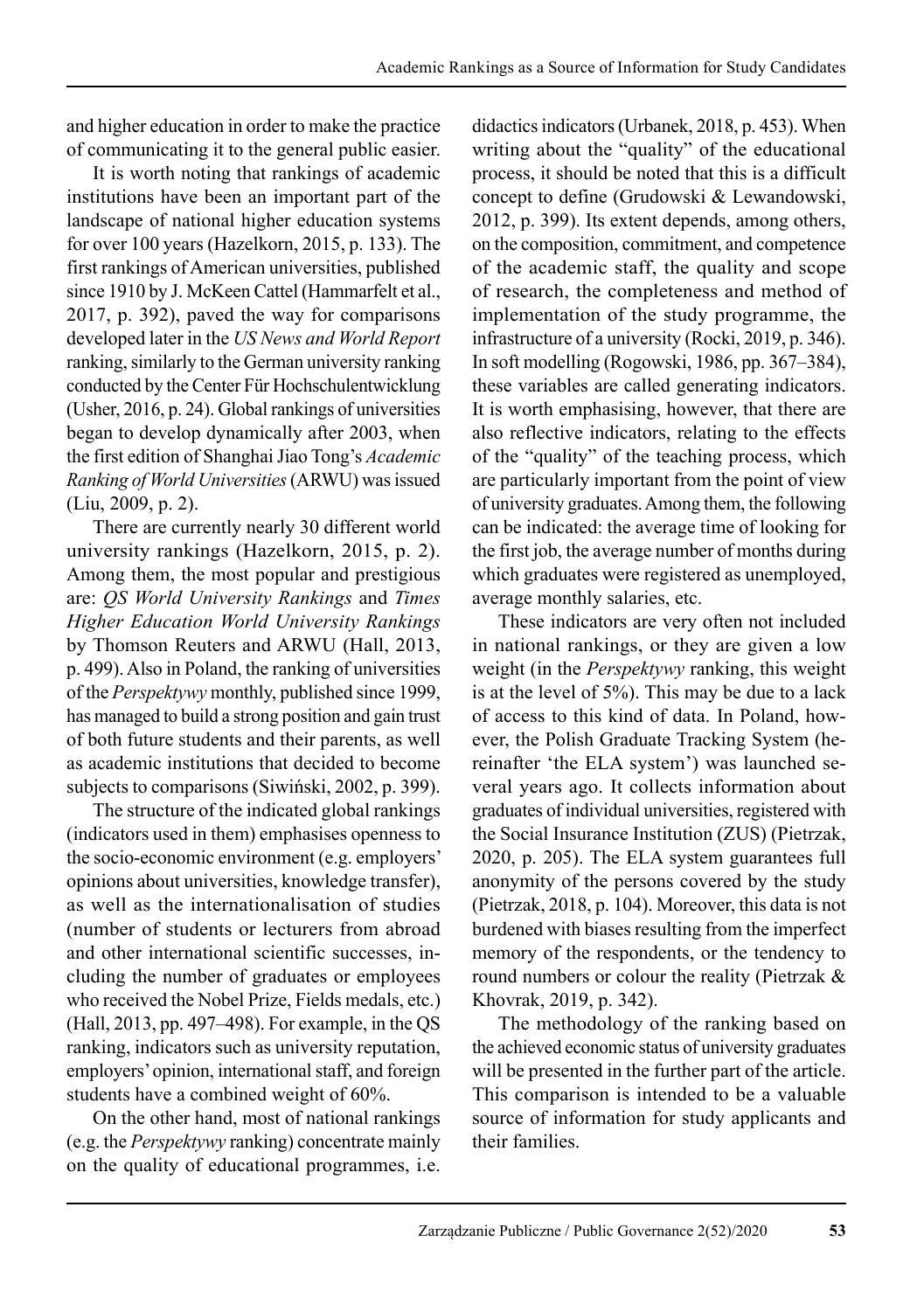#### **Material and methods**

Due to the profile of the Journal, public academic universities have been chosen as research objects. The ranking includes 58 out of 59 higher education institutions supervised by the Ministry of Science and Higher Education (MSHE). The Christian Theological Academy in Warsaw was excluded from the study due to the specific nature of its functioning (the only theological university under the supervision of the Ministry of Science and Higher Education). Table 1 presents the list of universities included in the study along with their

| University<br>code | University name                                              | Percentage of graduates<br>present<br>in ZUS registers (in $\%$ ) |
|--------------------|--------------------------------------------------------------|-------------------------------------------------------------------|
| U1                 | AGH University of Science and Technology in Cracow           | 94.3                                                              |
| U2                 | Jan Długosz University in Częstochowa                        | 97.4                                                              |
| U3                 | Maria Grzegorzewska University in Warsaw                     | 98.6                                                              |
| U4                 | Pomeranian University in Słupsk                              | 96.0                                                              |
| U5                 | University of Technology and Humanities in Bielsko-Biała     | 98.5                                                              |
| U <sub>6</sub>     | Gdansk University of Physical Education and Sport            | 98.1                                                              |
| U7                 | University School of Physical Education in Cracow            | 97.1                                                              |
| U8                 | Poznan University of Physical Education                      | 97.1                                                              |
| U9                 | The Jerzy Kukuczka Academy of Physical Education in Katowice | 97.8                                                              |
| U10                | Józef Piłsudski University of Physical Education in Warsaw   | 97.9                                                              |
| U11                | University School of Physical Education in Wrocław           | 96.4                                                              |
| U12                | Bialystok University of Technology                           | 96.7                                                              |
| U13                | Częstochowa University of Technology                         | 98.5                                                              |
| U14                | Gdansk University of Technology                              | 96.2                                                              |
| U15                | Koszalin University of Technology                            | 98.3                                                              |
| U16                | Cracow University of Technology                              | 97.2                                                              |
| U17                | Lublin University of Technology                              | 97.4                                                              |
| U18                | Lodz University of Technology                                | 97.6                                                              |
| U19                | Opole University of Technology                               | 96.4                                                              |
| U20                | Poznań University of Technology                              | 97.4                                                              |
| U21                | Rzeszów University of Technology                             | 96.8                                                              |
| U22                | Silesian University of Technology                            | 97.9                                                              |
| U <sub>23</sub>    | Kielce University of Technology                              | 99.0                                                              |
| U24                | Warsaw University of Technology                              | 95.3                                                              |
| U <sub>25</sub>    | Wrocław University of Science and Technology                 | 95.8                                                              |
| U <sub>26</sub>    | Warsaw University of Life Sciences                           | 96.3                                                              |
| U27                | Warsaw School of Economics                                   | 96.4                                                              |
| U28                | University of Economics in Katowice                          | 98.4                                                              |
| U29                | Cracow University of Economics                               | 96.6                                                              |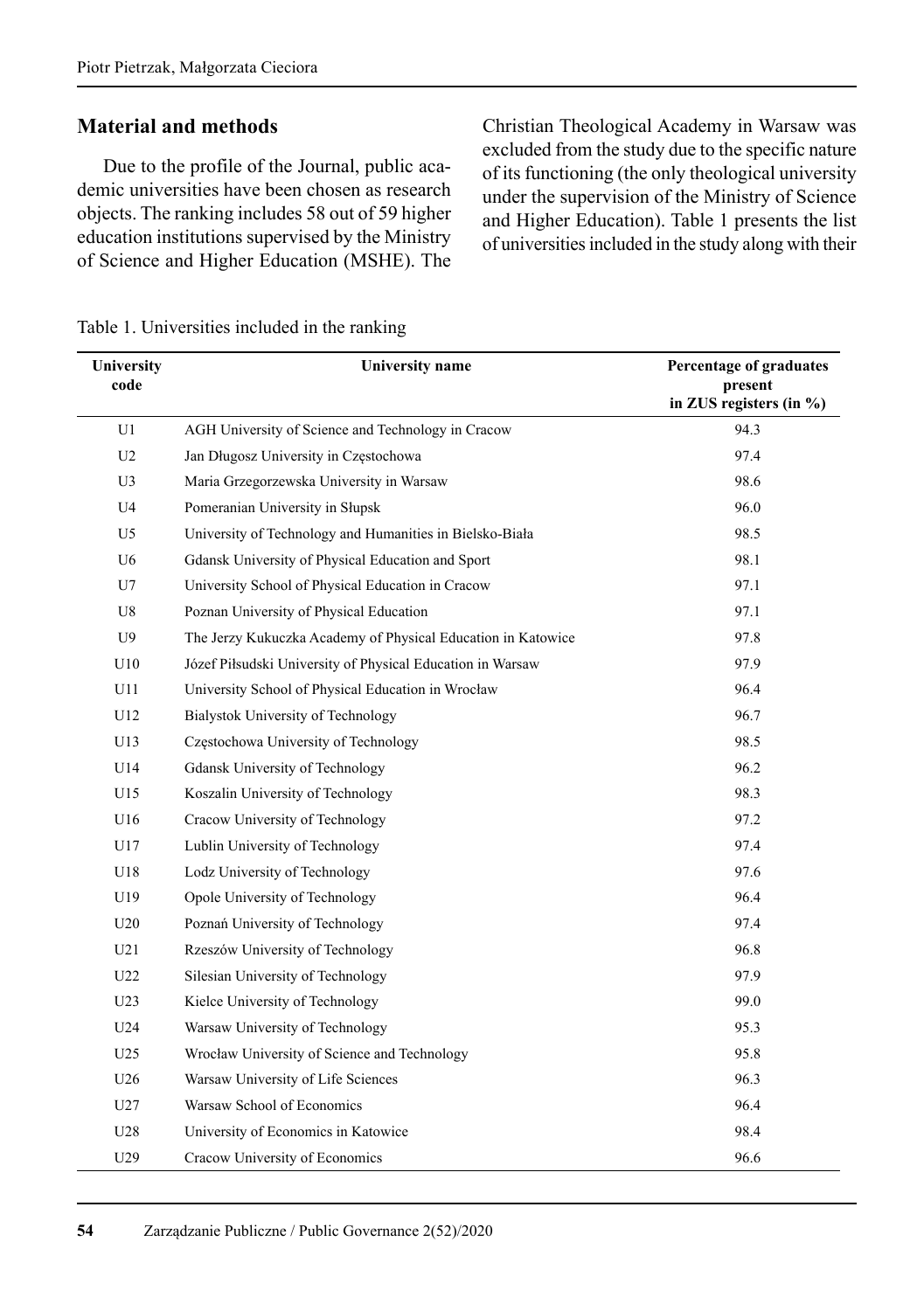| Table 1 | continued |
|---------|-----------|
|         |           |

| <b>University</b> | <b>University</b> name                                             | Percentage of graduates                |
|-------------------|--------------------------------------------------------------------|----------------------------------------|
| code              |                                                                    | present<br>in ZUS registers (in $\%$ ) |
| U30               | Poznań University of Economics and Business                        | 96.8                                   |
| U31               | Wroclaw University of Economics                                    | 97.4                                   |
| U32               | University of Gdańsk                                               | 97.3                                   |
| U33               | Adam Mickiewicz University in Poznań                               | 96.3                                   |
| U34               | Jagiellonian University                                            | 94.9                                   |
| U35               | Jan Kochanowski University in Kielce                               | 98.4                                   |
| U36               | Cardinal Wyszyński University in Warsaw                            | 98.4                                   |
| U37               | Kazimierz Wielki University                                        | 98.0                                   |
| U38               | Uniwersity of Lodz                                                 | 97.3                                   |
| U39               | Maria Curie-Skłodowska University                                  | 95.2                                   |
| U40               | Nicolaus Copernicus University                                     | 97.2                                   |
| U41               | University of Opole                                                | 96.4                                   |
| U42               | Pedagogical University of Cracow                                   | 98.3                                   |
| U43               | Siedlce University of Natural Sciences and Humanities              | 96.6                                   |
| U44               | University of Life Sciences in Lublin                              | 92.9                                   |
| U45               | University of Life Sciences in Poznań                              | 96.0                                   |
| U46               | Wrocław University of Environmental and Life Sciences              | 94.5                                   |
| U47               | University of Agriculture in Kraków                                | 95.6                                   |
| U48               | University of Rzeszów                                              | 96.4                                   |
| U49               | University of Szczecin                                             | 96.6                                   |
| U50               | University of Silesia in Katowice                                  | 96.6                                   |
| U51               | Kazimierz Pułaski University of Technology and Humanities in Radom | 98.2                                   |
| U52               | University of Technology and Life Sciences in Bydgoszcz            | 96.3                                   |
| U53               | University of Białystok                                            | 95.7                                   |
| U54               | University of Warmia and Mazury in Olsztyn                         | 95.4                                   |
| U55               | Warsaw University                                                  | 94.8                                   |
| U56               | University of Wrocław                                              | 95.4                                   |
| U57               | University of Zielona Góra                                         | 97.6                                   |
| U58               | West Pomeranian University of Technology in Szczecin               | 96.6                                   |
|                   | Minimum                                                            | 92.9                                   |
|                   | Average                                                            | 96.8                                   |
|                   | Maximum                                                            | 99.0                                   |

Source: own elaboration based on: ELA, 2020.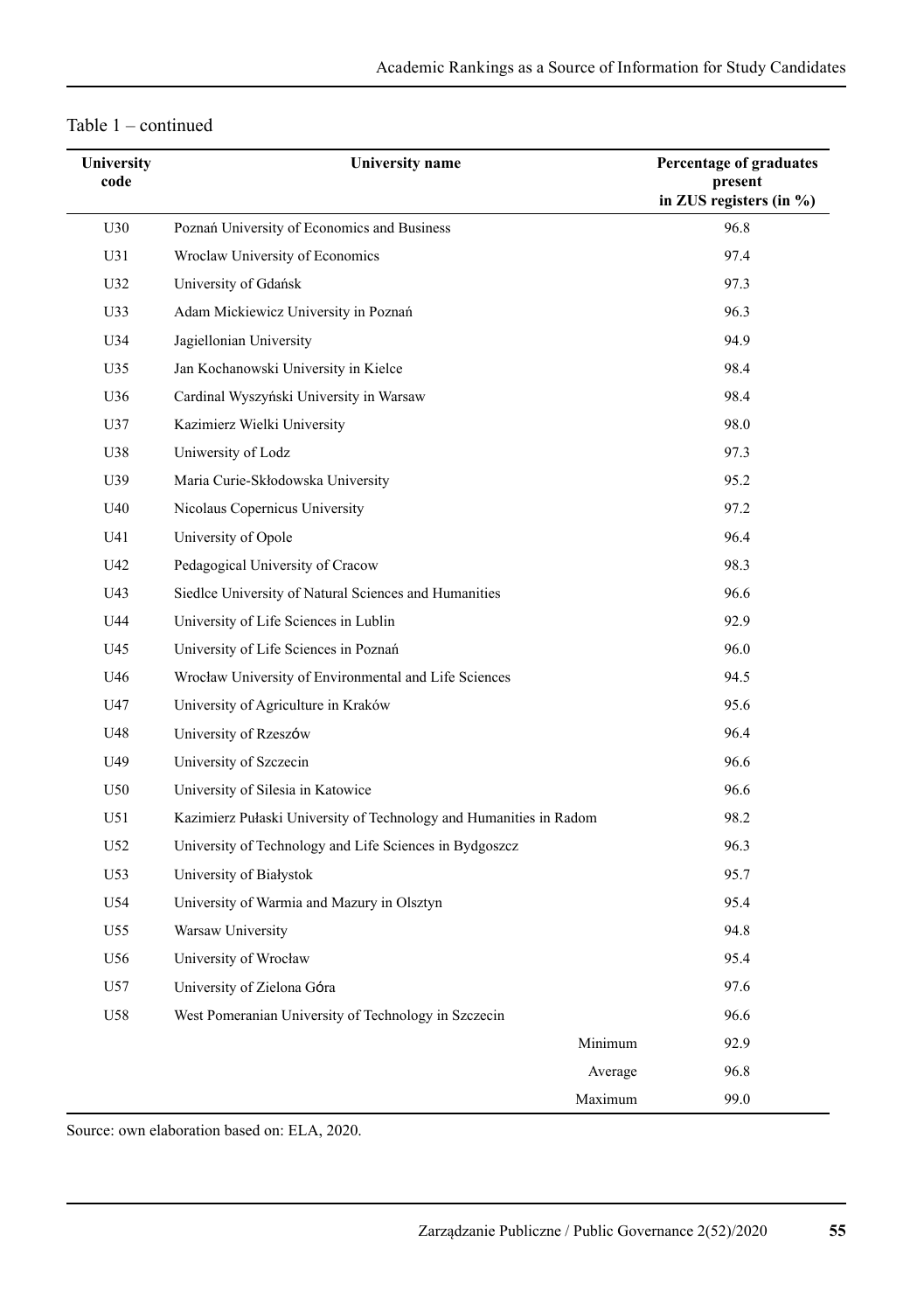codes and the percentages of graduates included in the Polish Social Insurance Institution's (ZUS) registers.

The ranking was created using the composite indicators<sup>1</sup> method (CIs). It is being increasingly employed to make cross-national comparisons of country performance in specified areas such as competitiveness, globalisation, innovation, etc. Rather than using a disaggregated set of individual indicators, aggregated composites supposedly allow for an analysis of interrelated performance. Composite indicators method can also be used successfully in the creation of various rankings, including for higher education institutions.

The strengths and weaknesses of composite indicators largely derive from the quality of the underlying variables. Ideally, variables should be selected on the basis of their relevance, analytical soundness, timeliness, accessibility. What is important is that the data selection process can be quite subjective, as there may be no single definitive set of indicators. That is why five reflective indicators were selected for the construction of the ranking, relating to the effects of "quality" of the higher education process. Their selection was based on the experience of other researchers (Rocki, 2018, pp. 343–354; Pietrzak, 2019, pp. 148–160).

Assuming that a substantive selection of variables for the ranking was made, the next step was to assess the power of population dis crimination by a given variable, using the classic coefficient of variation (Vs). Due to the low level of the coefficient of variation Vs (below  $10\%)^2$ , two indicators were excluded from the ranking structure, leaving the following:

 $\cdot$  I<sub>1</sub>: average time (in months) from obtaining a diploma to taking up the first job under a contract of employment by graduates (the day of having a job is the moment of paying the first contribution to ZUS for the received remuneration, regardless of the type of employment);

- $\bullet$  I<sub>2</sub>: the relative unemployment rate of graduates in the fifth year after graduation, among graduates with no work experience prior to the graduation;
- $\bullet$  I<sub>3</sub>: the relative wage rate of graduates in the fifth year after graduation, among graduates with no pre-graduation work experience.

The relative unemployment and wage rates indicators make it possible to relate the absolute values of the unemployment risk and the remuneration of graduates to the situation in the poviats<sup>3</sup> in which they had lived in the period covered by the study. The relative unemployment rate  $(I_2)$  is the average value of the quotient of the unemployment risk among graduates to the registered unemployment rate in their poviats of residence (ELA, 2020). The closer the indicator is to zero, the better is its value, and values lower than 1 mean that the risk of unemployment among university graduates is lower than average. A pointer value of zero means that none among the graduates in the analysed period registered as unemployed. From the construction and definition of  $I_2$  it follows that this indicator is a destimulant.

In turn, the relative earnings ratio  $(I_3)$  is the average value of the quotient of the average monthly remuneration of a graduate to the average monthly remuneration in his/her poviat of residence (ELA, 2020). The higher this indicator, the better its value, thus it is a stimulant. Values greater than 1 mean that the salaries of graduates of a given university are higher than average.

<sup>&</sup>lt;sup>1</sup> An indicator is a quantitative or qualitative measure derived from a series of observed facts that can reveal a relative position in a given area and, when measured over time, can point to the direction of change.

 $2 \text{ In the literature, the minimum level of the coefficient}$ of variation of the discriminating parameter is generally assumed to be 10%–20% (Tarka, 2012, pp. 47–73).

<sup>&</sup>lt;sup>3</sup> In Poland, there is a three-level administrative (territorial) division into 16 provinces, called voivodeships, 314 poviats (counties), and 66 cities with the status of poviat, further subdivided into 2477 municipalities (Pol. *gminy*). In NUTS (Fr. *Nomenclature des Unités territoriales statistiques*) classification – which is a geographical standard used for a statistical division of the EU Member States' economic territories into three regional levels of specified classes of the population – poviats would correspond roughly to NUTS 3.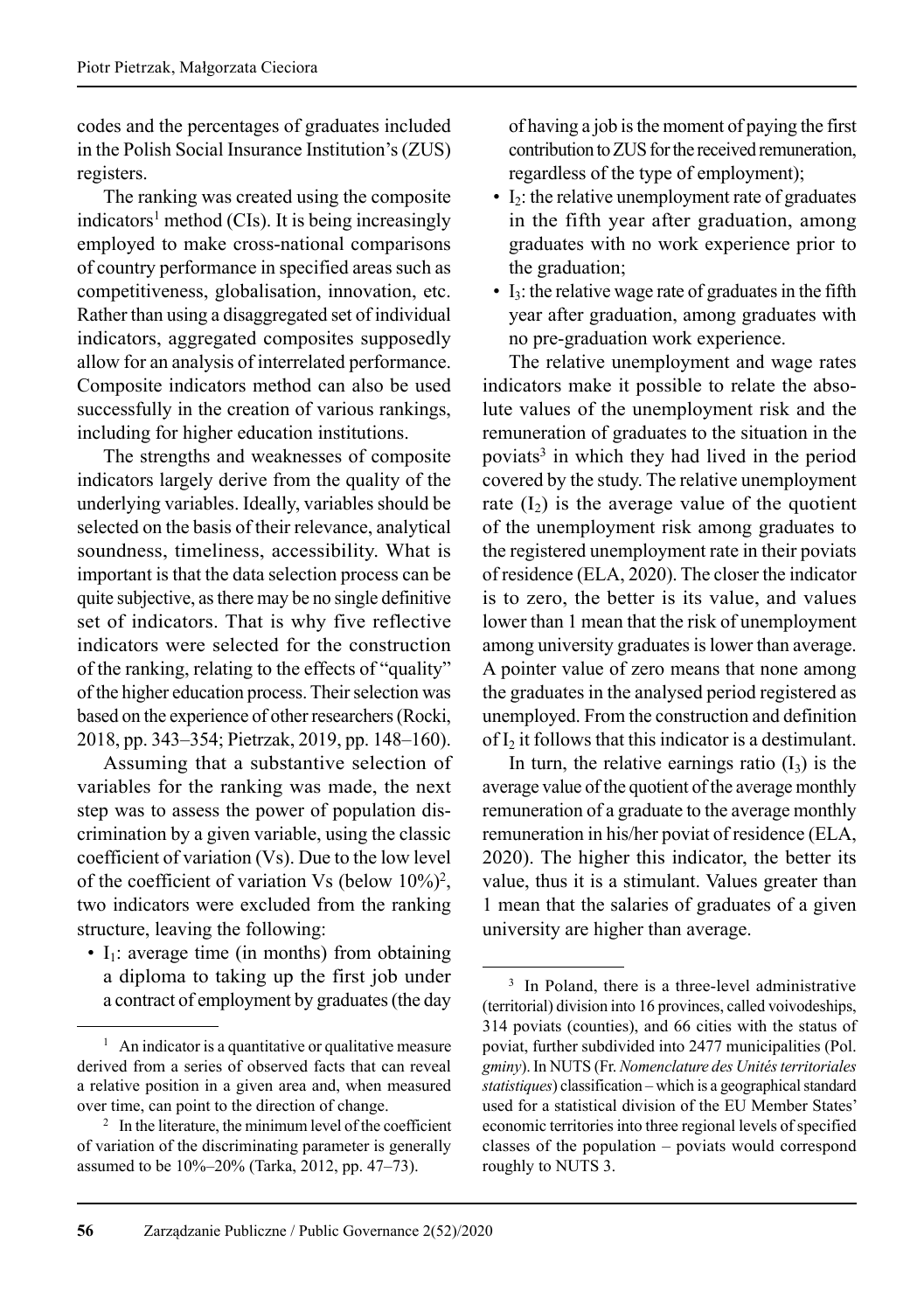Short time of job-seeking after graduation, high wages, low unemployment rate among graduates all mean that universities offer study programmes in line with the needs of society and the economy (Rocki, 2018, p. 346). Indirectly, it also means that the university is able to successfully establish cooperation with employers on the improvement of study programmes.

It is worth emphasising that the indicators used in the ranking  $(I_1, I_2, I_3)$  referred to graduates of the second-cycle studies in 2014 from particular academic universities. However, they do not make it possible to distinguish between graduates of different modes of study. This means that the achievements of full-time and part-time graduates are described jointly.

#### **Results**

Table 2 presents synthetic characteristics of academic universities in the cross-section of the three proxy indicators of teaching quality  $(I_1, I_2, I_3)$  included in the ranking.

As these indicators were expressed in different units, it was necessary to make them comparable before creating the ranking. The analysis of the literature on the subject shows that the best formal properties among the normalisation methods have zero unitarisation (Kukuła, 2012, pp. 5–16). The normalising formulas used for the  $I_3$  indicator being a stimulant (the stimulant set is marked with the symbol *S*) and the destimulant indicators, i.e.  $I_1$  and  $I_2$  (the destimulant set is marked with the *D* symbol) assume the following form (Kukuła, 2012, p. 7):

$$
z_{ij} = \frac{x_{ij} - \min_{i} x_{ij}}{\max_{i} x_{ij} - \min_{i} x_{ij}}, X_{j} \in S(1)
$$
  

$$
z_{ij} = \frac{\max_{i} x_{ij} - x_{ij}}{\max_{i} x_{ij} - \min_{i} x_{ij}}, X_{j} \in D(2),
$$

where:

 $z_{ii}$  – unitarised value of the *j* indicator for the *i* object (here: an academic university),

 $x_{ij}$  – value of the *j*-th indicator for the *i* object, *j* indicator range.

Another issue is the selection of weights for indicators. As in the *Perspektywy* ranking 'the status of economic achievements of graduates' is reduced to one indicator with a weight of 5%, it was decided that  $I_1$ ,  $I_2$ ,  $I_3$  should be assigned the same weights (moreover, it is a common practice in this type of research). Thus, the ranking of academic universities according to the 'quality' of the results of the didactic process was created as the arithmetic mean of the three unitarised values of indicators. The intention was that the university with the first position is the one whose graduates of the year 2014, on average, looked for a job under an employment contract for the shortest time as well as are characterised by the lowest relative unemployment rate and the highest relative earnings rate in the fifth year after graduation. The created ranking is presented in Table 3.

| Specification | Average time (in months)<br>from obtaining a diploma to<br>taking up the first job under<br>a contract of employment by<br>graduates $(I_1)$ | Relative unemployment<br>rate of graduates in the fifth<br>year after graduation,<br>among graduates with no<br>work experience prior to<br>graduation $(I_2)$ | Relative wage rate<br>of graduates in the fifth year<br>after graduation, among<br>graduates with no pre-<br>graduation work experience<br>$(I_3)$ |
|---------------|----------------------------------------------------------------------------------------------------------------------------------------------|----------------------------------------------------------------------------------------------------------------------------------------------------------------|----------------------------------------------------------------------------------------------------------------------------------------------------|
| Minimum       | 4.14                                                                                                                                         | 0.25                                                                                                                                                           | 0.67                                                                                                                                               |
| Average       | 8.26                                                                                                                                         | 0.60                                                                                                                                                           | 0.92                                                                                                                                               |
| Maximum       | 13.75                                                                                                                                        | 1.27                                                                                                                                                           | 1.68                                                                                                                                               |

Table 2. Characteristics of academic universities according to indicators used in the ranking

Source: own elaboration based on: ELA, 2020.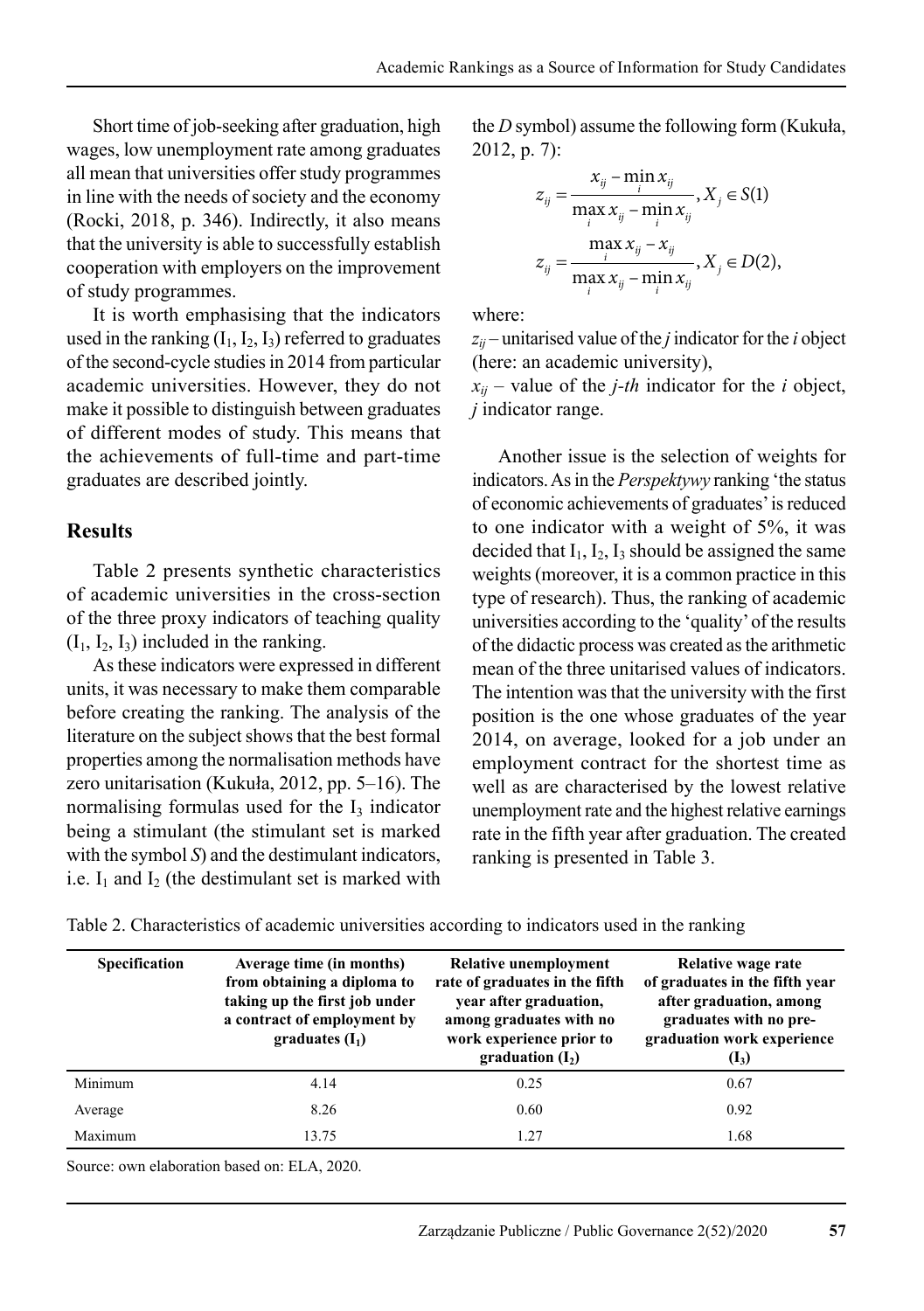| <b>University</b><br>code | The unitarised value<br>of the indicator $I_1$ | The unitarised value<br>of the indicator I <sub>2</sub> | The unitarised value<br>of the indicator $I_3$ | Ranking<br>place |
|---------------------------|------------------------------------------------|---------------------------------------------------------|------------------------------------------------|------------------|
| U27                       | 1.00                                           | 0.88                                                    | 1.00                                           | $\mathbf{1}$     |
| U20                       | 0.84                                           | 0.91                                                    | 0.65                                           | $\overline{2}$   |
| U25                       | 0.71                                           | 0.95                                                    | 0.66                                           | 3                |
| U24                       | 0.70                                           | 1.00                                                    | 0.55                                           | $\overline{4}$   |
| U22                       | 0.81                                           | 0.94                                                    | 0.50                                           | 5                |
| U30                       | 0.85                                           | 0.87                                                    | 0.51                                           | 6                |
| U18                       | 0.75                                           | 0.93                                                    | 0.55                                           | 6                |
| U31                       | 0.92                                           | 0.75                                                    | 0.55                                           | 8                |
| U16                       | 0.67                                           | 0.96                                                    | 0.52                                           | 9                |
| U29                       | 0.85                                           | 0.83                                                    | 0.46                                           | 10               |
| U1                        | 0.68                                           | 0.84                                                    | 0.60                                           | 11               |
| U14                       | 0.75                                           | 0.86                                                    | 0.50                                           | 12               |
| U28                       | 0.98                                           | 0.80                                                    | 0.27                                           | 13               |
| U52                       | 0.77                                           | 0.86                                                    | 0.30                                           | 14               |
| U17                       | 0.79                                           | 0.72                                                    | 0.36                                           | 15               |
| U26                       | 0.70                                           | 0.81                                                    | 0.34                                           | 16               |
| U45                       | 0.66                                           | 0.73                                                    | 0.29                                           | 17               |
| U38                       | 0.68                                           | 0.75                                                    | 0.21                                           | 18               |
| U3                        | 0.89                                           | 0.72                                                    | 0.02                                           | 19               |
| U55                       | 0.53                                           | 0.78                                                    | 0.27                                           | 20               |
| U15                       | 0.78                                           | 0.61                                                    | 0.19                                           | 21               |
| U58                       | 0.50                                           | 0.75                                                    | 0.30                                           | 22               |
| U23                       | 0.41                                           | 0.77                                                    | 0.32                                           | 23               |
| U32                       | 0.69                                           | 0.61                                                    | 0.20                                           | 24               |
| U12                       | 0.56                                           | 0.67                                                    | 0.26                                           | 25               |
| U56                       | 0.47                                           | 0.75                                                    | 0.19                                           | 26               |
| U13                       | 0.55                                           | $0.60\,$                                                | 0.27                                           | 27               |
| U21                       | 0.52                                           | 0.59                                                    | 0.30                                           | 28               |
| U49                       | 0.70                                           | 0.55                                                    | 0.12                                           | 29               |
| U54                       | 0.50                                           | 0.71                                                    | 0.16                                           | 30               |
| U <sub>5</sub>            | 0.73                                           | 0.42                                                    | 0.21                                           | 31               |
| U19                       | 0.56                                           | 0.58                                                    | 0.21                                           | 32               |
| U34                       | 0.37                                           | 0.75                                                    | 0.21                                           | 33               |
| U50                       | 0.53                                           | 0.70                                                    | 0.09                                           | 34               |

Table 3. Ranking of academic universities according to the achieved economic status of their graduates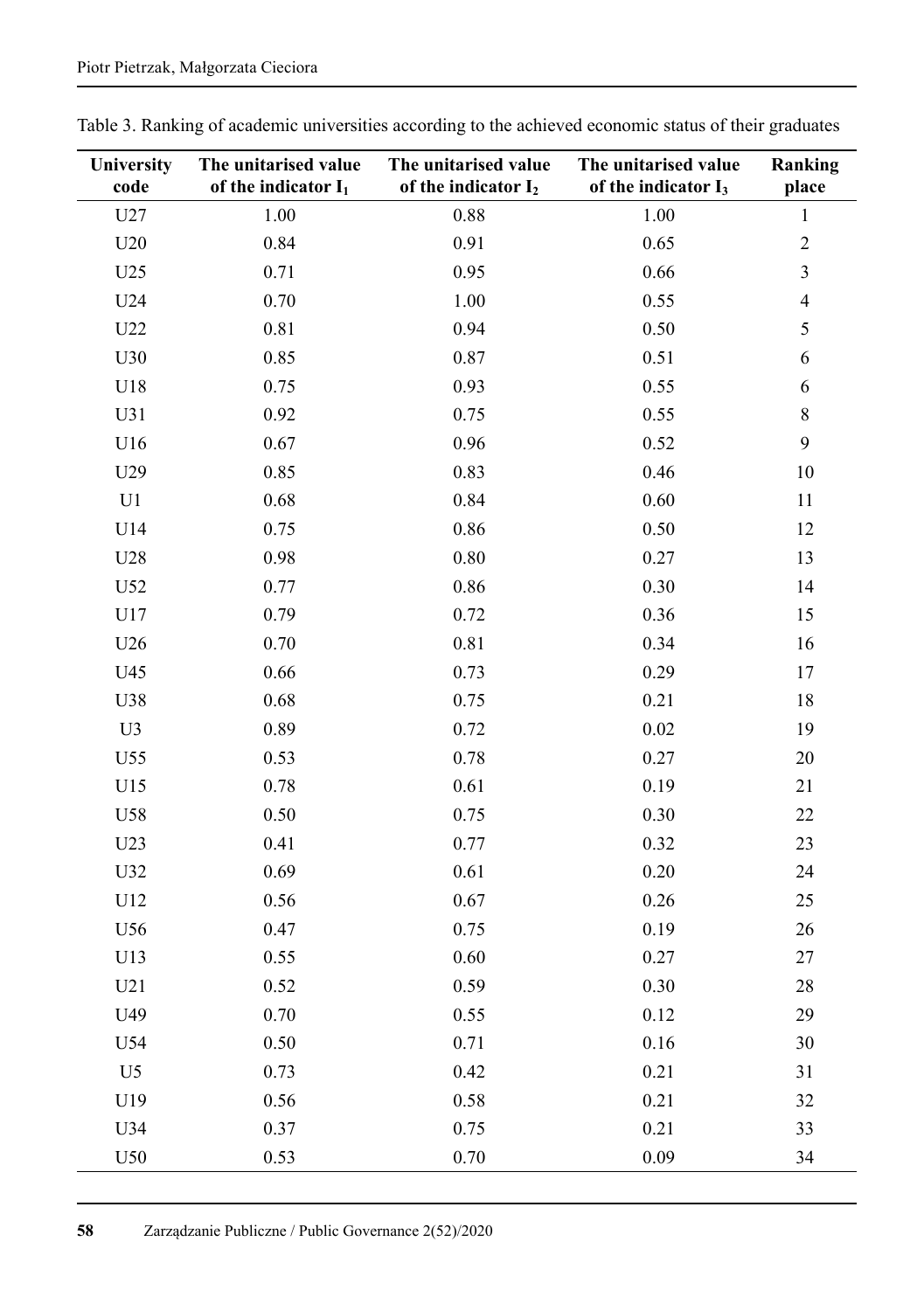| <b>University</b><br>code | The unitarised value<br>of the indicator $I_1$ | The unitarised value<br>of the indicator I <sub>2</sub> | The unitarised value<br>of the indicator $I_3$ | Ranking<br>place |
|---------------------------|------------------------------------------------|---------------------------------------------------------|------------------------------------------------|------------------|
| U40                       | 0.45                                           | 0.70                                                    | 0.17                                           | 35               |
| U57                       | 0.60                                           | 0.54                                                    | 0.14                                           | 36               |
| U46                       | 0.32                                           | 0.67                                                    | 0.23                                           | 37               |
| U9                        | 0.47                                           | 0.68                                                    | 0.06                                           | 38               |
| U36                       | 0.56                                           | 0.52                                                    | 0.13                                           | 39               |
| U41                       | 0.56                                           | 0.55                                                    | 0.10                                           | 39               |
| U33                       | 0.56                                           | 0.51                                                    | 0.14                                           | 41               |
| U42                       | 0.60                                           | 0.52                                                    | 0.08                                           | 42               |
| U51                       | 0.65                                           | 0.46                                                    | 0.07                                           | 43               |
| U37                       | 0.55                                           | 0.53                                                    | 0.10                                           | 43               |
| U <sub>6</sub>            | 0.29                                           | 0.82                                                    | 0.02                                           | 45               |
| U10                       | 0.21                                           | 0.82                                                    | 0.06                                           | 46               |
| U53                       | 0.45                                           | 0.59                                                    | 0.05                                           | 47               |
| U47                       | 0.35                                           | 0.56                                                    | 0.16                                           | 48               |
| U8                        | 0.39                                           | 0.59                                                    | 0.08                                           | 49               |
| U11                       | 0.26                                           | 0.57                                                    | 0.11                                           | 50               |
| U7                        | 0.26                                           | 0.64                                                    | $0.01\,$                                       | 51               |
| U <sub>4</sub>            | 0.64                                           | 0.20                                                    | 0.04                                           | 52               |
| U35                       | 0.41                                           | 0.46                                                    | 0.00                                           | 53               |
| U39                       | 0.24                                           | 0.46                                                    | 0.12                                           | 54               |
| U48                       | 0.27                                           | 0.24                                                    | 0.04                                           | 55               |
| U2                        | 0.35                                           | 0.04                                                    | 0.03                                           | 56               |
| U43                       | 0.35                                           | 0.00                                                    | 0.05                                           | 57               |
| U44                       | 0.00                                           | 0.32                                                    | 0.07                                           | 58               |

|  |  | Table 3 – continued |  |
|--|--|---------------------|--|
|--|--|---------------------|--|

Source: own elaboration.

#### **Discussion**

Among the best academic universities offering second-cycle studies, the dominant position of technical and economic universities should be noted. Among the first 13 universities in the ranking, there were 8 technical universities (Poznań University of Technology – U20, Wrocław University of Science and Technology – U25, Warsaw University of Technology – U24, Silesian University of Technology – U22, Lodz University of Technology – U18, Cracow University of Technology – U16, AGH University of Science and Technology in Cracow – U1, Gdansk University of Technology – U14) as well as all economic universities (Warsaw School of Economics – U27, Poznań University of Economics and Business – U30, Wroclaw University of Economics – U31,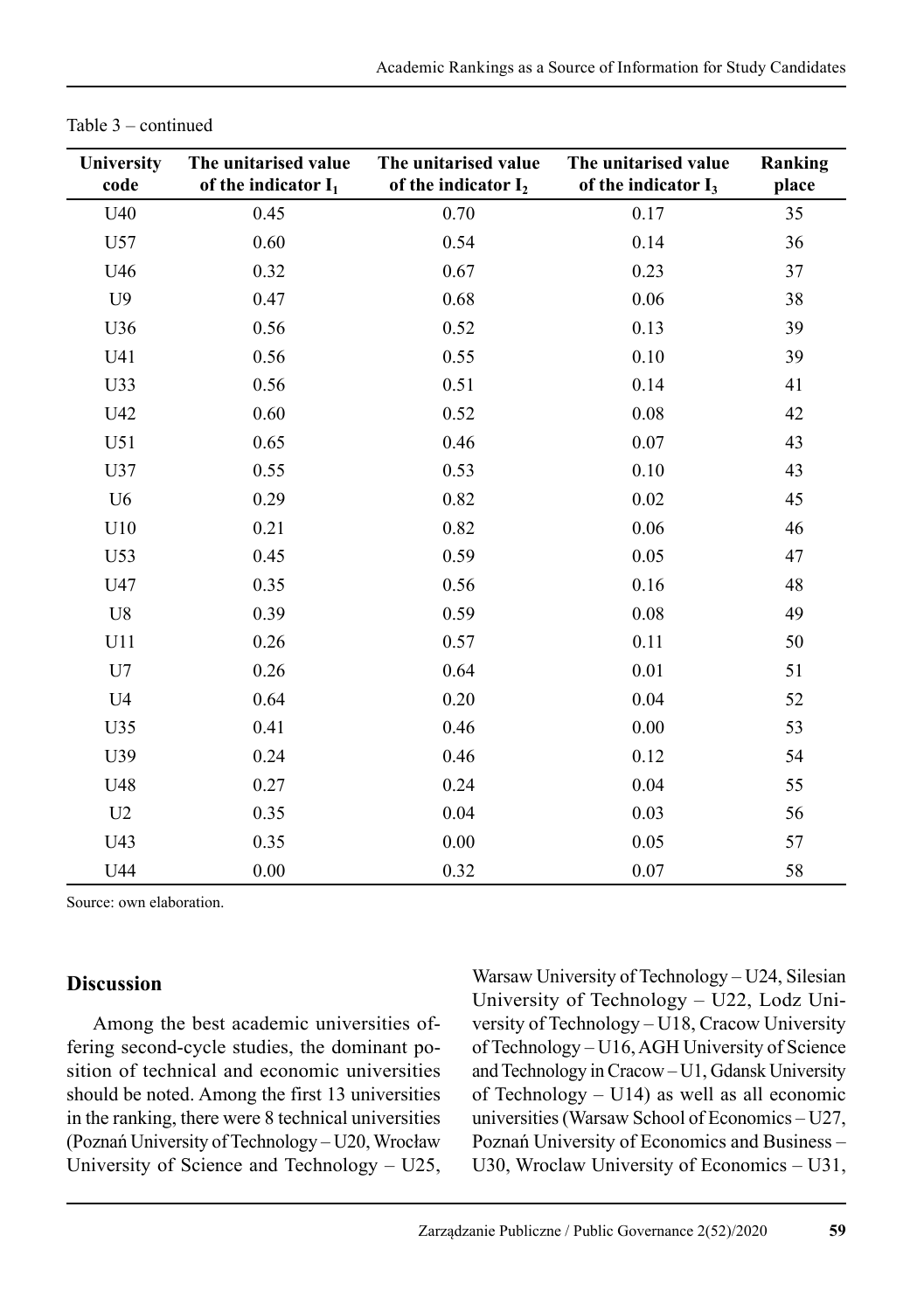Cracow University of Economics – U29, University of Economics in Katowice – U28).

The highest position in the ranking was occupied by the Warsaw School of Economics (SGH). On average, its graduates needed 4.4 months to find their first job under an employment contract after graduation. Moreover, the unemployment rate in the group of graduates in the fifth year after receiving the Master's degree was lower than the average in the poviats of their residence (relative unemployment rate equalled 0.37). Graduates of the SGH also received higher than average earnings in the poviats of their residence (relative earnings index of 1.68). It is worth noting that despite the short work experience, their situation on the labour market is good. It should be stressed, however, that more information should be obtained from a ranking made on the data particular fields of study, because in this case the ELA system also provides data on the mode in which the studies were conducted (full-time or part-time).

On the basis of the obtained ranking, it can also be concluded that the labour market, on average, does not value graduates of naturalscience or agricultural universities too highly (the lowest positions in the ranking were taken by the Jan Długosz University in Częstochowa – U2, Siedlce University of Natural Sciences and Humanities – U43, and the University of Life Sciences in Lublin – U44). One should remember, however, that these universities also have technical and economic faculties (e.g. Economics at the Jan Długosz University in Częstochowa or Management at the Siedlce University of Natural Sciences and Humanities).

It should also be stressed that the created ranking is relative. Supplementing the list with universities supervised by other ministries (e.g. medical universities) as well as non-public institutions would have probably change the obtained classification. Moreover, the indicators used in the construction of the ranking referred only to one year of graduates whose length of employment is relatively short.

# **Conclusion**

The primary role of academic rankings is to evaluate the achievements of universities in the field of teaching, research, and dissemination activities. Currently, there are several dozen competing rankings (based on various methodologies) at global, international, and national levels. This may support the thesis that measuring something as immeasurable as academic excellence is not a trivial task. In addition, there is always a lack of comparisons that would be addressed to a specific group of recipients (e.g. candidates for studies). Hence, the aim of this article was to attempt to create a ranking that would take into account the qualitative effects of the academic education process.

The findings of the study showed that the leading universities in the ranking were technical and economic universities. Their 2014 graduates (in all the variety of fields of study offered by these universities) found a job relatively quickly within five years of obtaining their diploma, experienced less than average unemployment in the poviats of their residence, and their earnings were higher than the average in the poviats of their residence.

It is worth noting that the use of reflective indicators in the study increased the objectivity of the obtained results. In the case of popular rankings, data from surveys completed by universities independently is often used, and such data is difficult to verify reliably. It may be an incentive for universities to improve the values of individual indicators (generating indicators) in order to obtain a better position in the ranking. In the case of the proposed ranking, indicators describing the effect of the university's activities in the field of teaching were taken into account. Thus, the presented comparison of universities can be a valuable source of information, e.g. for study candidates.

At the same time, one should be aware of the shortcomings of the adopted research methodology. First, the research was an exploratory pilot study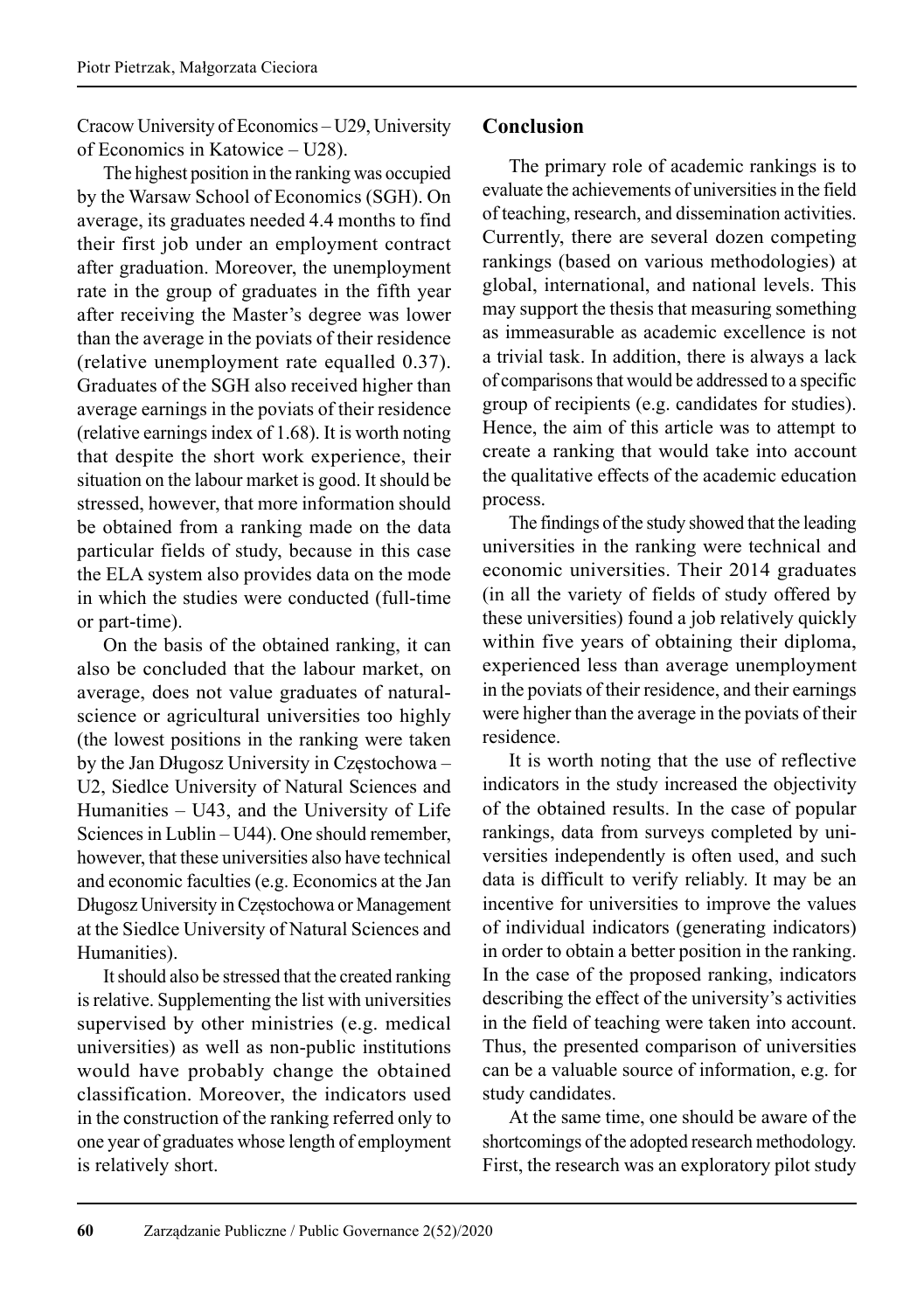(according to the Authors' knowledge, few studies to date have been devoted to rankings of universities dedicated to selected groups of stakeholders). Second, the obtained results are relative. Including e.g. non-public universities in the analysis would probably change the obtained classification. Third, the study did not take into consideration graduates (3.2% on average) who did not appear in the ZUS reports, such as people insured with KRUS (Agricultural Social Insurance Fund), people with employment contracts signed abroad, and people without a formal contract of employment. Fourth, the ZUS data does not contain information about graduates' occupation, which is why it is not known whether the job undertaken by the graduates is consistent with the profile of their completed studies.

Therefore, it is advisable to continue research on the methodology of creating academic rankings (including those dedicated to university candidates). In this regard, it is worth taking into account possibly large (also including different countries), but at the same time homogeneous research samples. It would be worth considering the expansion of the pool of non-public universities as well as those supervised by ministries other than the Ministry of Science and Higher Education. Another interesting research direction would be the inclusion of individual study groups, which would encourage the creation of a separate ranking for full-time and part-time graduates.

# **References**

- Amsler, S. (2014). University ranking: A dialogue on turning towards alternatives. *Ethics in Science and Environmental Politics*, *13*(2), 155–166.
- Dembereldorj, Z. (2018). Review on the Impact of World Higher Education Rankings: Institutional Competitive Competence and Institutional Competence. *International Journal of Higher Education*, *7*(3), 25–35.
- Dill, D., & Soo, M. (2005). Academic quality, league tables, and public policy: A cross-national analysis of university ranking systems. *Higher Education*, *49*, 495–533.
- ELA (2020). *Og*ó*lnopolski system monitorowania ekonomicznych los*ó*w absolwent*ó*w szkół wyższych*. Retrieved from https://ela.nauka.gov.pl/pl.
- Grudowski P., & Lewandowski, K. (2012). Pojęcie jakości kształcenia i uwarunkowania jej kwantyfikacji w uczelniach wyższych. *Zarządzanie i Finanse*, *10*(3/1), 394–403.
- Hall, H. (2013). Rankingi uczelni jako przedmiot opinii ich interesariuszy oraz źródło informacji dla kandydatów na studia. *Problemy Zarządzania, Finans*ó*w i Marketingu*, *30*, 491–503.
- Hammarfelt, B., de Rijcke, S., & Wouters, P. (2017). From eminent men to excellent universities: University rankings as calculative devices. *Minerva*, *55*, 391–411.
- Hazelkorn, E. (2015). *Rankings and the reshaping of higher education: The battle for world-class excellence*. Palgrave Macmillan.
- Kukuła, K. (2012). Propozycja budowy rankingu obiektów z wykorzystaniem cech ilościowych oraz jakościowych. *Metody Ilo*ś*ciowe w Badaniach Ekonomicznych*, *13*(1), 5–16.
- Liu, N.C. (2009). The story of the academic ranking of world universities. *International Higher Education*, *54*, 2–3.
- Lynch, K. (2014). New managerialism, neoliberalism and ranking. *Ethics in Science and Environmental Politics*, *13*(2), 141–153.
- Marginson, S. (2007). Global university rankings: Implications in general and for Australia. *Journal of Higher Education Policy and Management*, *2*, 131–142.
- Pusser, B., & Marginson, S. (2013). University rankings in critical perspective. *The Journal of Higher Education*, *84*(4), 544–568.
- Pietrzak, P. (2018). Skuteczność kształcenia akademickiego w zakresie nauk rolniczych. *Roczniki Naukowe Stowarzyszenia Ekonomist*ó*w Rolnictwa i Agrobiznesu*, *20*(1), 97–103.
- Pietrzak, P. (2019). Skuteczność procesu kształcenia na przykładzie państwowych szkół zawodowych w Polsce. In M. Kowalewski (Ed.), *Kierunki zmian i rozwoju współczesnej rachunkowości zarządczej i controllingu* (pp. 148–160). Wydawnictwo Uniwersytetu Ekonomicznego we Wrocławiu.
- Pietrzak, P., & Khovrak, I. (2019). Market Valuation of Graduates with Agricultural Degrees in Poland. *Annals of the Polish Association of Agricultural and Agribusiness Economists*, *21*(3), 341–351.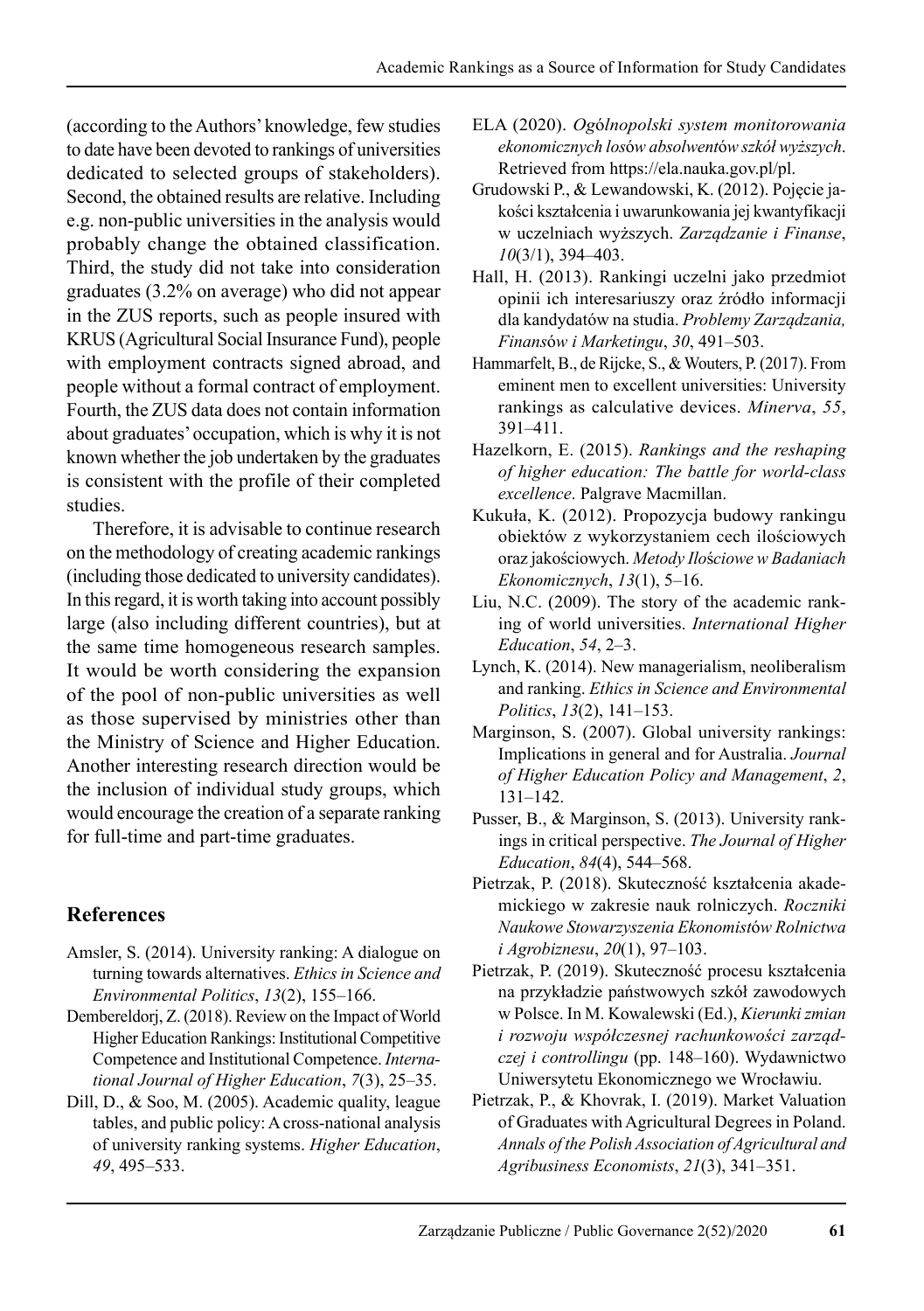- Pietrzak, P. (2020). Evaluation of the economic situation of graduates of agricultural studies in Poland with the use of ELA: The innovative solution for knowledge management. In J. Paliszkiewicz (Ed.), *Management and Information Technology: New Challenges* (pp. 203–216). Warsaw University of Life Sciences.
- Rocki, M. (2019). Ranking polskich uczelni według ekonomicznych losów absolwentów. *Ekonomista*, *3*, 343–354.
- Rogowski, J. (1986). Kilka uwag o "miękkim" modelowaniu ekonometrycznym. *Przegląd Statystyczny*, *4*, 367–384.
- Siwiński, W. (2002). *Perspektywy* Ten Years of Rankings. *Higher Education in Europe*, *27*(4), 399–406.
- Szadkowski, K. (2019). *Globalne rankingi uniwersytet*ó*w a d*ługoterminowa strategia wzmacniania pozycji

polskich uczelni. Wydawnictwo Uniwersytetu Adama Mickiewicza.

- Tarka, D. (2012). Influence of the features selection method on the results of objects classification using environmental data on Polish voivodeships, part 2. *Economics and Management*, *4*, 47–73.
- Urbanek, P. (2018). Doskonałość akademicka. Rola rankingów akademickich w pomiarze dokonań uniwersytetów. *Prace Naukowe Uniwersytetu Ekonomicznego we Wrocławiu*, *514*, 447–457.
- Usher, A. (2016). A short global history of rankings. In E. Hazelkorn (Ed.), *Global Rankings and the Geopolitics of Higher Education: Understanding the influence and impact of rankings on higher education, policy and society* (pp. 23–53). Routledge.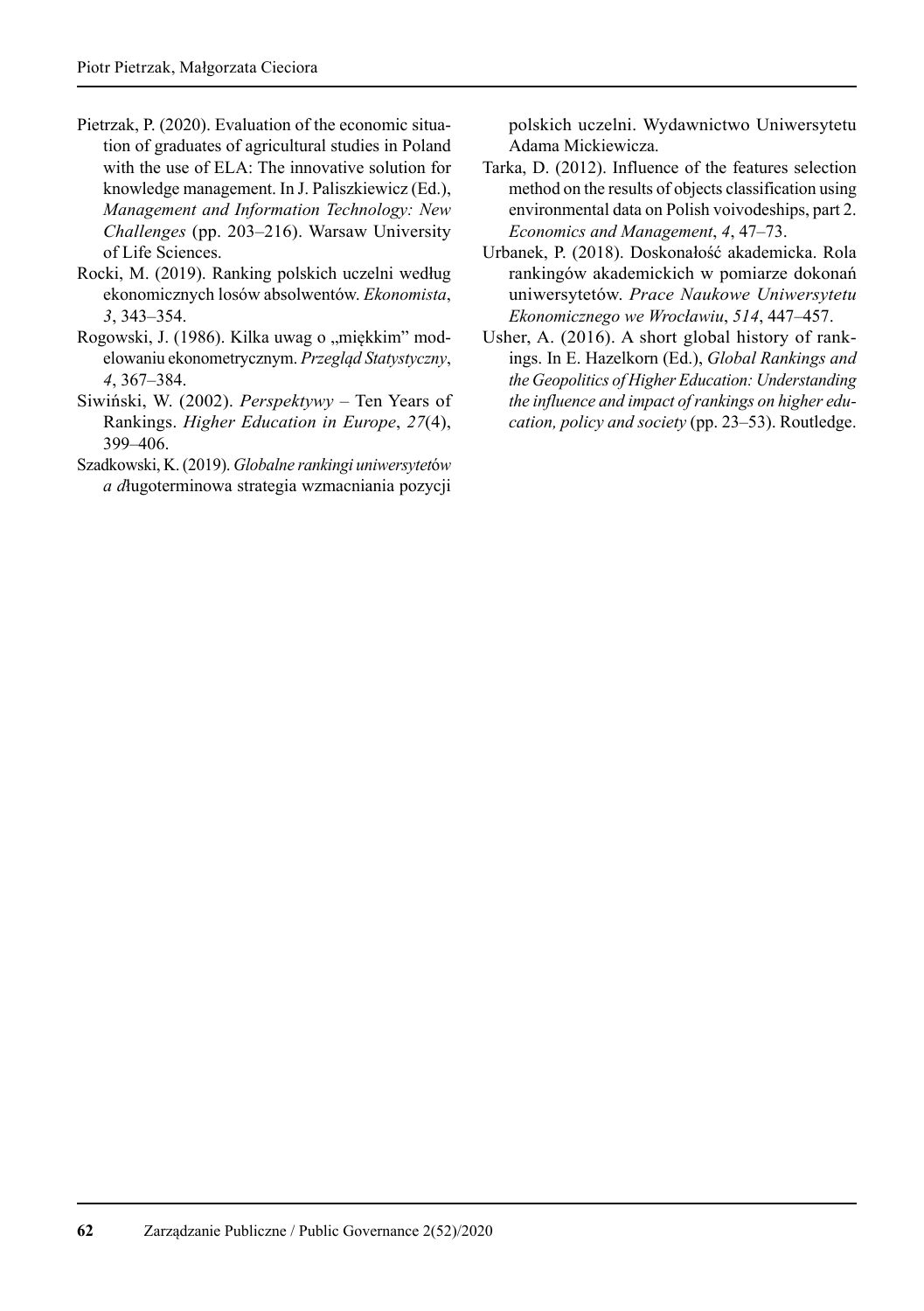Natalia Buczyńska-Pizoń

# **The Promotion of the Zero-Waste Concept by Influencers in Social Media**

#### **Abstract**

*Objectives*: The aim of the conducted research was to examine the level of knowledge of the idea of zero waste as well as to correlate it with the use of social media and influencers' followings.

*Research Design & Methods*: The research methods used in the study are as follows: descriptive research, Internet research, observation, and graphical presentation of data.

*Findings:* Those respondents who see that influencers promote the zero-waste concept have significantly higher index of the time spent in social media. Education level of the survey participants does not translate into the level of knowledge about the zero-waste concept.

*Implications / Recommendations*: The analysis shows that values of the promotion of the zero-waste concept are important in caring about the natural environment. Influencers can effectively promote the zero-waste concept via social media.

*Contribution / Value Added*: The author tries to show the purpose of the promotion of the said concept by using influencers in social media. The topic of environmental care is extremely important, especially in this day and age, when the climate crisis is progressing. Influencers who impact their customers can contribute to the spread of the zerowaste concept, which fits into an alternative economic model – namely circular economy – in place of a linear model.

*Article classification*: research article

*Keywords:* climate crisis, influencer marketing, Anthropocene, Zero Waste, circular economy social media, consumer behaviour

*JEL classification*: M31, Q51, Q54

**Natalia Buczyńska-Pizoń, M.A.** – Ph.D. student of Management Sciences at the Faculty of Economics, Maria Curie- -Skłodowska University in Lublin, plac Marii Skłodowskiej-Curie 5, 20-031 Lublin; e-mail: natalia.buczynska@poczta. umcs.lublin.pl; ORCID: 0000-0003-1418-6953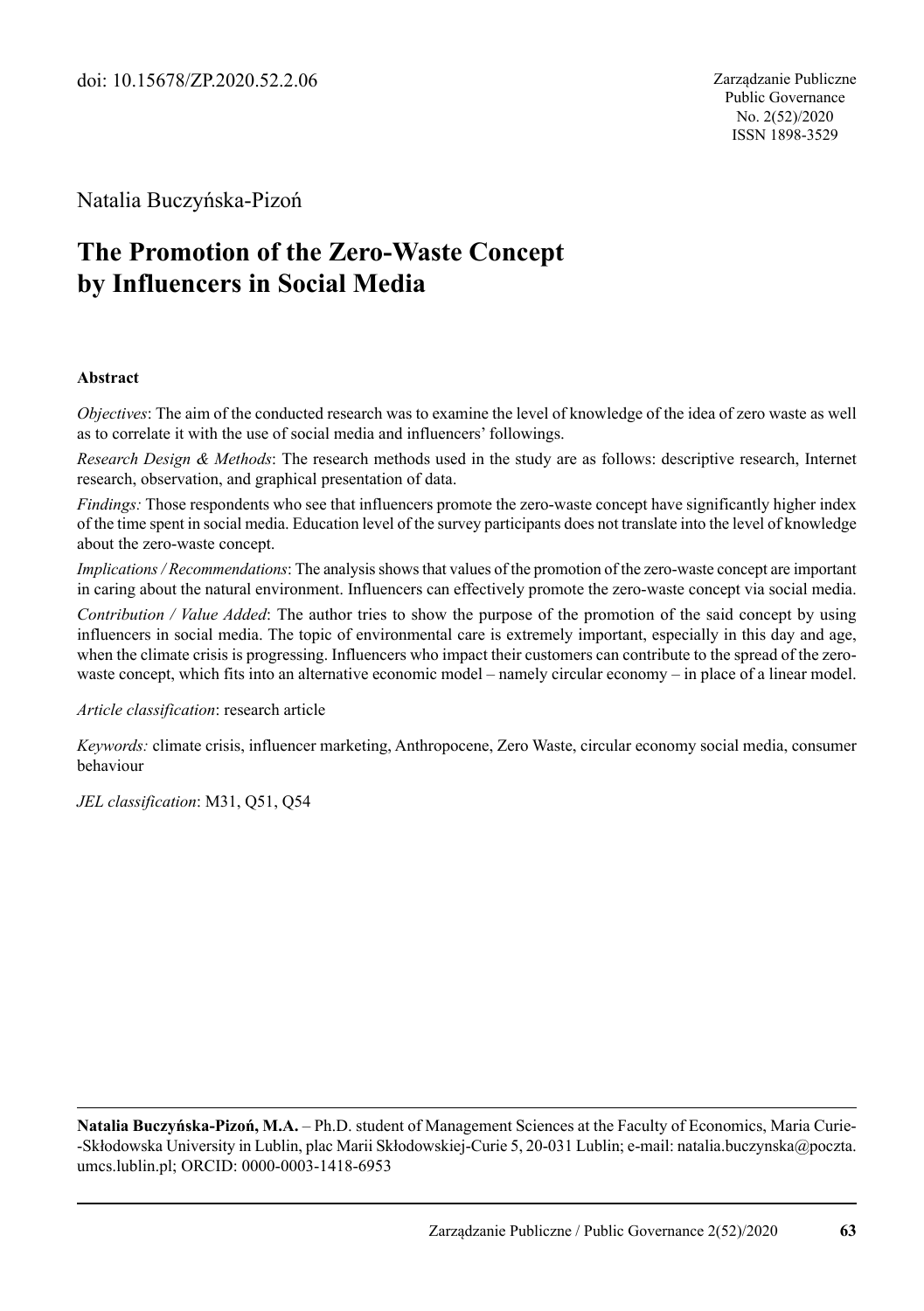# **Introduction**

In the era of the development of the Internet and social media, consumers' awareness regarding the use of plastic is gradually increasing. The perception of individual products or services that are not only supposed to satisfy consumer needs, but also to be environmentally-friendly, is constantly changing. The idea of zero waste is a concept which promotes lifestyle according to which a human being tries to produce as little waste as possible and not to pollute the environment. For example, consumers extensively promote buying coffee to go in their own reusable cups, packing sausage in their own food containers instead of a plastic bag offered by a supermarket, using their own cotton bags to pack bread or vegetables in a shop, etc. Consumers are becoming increasingly aware of the environmental impact of food packaging or elements such as plastic straws for drinks or unnecessary plastic films on perfume boxes. The concept of zero waste is not difficult to understand; it merely requires a change in habits to make our planet less polluted. The goal of the zero-waste concept has ethical, economic, and visionary dimensions as well as it aims to help people understand that all discarded materials are to become resources again.

# **Literature review**

Making purchases in an environmentallyfriendly way requires going beyond the needs of the company and considering the effects of each purchase in the long run. When looking at the zero-waste concept and the 5R principle, both the state – when it makes public statements – and the consumer – who makes daily decisions as to shopping – should ask themselves whether a given product is needed at all.

The aim of the zero-waste concept is to care for – and protect – the environment. Taking care of the environment is a utilitarian goal of any country. The circular economy model and the zero-waste concept – which itself is

part of the circular economy model due to its specificity and nature – aims to improve the quality of society, but also of future generations. Public procurement is the main driver of the transition to a circular economy. The European Union Circular Economy Plan includes actions to maintain resources in the economy as well as their value, contributing to a sustainable, lowcarbon, resource-efficient, and competitive economy. In order to achieve these objectives, social media influencers can be useful, which is also confirmed by the results of the study presented later in the article. For example, purchasing products with lower utility and energy or water consumption can help significantly reduce utility bills, while governments implementing green public procurement will be better placed to meet changing environmental challenges. The idea of zero waste is intended to motivate not only consumers or residents of the countries concerned, but, above all, the authorities of the countries so that they can set targets for reducing CO2 emissions, increasing energy efficiency, etc.

Green public procurement is the process by which public bodies seek to obtain goods, services, and works, whose environmental impact during their life cycle is lower than that of other goods, services, and works of the same character, which would have been ordered otherwise (Budzyński, 2020, pp. 37–38). Green public procurement can provide public authorities with financial savings, taking into account the cost of the products or services procured throughout their life cycle and not just through the prism of the purchase price  $(definition by the European Commission)<sup>1</sup>.$ 

Many authors around the world are conducting research on the introduction of the zero-waste concept, but research into the promotion of zero waste by influencers is rather uncommon compared to other aspects, such as the introduction of zerowaste activities into entire cities. Cole et al. (2014)

<sup>1</sup> See: https://www.uzp.gov.pl/baza-wiedzy/zrownowazone-zamowienia-publiczne/zielone-zamowienia (accessed: 22.11.2020).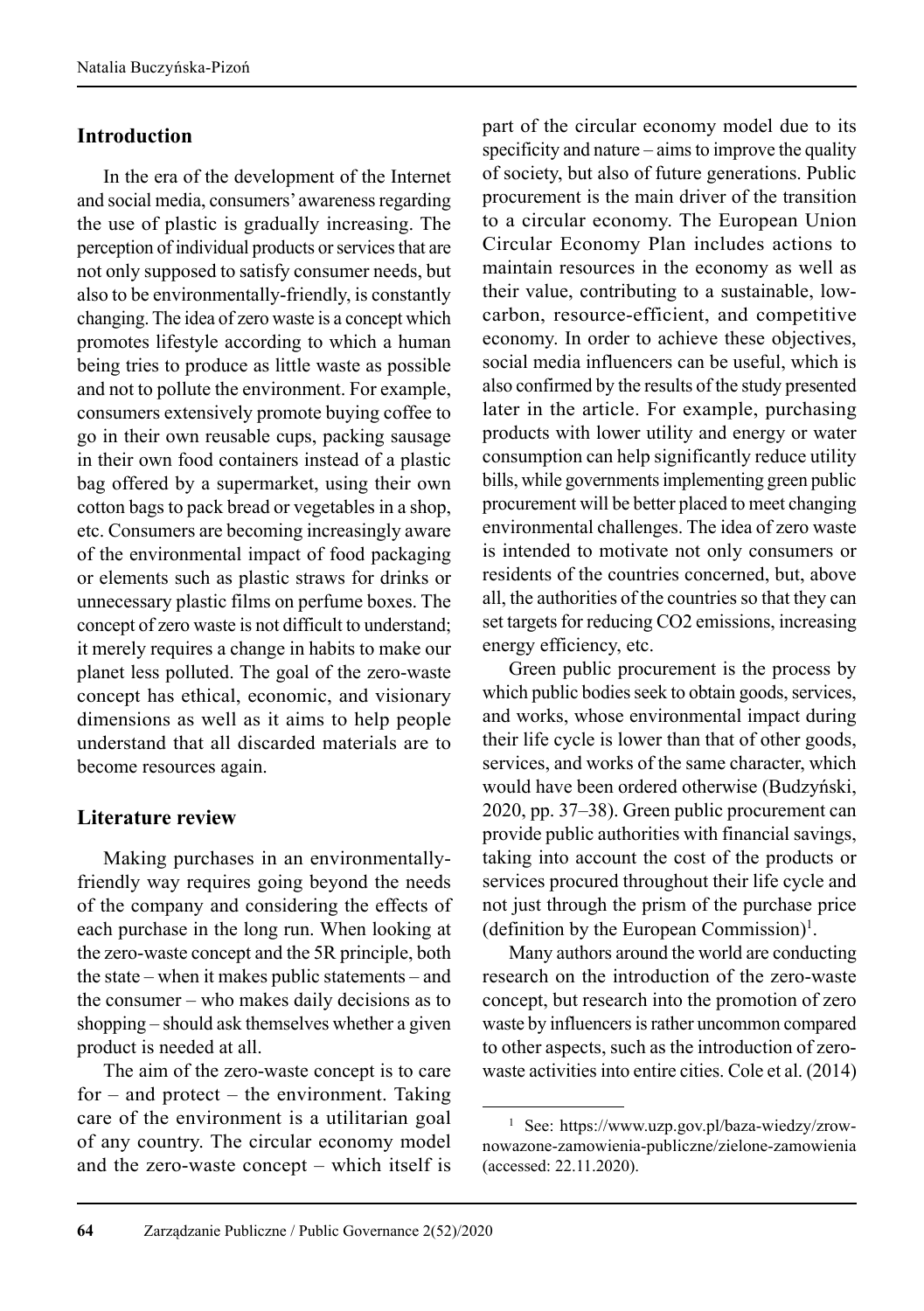conducted a case study on the development of a zero-waste strategy for the Charnwood Borough Council (a local authority in England), which established a household waste management system. The waste management system fits not only into the concept of zero waste, but also into the circular economy model. The project was subject to a broader public consultation, highlighting areas for review. The zero-waste system took into account local issues as well as national strategies and legislation (Cole et al., 2014, pp. 1–12.) On the other hand, a study by Săplăcan and Márton (2019) aimed at examining and outlining the behavioural dimensions of zerowaste lifestyles at the consumer level, a well as identifying the motivation of a given behaviour. According to the authors, waste reduction is considered by consumers to be the main dimension of lifestyle according to the concept of zero waste. Using one's own textile bags for confectionery or vegetables, one's own water bottle and food box, or refusing to use plastic straws and other disposable items for daily consumption could be managed independently of the surroundings, i.e. at the household level of each consumer. These individually executed efforts are seen by the authors' respondents as the main elements of the lifestyle in accordance with the idea of zero waste (Săplăcan & Márton, 2019, pp. 9–25, 58–60).

In contrast, other authors have conducted a study to explore how resource strategies to reduce waste and increase recycling affect people's exposure to hazardous chemicals when recycling materials. In order to investigate the flow of hazardous chemicals in recycled material, a mass flow analysis of plastics and paper was carried out at the European level. The results for 2012 show that 26% of plastic waste and 60% of paper consumed in Europe were recycled. This corresponds to the finding about 4% and 18% of annual demand in Europe, as the raw material re-enters the product cycle of recycled plastics and paper (Lee, Pedersen, & Thomsen, 2014, pp. 312–332).

To sum up the review of some studies into the subject, the field of zero waste is wide, but it has many research gaps that are worth investigating, as there is only one Planet Earth and it should be taken care of. Living in line with the idea of zero waste allows consumers to be more aware and spread the concept on a larger scale. Many consumers are not yet aware of the negative effects of reckless purchasing decisions. The limitation lies in the lack of knowledge of the concept, which is why the use of influencers for its promotion can be a very positive step. Social media continue to grow stronger and it is worth using their potential.

# **How influencers build consumer awareness**

Climate change is a controversial topic, but environmental protection is not controversial at all. People are increasingly aware of the fact that oceans and forests are getting more and more polluted. That is why humanity finally decided to take action to protect the environment and produce less pollution. We do not need to be like Greta Thunberg, it is enough to modify our daily habits. Social media such as Facebook or Instagram are an inherent part of our life, hence the enormous popularity of influencers who promote zero waste. Man-made degradation of the natural environment and the resultant disturbing news make us anxious. Media informs us about global warming, pollution of rivers and oceans, smog, droughts and floods caused by human activity. However, we can follow zero-waste rules every day to make the Earth a clean and safe place again. Our environmentally-friendly behaviour will help to protect the natural environment. Posts published by social media influencers can help us to be more zero waste.

In influencer marketing, digital opinion leaders such as bloggers, vloggers, owners of popular social media profiles, and also experts, use their images in social media. Media constitute a channel to communicate with their audiences (Sammis, Lincoln, & Pomponi, 2015, pp. 16–19). Social media influencers who interact with their audience are treated as ordinary and impartial people who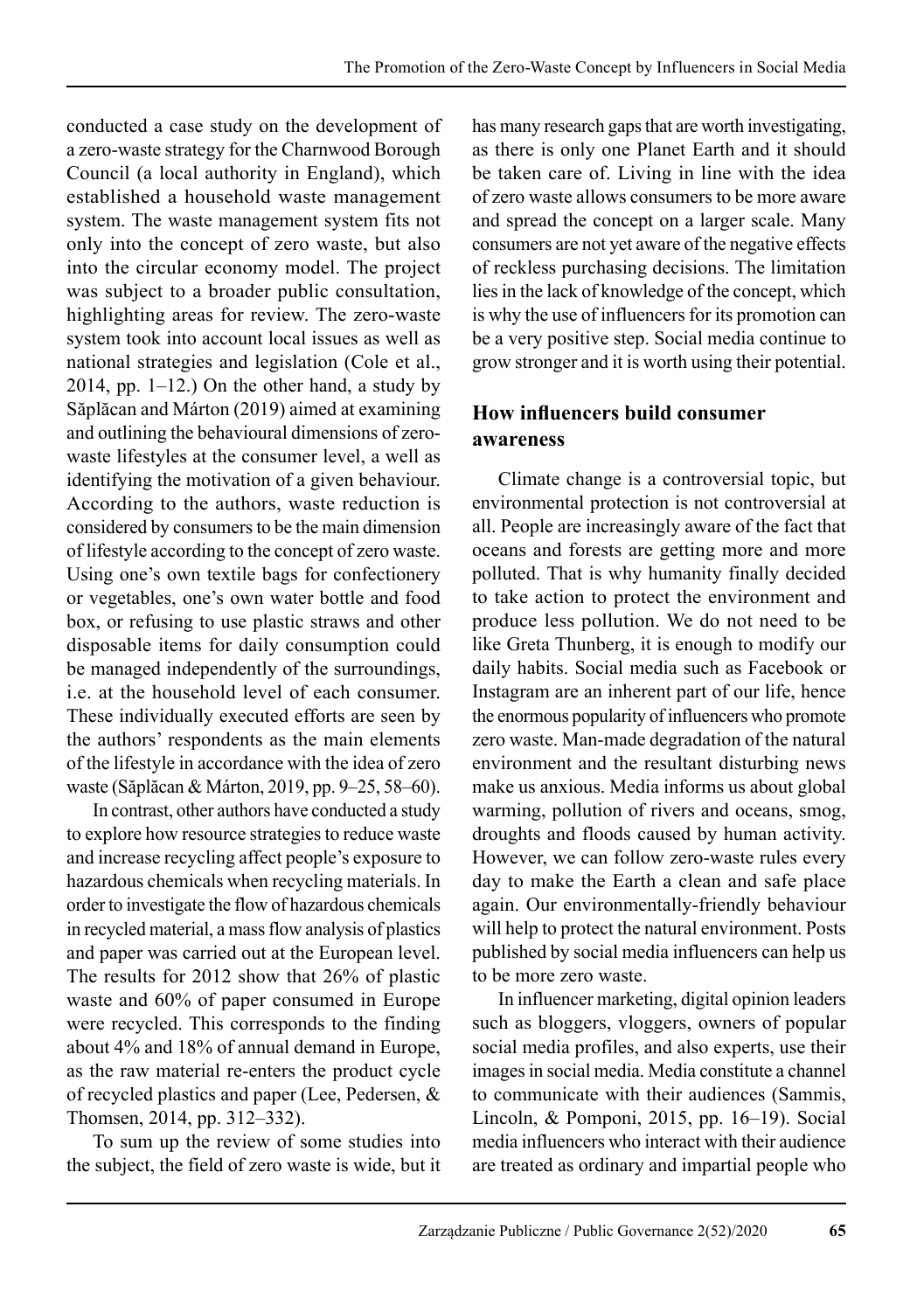present expertise in social media (Bareman, 2015, pp. 1–3).

Internet users treat influencers as friends and trust information published in social media by them. That is why influencers who promote zero waste may encourage consumers to be more eco-friendly, e.g. to reduce the amount of plastic in packaging, use reusable shopping bags, or stop packing a single lemon in a plastic bag (Futrell, 2004, pp. 147–149). Social media influencers who promote zero waste may persuade consumers in the same way as brands do. An influencer is perceived as an impartial person who is seeking to maximise profit. But in the case of zero waste, it is about maximising the welfare of the planet and not maximising corporate profits (Kiss & Bichler, 2008, pp. 233–240).

Consumers have more trust in recommendations from other people (even if they do not know them) than in brand communication in social media. When someone popular promotes a product, a brand becomes more reliable and its value is increasing. Such a type of communication enjoys a 'halo effect', i.e. a psychological tendency for unaware (automatic) attribution of consistent and positive features on first impression to an object or other accompanying objects (Talamas, Mavor, & Perrett, 2016, pp. 165–167).

When it comes to marketing communication, social media are a place which connects directly and meaningfully market participants who wish to interact voluntarily with an influencer. That is why following profiles of influencers who promote use of shampoo bars packed in cardboard boxes instead of shampoos in plastic bottles contributes to building awareness about a specific brand product. At the same time, it is an advertisement of a product which is less harmful for the natural environment. Social media constitute a communication channel which helps to keep steady relations and facilitate two-way communication with consumers at a relatively low cost. Another important characteristic of social media is their global extent (Szpura, 2019, pp. 197–199).

# **Zero waste as a concept supporting the circular economy model**

Circular economy is a modern concept of an economic system that involves less resource consumption and less waste. Circular economy is also intended to reduce emission and energy loss in a closed-loop system, where waste from one process is used in other process, not necessarily in the same industry (Linder & Williander, 2015, pp. 183–189).

In 2012, the Ellen MacArthur Foundation developed an idea which is currently treated as a basis for many definitions of circular economy. Reports created by the Ellen MacArthur Foundation describe the circular economy as a production (industrial) system that is aimed to use more renewable energy, eliminate use of toxic chemicals (reusing such substances is more difficult) and, more importantly, give back resources to the biosphere. Circular economy seeks to eliminate waste by well-thought-out design of products, systems, and business models. Circular economy model places emphasis on the modernisation and use of products, components and materials, as well repairing, refurbishment, and recycling. Circular economy uses natural resources such as solar and wind energy, biomass energy from waste collected within a whole value chain and a life cycle described as 'cradle to cradle'. It is a zero waste approach to product design (Braungart & McDonough, 2019, pp. 15–20; MacArthur, 2015, pp. 2–5). This holistic design approach is intended to manufacture products, which would not harm the ecosystem and quite the opposite – they would support the natural environment. The Ellen MacArthur Foundation has developed a set of six action areas for business, which emphasise advantages of circular economy, i.e. so called "RESOLVE" (MacArthur, 2015, pp. 2–5):

- **RE**generate
- **S**hare
- **O**ptimise,
- **L**oop,
- **V**irtualise,
- **E**xchange,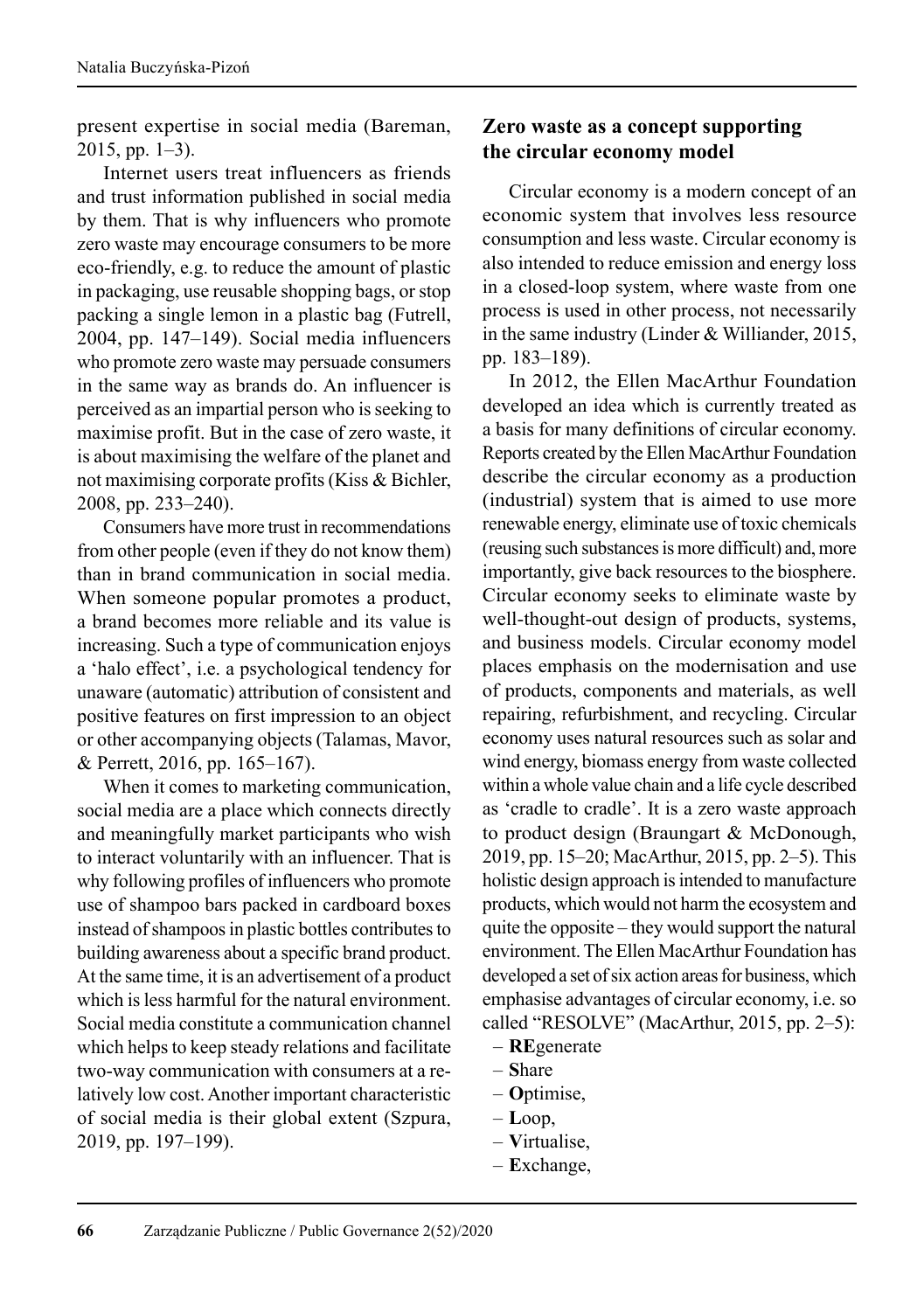Those action areas facilitate the utilisation of physical resources and also extend a product's life cycle, render the use of renewable resources instead of non-renewable resources, and improve the effectiveness of resource exploitation. All these action areas both accelerate as well as reinforce operations of the remaining elements of the circular economy.

Circular economy is promoted by the European Commission and many enterprises and business environments all over the world. Currently, business models are linear – they are based on continuous growth and involve the consumption of more and more natural resources as well as the production of a considerable amount of waste (Zielińska, 2019, pp. 339–341). The linear model is not sustainable and does significant harm to the natural environment. A final stage of the linear business model entails the accumulation of waste on dumping grounds and leads to a loss of energy contained in the product. Burning or recycling unusable goods reduces energy use, but reusing products helps to save energy(Nowaczek, Kulczycka, Smol, Avdiushchenko, & Hausner, 2017, pp. 19–27).

# **The origin and definition of the zero-waste concept**

The term 'zero waste' was used for the first time by Dr Paul Palmer in the 1970s<sup>2</sup>. Dr Palmer is a founder of the Zero Waste Systems Inc. in Oakland, California. The company recycles chemical resources utilised in electronic equipment. Since that time, the zero-waste movement has been slowly growing – it is focused on environmental issues and a conscious approach to waste in the economy, i.e. circular economy. Dr Palmer established the Zero Waste Institute to promote reusable product design. The zero-waste movement gained more publicity in the period of 1988–2002. Dr Daniel Knapp, the representative of the Urban Ore from Berkeley, California,

held a series of meetings with governments, entrepreneurs, and residents of big cities during his journey throughout Australia (Węgrowska, 2017, pp. 10–13). He talked about ways to maximise the recovery of materials and minimise waste from recycling and composting. In 2003 in Beaumarisna (Wales), during an international meeting, the Zero Waste International Alliance's Charter Principles were discussed and developed (Silva, Rosano, Stocker, & Gorissen, 2017, pp. 547–549).

The Zero Waste International Alliance, which is an international organisation, was established to promote positive alternatives for storing and burning waste as well as to increase social awareness about the social and economic benefits of circular economy. This approach treats waste as a resource base which supports employment and business opportunities (Song & Zeng, 2015, pp. 199–202). Living a zero-waste life involves simple technologies and methods that exist in every population all over the world. The Zero Waste International Alliance connects interested business environments with leaders in the zero-waste movement, who can provide communities with models, designs, human capital, and means to facilitate the development of zero-waste companies. Zero-waste product design and packing entails manufacturing that allows products to be repaired, restored, processed, and reused in other related industries (Zaman & Lehman, 2011, pp. 177–179).

Zero waste is not limited only to rational waste management, but it also recommends recycling optimisation. It aims to create and use new innovative methods to minimise waste. Zero waste motivates consumers to care for the environment more, not only through recovery and recycling processes. Recycling involves using waste as a secondary raw material in industrial processes. However, recycling concentrates directly on the waste problem and not on the source of the problem. The zero-waste approach aims for the smart redesign of industrial and trade practices to eliminate as much waste as possible (Zaman & Lehmann, 2011, pp. 177–187).

<sup>2</sup> See https://zerowasterepublic.com/the-zero-wastemovement/.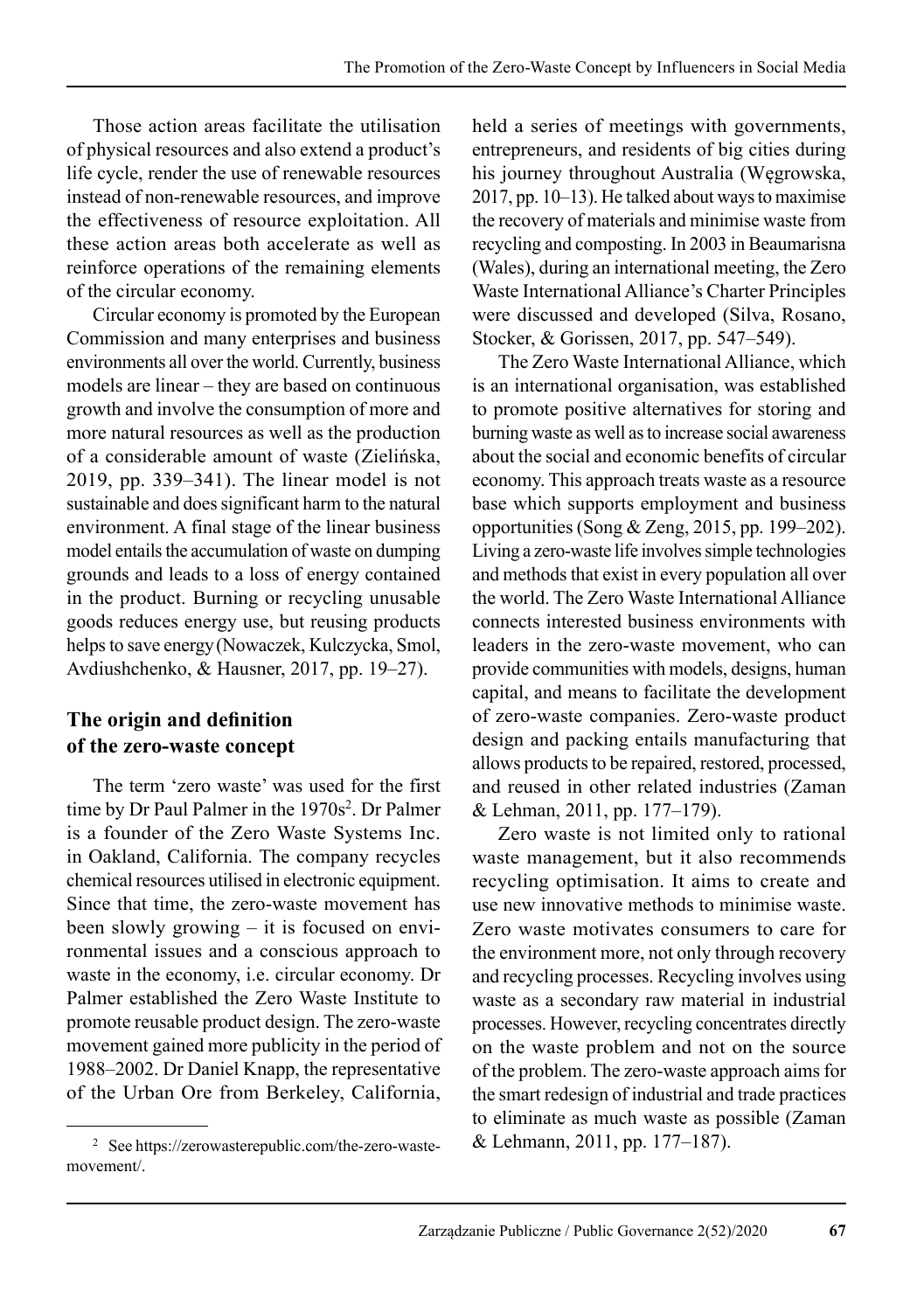#### **The 5R concept – Bea Johnson**

Bea Johnson reduces waste on a daily basis of her family life. Currently, annual waste produced by her four-member family can fit into 1 litre jar. Her blog and book titled *Zero Waste Home* became very popular; the book was translated into 12 languages. When it achieved bestseller status, Johnson became a prime mover of the global zerowaste movement; she also received the 'Green Award'. Johnson uses her icon status to promote zero waste. Owing to growing media attention, she has been invited to universities, company events, conferences, and fairs. She has been present in media all over the world – from *New York Times* to BBC. Johnson became a global promoter of zerowaste life. She has about thousand followers on Instagram, 152 thousand fans on her fan page on Facebook, and 45 thousand subscribers on Youtube.

Zero production of waste means that in practice we need to follow several rules known as the 5R concept:

- **R**efuse say no to shopping which does not suit your needs, e.g. when you are tempted by sales promotion. Consumers often decide to buy a product they do not need. Refusing means saying no to disposable packaging and products, whose production is harmful to the environment and which generate waste and pollution, e.g. plastic straws, plates, cutlery;
- **R**educe reduce your shopping to the minimum. Buy only essential goods and follow the principles of minimalism;
- **R**euse give a second life to an empty jam jar and fill it with your own home-made jam, and use glass coffee jars to store rice, groats, or cereal. Waste can often be reused;
- **R**ecycle make sure that items you do not need are recycled and reused. Sort waste properly (paper can be reused up to 6 times) and take it to waste collection points. Recycle whatever you can, even household items (you can make a shopping bag from an old bed sheet);
- **R**ot compost organic waste, use it to produce energy or a natural fertiliser.

Other actions could be added:

- **R**epair mend your clothes on your own (e.g. those that are seemingly not suitable for wearing), go to a shoemaker to mend your shoes instead of buying a new pair, weld a broken bicycle frame, solder a broken cable;
- **R**emember you have a choice what to buy.

# **Material and methods**

For the purpose of this article, a survey was carried out to examine knowledge of the 'zero waste' term as well as to associate it with social media use and following influencers. It was an exploratory study, because it is the author's first study on the relation between social media influencer marketing and zero waste knowledge. 251 respondents took part in the survey, out of which 247 included complete answers. The main objective of the study was exploration. The selection of the sample was the snowball method. The first stage of the study was to measure the questionnaire. The trial was made up of selfselected volunteers.

The purpose of the survey was to research how knowledge of the zero-waste concept correlates with social media use, time spent in social media, the respondents' education, and promotion of zero waste by influencers.

The questionnaires were distributed to respondents electronically; anonymity was ensured. The respondents answered questions with different types of scales. The survey was carried out from 19 to 25 September, 2019.

Most of the respondents were women (68%). The respondents were predominantly young people aged 15–24 (36%) and 25–34 (53%). This could be attributed to the fact that it is mostly people from these age groups who have come across terms such as 'marketing influencer', 'social media', and 'zero waste'. These groups also have more leisure time, which allows them to take part in the survey. The respondents are generally people with secondary education (68%) and higher education (32%). The respondents are residents of towns with a population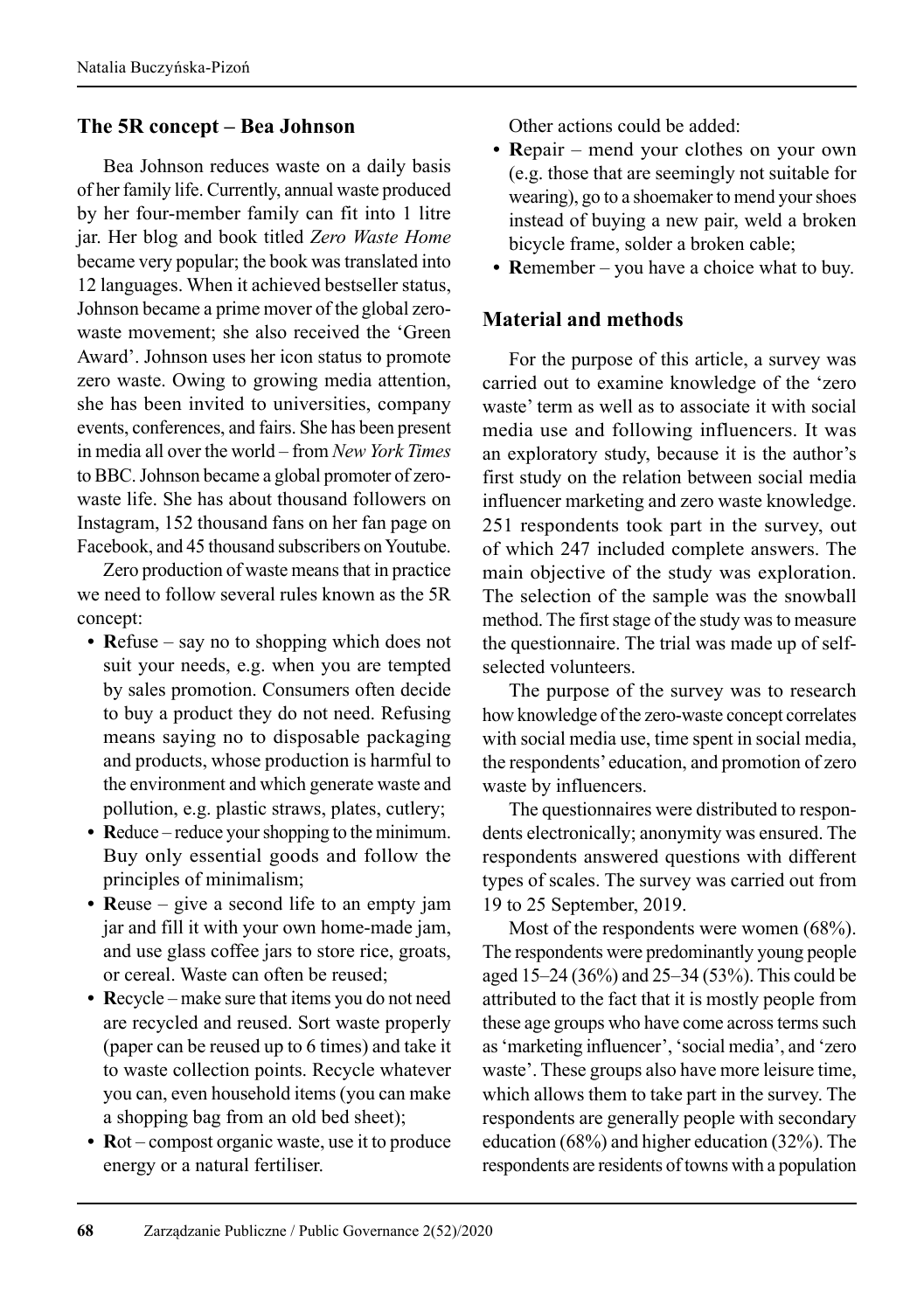of more than 100 thousand (53.5%), country (20%), and small towns (22%). Income of the respondents is proportionally diversified, although almost half of the respondents earn a monthly salary of no less than 2,500 PLN per person in an individual household. Most of the respondents earn income of more than 3,000 PLN (31%), while 11% earn a living of 2,001–2,500 PLN. The respondents are formally educated, which can explain the level of income.

#### **Results and discussion**

#### *Descriptive analysis of variables*

The analysis takes into account responses of 247 respondents. It starts with testing normality of the distribution of the analysed indices. The survey was analysed with the SPSS – a statistical analysis software.

The Kolmogorov–Smirnov test showed that the distribution of the 'social media use' and 'time spent in social media' indices does not differ from normal distribution substantially. That is why in further analysis I decided to use the non-parametric Mann Whitney U test instead of the parametric t-student test for independent groups in order to compare two groups regarding the indices.

When it comes to the index of social media use, the respondents obtained results from 1 to 6. The average of the index was 3.06. Half of the respondents achieved higher results, while half – lower than 3. Standard deviation indicates a moderate the differentiation of index results in the analysed group.

For the index of time spent in social media, the respondents' results were from 1 to 6. The average of the index was 3.73. Half of the respondents obtained results higher than 3.86, while the other half had lower results. The standard deviation shows a moderate differentiation of the index in the analysed group.

The following Tables and Figures present distributions of the results of the analysed indices in a graphic form.

As many as 2 out of 3 respondents (67.2%) have higher education, whereas 28.3% have secondary education. Far less respondents have vocational education  $(2.8\%)$  or primary education  $(1.6\%)$ . Since only a small number of the respondents have primary or vocational education, they were put in one category, namely 'primary and vocational education' in order for me to examine the correlation between the level of education and knowledge of the zero-waste concept.

The vast majority of the respondents (70.4%) have heard about the zero-waste concept. The

|                            |       | Kolmogorov–Smirnov |            |
|----------------------------|-------|--------------------|------------|
| Indices                    | $K-S$ |                    |            |
| Use of social media        | 0.266 | 247                | $0.001***$ |
| Time spent in social media | 0.188 | 247                | $0.001***$ |

Table 1. Normality tests of the analysed indices

Source: own elaboration.

Table 2. Descriptive statistics of the analysed indices

| <b>Indices</b>             |     | Min | Max |      | Мe   | <b>SD</b> |
|----------------------------|-----|-----|-----|------|------|-----------|
| Use of social media        | 247 |     |     | 3.06 | 3.00 | 1.09      |
| Time spent in social media | 247 |     |     | 3.73 | 3.86 | 0.87      |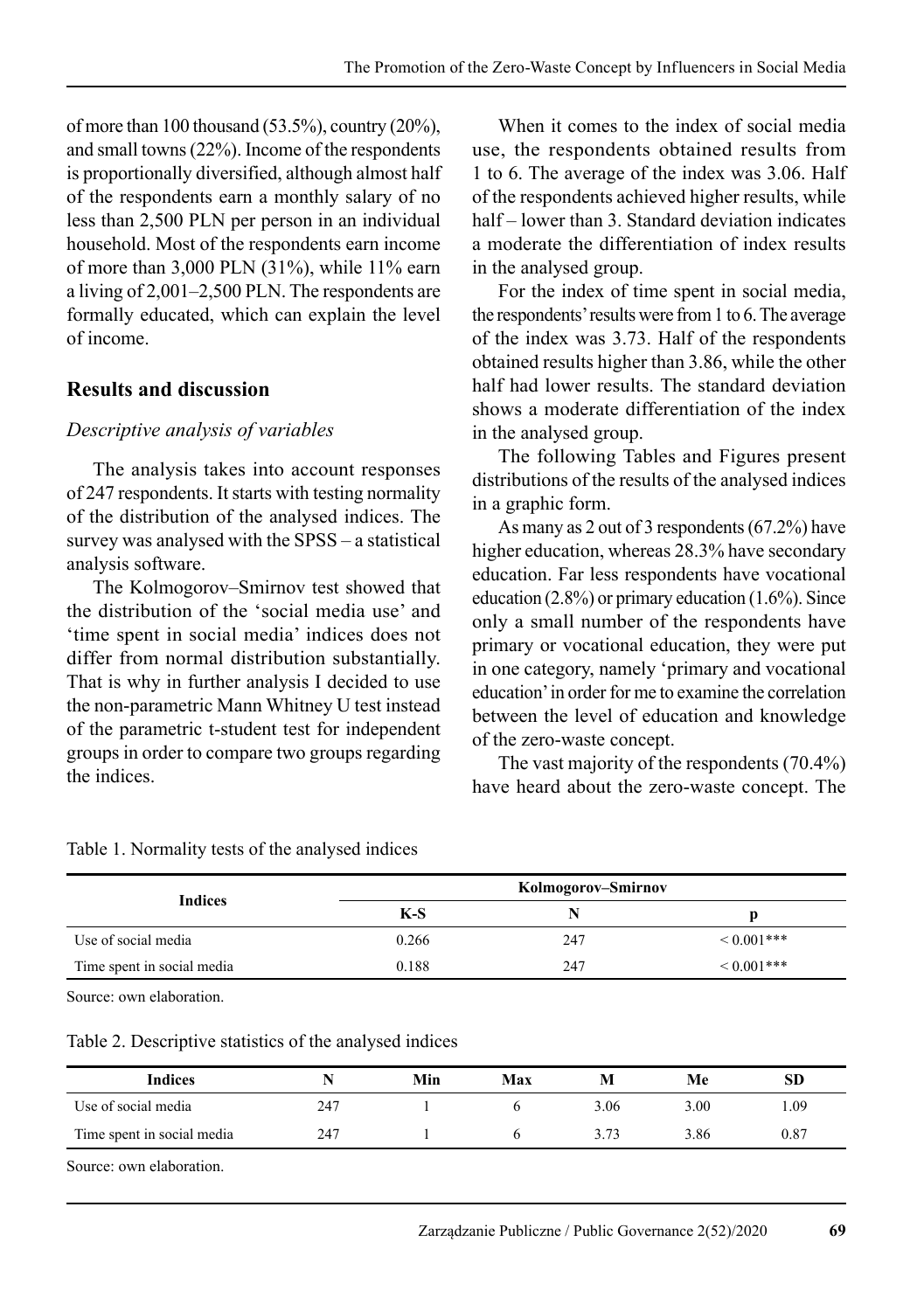remaining 29.6% of the respondents have not heard about this concept.

Less than half of the respondents (42.9%) recognises promotion of the zero-waste concept by influencers. The remaining respondents (57.1%) do not notice that influencers promote the zerowaste concept.



Figure 1. Histogram of the distribution of the 'use of social media' index

Source: own elaboration.



Figure 2. Histogram of the distribution of the 'time spent in social media' index

Source: own elaboration.

#### Table 3. Education of the respondents

| <b>Education</b>     | N   | $\frac{0}{0}$ |
|----------------------|-----|---------------|
| Primary education    | 4   | 1.6           |
| Vocational education | 7   | 2.8           |
| Secondary education  | 70  | 28.3          |
| Higher education     | 166 | 67.2          |
| Total                | 247 | 100.0         |

Source: own elaboration.

#### *Dependency analysis*

In order to verify whether social media use and the time spent in social media correlate with the perception that influencers promote zero waste, people who have heard about zero waste were compared (with regard to the 'social media use' and 'time spent in social media' indices) with those who have not heard about this. Another comparison was between those respondents who had noticed that zero waste was promoted in social media with those who had not.

The Mann-Whitney U Test showed that people who have heard about zero waste differ significantly from those who have not heard about it with regard to both the index of social media use and the index of time spent in social media. It turns out that the respondents who have heard about zero waste are characterised by a significantly higher index of social media use and, at the same time, by a substantially lower index of time spent in social media than people who have not heard about the zero-waste concept.

|  |  | Table 4. Comparison of people who have heard about the zero-waste concept with those who have not |  |  |  |
|--|--|---------------------------------------------------------------------------------------------------|--|--|--|
|  |  | heard about the concept with regard to the use of social media and the time spent in social media |  |  |  |

| <b>Indices</b>             | Have you heard about the zero-waste concept? |      |           |      |                |           | <b>Mann–Whitney</b><br><b>U</b> test |          |  |
|----------------------------|----------------------------------------------|------|-----------|------|----------------|-----------|--------------------------------------|----------|--|
|                            |                                              | Yes  |           |      | N <sub>0</sub> |           |                                      |          |  |
|                            | M                                            | Me   | <b>SD</b> | M    | Me             | <b>SD</b> | z                                    | D        |  |
| Use of social media        | 3.17                                         | 3.00 | 1.10      | 2.79 | 3.00           | 1.04      | $-2.233$                             | $0.026*$ |  |
| Time spent in social media | 3.69                                         | 3.86 | 0.82      | 3.84 | 4.00           | 0.98      | $-2.275$                             | $0.023*$ |  |

Source: own elaboration.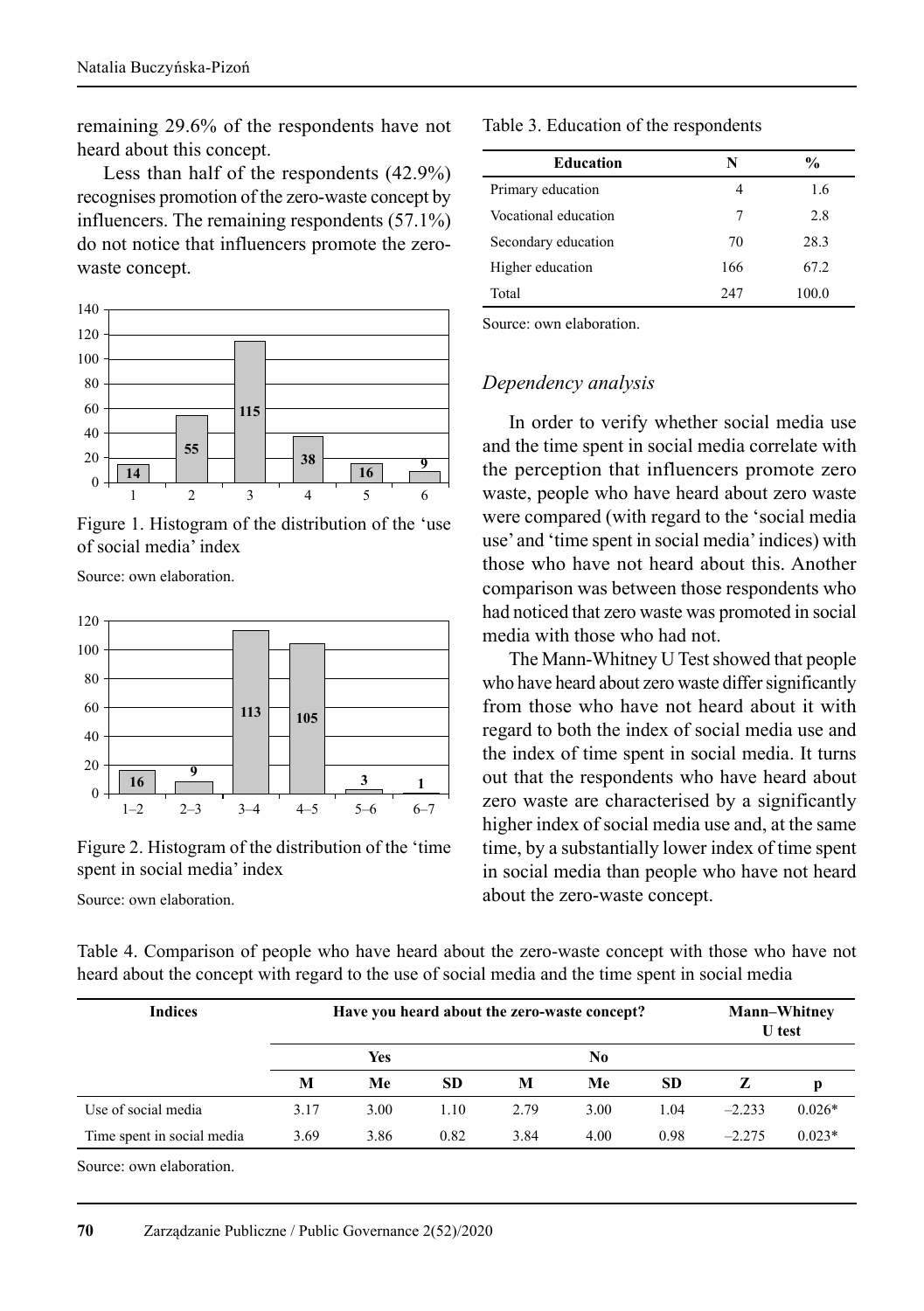| <b>Indices</b>             | Do you notice that influencers promote the zero-waste<br>concept? |      |           |      |      |           |          | <b>Mann-Whitney</b><br><b>U</b> Test |  |  |
|----------------------------|-------------------------------------------------------------------|------|-----------|------|------|-----------|----------|--------------------------------------|--|--|
|                            |                                                                   | Yes  |           |      | No   |           |          |                                      |  |  |
|                            | М                                                                 | Me   | <b>SD</b> | M    | Me   | <b>SD</b> |          | p                                    |  |  |
| Use of social media        | 3.19                                                              | 3.00 | 1.05      | 2.97 | 3.00 | 1.10      | $-1.528$ | 0.126                                |  |  |
| Time spent in social media | 3.70                                                              | 3.79 | 0.69      | 3.78 | 4.00 | 0.94      | $-2.087$ | $0.037*$                             |  |  |

Table 5. Comparison of people who notice that influencers promote the zero-waste concept with those who do not recognise this with regard to the use of social media and the time spent in social media

Source: own elaboration.

The Mann-Whitney U Test showed that persons who had noticed that influencers promote zero waste differ substantially from those who did not observe that, also when it comes to the index of time spent in social media. It turns out that the respondents who did not recognise that influencers promote zero waste are characterised by a significantly higher index of the time spent in social media in contrast to those who did notice that influencers promote zero waste. In the case of the index of social media use, there was not a statistically significant difference between the groups.

The Chi-2 test did not show any significant correlation between education and the knowledge of the zero-waste concept. It turns out that similar numbers of people with secondary education (72.9%), higher education (69.9%), and primary/ vocational education (63.6%) heard about zero waste.

#### *Summing up the results*

Consumers make purchasing decisions by taking into account opinions of other people, even if they do not know them. Zero waste may be promoted in an original and unobtrusive way. Social media influencers are able to reach wide audiences. Showing zero waste and eco-friendly practices allows influencers to create relations via social media.

Social media provide a communication channel which helps people to promote eco-friendly practices, which was confirmed in the research. The respondents came across this term mostly online. The specific nature of social media – i.e. posting pictures with comments, videos, and live streaming – helps to promote zero waste. Influencers use social media to promote this concept among people who are interested in zero waste. They use e.g. hashtags to spread their ideas.

Table 6. Correlation between education and knowledge of the zero-waste concept

| total |               |  |
|-------|---------------|--|
|       |               |  |
| N     | $\frac{6}{9}$ |  |
| 174   | 70.4          |  |
| 73    | 29.6          |  |
| 247   | 100.0         |  |
|       |               |  |
|       |               |  |

Source own elaboration.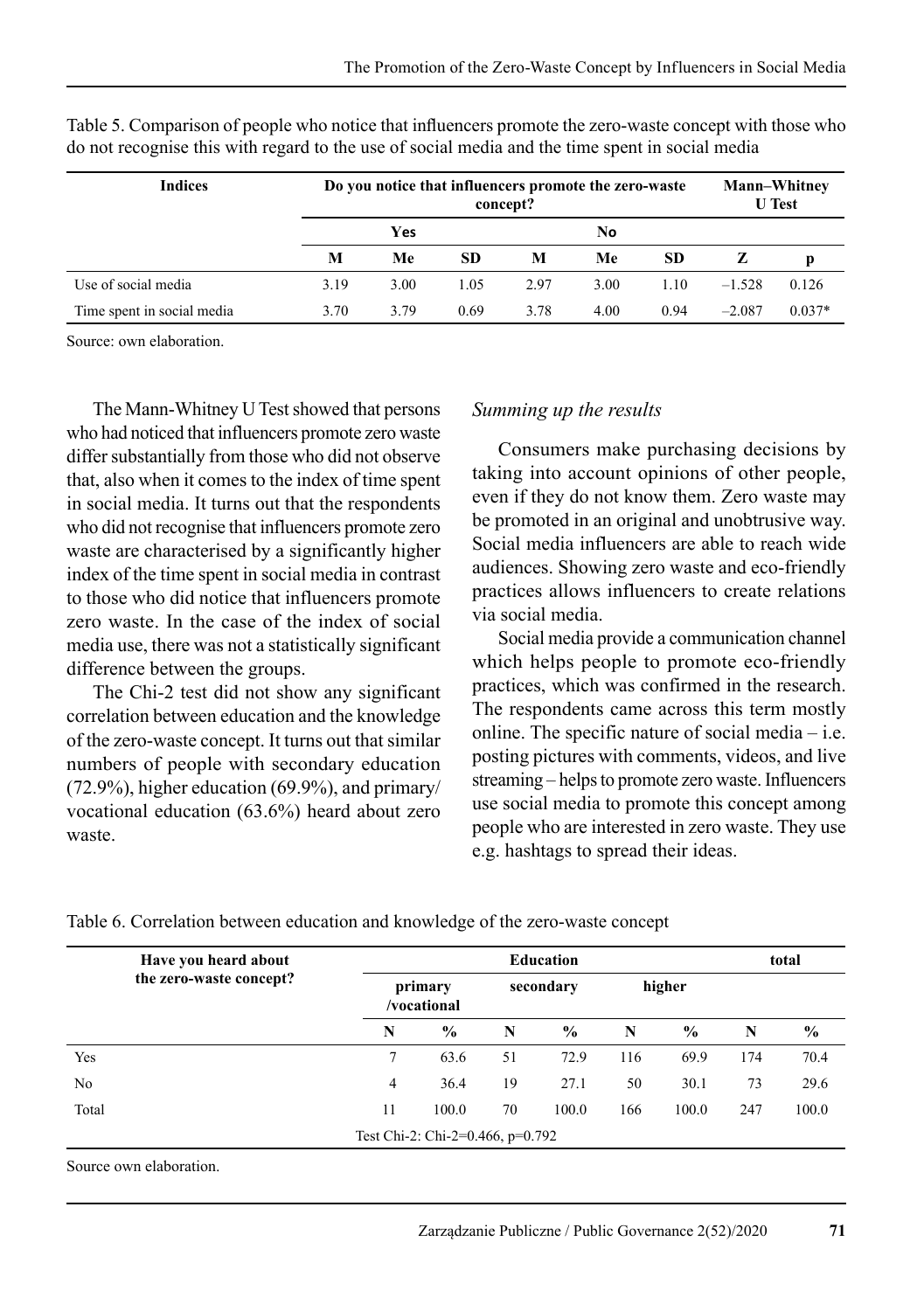The vast majority of the respondents have heard about zero waste. Less than half of the respondents notice that influencers promote zero waste in social media. People who have heard about zero waste differ significantly from those who have not heard about this when it comes to the index of time spent in social media. The index was significantly lower than in the case of people who do not use social media. The respondents who recognise that influencers promote zero waste have a significantly higher index of the time spent in social media. The education level of survey participants does not translate into the level of knowledge about zero waste.

The survey also proved that followers watch influencers voluntarily and this is why they decide to take up a challenge and live a zero-waste lifestyle, or just simply follow influencers and their zerowaste practices. Zero-waste influencers use simple everyday life examples and this can make people eager to follow their steps. The use of social media makes influencers more authentic. The specific nature of social media allows influencers to post photos and videos, live streaming, InstaStories (videos available to the followers for 24 hours) in order to regularly show their activities. To promote zero-waste lifestyle, influencers share their shopping with reduced plastic content or plastic-free, present ideas of how to avoid throwing away food, or show methods of making cleaning supplies using e.g. baking soda.

# **Concluding remarks**

The world suffers from an ecological, economical, and health crisis. Natural resources are depleting, the economy is unstable, and living standards in many places all over the world are record low. Although there are less and less natural resources, consumers still buy petroleum products. Local economies are waning and consumers choose branded foreign products. Consumers are accustomed to comfortable shopping; however, their comfort is not good for the Planet. Consumer choices have a direct impact on the natural environment, economy, and people's health. Many feel the need to live an eco-friendly lifestyle and would like to learn what more they can do for the natural environment apart from recycling. This is why social media influencers have a chance to contribute to spreading ecofriendly practices and show that it is not difficult to adopt them; it is just a matter of modifying habits. Circular economy is a challenge for the whole humanity; it requires changing habits and thinking about natural resources. Making purchases in an environmentally-friendly way requires going beyond corporate needs and considering the long-term effects of each purchase. When looking at the zero-waste concept and the 5R principle, both the state – when it makes public statements – and the consumer, who makes daily purchasing decisions, should ask themselves whether the purchase of a given good is needed at all. However, implementing a zero-waste lifestyle is not as difficult as the transformation of the economy model is. Zero waste involves the reduction of waste at many stages – from shopping, through usage (i.e. an adequate storage of food so that it can be eaten before it goes off), the maintenance of equipment so that it can be used longer, to the management of leftovers (composting kitchen waste and reusing and repurposing objects to give them a second life). It is enough when consumers start making little steps every day. However, circular economy sets goals such as production of goods which can be easily reused, disassembled and reassembled, or recycled. The zero-waste concept and its application can support the implementation of the circular economy model if instead of using raw materials more consumers start to reuse materials that are recyclable.

In the described study, I wanted to explore this topic in depth. In my previous paper (Buczyńska-Pizoń, 2021), I researched influencers themselves; now I want to focus on those who are engaged in promoting topics as important as taking care of the environment. I believe that influencers who promote zero waste are one of such groups. I am convinced that this subject is worth a more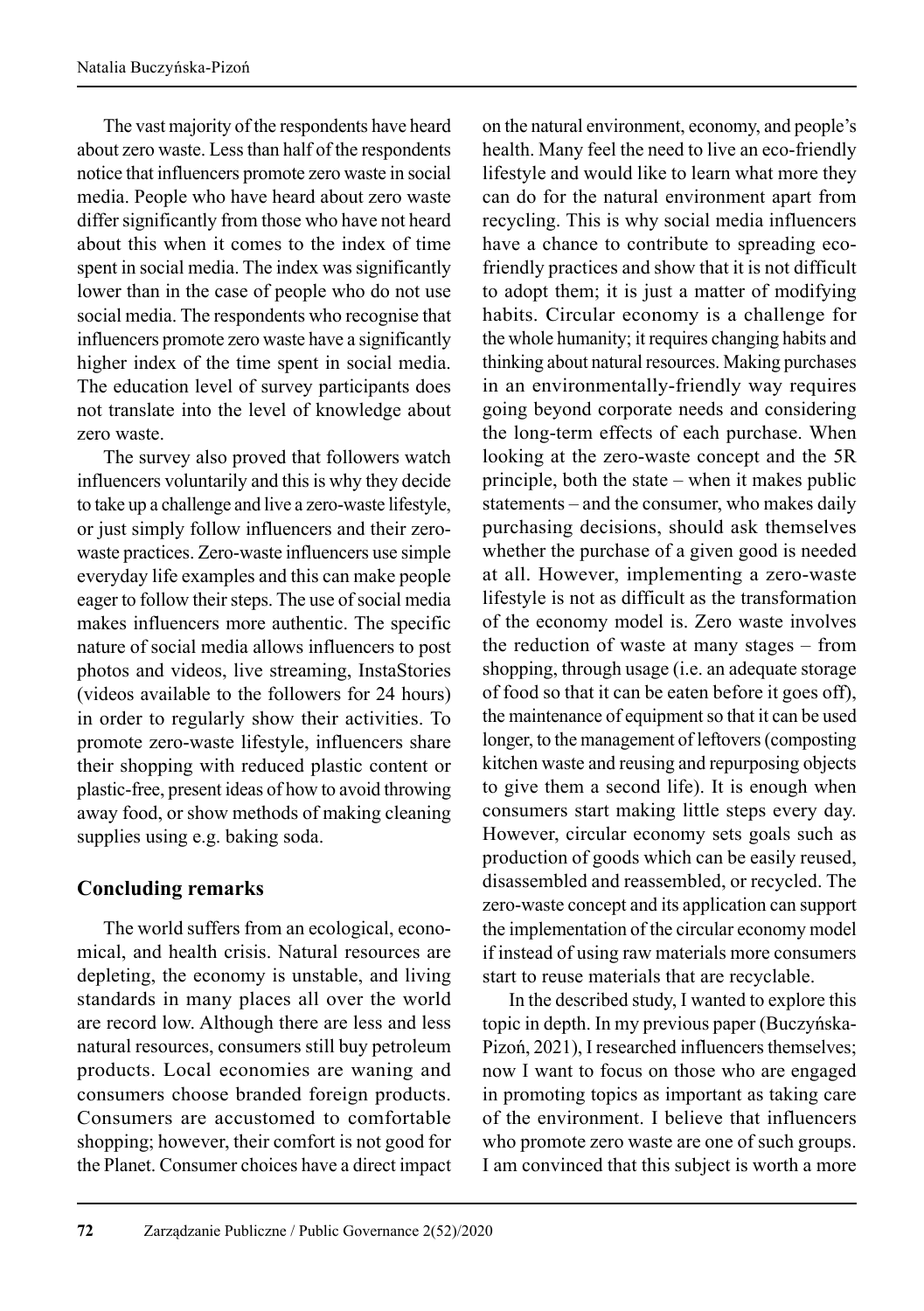extensive exploration. The field of zero waste is very wide, but it has many research gaps that need to be filled; the Planet Earth is one and it should be taken care of. Living in line with the idea of zero waste allows consumers to be made aware. The concept of zero waste should be spread on a larger scale; many consumers are not yet aware of the negative effects of reckless purchasing decisions. The limitation, however, lies in the general lack of knowledge of this concept, which is why the use of influencers for its promotion can be a positive step. Social media continue to grow stronger and their potential should be used. In my next studies, I want to research the popularity of individual influencers and their recognition among respondents, as well as investigate consumers' actual zero-waste practices.

#### **References**

- Buczyńska-Pizoń, N. (2021). Nowe trendy społeczno-ekonomiczne a rozwój przedsiębiorstwa. In P. Antonowicz, A. Malinowska, J. Siciński, & U. Zaremba (Eds.), *Przedsiębiorstwo w obliczu zmian społecznych, gospodarczych i technologicznych* (pp. 125–138). Oficyna Wydawnicza Aspra.
- Budzyński, T. M. (2020). Environmental Aspects in Polish Public Procurement System. In K. Daszyńska-Żygadło, A. Bem, B. Ryszawska, E. Jáki, & T. Hajdíková (Eds.), *Finance and Sustainability* (pp. 37–47). Springer.
- Casaló, L. V., Flavián, C., & Ibáñez-Sánchez, S. (2018). Influencers on Instagram: Antecedents and consequences of opinion leadership. *Journal of Business Research 117*.
- Cole, C., Osmani, M., Quddus, M., Wheatley, A., & Kay, K. (2014). Towards a zero waste strategy for an English local authority. *Resources, Conservation and Recycling, 89*, 64–75.
- Curran, T., & Williams, I. D. (2012). A zero waste vision for industrial networks in Europe. *Journal of Hazardous Materials, 207*, 3–7.
- Dhanesh, G. S., & Duthler, G. (2019). Relationship management through social media influencers: Effects of followers' awareness of paid endorsement. *Public Relations Review, 45*(3).
- MacArthur, E. (2013). Towards the circular economy. *Journal of Industrial Ecology, 2*, 23\_44.
- Geissdoerfer, M., Savaget, P., Bocken, N. M., & Hultink, E. J. (2017). The Circular Economy: A new sustainability paradigm? *Journal of Cleaner Production, 143*, 757–768.
- Geng, Y., & Doberstein, B. (2008). Developing the circular economy in China: Challenges and opportunities for achieving 'leapfrog development'. *The International Journal of Sustainable Development & World Ecology, 15*(3), 231–239.
- Gronlund, J. (2015). Branding the 'Circular Economy' for Millennials. *Biznology*, August 12, 2015, https:// biznology.com/2015/08/branding-circular-economymillennials/ (accessed: 23.07. 2017).
- Johnson, B. (2013). *Zero waste home: The ultimate guide to simplifying your life by reducing your waste*. Simon & Schuster.
- Kiss, C., & Bichler, M. (2008). Identification of influencers: Measuring influence in customer networks. *Decision Support Systems, 46*(1), 233–253.
- Europejska, K. (2015). Closing the loop: An EU action plan for the Circular Economy. *Komunikat Komisji do Parlamentu Europejskiego, Rady, Europejskiego Komitetu Ekonomiczno-Społecznego i Komitetu Regionów, COM*, p. 614.
- Korhonen, J. (2004). Industrial ecology in the strategic sustainable development model: Strategic applications of industrial ecology. *Journal of Cleaner Production, 12*(8–10), 809–823.
- Korhonen, J., Honkasalo, A., & Seppälä, J. (2018). Circular economy: The concept and its limitations. *Ecological Economics, 143*, 37–46.
- Kulczycka, J., & Głuc, K. (Eds.). (2017). *W kierunku gospodarki o obiegu zamkniętym. Perspektywa przemysłu*. Wydawnictwo IGSMiE PAN.
- Lee, J., Pedersen, A. B., & Thomsen, M. (2014). The influence of resource strategies on childhood phthalate exposure: The role of REACH in a zero waste society. *Environment International, 73*, 312–322.
- Lieder, M., & Rashid, A. (2016). Towards circular economy implementation: A comprehensive review in context of manufacturing industry. *Journal of Cleaner Production, 115*, 36–51.
- Linder, M., & Williander, M. (2017). Circular business model innovation: Inherent uncertainties. *Business Strategy and the Environment, 26*(2), 182–196.
- Markard, J., Raven, R., & Truffer, B. (2012). Sustaina bility transitions: An emerging field of research and its prospects. *Research Policy, 41*(6), 955–967.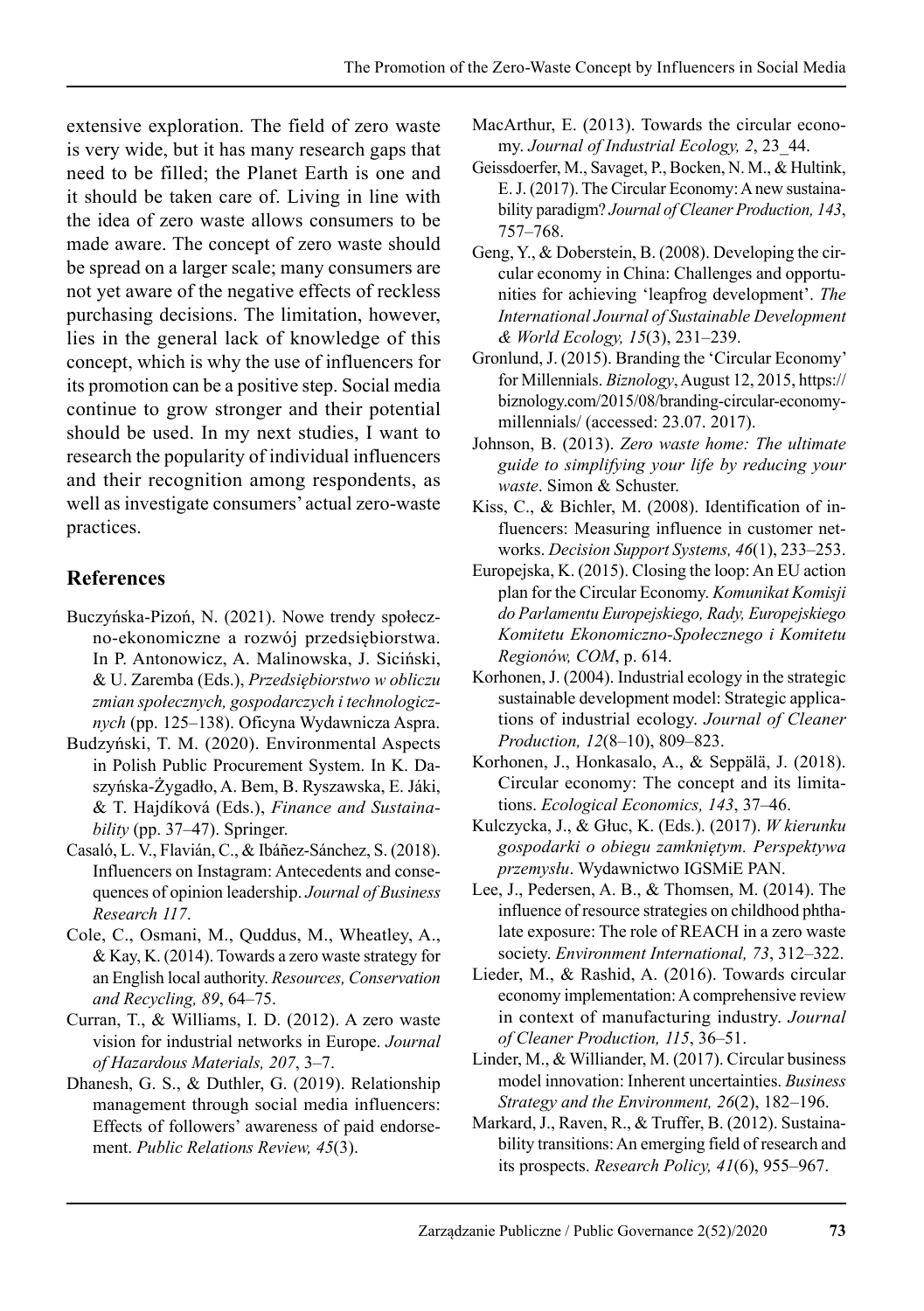- Hannon, J., Zaman, A., Rittl, G., Rossi, R., Meireles, S., & Palandi, F. E. D. (2019). Moving Toward Zero Waste Cities: A Nexus for International Zero Waste Academic Collaboration (NIZAC). In W. L. Filho & U. Bardi (Eds.), *Sustainability on University Campuses: Learning, Skills Building and Best Practices* (pp. 379–414). Springer.
- Nalewajek, M., & Mącik, R. (2013) The role of social media in building awareness of responsible consumption. *Active Citizenship by Knowledge Managements & Innovation: Proceedings of the Management, Knowledge and Learning International Conference 2013*.
- Nowaczek, A., Kulczycka, J., Smol, M., Avdiushchenko, A., & Hausner, J. (2017). Badania postaw i poziomu świadomości w obszarze gospodarki o obiegu zamkniętym. In J. Kulczycka & K. Głuc (Eds.), *W kierunku gospodarki o obiegu zamkniętym. Perspektywa przemysłu* (pp. 19–27). Wydawnictwo IGSMiE PAN.
- SÄ fplÄ fcan, Z., & Márton, B. (2019). Determinants of Adopting a Zero Waste Consumer Lifestyle. *Regional and Business Studies, 11*(2), 25–39.
- Scheepens, A. E., Vogtländer, J. G., & Brezet, J. C. (2016). Two life cycle assessment (LCA) based methods to analyse and design complex (regional) circular economy systems. Case: Making water tourism more sustainable. *Journal of Cleaner Production, 114*, 257–268.
- Stubb, C., & Colliander, J. (2019). 'This is not sponsored content': The effects of impartiality disclosure and e-commerce landing pages on consumer responses to social media influencer posts. *Computers in Human Behavior, 98*, 210–222.
- Węgrowska, K. (2017). Życie Zero Waste. Żyj bez śmieci i żyj lepiej. Społeczny Instytut Wydawniczy Znak.
- Li, Y. M., Lai, C. Y., & Chen, C. W. (2011). Discovering influencers for marketing in the blogosphere. *Information Sciences, 181*(23), 5143–5157.
- Zaman, A. U., & Lehmann, S. (2013). The zero waste index: A performance measurement tool for waste management systems in a 'zero waste city'. *Journal of Cleaner Production, 50*, 123–132.
- Zaman, A. U., & Lehmann, S. (2011). Urban growth and waste management optimization towards 'zero waste city'. *City, Culture and Society, 2*(4), 177–187.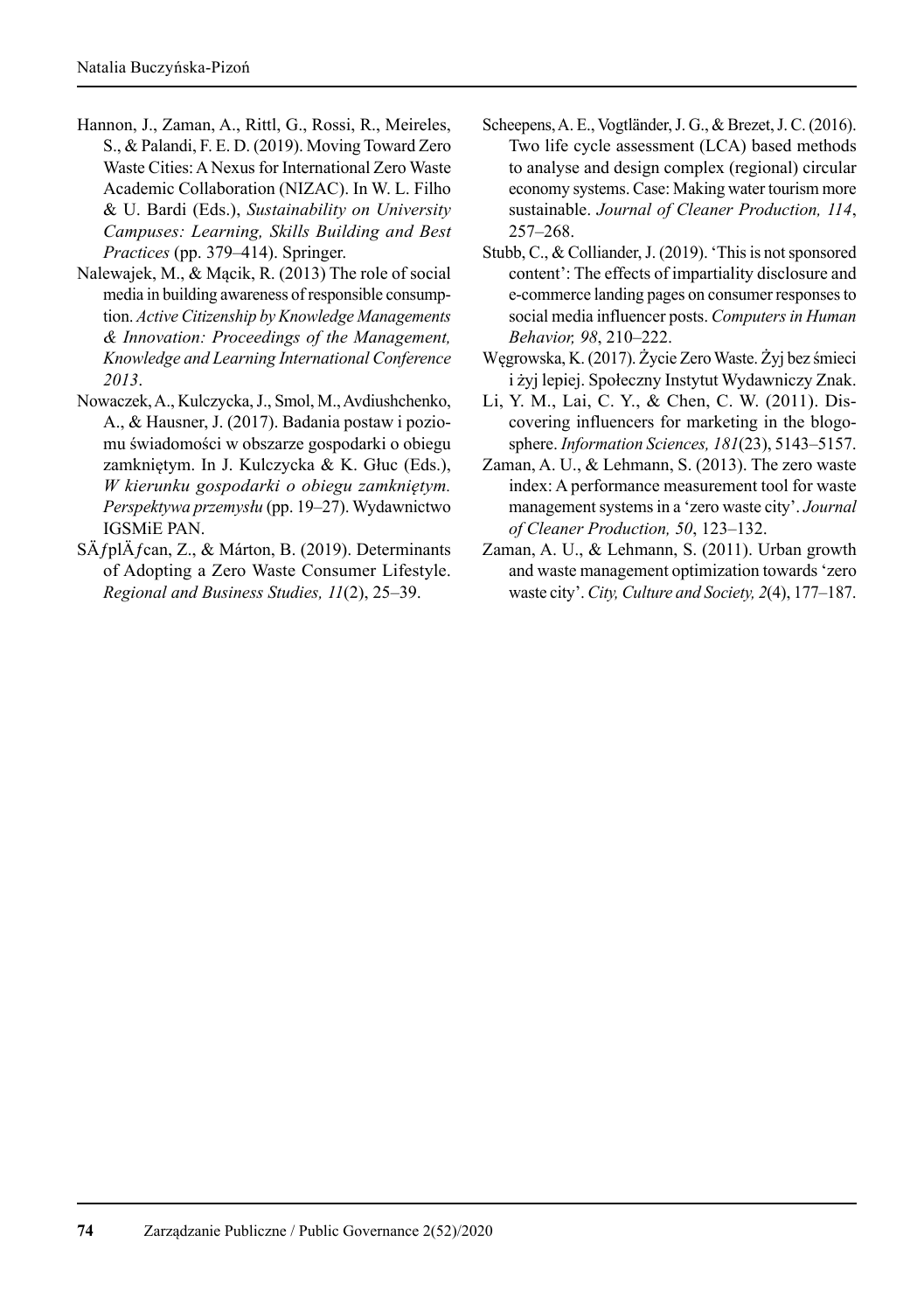# *Public Governance / Zarządzanie Publiczne*

### **Aims and scope**

*Public Governance* / *Zarządzanie Publiczne* is a quarterly published since 2007. It is intended for experts and researchers who specialise in public issues, including political decision-makers and students. It offers a forum for debates between academics and practitioners interested not only in the theoretical foundations of public governance but also in the opportunities for its practical application. The quarterly is international in scope, which is reflected in the nature of research issues (they involve matters of interest to academic circles worldwide), the contributing authors (a significant proportion of them comes from different countries), and the composition of its Programme Board as well as the make-up of the team of reviewers (it includes international research and academic centres).

The mission of *Public Governance* / *Zarządzanie Publiczne* is to publish advanced theoretical and empirical research in public management, governance, public policy analysis and evaluation, public sector economy as well as strategic management, which reflects new developments in the methodology of social sciences. The editors select papers with an original theoretical background and those that discuss the results of pioneering empirical research. We are also eager to promote the interdisciplinary and comparative approaches based on qualitative, quantitative, and experimental studies that provide new insights into the construction of theoretical models along with the methodological concepts in the field of public management.

In our journal, we adopt a unique approach to specific issues inherent in the sphere of public governance. The originality of our approach consists in the selection of both research areas and research methodologies.

A significant proportion of texts published by our journal is devoted to the analysis of the mechanisms of public governance at national and regional government levels (respectively), relevant to the administrative culture predominant in Central and Eastern European countries with a particular focus on the programming, implementation, and evaluation of public policies. The texts:

- a. focus on problems occurring in post-transition countries which build their own public governance institutions and mechanisms, including the sphere of good governance;
- b. represent attempts at a creative transposition and adaptation of international achievements in developing original solutions in the field of public governance in post-transformation countries.

The distinguishing features of the research methodologies preferred by our journal include:

- a. a strongly established interdisciplinary approach to the study of public governance, combining research and analyses in the areas of economics, political science, management, public policy, sociology, and psychology;
- b. the published texts are firmly rooted in social science theory.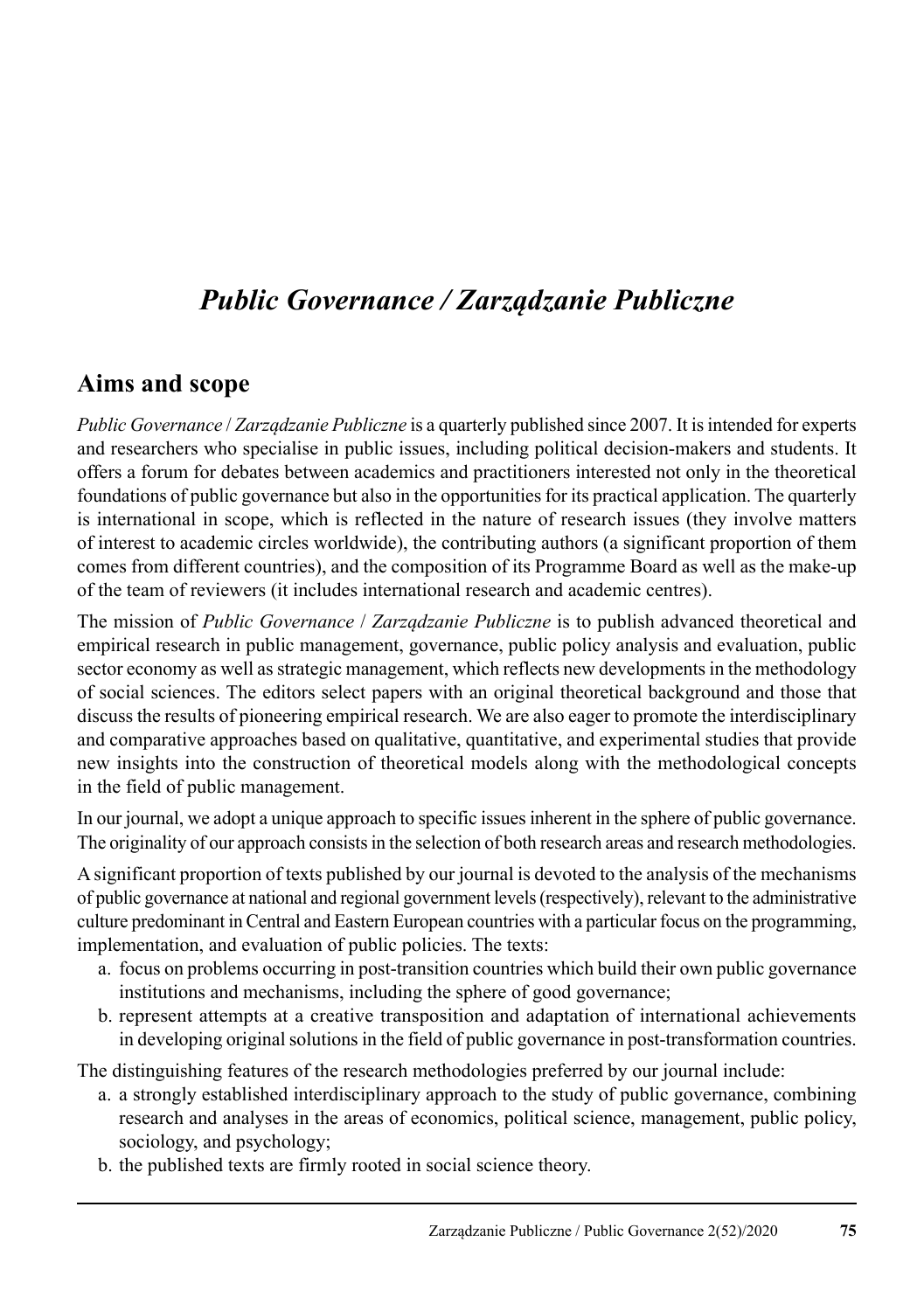### **Author Guidelines**

#### **Basic rules**

Before submitting your article, please read and apply the following rules:

- EASE Guidelines for Authors of Scientific Articles to be Published in English (version of November 2018) explaining in detail how to compose a scientific article according to international standards: – in English (https://www.ease.org.uk/wp-content/uploads/2018/11/doi.10.20316.ESE\_.2018.44.
	- e1.pdf)
	- in Polish (https://www.ease.org.uk/wp-content/uploads/2018/11/doi.10.20316.ESE\_.2018.44. e1.pl\_.pdf)
- APA Style Manual (7th edition, 2020) explaining in detail how to use and cite references and how to apply linguistic rules while writing in English.
- Technical Guidelines for Authors explaining in detail how to prepare articles in accordance with our requirements – see our website (www.publicgovernance.pl).
- During the submission process you must provide us with your ORCID number; otherwise we will not proceed your submission.
- Provide us with the Subject classification JEL classification in the OJS.

#### **Ensuring Blind Review**

To ensure the integrity of the blind peer review for submission to our journal, every effort should be made to prevent the identification of the authors and reviewers. This involves the authors, editors, and reviewers (who upload documents as part of their review) checking to see if the following steps have been taken with regard to the text and the file properties:

- The authors of the document have deleted their names from the text, with "Author" and year used in the references and footnotes, instead of the authors' name, article title, etc.
- With Microsoft Office documents, author identification should also be removed from the properties for the file (see under File in Word), by clicking on the following, beginning with File on the main menu of the Microsoft application: File  $>$  Save As  $>$  Tools (or Options with a Mac)  $>$ Security > Remove personal information from file properties on save > Save.
- With PDFs, the authors' names should also be removed from Document Properties found under File on Adobe Acrobat's main menu.

#### **Article length and format**

All submitted manuscripts should not exceed the recommended size in accordance with established rules: 30 000 – 40 000 characters, including abstract, keywords, tables, figures, references, etc.

#### **No article submission or article processing fees are charged. Nevertheless, the fee for each additional 1 800 characters (exceeding 40 000 characters) is 20€. The payment will be transferred to the Publisher's bank account after the article's approval for publication.**

Only editable formats of text can be sent (doc or docx). We do not accept uneditable formats (e.g. pdf).

#### **Language**

1. Papers should be presented in clear, concise English. Articles written in poor English will be rejected immediately (and will not be accepted even for the review process).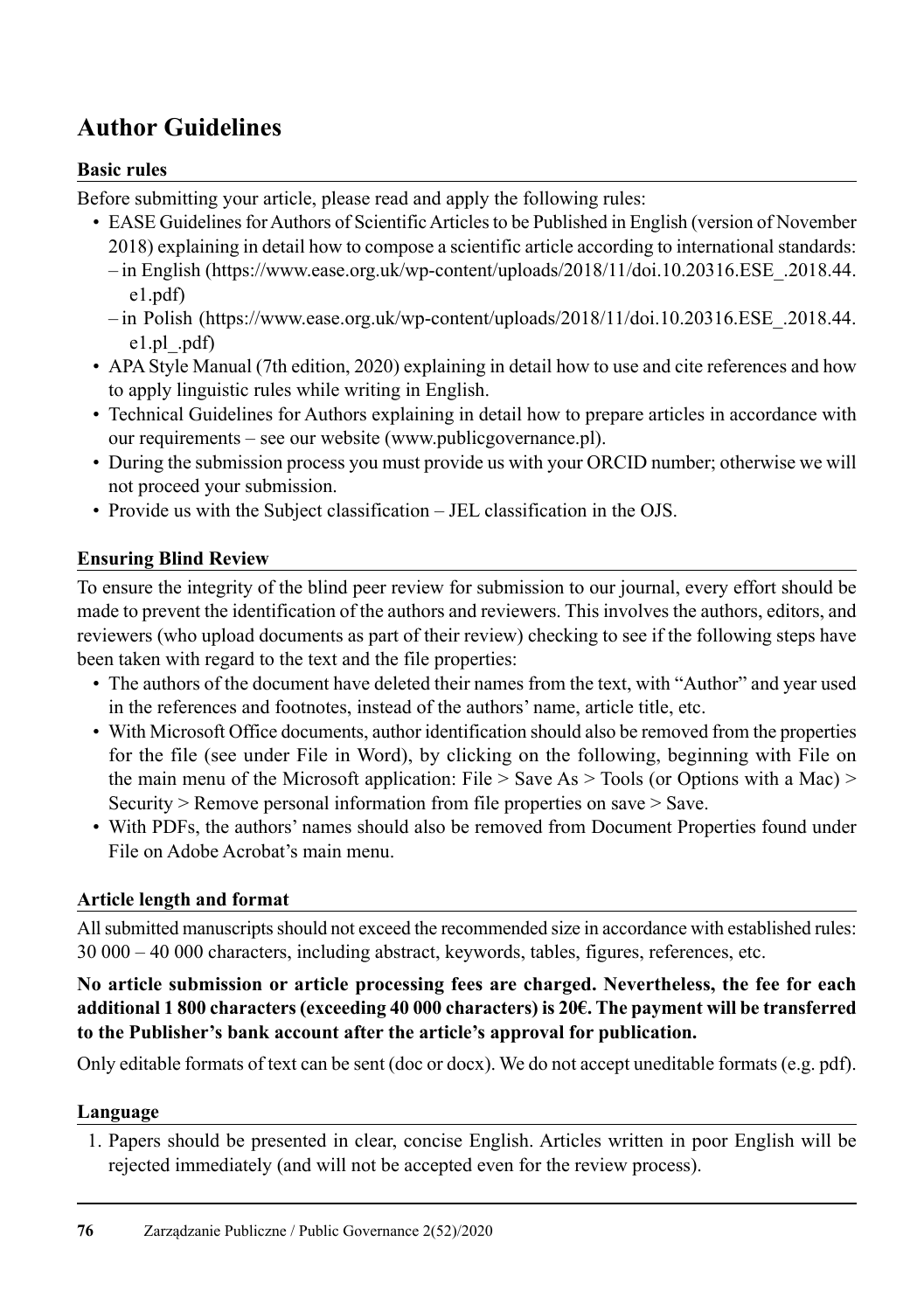2. We prefer British English (e.g. 'behaviour', not 'behavior'), this is why we strongly ask authors to use British English.

#### **OJS system**

We use the OJS system for submissions. After having finished your article, when your files are ready, visit the online submission website.

You will need to log into the system:

- If you know your login details, use your user ID and password to log in.
- If you do not know your login details, check to see if you are already registered by clicking on the 'Forgot your password?' button and following the on-screen instructions.
- If you are not registered yet, you can register by clicking on the 'Register' link on the login screen and following the on-screen instructions.

Please remember that you should register as 'Author', although we advise you to register also as 'Reviewer'. If you do not mark 'Author' status, you will not be able to submit your article.

## **Submission Preparation Checklist**

As part of the submission process, authors are required to check their submission's compliance with all of the following items, and submissions may be returned to authors that do not adhere to these guidelines.

- The submission has not been previously published, nor is it under consideration in another journal (or an explanation has been provided in Comments to the Editor).
- The submission file is in OpenOffice, Microsoft Word, or RTF document file format.
- Where available, DOI numbers or URLs for the references have been provided.
- The text is single-spaced; uses a 12-point font; employs italics rather than underlining (except for URL addresses); and all illustrations, figures, and tables are placed within the text at the appropriate points rather than at the end.
- The text adheres to the stylistic and bibliographic requirements outlined in the Technical Guidelines for Authors.
- ORCID number was provided on the first page of the article and was provided in the OJS system.
- Subject classification according to EconLit Subject Descriptors-JEL codes was provided in the OJS during the submission process.
- The instructions in Ensuring Blind Review have been followed.
- The article will be checked for antyplagiarism by CrossCheck.

The Editorial Board approves only original papers, previously unpublished in any other periodicals or books, and not being subject of evaluation in other journals. The articles must be prepared in accordance with our technical requirements and taking our academic ethics code into account. We will reject submissions not prepared according to our requirements.

## **Reviewing Policy and Procedures**

The Editorial Board will make a preliminary decision to either accept the paper for further review or reject the paper (desk rejection) if the submitted article does not meet our editorial requirements or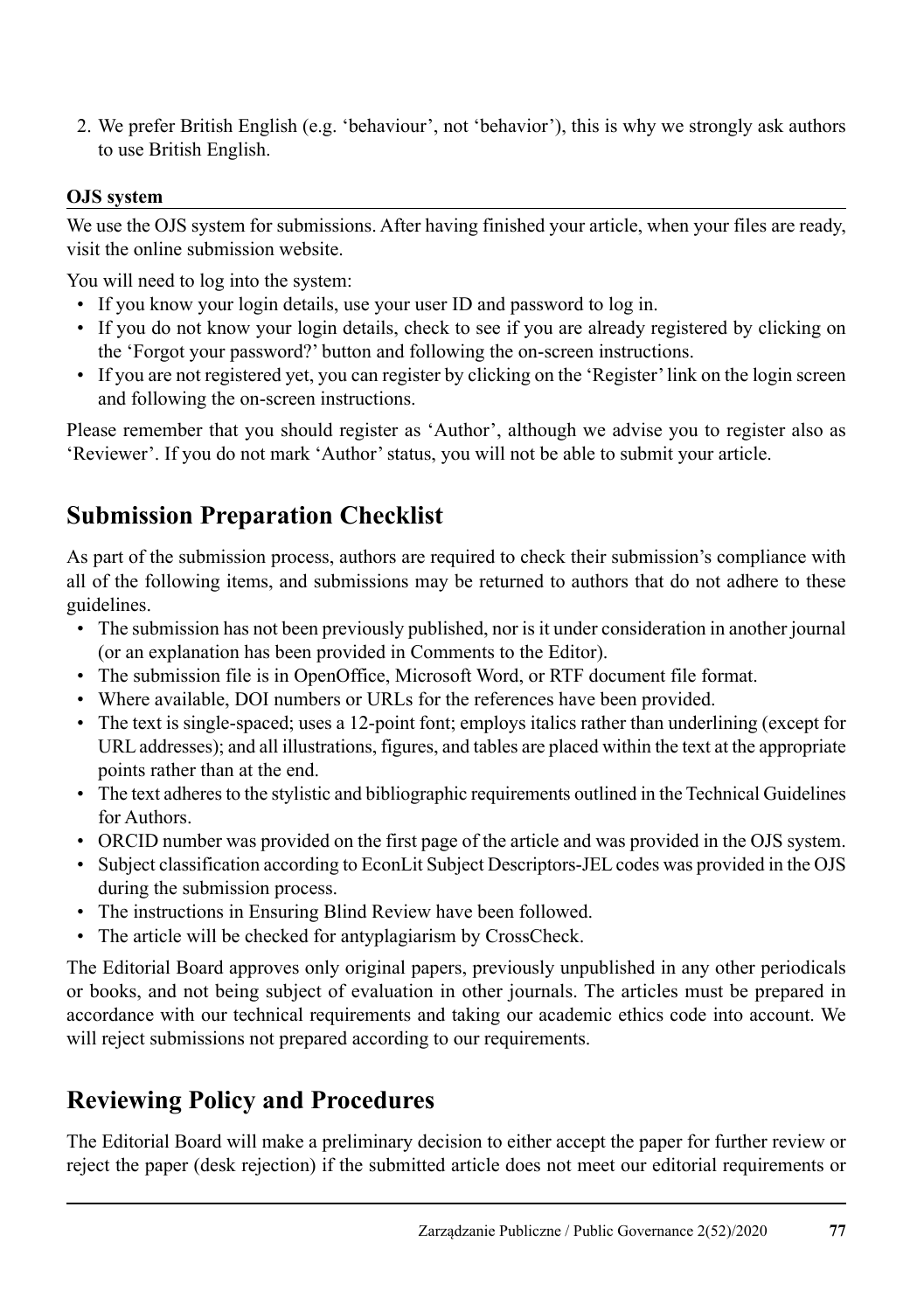is beyond our aim and scope. The author will be notified of the decision no later than 10 days from the date of submission. In certain situations, this decision will be made following consultation with a member of the Editorial Board specialising in a given area of research.

- 1. The reviews are prepared by at least 2 independent reviewers indicated by the Editorial Board. Reviewers are not associated with the author's parent institution (reviewers external to the author).
- 2. Reviews are prepared to use a double-blind peer review. This process is based on the rule that the reviewer does not know the identity of the author and vice versa.
- 3. Each review is issued in written form (later revealed to the Author) and ends with a recommendation for or against publication.
- 4. Evaluation criteria: clarity of the stated objective, originality of research issues, theoretical background, quality of empirical research, originality of conclusions, significance for the research area aligned with the scientific profile of the quarterly, quality of language, comprehensibility, punctuation, and appropriate source selection. Each review ends with an unambiguous recommendation:
	- the paper can be published as submitted,
	- the paper can be published pending minor modifications and inclusion of additional relevant information,
	- the paper can be published pending substantial revision and re-review,
	- the paper is unsuitable for publication.
- 5. In addition to the recommendations made by reviewers, the Author may receive additional editorial suggestions from:
	- **the Editorial Board**, only in urgent cases,
	- **a layout editor** for technical and editorial comments,
	- **a statistical editor** if the paper contains statistics.
- 6. The Author must reply to all comments and suggestions (a special form is required to be filled in and to be sent back).
- 7. The Author should be familiar with the following forms and evaluation criteria:
	- **Internal Review Form Checklist of the Article** (\*.docx),
	- **External Review Form** (\*.docx),
	- **Author's Statement after the Reviews** (must be attached to the revised article),
	- **Statement by Author** (must be signed before publishing).
- 8. Before publishing each article is proofread by a linguistic editor (a native speaker or a bilingual speaker). Authors are obliged to apply all necessary changes, however they can negotiate special terminology use.
- 9. Prior to publishing, the Corresponding Author must sign and submit the Statement by Author, otherwise we will not be able to publish the given article.
- 10. Each Author must follow the principles of transparency and best practices in scholarly publishing (see our website for details). Editors and the Publisher will be documenting all forms of scientific misconduct and malpractice, particularly violations of ethics and science principles. Any such cases will be reported to the employer of the Author and to the relevant public and state institutions.

Submissions from Programme Board and Editorial Board members are handled in the same way as those from other authors.